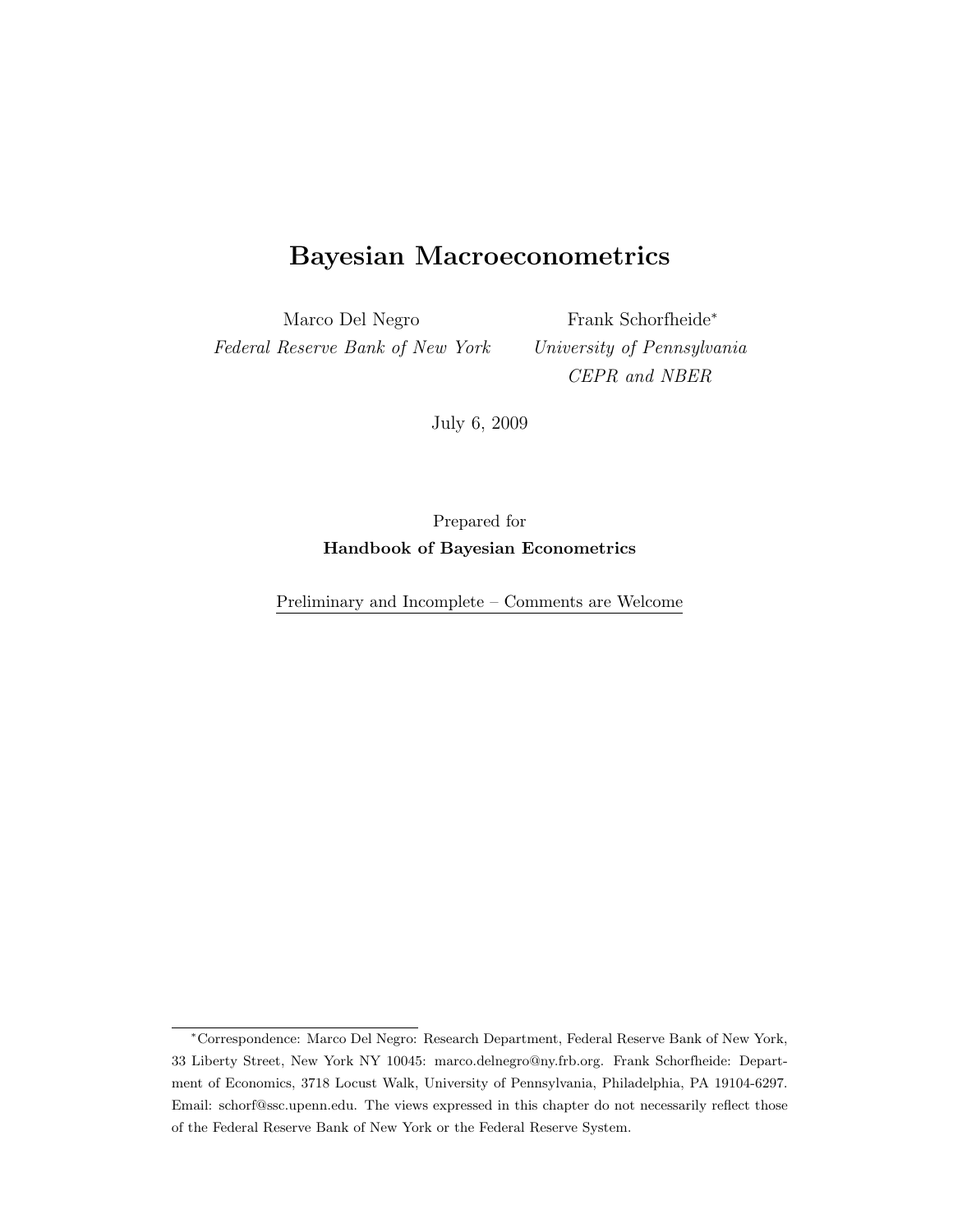# Contents

| 1        |                                                     | <b>Bayesian Methods in Macroeconomics</b>                                           | $\mathbf 1$    |
|----------|-----------------------------------------------------|-------------------------------------------------------------------------------------|----------------|
|          | 1.1                                                 | What are some of the key challenges for econometric analysis? $\ldots$              | $\mathbf{1}$   |
|          | 1.2                                                 |                                                                                     | $\overline{2}$ |
|          | 1.3                                                 |                                                                                     | 5              |
| $\bf{2}$ | <b>Vector Autoregressions</b>                       |                                                                                     |                |
|          | 2.1                                                 |                                                                                     | 9              |
|          | 2.2                                                 | Specific Priors                                                                     | 11             |
|          | 2.3                                                 |                                                                                     | 16             |
|          | 2.4                                                 |                                                                                     | 24             |
| 3        |                                                     | <b>VARs with Reduced Rank Restrictions</b>                                          | 25             |
|          | 3.1                                                 |                                                                                     | 26             |
|          | 3.2                                                 | Bayesian Inference on $\Pi_* \dots \dots \dots \dots \dots \dots \dots \dots \dots$ | 27             |
| 4        | Dynamic Stochastic General Equilibrium Models<br>34 |                                                                                     |                |
|          | 4.1                                                 |                                                                                     | 35             |
|          | 4.2                                                 | Model Solution and State-Space Form                                                 | 37             |
|          | 4.3                                                 |                                                                                     | 40             |
|          | 4.4                                                 | Indeterminacy and Stochastic Volatility                                             | 43             |
|          | 4.5                                                 | Estimation of Nonlinear DSGE Models                                                 | 45             |
|          | 4.6                                                 |                                                                                     | 46             |
|          | 4.7                                                 |                                                                                     | 53             |
| 5        | <b>Time-Varying Coefficient Models</b><br>56        |                                                                                     |                |
|          | 5.1                                                 | Models with Autoregressive Coefficients                                             | 57             |
|          | 5.2                                                 | Models with Markov-Switching Coefficients                                           | 61             |
|          | 5.3                                                 | Applications of Bayesian Time-Varying Coefficients Models: The 'Great               |                |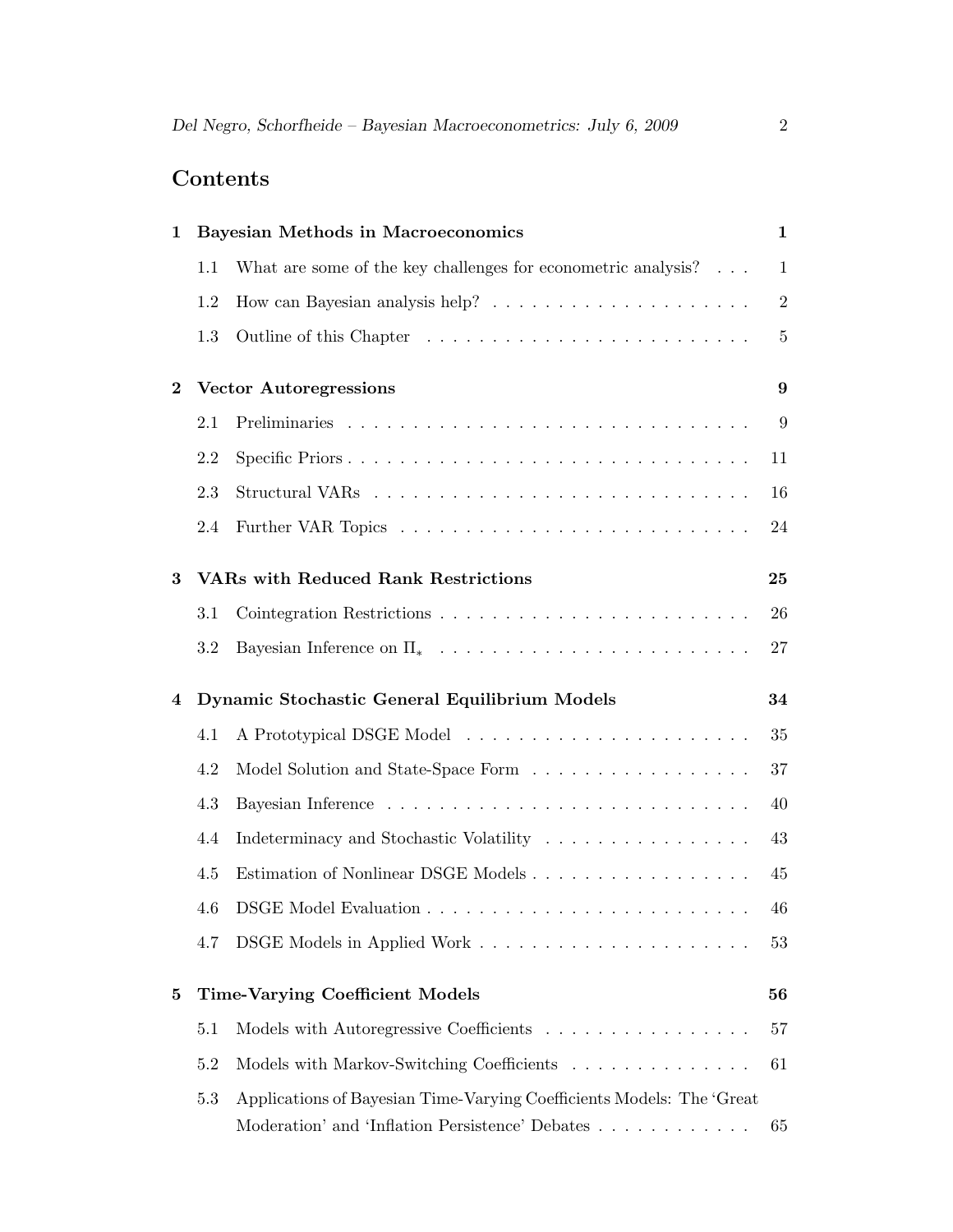| Del Negro, Schorfheide – Bayesian Macroeconometrics: July 6, 2009<br>$\Omega$ |     |                                               |    |  |  |
|-------------------------------------------------------------------------------|-----|-----------------------------------------------|----|--|--|
| Models for Data-Rich Environments<br>6                                        |     |                                               | 68 |  |  |
|                                                                               | 6.1 |                                               | 69 |  |  |
|                                                                               | 6.2 | Shrinkage Estimation of High-Dimensional VARs | 70 |  |  |
|                                                                               | 6.3 |                                               | 71 |  |  |
|                                                                               |     |                                               |    |  |  |
| 7                                                                             |     | <b>Model Uncertainty</b>                      | 82 |  |  |
|                                                                               | 7.1 | Posterior Model Probabilities and Selection   | 83 |  |  |
|                                                                               | 7.2 |                                               | 85 |  |  |
|                                                                               | 7.3 |                                               | 88 |  |  |
|                                                                               | 7.4 |                                               | 91 |  |  |
| 8                                                                             |     | <b>Concluding Remarks</b>                     | 92 |  |  |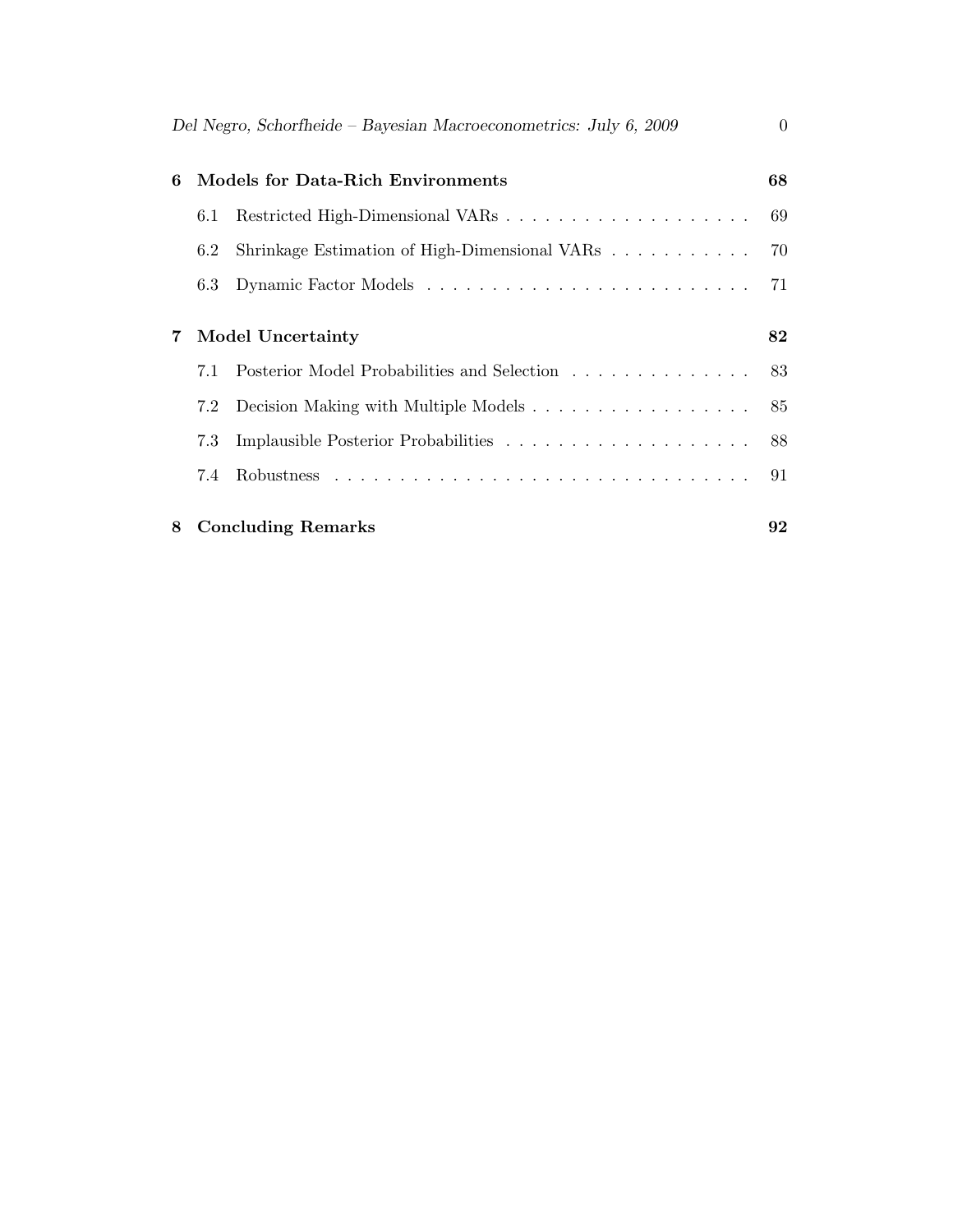# 1 Bayesian Methods in Macroeconomics

One of the goals of econometric analysis is to provide quantitative answers to substantive economic questions. Examples of such questions are: <sup>c1</sup> (i) What are the main driving forces behind business cycles? Are business cycles correlated across regions and countries? Will GDP decline over the next year and for what reason? (ii) What happens to aggregate output, consumption, investment, and prices in response to unanticipated changes in monetary or fiscal policy? (iii) Was it good luck or good monetary and fiscal policy that caused the decline in output volatility ("Great Moderation") in the mid 1980s? (iv) What is the optimal level of inflation? Should a fiscal authority tax labor income, capital income, or consumption expenditures? (v) Does economic growth lead to democracy or do countries with a democratic government grow faster?

Quantitative answers to some of these questions, e.g., will GDP decline over the next year, require very little economic theory and can be generated, for instance, by simply exploiting serial correlations. Other questions, such as what is the optimal level of inflation, require a sophisticated theoretical model that generates predictions about how agents change their behavior in response to economic policy changes. Thus macroeconometric analysis relies on a large range of model specifications, ranging from simple univariate autoregressions to elaborate dynamic stochastic general equilibrium models.

### 1.1 What are some of the key challenges for econometric analysis?

Identification: What patterns in the data allow us to identify an unanticipated change in monetary policy and its effects? How can one infer an aggregate labor supply elasticity from movements in aggregate output and hours worked? Identification has two dimensions: (i) with an infinite amount of data, is the quantity of interest in principle identifiable? (ii) Does a particular data set contain enough information to provide a precise measurement?

Providing Measures of Uncertainty: Unfortunately, macroeconomists always face a shortage of observations that are necessary to provide a reliable answers to a particular research question. For instance, even to fairly elementary and widely

intro

<sup>&</sup>lt;sup>c1</sup>fs: Relate to subsequent empirical illustrations.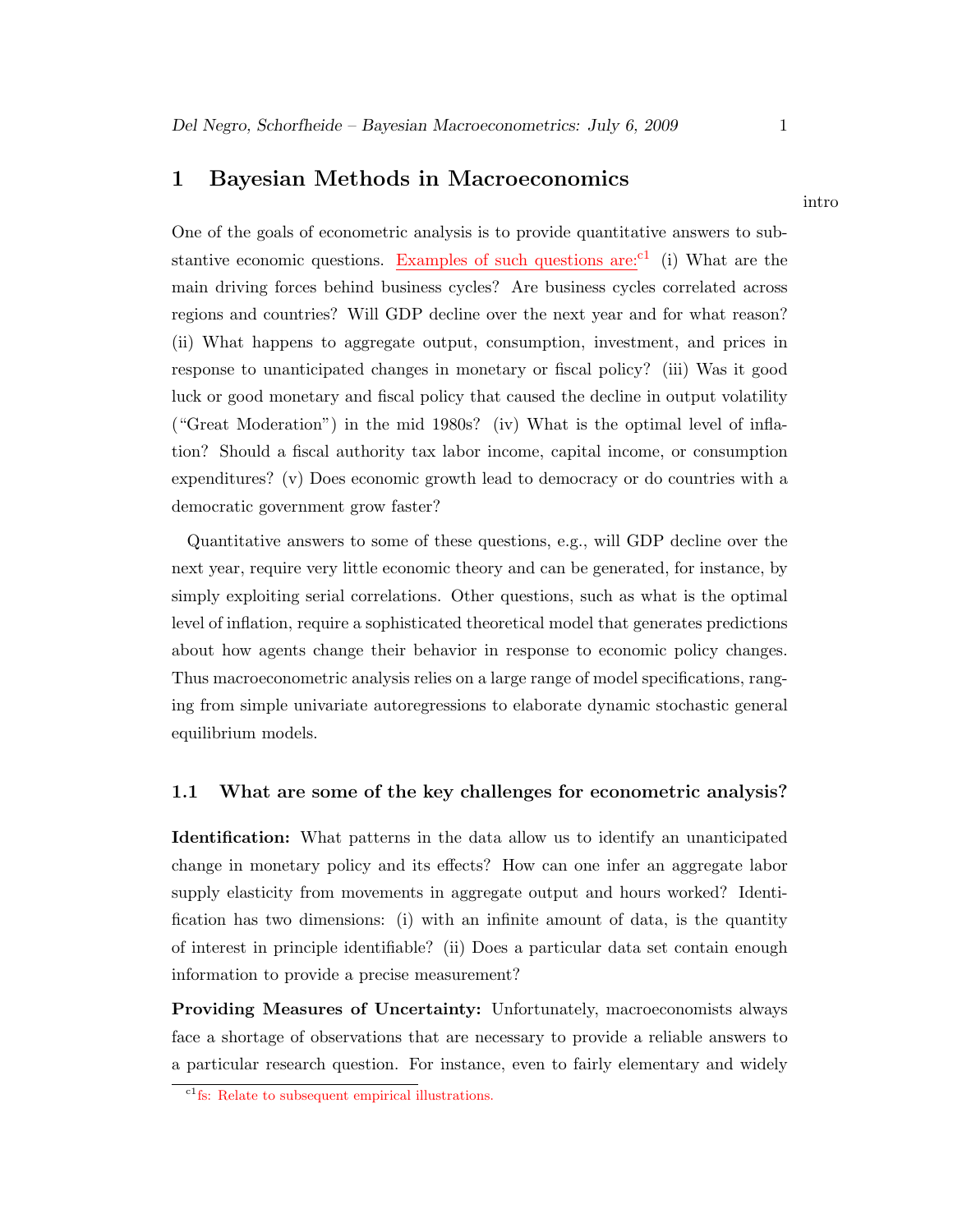studied questions such as what fractions of employment variation is due to technology shocks or what is the relative response of output and inflation to a 25 basis point reduction in the Federal Funds rate, precise answers remain elusive. Answers are sensitive to the choice of theoretical frameworks, empirical models, and data definitions. Documenting this uncertainty in scientific reporting is very important.

Empirical Fit versus Theoretical Coherence: Many macroeconomists have a strong preference for models with a high degree of theoretical coherence. This means that rather than postulating functional forms for decision rules of economic agents, these decision rules are derived from some deeper principles such as intertemporal optimization, rational expectations, competitive equilibrium from a specification of preferences and production technologies. Theoretical coherence goes typically hand-in-hand with tight cross-equation restrictions for empirical models that try to capture the joint dynamics of a vector of macroeconomic time series and tends to lead to some form of misspecification.<sup>c1</sup>

High-Dimensional Models: Some questions involve high-dimensional empirical models. The analysis domestic business cycles might involve processing information from a large cross section of macroeconomic and financial variables. The study of international comovements is often based on high-dimensional vector autoregressive models, which, if left unrestricted, cannot be reliably estimated with the available data.

# 1.2 How can Bayesian analysis help?

Identification Issues: Lack of identification manifests itself in "flat" likelihood functions, both in Bayesian and frequentist analysis. Frequentist analysis, which conditions on a "true" parameter tends to be very sensitive to the strength of identification because it affects the sampling distribution of estimators and test statistics. Much of frequentist analysis relies on either large sample or re-sampling based approximations of small sample distributions of estimators and test statistics. Approximations that are uniformly valid over the parameter space tend to be difficult to obtain if models are only weakly or partially identified.

In Bayesian analysis lack of identification manifests itself in a lack of updating when turning prior distributions into posterior distributions (See Poirier (1998,

 $\overline{c_1}$  fs: Does this hurt short and long-term forecasting performance?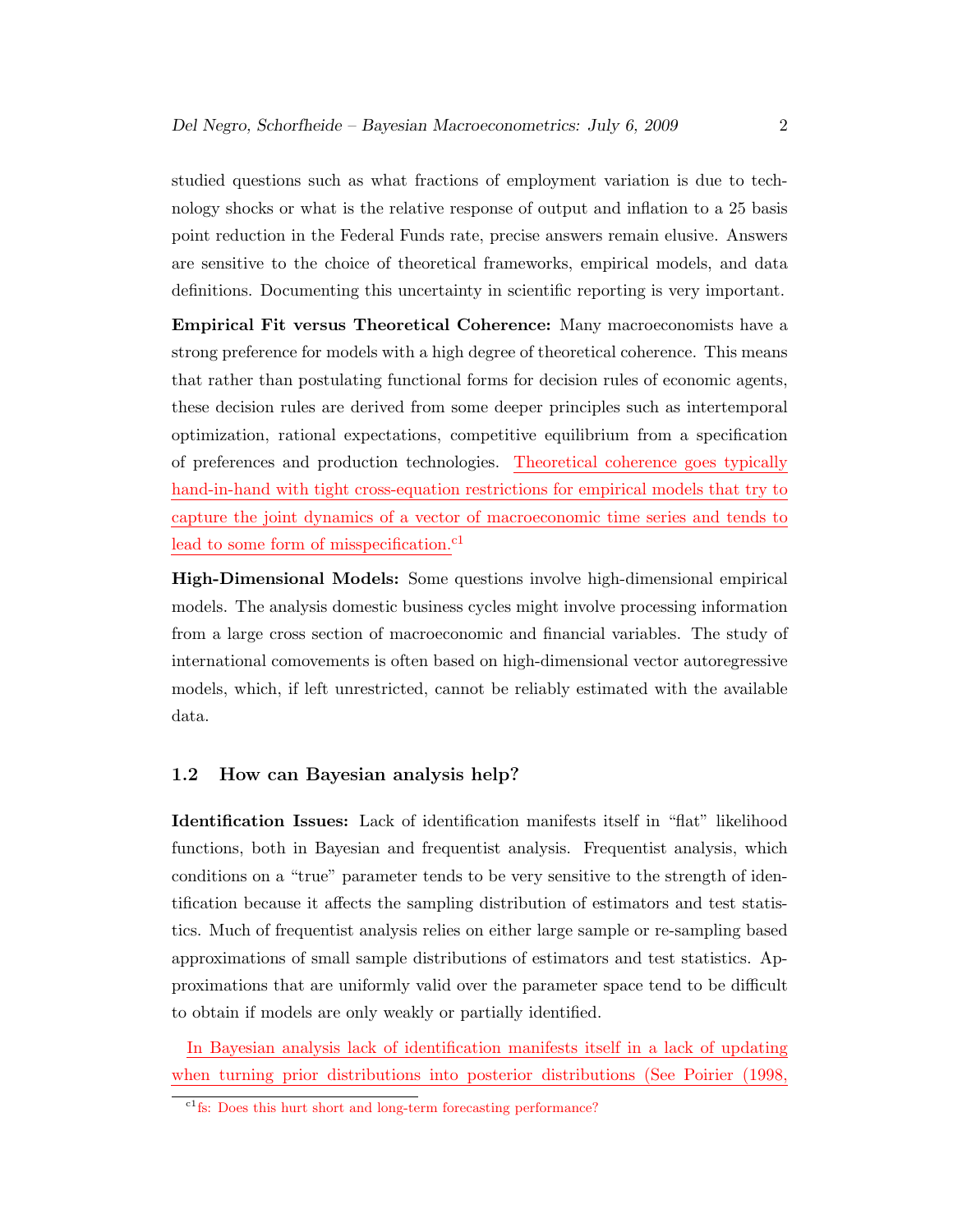ADD) or Moon and Schorfheide (2009, ADD)<sup>c2</sup> As long as the prior distributions are proper, so are the posterior distributions, which means that lack of identification poses no conceptual problems. However, as in frequentist analysis it does cause some practical challenges: it becomes more important to document which aspects of the prior distribution do not get updated by the likelihood function and more care is required in the choice of the prior distribution. In models in which Bayesian inference is implemented via numerical methods, the researcher has to insure that these methods work well despite potential lack of identification.

[HvD: Near-boundary features of criterion functions: examining market efficiency and long-run growth patterns. Distinguishing between deterministic and stochastic trend components and between cyclical versus trend components.]

Combining Different Sources of Observations. Many macroeconomic models have implications about price and quantity dynamics at the micro level. For instance, the popular Calvo mechanism for generating nominal rigidities in a dynamic stochastic general equilibrium (DSGE) model has implications about the frequency at which firms change their prices.<sup>c1</sup> Thus, micro data on price changes are in principle informative about key parameters of a model that is designed to describe aggregate output, inflation, and interest rate dynamics. In principle, the micro-level information could be incorporated into the estimation of the DSGE model by constructing a likelihood function for both aggregate and disaggregate data. In practice, this approach is not particularly useful for the following reason. While, strictly speaking the Calvo model introduces some heterogeneity across firms, this heterogeneity is not sufficient to explain price dynamics at the micro level. The Bayesian framework offers a coherent alternative of combining information from different sources, namely through prior distributions. In our example, one could use the micro-level data to construct a prior distribution for the parameter associated with the Calvo mechanism. The weight placed on the micro evidence can be controlled through the prior variance.

Accounting for Uncertainty: The fact that Bayesian analysis conditions on observed data rather than an unobserved "true" data generating process, and that macroeconomic forecasts and policy decisions are made conditional on the observed empirical evidence, implies that Bayesian methods are well suited for macroeconometric analysis. To the extent that the substantive analysis requires a researcher

 ${}^{c2}$ fs: Refine statements.

 $c_1$ fs: Link to discussion of identification.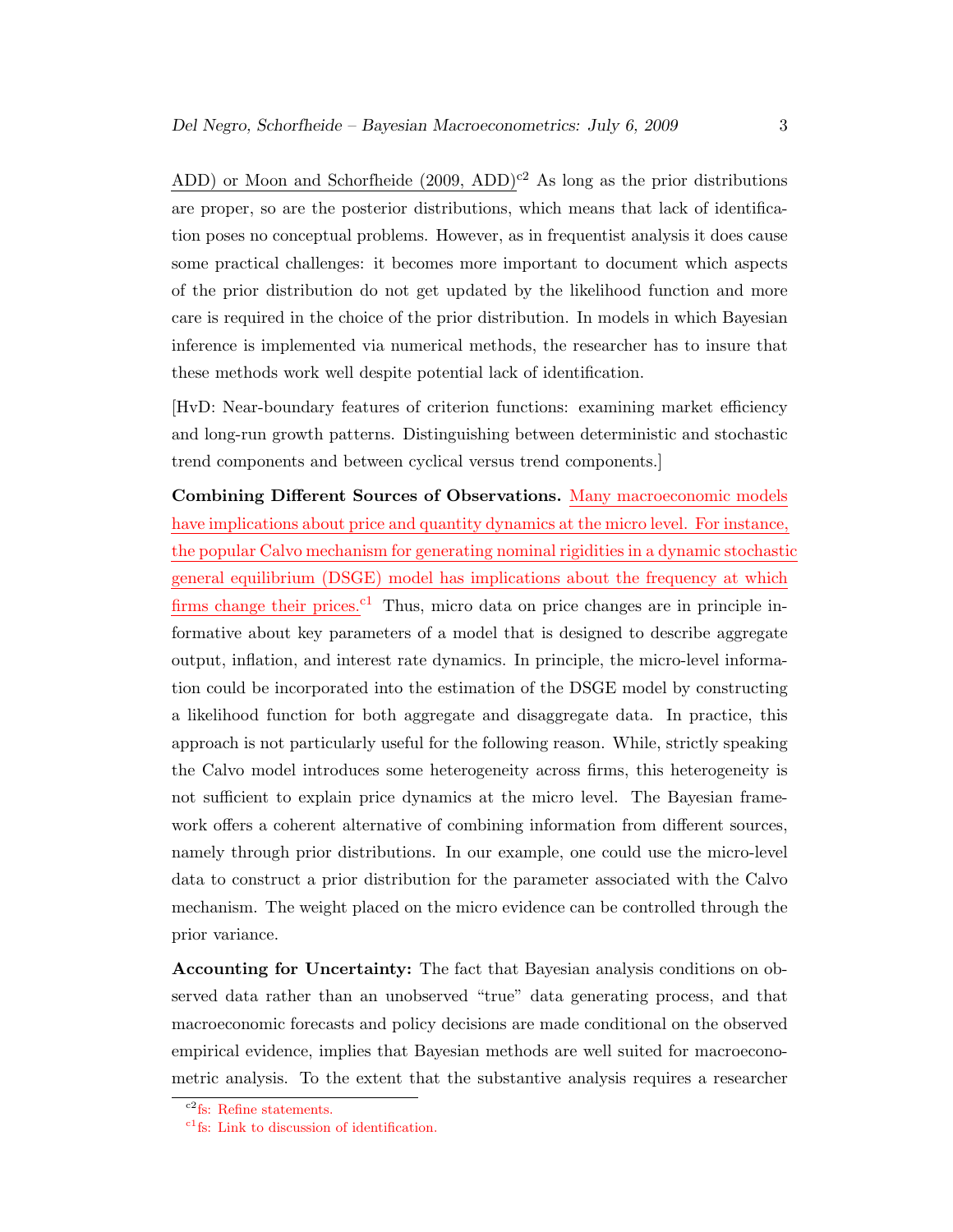to consider multiple theoretical and empirical frameworks, Bayesian analysis allows the researcher to assign probabilities to competing specifications and update these probabilities in view of the data.<sup>c2</sup> For instance, to study the effect of monetary policy shocks one could average across vector autoregressions (VARs) or DSGE models that employ different identification schemes or emphasize different propagation channels for monetary policy. Forecasting future inflation or output requires to account for uncertainty about realizations of structural shocks as well as uncertainty associated with parameter estimates. Since shocks and parameters are treated symmetrically in a Bayesian framework, namely as random variables, accounting for these two sources of uncertainty is conceptually straightforward in a Bayesian framework.

Potential Misspecification: Studying questions that involve counterfactuals of how agents would behave under economic policies that have not been observed before require models with a high degree of theoretical coherence. In turn these models are likely to suffer from misspecification. Bayesian methods offer a surprisingly rich tool kit for coping with misspecification issues arising in structural modelling. For instance, one can use a more densely parameterized reference model to assess predictions associated with a tightly parameterized structural model. Alternatively, one could use the restrictions associated with the theoretically coherent model only loosely, to center a prior distribution on a richer reference models.

Too Many Parameters, Too Few Observations: Consider studying the spillovers of technology shocks among OECD countries. A natural framework to study this problem is a multi-country VAR model.<sup>c1</sup> However, if lagged variables from each foreign country affect the macroeconomic outcomes in the domestic country the ratio of observations to free parameters is likely to be very small. Of course, one can restrict the dimensionality of this multi-country VAR by simply setting most of the coefficients that capture effects of foreign variables to zero. Unfortunately, such a set of "hard" restrictions rules out the existence of these spill-over effects. Conceptually more appealing is the use of "soft" restrictions, which can be easily incorporated through prior distributions for these coefficients that are centered at zero but have a small, yet non-zero variance. Alternatively, and related to the previous discussion of misspecification, these "soft" restrictions embodied in prior

c2fs: In many instances, hypothesis testing is not very useful.

<sup>&</sup>lt;sup>c1</sup>fs: The subsequent discussion is vague.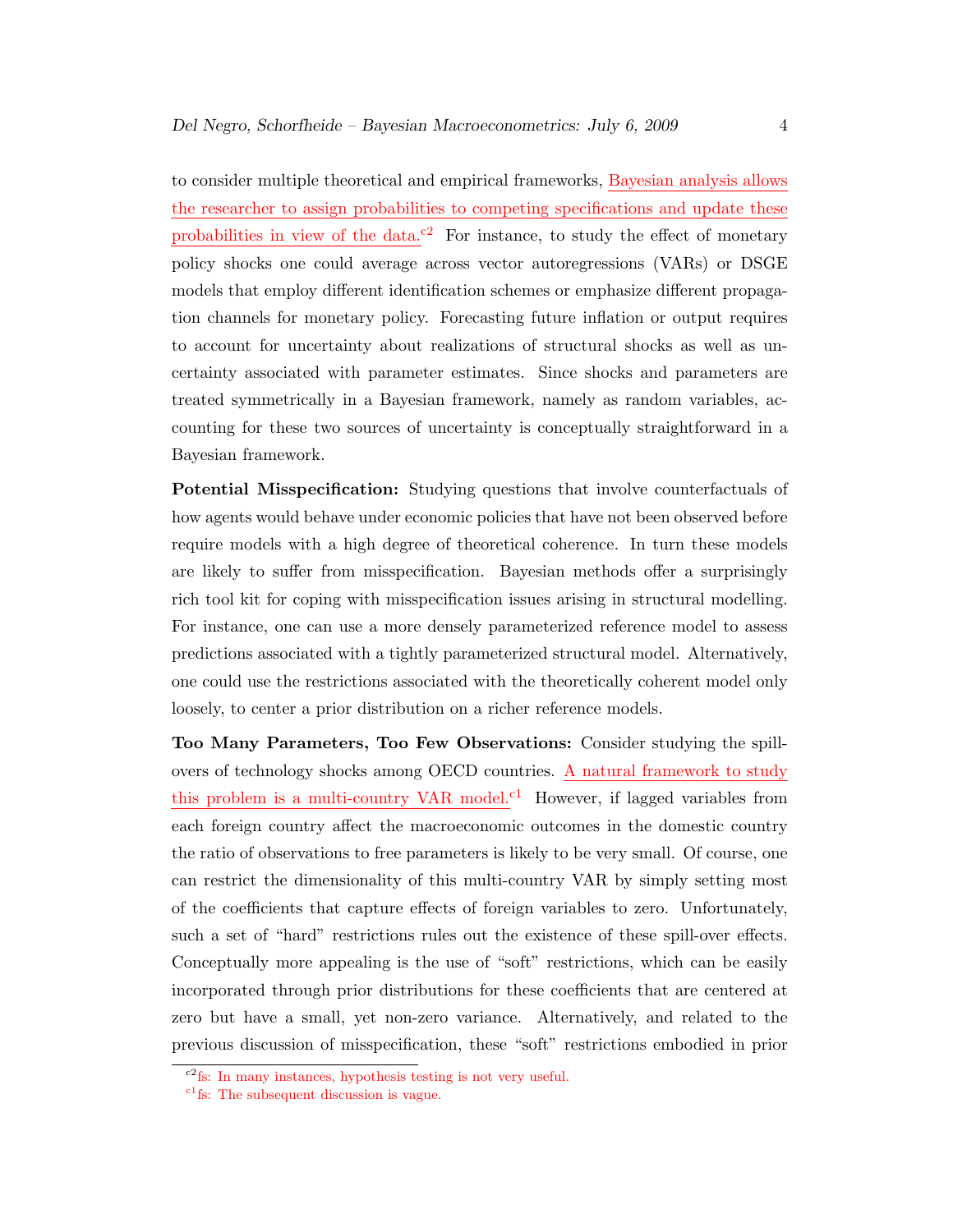distributions could be used to tilt the estimates, of say, a vector autoregression, toward cross-equation restrictions implied by economic theory.

Efficient Computations: Many models used to analyze macroeconomic data include latent variables, which might capture the state of the business cycle, e.g., expansion versus contraction, in a univariate regime-switching model for output growth, or state variables of the aggregate economy, such as technology or capital, in a DSGE model. In a Bayesian framework there is no conceptual difference between parameters and latent variables – both are random variables – and data augmentation and Gibbs sampling algorithms provide an efficient way of analyzing models with latent variables.

## 1.3 Outline of this Chapter

Throughout this chapter we will emphasize multivariate models, that can capture comovements of macroeconomic time series. We will begin with a discussion of vector autoregressive models in Section 2, distinguishing between reduced form and structural VARs. Reduced form VARs essentially summarize autocovariance properties of vector time series and can also be used to generate multivariate forecasts. Unfortunately, VARs are not particularly parsimonious. The number of parameters in a VAR increases as a function of the number of endogenous variables and included lags, which in practice often leads to small observation-to-parameter ratios.<sup>c1</sup> Priors are useful tools to sharpen the inference and we discuss various methods of constructing prior distributions. More useful for substantive empirical work in macroeconomics are so-called structural VARs, in which the innovations do not correspond to onestep-ahead forecast errors, but instead are interpreted as structural shocks. Much of the structural VAR literature has focused on studying the propagation of monetary policy shocks, that is changes in monetary policy that are unanticipated by the public. We discuss various identification schemes and their implementation in a Bayesian framework. The remainder of Section 2 is devoted to a discussion of advanced topics such as the estimation of restricted and overidentified VARs. As an empirical illustration, we estimate the effects of a monetary policy, using a 4-variable VAR.

Section 3 is devoted to VARs with explicit restrictions on the long-run dynamics. While many macroeconomic time series are well described by stochastic trend

<sup>&</sup>lt;sup>c1</sup>fs: Give an example of small.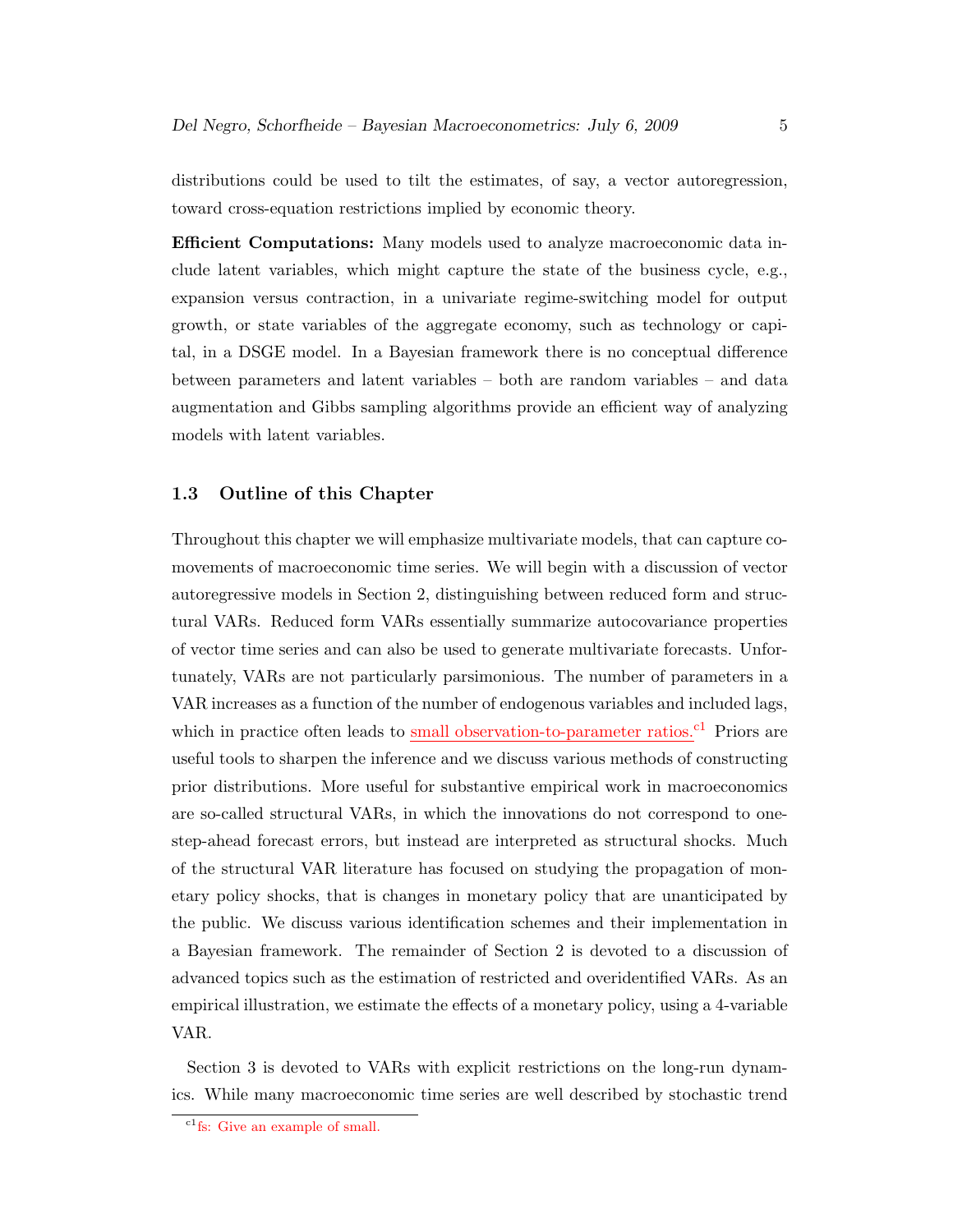models, these stochastic trends are often common to several time series. For example, while aggregate consumption and output (in logs) in many countries are well described as random walks with drifts, implying non-stationary behavior of the univariate time series, the ratio (or log difference) of consumption and investment is typically stationary. This observation is consistent with a standard neoclassical growth model (King, Plosser, and Rebelo, 1989 ADD), in which the exogenous technology process follows a random walk. It turns out we can impose such common trends in a VAR by restricting some of the eigenvalues of the characteristic polynomial to unity. VARs with eigenvalue restrictions, written as so-called vector error correction models (VECM) have been widely used in applied work after Engle and Granger (1987 ADD) popularized the concept of cointegration. While frequentist analysis of non-stationary time series models requires a different set of statistical tools, the shape of the likelihood function is largely unaffected by the presence of unit roots in autoregressive models. Nonetheless, the Bayesian literature has experienced a lively debate about how to best analyze VECMs. Most of the controversies are related to the elicitation of prior distributions. In most applications there is uncertainty about the number of cointegration relationships as well as the appropriate number of lags to include in the vector autoregressive model. Hence, our discussion will focus on prior elicitation, posterior inference, and an empirical illustration.

Modern dynamic macroeconomic theory implies fairly tight cross-equation restrictions for vector autoregressive processes and in Section 4 we turn to the discussion of methods suitable to estimated such restricted processes. We refer to these models as dynamic stochastic general equilibrium (DSGE) models. The term DSGE model is often used to refer to a broad class of dynamic macroeconomic models that spans the standard neoclassical growth model discussed in King, Plosser, and Rebelo (1988) as well as the monetary model with numerous real and nominal frictions developed by Christiano, Eichenbaum, and Evans (2005 ADD). A common feature of these models is that decision rules of economic agents are derived from assumptions about preferences and technologies by solving intertemporal optimization problems. Moreover, agents potentially face uncertainty with respect to, for instance, total factor productivity or the nominal interest rate set by a central bank. This uncertainty is generated by exogenous stochastic processes or shocks that shift technology or generate unanticipated deviations from a central bank's interest-rate feedback rule. Conditional on distributional assumptions for the exogenous shocks, the DSGE model generates a joint probability distribution for the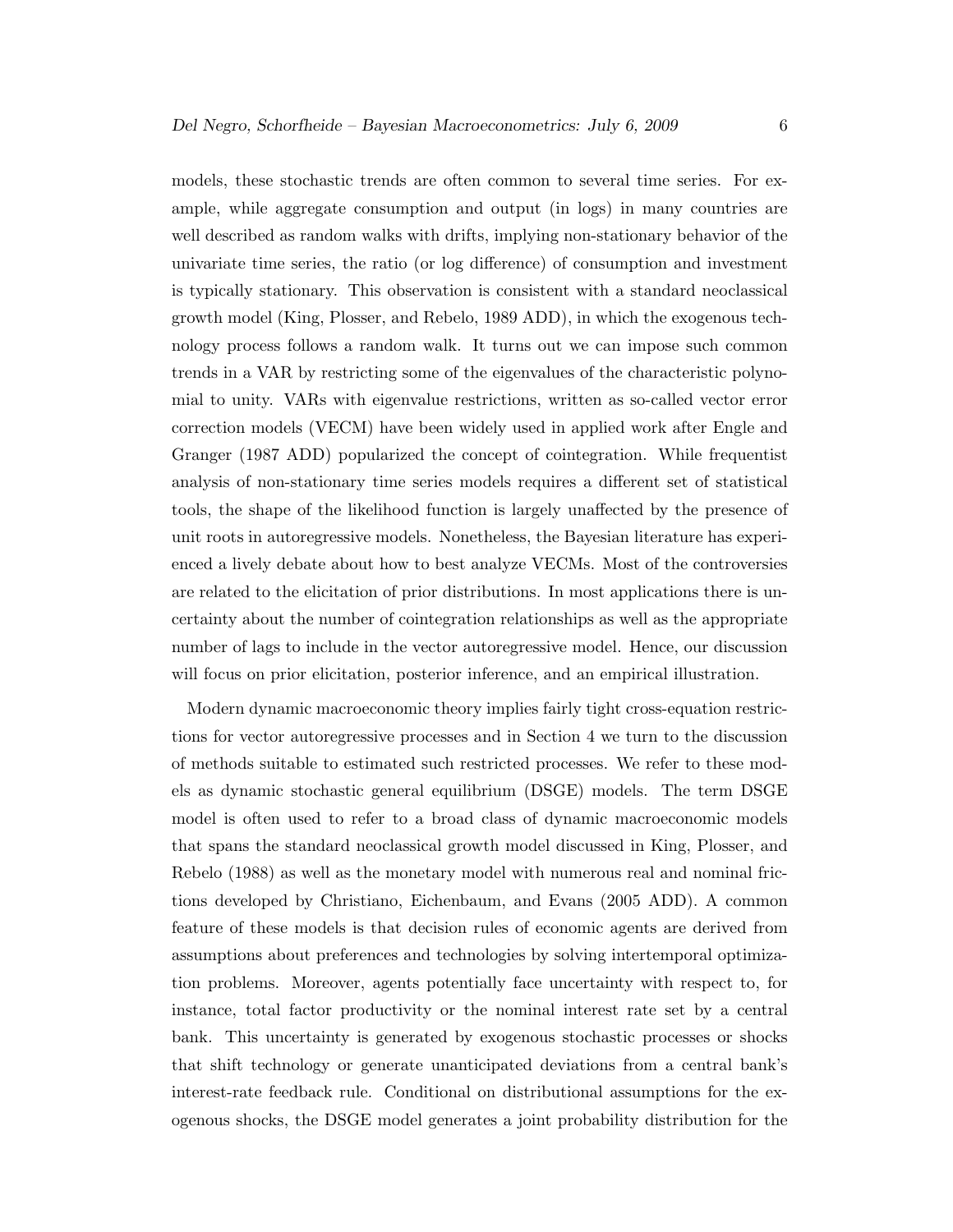endogenous model variables such as output, consumption, investment, and inflation. Much of the econometric work related to DSGE models employs Bayesian methods. Section 4 discusses the estimation of linearized as well as nonlinear DSGE models and reviews various approaches to evaluate the empirical fit of DSGE models. Some of the methods are illustrated by estimating a simple stochastic growth model based on U.S. labor productivity and hours worked data.

The dynamics of macroeconomic variables tend to change over time. These changes might be a reflection of inherent nonlinearities of the business cycle or they might be caused by the introduction of new economic policies or the formation of new institutions. Such changes can be captured by econometric models with timevarying coefficients. Thus, we augment the VAR models of Section 2 and the DSGE models of Section 4 with time-varying parameters. We distinguish between models in which parameters evolve according to a potentially non-stationary autoregressive law of motion and model in which parameters evolve according to a finite-state Markov-switching process. If time-varying coefficients are introduced in a DSGE model, an additional layer of complication arises. When solving for the equilibrium law of motion one has to take into account that agents are aware that parameters are not constant over time and hence adjust their decision rules accordingly.

Due to the rapid advances in information technologies, macroeconomists have now access to and the ability to process data sets with a large cross-sectional as well as a large time series dimension. The key challenge for econometric modelling is to avoid the proliferation of parameters. Parsimonious empirical models for large data sets can be obtained in several ways. We consider restricted large-dimensional vector autoregressive models as well as factor models. The latter class of models assumes that the comovement between variables is due to a relatively small number of common factors, which in the context of a DSGE model could be interpreted as the most important economic state variables. These factors are typically unobserved and follow some vector autoregressive law of motion. We study empirical models for so-called data-rich environments in Section 6.

Throughout the various sections of the chapter we will encounter uncertainty about model specifications, e.g., the number of lags in a VAR, the importance of certain types of propagation mechanisms in DSGE models, the presence of timevariation in coefficients, the number of factors in a dynamic factor model. A treatment of Bayesian model selection and, more generally, decision-making under model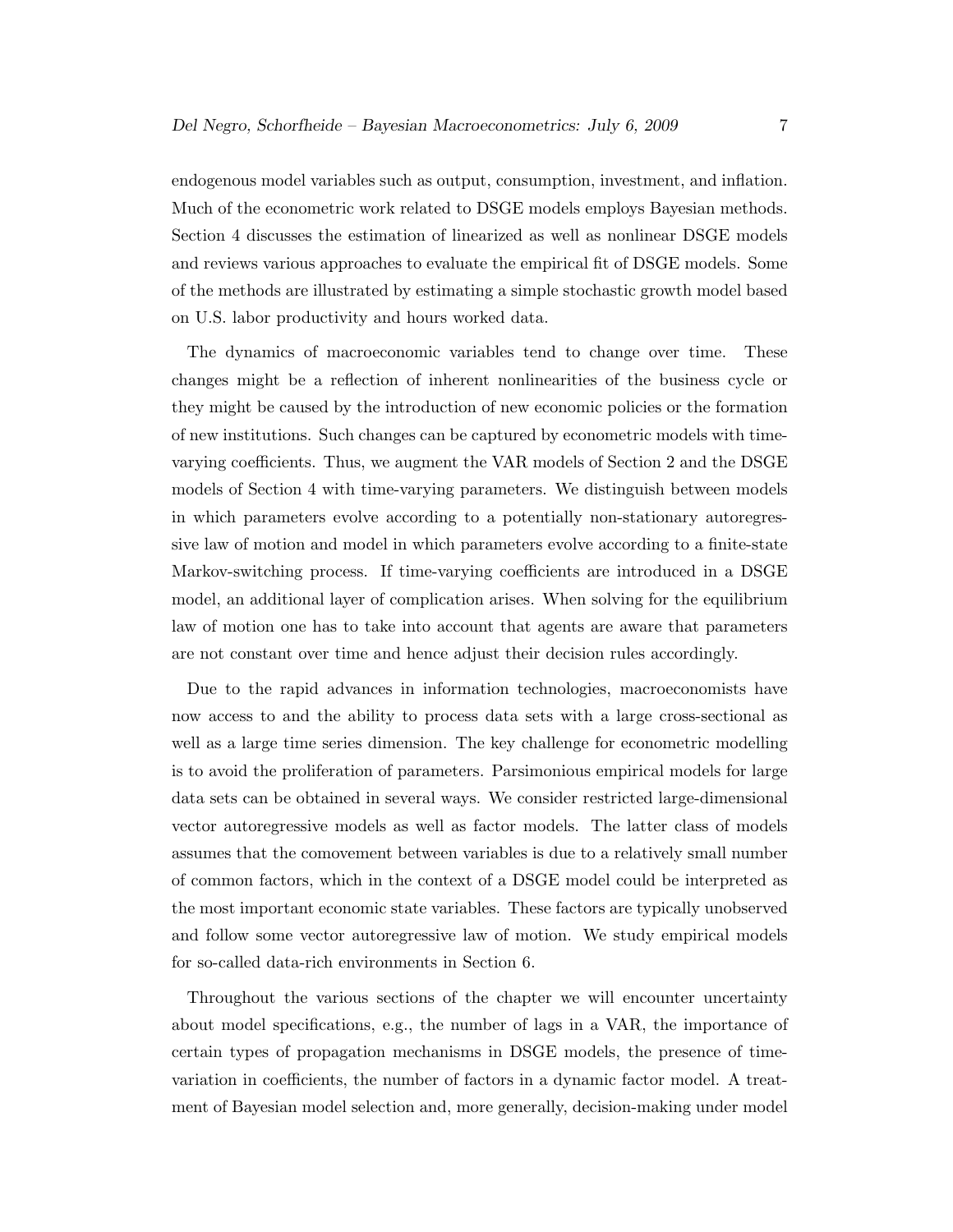uncertainty is provided in Section 7. Finally, Section 8 offers a few concluding remarks.

Finally, a word on notation.<sup>c1</sup> We generally summarize our observations  $y_1, \ldots, y_T$ as Y or  $Y^T$  if it is important to indicate the length T of the sample.  $\theta$  serves as generic parameter vector,  $p(\theta)$  is the density associated with the prior distribution,  $p(Y|\theta)$  is the likelihood function, and  $p(\theta|Y)$  the posterior density. With respect to notation for probability distributions, we tend to follow Bauwens, Lubrano, and Richard [ADD, Appendix A].  $\mathcal{U}(a, b)$  denotes a uniform distribution on the interval  $(a, b)$ .  $G(\alpha, \beta)$  is the Gamma distribution with density  $p(x|\alpha, \beta) \propto x^{\alpha-1} \exp(-x/\beta)$ , where  $\alpha$  denotes proportionality. The Chi-squared distribution is denoted by  $\chi^2(\nu)$ and identical to  $G(\nu/2, 2)$ . We distinguish between the Inverted Gamma-2 and Inverted Gamma-1 distribution:  $X \sim IG_2(s, \nu)$  if and only if  $\sqrt{X} \sim IG_1(s, \nu)$  and  $X^{-1} \sim G(\nu/2, 2/s)$ . The inverted gamma-2 distribution is often used for residual variances:  $\sigma^2 \sim IG(s, \nu)$  implies that  $p(\sigma^2|s, \nu) \propto (\sigma^2)^{-(\nu+2)/2} \exp(-s/(2\sigma^2))$ . A random variable  $0 \leq X \leq 1$  has a  $B(\alpha, \beta)$  distribution if its density is of the form  $p(x|\alpha, \beta) \propto x^{\alpha-1}(1-x)^{\beta-1}$ . The normal distribution is denoted by  $N(\mu, \sigma^2)$  and  $X \sim t(\mu, s, m, \nu)$  if its density is  $p(x|\mu, s, m, \nu) \propto [s + m(x - \mu)^2]^{-(\nu+1)/2}$ .

A p-variate normal distribution is denoted by  $N_p(\mu, \Sigma)$ . We say that a  $p \times q$ matrix X is matrix-variate normal  $MN_{p\times q}(M, Q \otimes P)$ , meaning that  $vec(X) \sim$  $N_{pq}(vec(M), Q \otimes P)$  if  $p(X|M, Q \otimes P) \propto \exp\{-\frac{1}{2}tr[Q^{-1}(X-M)'P^{-1}(X-M)]\},$ where  $\otimes$  is the Kronecker product,  $vec(\cdot)$  stacks the columns of a matrix, and  $tr[\cdot]$ is the trace operator. The Inverted Wishart distribution is a multivariate generalization of the IG<sub>2</sub> distribution: a  $q \times q$  matrix  $\Sigma$  has I $W_q(S, \nu)$  distribution if  $p(\Sigma|S,\nu) \propto |\Sigma|^{-(\nu+q+1)/2} \exp\{-\frac{1}{2}$  $\frac{1}{2}tr[\Sigma^{-1}S]$ . Finally, if  $X|\Sigma \sim MN_{p\times q}(M, \Sigma \otimes P)$ and  $\Sigma \sim I W_q(S, \nu)$ , we say that  $(X, \Sigma) \sim MNIW(M, P, S, \nu)$ . If there is no ambiguity about the dimension of the random vectors and matrices we drop the subscripts that signify dimensions, e.g. we write  $N(\mu, \Sigma)$  instead of  $N_p(\mu, \Sigma)$ .

<sup>&</sup>lt;sup>c1</sup>fs: To be removed.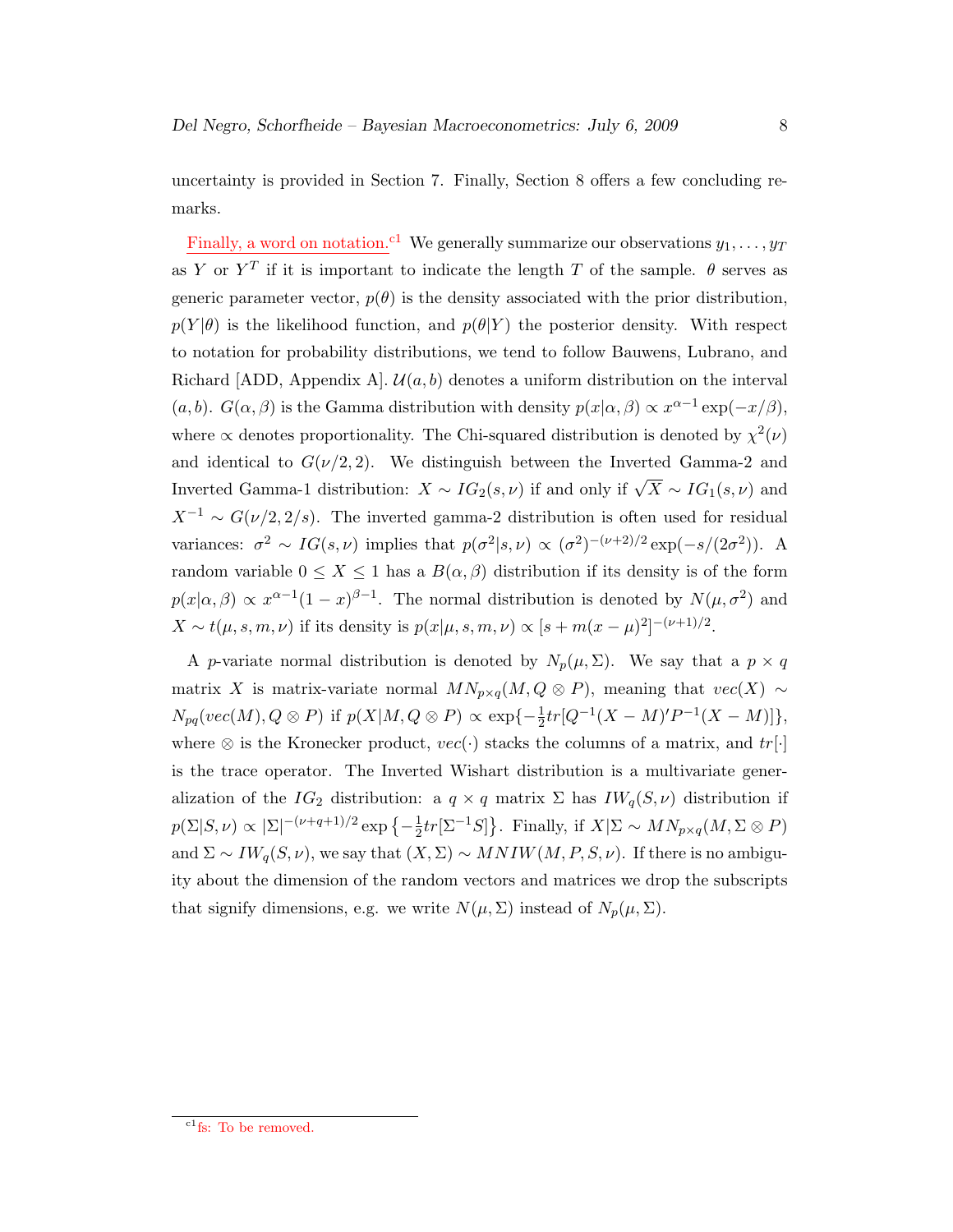# 2 Vector Autoregressions

At first glance, VARs appear to be straightforward multivariate generalizations of univariate autoregressive models. At second sight, they turn out to be one of the key empirical tools in modern macroeconomics. Sims (1980) proposed that VARs should be used to replace large-scale macroeconometric models inherited from the 1960s, because the latter imposed incredible restrictions, which were largely inconsistent with the notion that economic agents take the effect of today's choices on tomorrow's utility into account. Since then, VARs have been used for macroeconomic forecasting and policy analysis, to investigate the sources of business cycle fluctuations, and to provide a benchmark against which modern dynamic macroeconomic theories can be evaluated. In fact, in Section 4 it will become evident that the equilibrium law of motion of many dynamic stochastic equilibrium models can be well approximated by a VAR. The remainder of this section is organized as follows. We derive the likelihood function of a reduced-form VAR in Section 2.1. Section 2.2 reviews popular prior distributions for VAR coefficients as well as posterior inference. Section 2.3 is devoted to structural VARs in which innovations are expressed as functions of structural shocks with a particular economic interpretation, e.g., an unanticipated change in monetary policy. Finally, Section 2.4 provides some suggestions for further reading.

### Insert Figure Here

# $2.1$  Preliminaries preliminaries preliminaries

Figure 1 depicts the evolution of three important quarterly macroeconomic time series for the U.S. over the period from  $1964:Q1$  to  $2006:Q4$ : percentage deviations of GDP from a linear time trend, annualized inflation rates computed from the GDP deflator, and the effective Federal Funds interest rate. Vector autoregressions are linear time series models, designed to capture the joint dynamics of multiple time series. We will illustrate the VAR analysis using the three series plotted in Figure 1. Let  $y_t$  be a  $n \times 1$  random vector that takes values in  $\mathbb{R}^n$ , where  $n = 3$  in our empirical illustration. The evolution of  $y_t$  is described by the p'th order difference equation:

$$
y_t = \Phi_1 y_{t-1} + \ldots + \Phi_p y_{t-p} + \Phi_c + u_t.
$$
 (1)

var1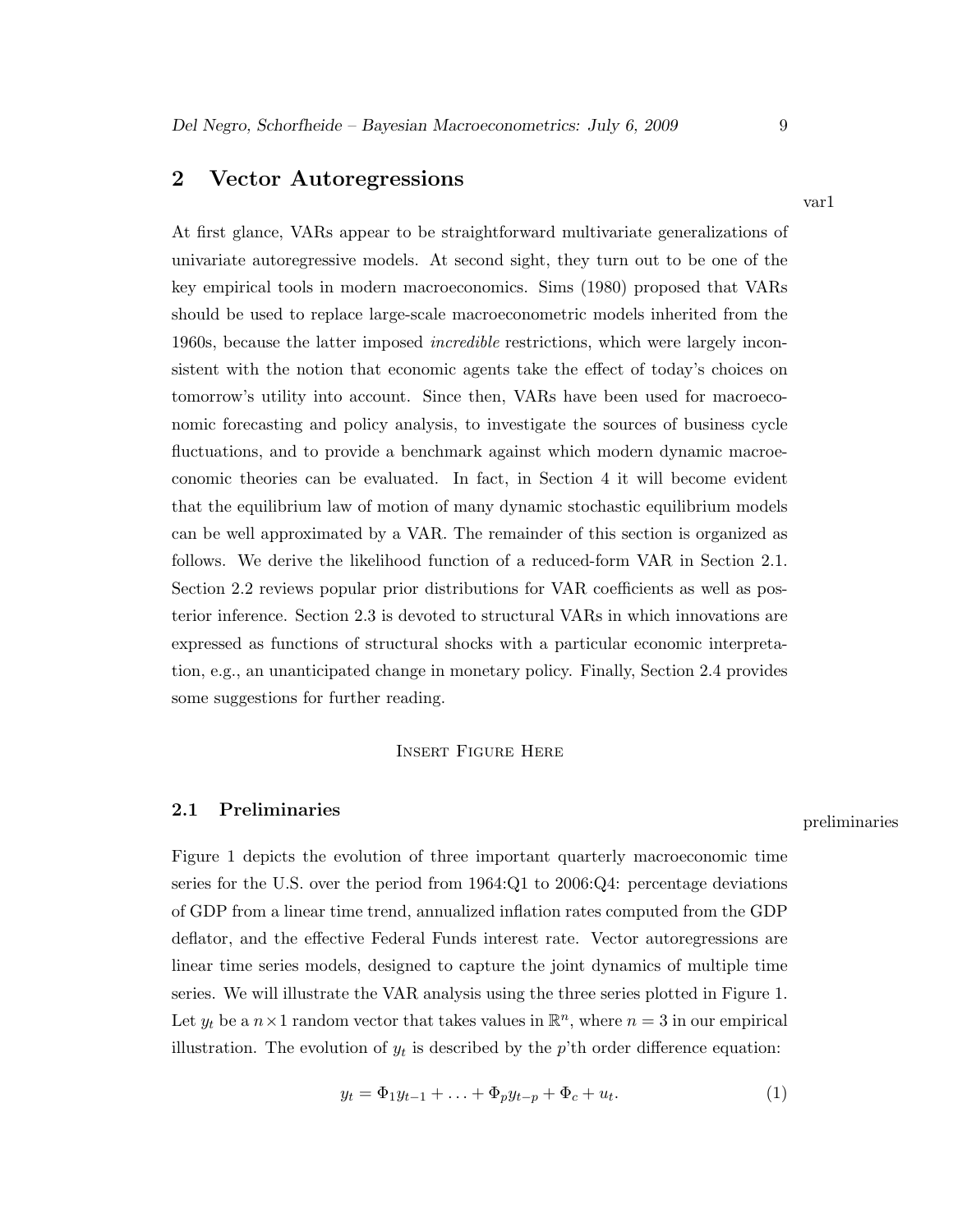We refer to (1) as reduced form representation of the VAR, because the  $u_t$ 's are simply one-step ahead forecast errors and do not have a specific economic interpretation. In order to characterize the conditional distribution of  $y_t$  given its history, one has to make a distributional assumption for  $u_t$ . We shall proceed under the assumption that  $u_t \sim N(0, \Sigma)$  and independent over time. We are now in a position to characterize the joint distribution of a sequence of observations. Let  $Y_{t_0,t_1}$ denote the sequence  $\{y_{t_0}, \ldots, y_{t_1}\}$ , let  $k = np + 1$ , and define the  $k \times n$  matrix  $\Phi = [\Phi_1, \ldots, \Phi_p, \Phi_c]'$ . The joint density of  $Y_{1,T}$  conditional on  $Y_{1-p,0}$  and the coefficient matrices  $\Phi$  and  $\Sigma$  is called (conditional) likelihood function and can be factorized as

$$
p(Y_{t,T}|\Phi,\Sigma,Y_{1-p,0}) = \prod_{t=1}^{T} p(y_t|\Phi,\Sigma,Y_{1-p,t-1}).
$$
\n(2)

This conditional likelihood function can be conveniently expressed, if the VAR is written as a multivariate linear regression model in matrix notation. Let Y be a  $T \times n$  matrix with rows  $y'_t$ ,  $x_t$  be the  $k \times 1$  vector  $x_t = [y'_{t-1}, \ldots, y'_{t-p}, 1]'$ , and X be the  $T \times k$  matrix with rows  $x'_t$ . In slight abuse of notation we abbreviate  $p(Y_{t,T}|\Phi,\Sigma,Y_{1-p,0})$  by  $p(Y|\Phi,\Sigma)$ :

$$
p(Y|\Phi, \Sigma) \propto |\Sigma|^{-T/2} \exp\left\{-\frac{1}{2}tr[\Sigma^{-1}\hat{S}] \right\}
$$
  
 
$$
\times \exp\left\{-\frac{1}{2}tr[\Sigma^{-1}(\Phi - \hat{\Phi})'X'X(\Phi - \hat{\Phi})] \right\}.
$$
 (3)

Here,

$$
\hat{\Phi} = (X'X)^{-1}X'Y, \quad \hat{S} = (Y - X\hat{\Phi})'(Y - X\hat{\Phi}),
$$
\n(4)

that is,  $\hat{\Phi}$  is the maximum-likelihood (MLE) estimator of  $\Phi$  and  $\hat{S}$  is a matrix with sums of squared residuals.

If we combine the likelihood function with the improper prior  $p(\Phi, \Sigma) \propto |\Sigma|^{-(n+1)/2}$ we can deduce immediately that

$$
\Phi, \Sigma | Y \sim MNIW \bigg( \hat{\Phi}, (X'X)^{-1}, \hat{S}, T - k \bigg). \tag{5}
$$

Draws from this posterior can be easily obtained by sampling  $\Sigma^{(s)}$  from a  $IW(\hat{S}, T-\hat{S})$ k) distribution and  $\Phi^{(s)}$  from the conditional distribution  $MN(\hat{\Phi}, \Sigma^{(s)} \otimes (X'X)^{-1})$ . An important challenge in practice is to cope with the dimensionality of the parameter matrix Φ. Consider the data depicted in Figure 1. Our sample consists of 172 observations and each equation of a VAR with  $p = 4$  lags has 13 coefficients,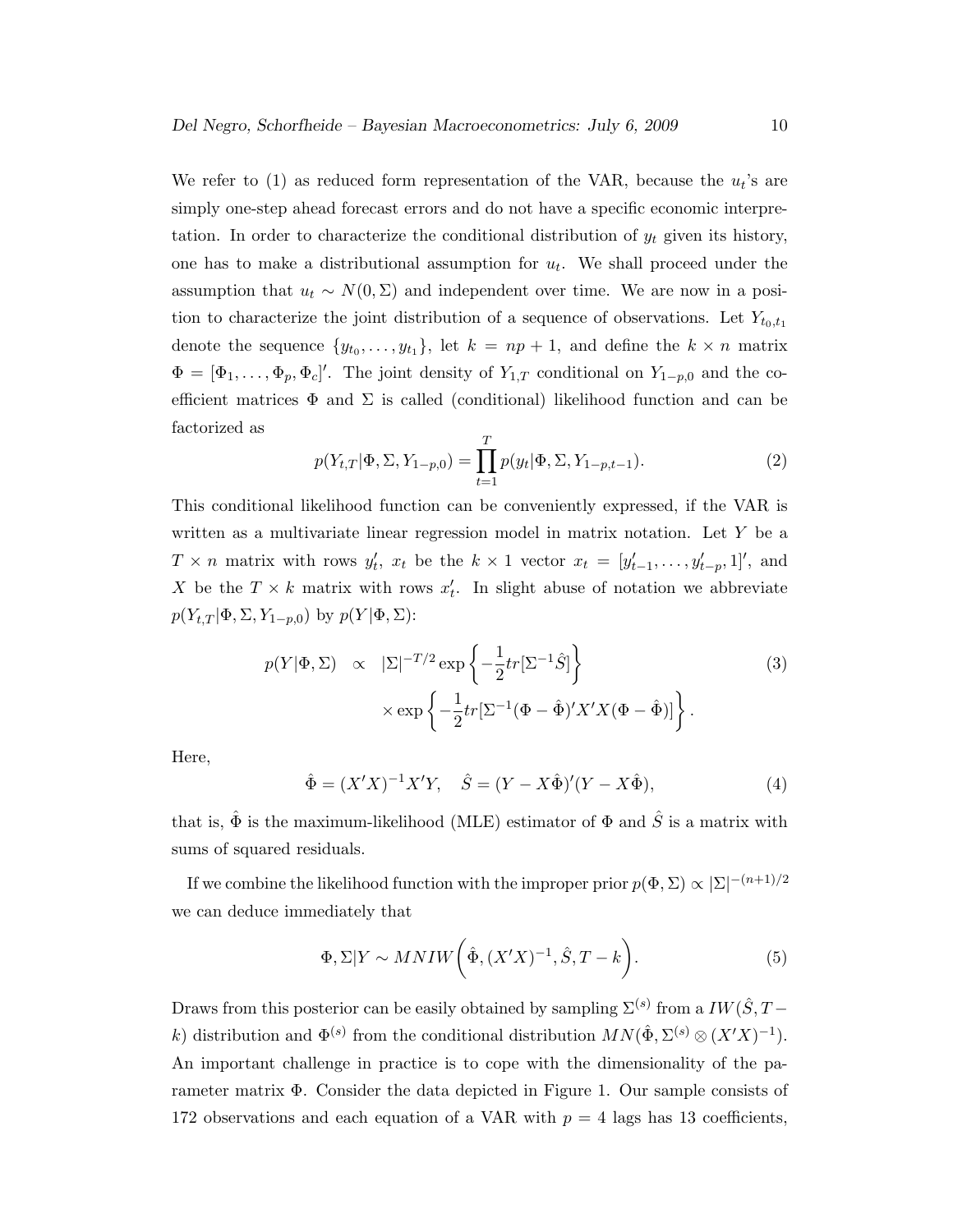which leaves roughly 13 observations to estimate each coefficient. If the sample is restricted to the post-1982 period, after the disinflation under Fed chairman Paul Volcker, the sample size shrinks to 96 observation and the observation-to-parameter ratio drops to about 7.4. Now imagine estimating a two-country VAR for the U.S. and the Euro Area on post-1982 data. This will double the number of parameters and leave less than 4 observations for each coefficient that needs to be estimated. Informative prior distribution can compensate for lack of sample information and we will subsequently discuss alternatives to the improper prior used so far.

# 2.2 Specific Priors

varpriors

Before discussing particular types of prior distributions two points are noteworthy. First, prior distributions can be conveniently represented by dummy observations. This insight dates back at least to Theil and Goldberger (1960 ADD). These dummy observations might be actual observations from other countries, observations generated by simulating a macroeconomic model, or observations generated from introspection. Suppose  $T^*$  dummy observations are collected in matrices  $Y^*$  and  $X^*$  and we use the likelihood function associated with the VAR to relate the dummy observations to the parameters  $\Phi$  and  $\Sigma$ . Using the same arguments that lead to (5), we deduce that  $p(Y^*|\Phi,\Sigma)|\Sigma|^{-(n+1)/2}$  can be interpreted as a  $MNIW(\underline{\Phi}, (X^{*'}X^{*})^{-1}, \underline{S}, T^{*}-k)$  prior for  $\Phi$  and  $\Sigma$ , where  $\underline{\Phi}^{*}$  and  $\underline{S}$  are obtained from  $\hat{\Phi}$  and  $\hat{S}$  in (4) by replacing Y and X with Y<sup>\*</sup> and X<sup>\*</sup>. Now let  $\overline{T} = T + T^*$ ,  $\bar{Y} = [Y^{*'}, Y']', \bar{X} = [X^{*'}, X']',$  and  $\bar{\Phi}$  and  $\bar{S}$  the analogue of  $\hat{\Phi}$  and  $\hat{S}$  in (4), then we deduce that the posterior of  $\Phi$  and  $\Sigma$  is  $MNIW(\bar{\Phi}, (\bar{X}'\bar{X})^{-1}, \bar{S}, \bar{T}-k)$ . Thus, the use of dummy observations leads to a conjugate prior.<sup>1</sup>

Second, any prior distribution that takes the  $MNIW$  form, including the previously discussed dummy observation prior, preserves the Kronecker structure of the problem. This essentially implies that the posterior mean of  $\Phi$  can be computed equation-by-equation and only involves the inversion of  $k \times k$  matrices. If, on the other hand, the prior for  $vec(\Phi)$  is normal with an unrestricted covariance matrix, then the computation of the (conditional) posterior mean requires the inversion of  $(nk) \times (nk)$  matrices. In the two-country VAR(4) for the U.S. and Euro area mentioned previously it would boil down to inverting matrices of size  $25 \times 25$  versus

<sup>1</sup>Prior and likelihood are conjugate, if the posterior belongs to the same distributional family as the prior distribution.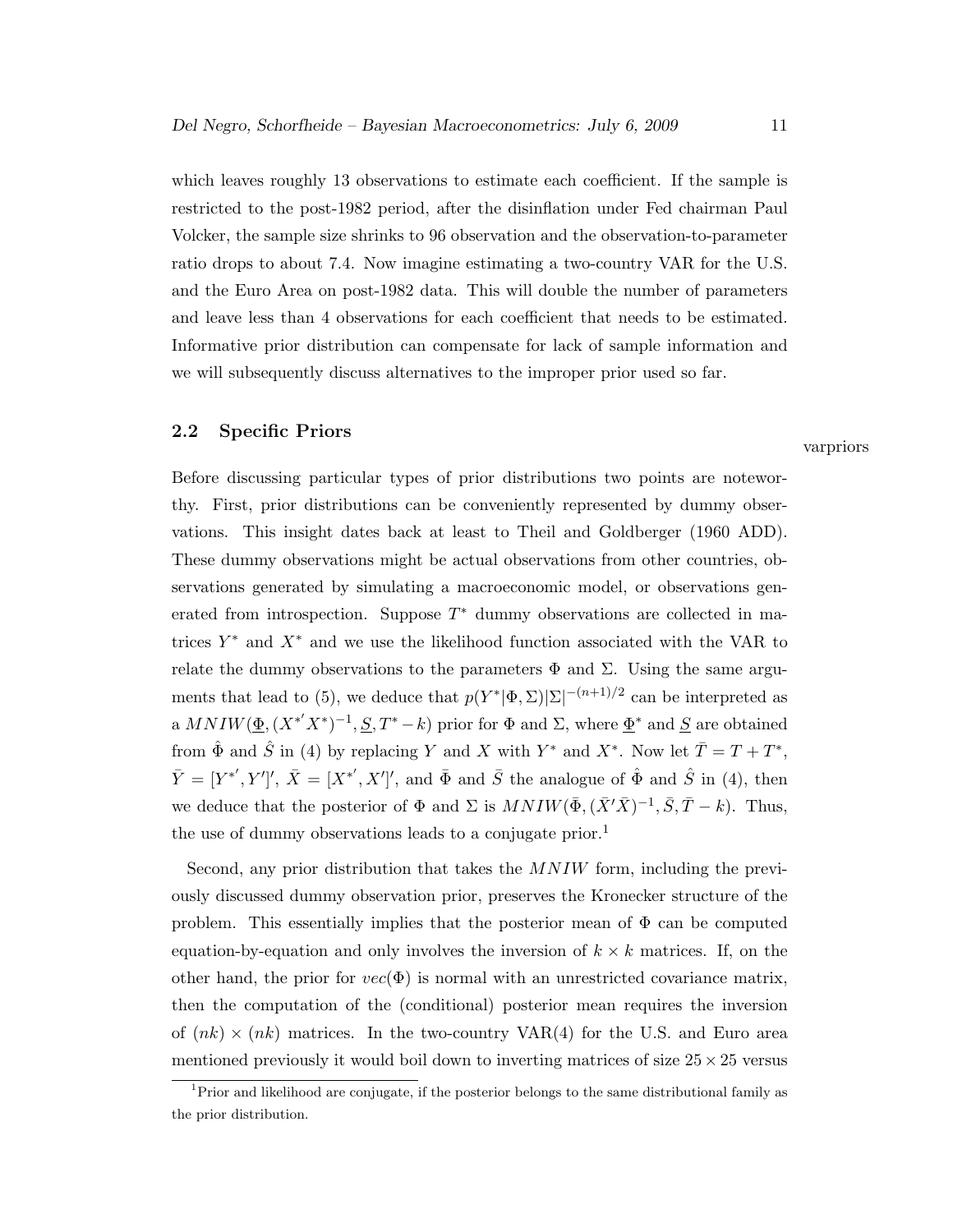$150\times150$ . We will subsequently discuss two specific prior distributions: the so-called Minnesota prior (Section 2.2.1) as well as a prior for a VAR that is parameterized in terms of a trend and a cycle component (Section 2.2.2).

# 2.2.1 The Minnesota Prior minnprior

The Minnesota Prior dates back to Litterman (1980, ADD) and Doan, Litterman, and Sims (1984). Our exposition follows the more recent description in Sims and Zha (1998), with the exception that for now we focus on a reduced form, rather than a structural VAR. Consider our lead example, in which  $y_t$  is composed of output deviations, inflation, and interest rates, depicted in Figure 1. Notice that all three series are fairly persistent. In fact the univariate behavior of these series, maybe with the exception of post-1982 inflation rates, would be fairly well described by a random walk model of the form  $y_{i,t} = y_{i,t-1} + \eta_{i,t}$ . The idea behind the Minnesota prior is to center the distribution of  $\Phi$  at a value that implies univariate random walk behavior of the components of  $y_t$ .<sup>2</sup> This prior can be implemented either by directly specifying a distribution for  $\Phi$  or, alternatively, through dummy observations. We will pursue the latter route for the following reason. While it is fairly straightforward to choose prior means and variances for the elements of  $\Phi$ , it tends to be difficult to elicit beliefs about the correlation between elements of the  $\Phi$  matrix. After all, there are  $nk(nk+1)/2$  of them. At the same time, setting all these correlations to zero potentially leads to a prior that assigns a lot of probability mass to parameter combinations that imply quite unreasonable dynamics for the endogenous variables  $y_t$ . The use of dummy observations, provides a parsimonious way of introducing plausible correlations between parameters.

The Minnesota prior depends on several hyperparameters. Let  $Y_0$  be a pre-sample and define  $s = std(Y_0)$  and  $\bar{y} = mean(Y_0)$ . The remaining hyperparameters are stacked in the 5 vector  $\lambda$  with elements  $\lambda_i$ . Suppose that  $n = 2$  and  $p = 2$ . We begin with dummy observations that generate a prior distribution for  $\Phi_1$ . The

<sup>&</sup>lt;sup>2</sup>The random walk approximation is taken for convenience and could be replaced by other statistical representations. For instance, if some series have very little serial correlation because they have been transformed to induce stationarity, e.g., log output has been converted into output growth, then an iid model might be preferable. In Section 4 we will discuss how DSGE model restrictions could be used to construct a prior.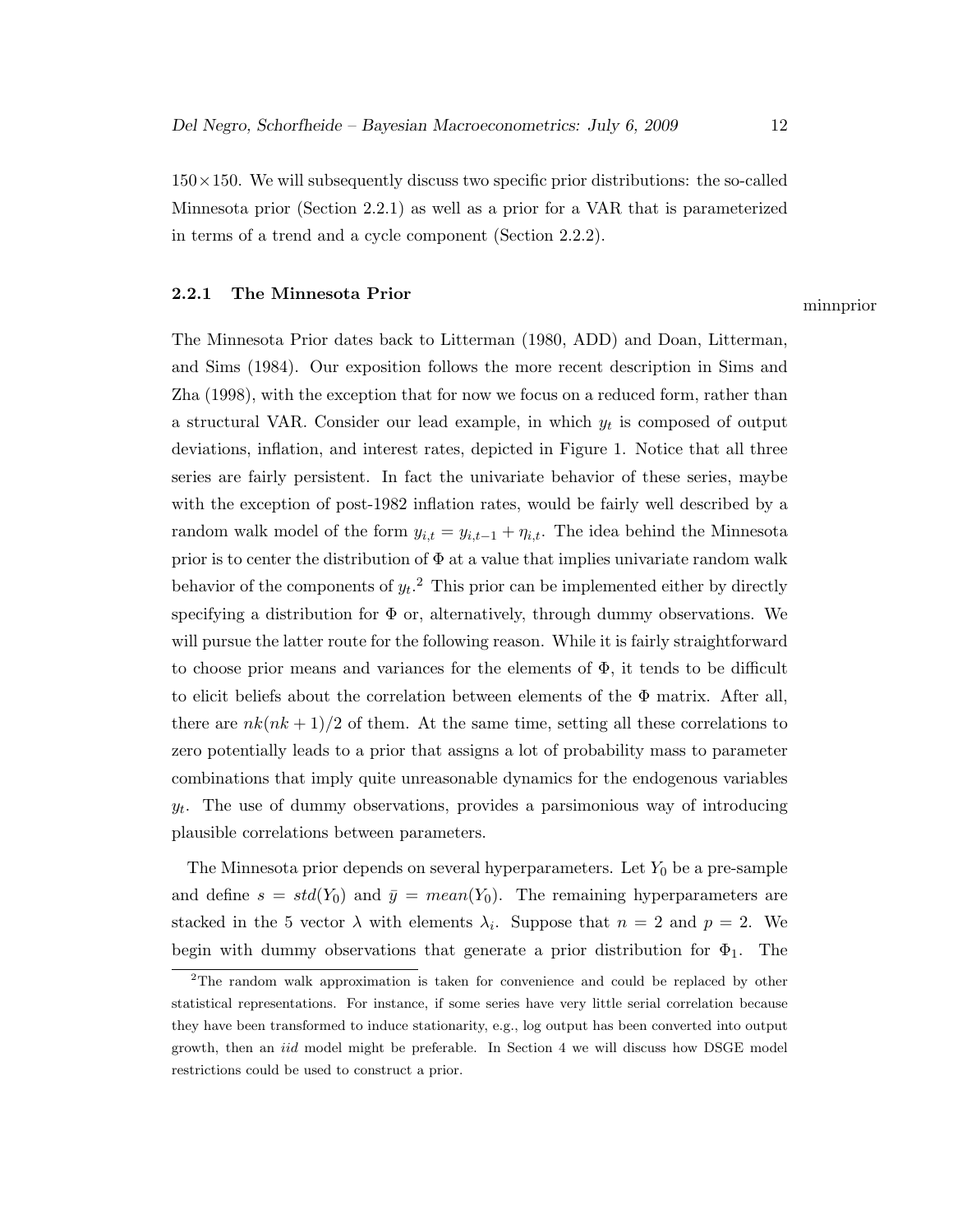hyperparameter  $\lambda_1$  controls the overall tightness of the prior:

$$
Y^* = X^* \Phi + U
$$
  

$$
\begin{bmatrix} \lambda_1 s_1 & 0 \\ 0 & \lambda_1 s_2 \end{bmatrix} = \begin{bmatrix} \lambda_1 s_1 & 0 & 0 & 0 & 0 \\ 0 & \lambda_1 s_2 & 0 & 0 & 0 \end{bmatrix} \Phi + \begin{bmatrix} u_{11} & u_{12} \\ u_{21} & u_{22} \end{bmatrix}.
$$

Notice that the first observation implies

$$
\lambda_1 s_1 = \lambda_1 s_1 \beta_{11} + u_{11}, \quad 0 = \lambda_1 s_1 \beta_{21} + u_{12},
$$

which implies that  $\beta_{11} \sim \mathcal{N}(1, \Sigma_{11}/(\lambda_1^2 s_1^2))$  and  $\beta_{21} \sim \mathcal{N}(0, \Sigma_{22}/(\lambda_1^2 s_1^2))$ . Here  $\Sigma_{ij}$ denotes element i, j of  $\Sigma$ .<sup>3</sup> The prior for  $\Phi_2$  is implemented with the dummy observations

$$
\begin{bmatrix} 0 & 0 \\ 0 & 0 \end{bmatrix} = \begin{bmatrix} 0 & 0 & \lambda_1 s_1 2^{\lambda_2} & 0 & 0 \\ 0 & 0 & 0 & \lambda_1 s_2 2^{\lambda_2} & 0 \end{bmatrix} \Phi + U,
$$

where the hyperparameter  $\lambda_2$  is used to scale the prior covariance matrix for coefficients associated with  $y_{t-l}$  according to  $l^{\lambda_2}$ . A prior for the covariance matrix  $\Sigma$ , "centered" at a matrix that is diagonal with elements equal to the pre-sample variance of  $y_t$ , can be obtained by  $\lambda_3$  replications of the observations

$$
\left[\begin{array}{cc} s_1 & 0 \\ 0 & s_2 \end{array}\right] = \left[\begin{array}{cccc} 0 & 0 & 0 & 0 \\ 0 & 0 & 0 & 0 \end{array}\right] \Phi + U.
$$

The remaining sets of dummy observations provide a prior for the intercept  $\Phi_0$ and will generate some a priori correlation between the coefficients. They favor unit roots and cointegration, which is consistent with the beliefs of many applied macroeconomists, and they tend to improve VAR forecasting performance. The sums-of-coefficients dummy observations, introduced in Doan, Litterman, and Sims (1984), capture the view that when the average of lagged values of a variable is at some level  $\bar{y}_i$ , that same value  $\bar{y}_i$  is likely to be a good forecast of  $y_{i,t}$ , regardless of the value of other variables:

$$
\begin{bmatrix} \lambda_4 \bar{y}_1 & 0 \\ 0 & \lambda_4 \bar{y}_2 \end{bmatrix} = \begin{bmatrix} \lambda_4 \bar{y}_1 & 0 & \lambda_4 \bar{y}_1 & 0 & 0 \\ 0 & \lambda_4 \bar{y}_2 & 0 & \lambda_4 \bar{y}_2 & 0 \end{bmatrix} \Phi + U.
$$

<sup>&</sup>lt;sup>3</sup>Consider a regression  $y_t = \beta_1 x_{1,t} + \beta_2 x_{2,t} + u_t$  and suppose that the standard deviation of  $x_{j,t}$  is  $s_j$ . If we define  $\tilde{\beta}_j = \beta_j s_j$  and  $\tilde{x}_{j,t} = x_{j,t}/s_j$  then the transformed parameters interact with regressors that have the same scale. Suppose we assume that  $\tilde{\beta}_j \sim \mathcal{N}(0, \lambda^2)$ , then  $\beta_j \sim \mathcal{N}(0, \lambda^2/s_j^2)$ . The  $s_j$  terms that appear in the definition of the dummy observations achieve this scale adjustment.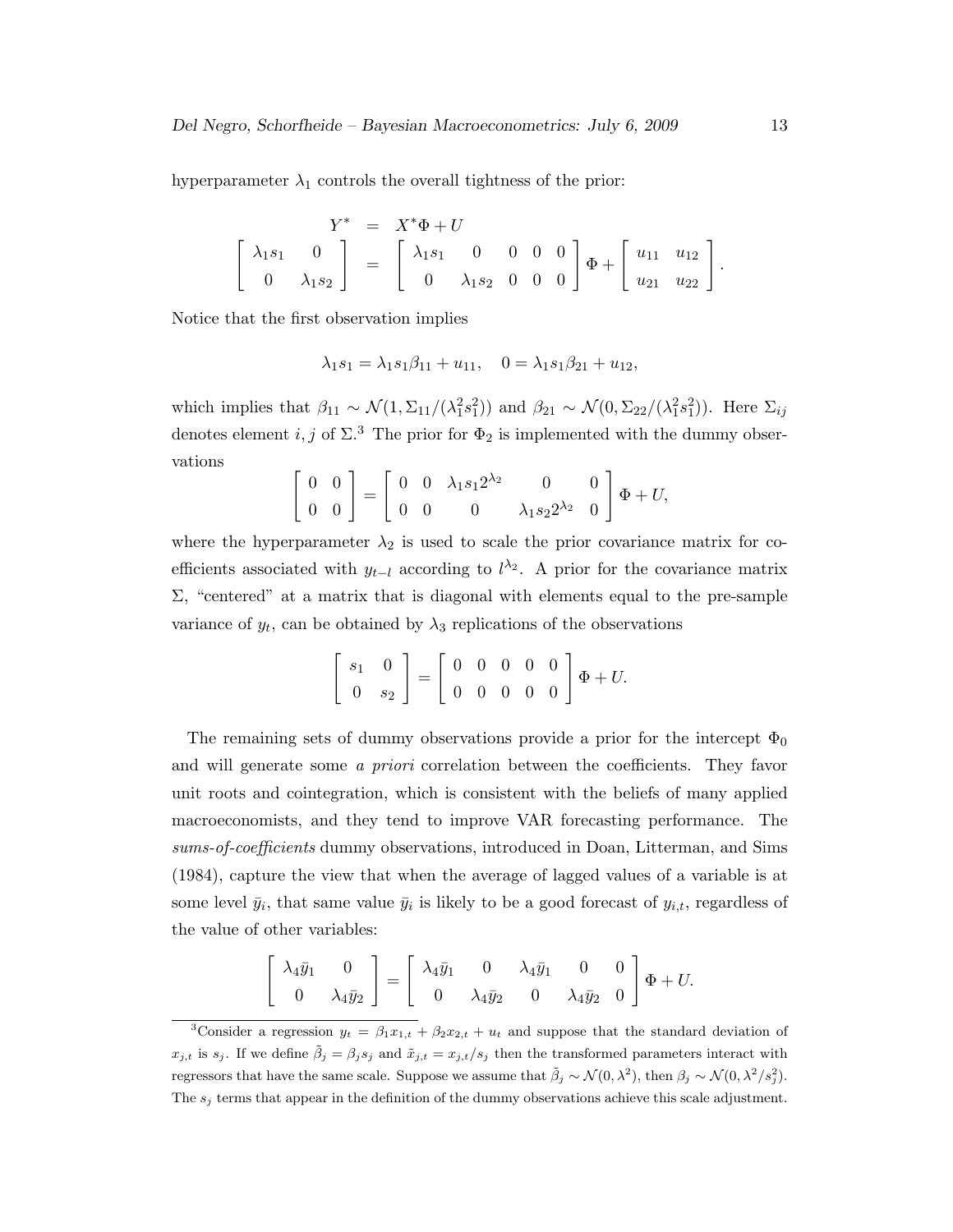The co-persistence dummy observations, proposed by Sims (1993, to be added) reflect the belief that when data on all  $y$ 's are stable at their initial levels, they tend to persist at that level:

$$
\left[\begin{array}{cc} \lambda_5\bar{y}_1 & \lambda_5\bar{y}_2 \end{array}\right] = \left[\begin{array}{cc} \lambda_5\bar{y}_1 & \lambda_5\bar{y}_2 & \lambda_5\bar{y}_1 & \lambda_5\bar{y}_2 & \lambda_5 \end{array}\right]\Phi + U.
$$

The strength of this belief is controlled by  $\lambda_5$ . This set of dummy observations introduces correlations in prior beliefs about all coefficients, including the intercept, in a given equation.

The VAR estimates tend to be sensitive to the choice of hyperparameter. If  $\lambda = 0$  then all the dummy observations are zero and the VAR is estimated under an improper prior. The larger  $\lambda$  the stronger more weight is placed on the Minnesota prior vis-a-vis the likelihood function. From a practitioners view, choosing  $\lambda$  based on the marginal likelihood function

$$
p_{\lambda}(Y) = \int p(Y|\Phi, \Sigma)p(\Phi, \Sigma|\lambda)d(\Phi, \Sigma)
$$

tends to work well for inference as well as forecasting purposes.

The exact implementation of the Minnesota prior differs across studies and we will provide an illustration in the context of our output-inflation-interest VAR in Section 2.3. Many researchers do not use the co-persistence and own-persistence dummy variables. In fact, the prior is often implemented directly, without the use of dummy observations, by assuming that  $vec(\Phi) \sim \mathcal{N}(vec(\underline{\Phi}), \underline{V})$ , where the prior mean  $vec(\Phi)$  captures the univariate random walk representations and V is a diagonal prior covariance matrix. Kadiyala and Karlsson (1997 ADD) consider different numerical approaches of implementing posterior inference and the computation of multi-step forecasts for VARs with various versions of the Minnesota prior as well as uninformative priors. Ni and Sun (2003) studies the frequentist risk of Bayes estimators in VARs under various popular informative and non-informative prior distributions.

# 2.2.2 A Prior for an Alternative VAR Parameterization alternation

The parameterization of econometric models is never unique.<sup>c1</sup> An attractive alternative to (1) is the following parameterization studied in Villani (2008):

$$
y_t = \Gamma_0 + \Gamma_1 t + \widetilde{y}_t, \quad \widetilde{y}_t = \Phi_1 \widetilde{y}_{t-1} + \ldots + \Phi_p \widetilde{y}_{t-p} + u_t.
$$
 (6)

<sup>&</sup>lt;sup>c1</sup>fs: I was looking for the paper by Albert Marcet and Marek Jarocinski.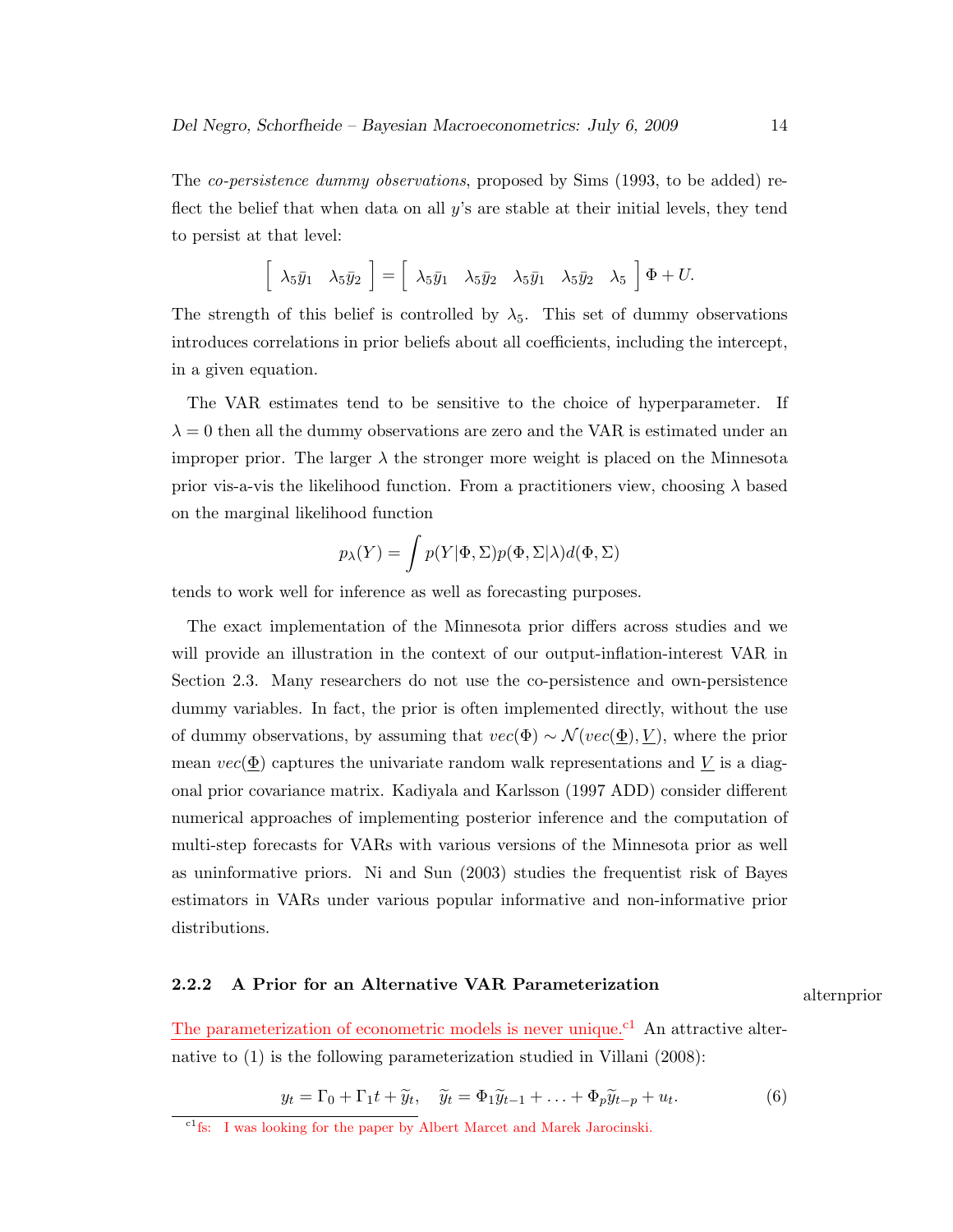The first term,  $\Gamma_0 + \Gamma_1 t$  captures the deterministic trend of  $y_t$ , whereas the second part, the law of motion of  $\widetilde{y}_t$  captures stochastic fluctuations around the deterministic trend. These fluctuations could either be stationary or non-stationary. Thus, instead of imposing a prior distribution on  $\Phi$  in (1) one can specify a prior for  $\Gamma_j$ ,  $j = 1, 2$ , and  $\Phi_j$ ,  $j = 1, \ldots, p$  in (6). In the latter case, it is straightforward to separate beliefs about the deterministic trend from beliefs about the persistence of fluctuations around this trend.

The following univariate example is instructive. Consider an  $AR(1)$  model of the form

$$
y_t = \phi_1 y_{t-1} + \phi_c + u_t, \quad u_t \sim \mathcal{N}(0, 1), \tag{7}
$$

which could be applied to any of the three series depicted in Figure 1. Moreover, consider the following two prior distributions. Under Prior 1  $\phi_1$  and  $\phi_c$  are independent:  $\phi_1 \sim \mathcal{U}[0, 1-\xi]$  where  $\xi > 0$  and  $\phi_c \sim \mathcal{N}(\underline{\phi}_c, \lambda^2)$ . This prior implies that conditional on  $\phi_1$  the prior mean and variance for the expected value  $E[y_t] = \phi_c/(1-\phi_1)$ increase (in absolute value) as  $\phi_1 \longrightarrow 1-\xi$ . In turn, this generates a fairly diffuse marginal distribution of  $y_t$  that might place little mass on values of  $y_t$  that the researcher finds a priori plausible. Now suppose that under Prior 2  $\phi_1 \sim \mathcal{U}[0, 1-\xi]$  as before, but  $\phi_c|\phi_1 \sim \mathcal{N}(\gamma(1-\phi_1), \lambda^2(1-\theta_1)^2)$ . This prior guarantees that the prior distribution of  $E[y_t]$  has mean  $\gamma$  and variance  $\lambda^2$  for every value of  $\theta_1$ . This prior can be easily implemented by the following re-parameterization:

$$
y_t = \gamma + \widetilde{y}_t, \quad \widetilde{y}_t = \phi_1 \widetilde{y}_{t-1} + u_t.
$$

Now let  $\phi_1 \sim \mathcal{U}[0, 1-\xi]$  and  $\gamma \sim \mathcal{N}(\gamma, \lambda^2)$ . This prior has been used, for instance, in Schotman and Van Dijk (1991 ADD) in the context of unit-root testing.<sup>c1</sup>

A few remarks are in order: (i) Draws from the posterior of a VAR parameterized according to (6) can be obtained via Gibbs sampling, by iterating over the conditional distributions of  $\Gamma_0$  and  $\Gamma_1$  (MN),  $\Phi = [\Phi_1, \ldots, \Phi_p]'$  (MN), and  $\Sigma$  (IW). (ii) As the roots of the characteristic polynomial associated with Φ approach unity, some elements of  $\Gamma_0$  may not be identifiable anymore. This is easily seen in the  $AR(1)$ example. If  $\phi_1 = 1$ , then it is impossible to distinguish  $\gamma$  and  $\tilde{y}_1$ . Thus, in practice, proper priors for the intercept and the initialization of the latent  $\widetilde{y}_t$  process are advisable. (iii) The co-persistence dummy observations discussed in Section 2.2.1 have the purpose to control prior beliefs about the long-run mean of  $y_t$ . Translated into the AR(1) example, the co-persistence prior implies that  $\phi_c|\phi_1 \sim \mathcal{N}(\bar{y}(1-\phi_1), 1/\lambda_4^2)$ .

<sup>&</sup>lt;sup>c1</sup>fs: Verify this statement.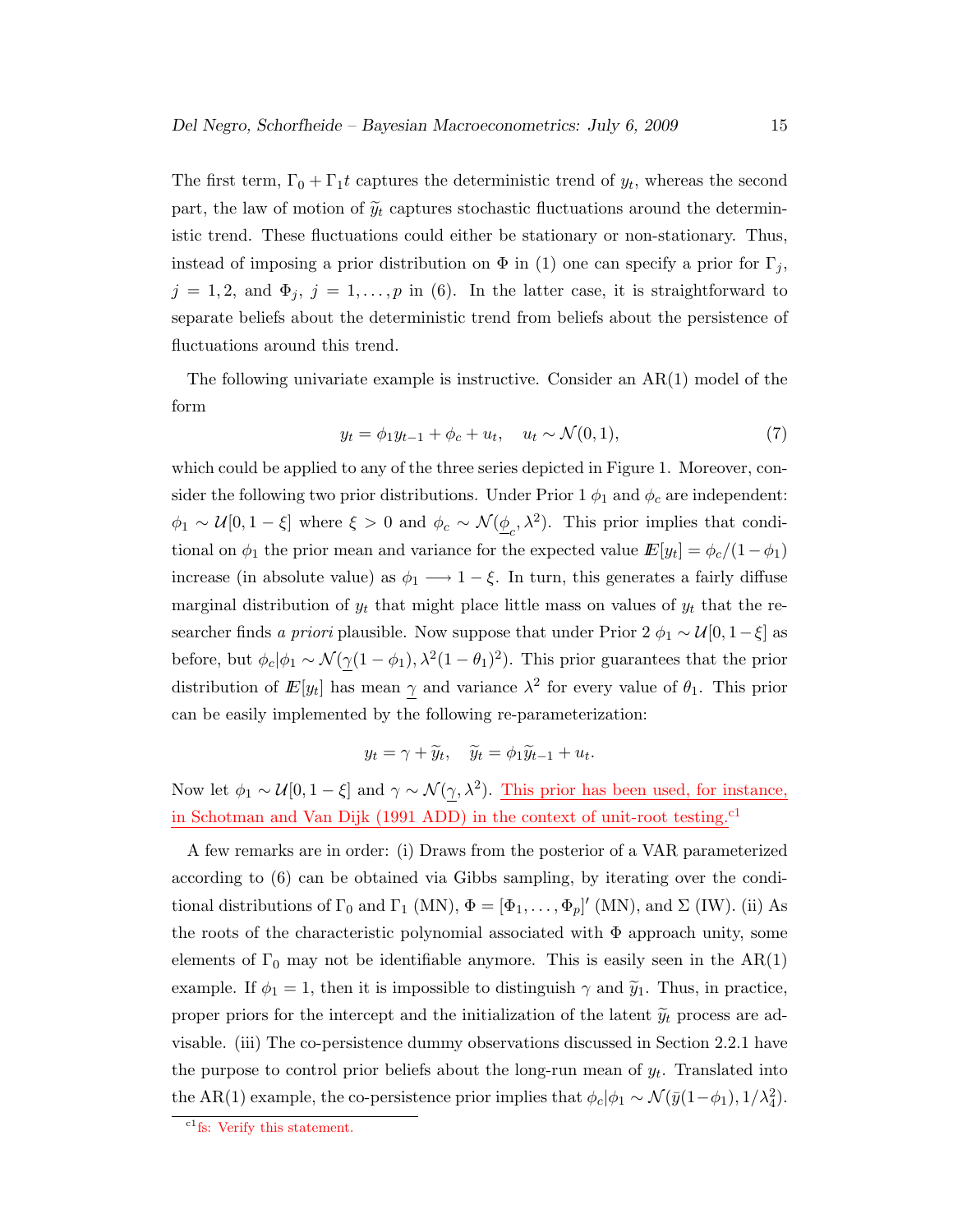### 2.3 Structural VARs

The innovations  $u_t$  in the VAR specified in (1) have the interpretation of one-stepahead forecast errors. As long as  $\Sigma$  is not diagonal, the forecast errors for the components of  $y_t$  are correlated with each other. More importantly, the forecast errors do not have any specific economic interpretation. Hence, (1) is referred to as reduced form VAR. Dynamic macroeconomic theory suggests that the one-step ahead forecast errors are functions of some fundamental innovations, for instance to aggregate technology, preferences, or monetary policy. A structural VAR is an autoregressive model in which the forecast errors are explicitly linked to such fundamental innovations. We will provide an empirical illustration in which we fit a VAR(4) to our output, inflation, and interest rate data and estimate the dynamic effect of an unanticipated change in monetary policy.

A straightforward calculation shows that additional restrictions need to be imposed, for a structural VAR to be identified. Let  $\epsilon_t$  be a vector of orthogonal structural shocks with unit variances. We now express the one-step ahead forecast errors as a linear combination of structural shocks

$$
u_t = \Phi_{\epsilon} \epsilon_t = \Sigma_{tr} \Omega \epsilon_t. \tag{8}
$$

Here  $\Sigma_{tr}$  refers to the unique lower triangular Cholesky factor of  $\Sigma$  and  $\Omega$  is an arbitrary orthonormal matrix. The second equality ensures that the covariance matrix of  $u_t$  is preserved, that is,  $\Phi_{\epsilon}$  has to satisfy the restriction  $\Sigma = \Phi_{\epsilon} \Phi'_{\epsilon}$ . The fact that  $\Omega$  can be any  $n \times n$  orthonormal matrix creates an identification problem. In the remainder of Section 2.3 we will discuss the identification of structural shocks and posterior inference in structural VAR models in more detail.

### 2.3.1 (Lack of) Identification

It is instructive to examine the effect of the identification problem on the calculation of posterior distributions. Our structural VAR is parameterized in terms of the reduced form parameters  $\Phi$  and  $\Sigma$  and the orthonormal matrix  $\Omega$  with the understanding that  $\Sigma_{tr} = chol(\Sigma)$  is unique. The joint distribution of data and parameters is given by

$$
p(Y, \Phi, \Sigma, \Omega) = p(Y|\Phi, \Sigma)\bar{p}(\Phi, \Sigma)p(\Omega|\Phi, \Sigma). \tag{9}
$$

svar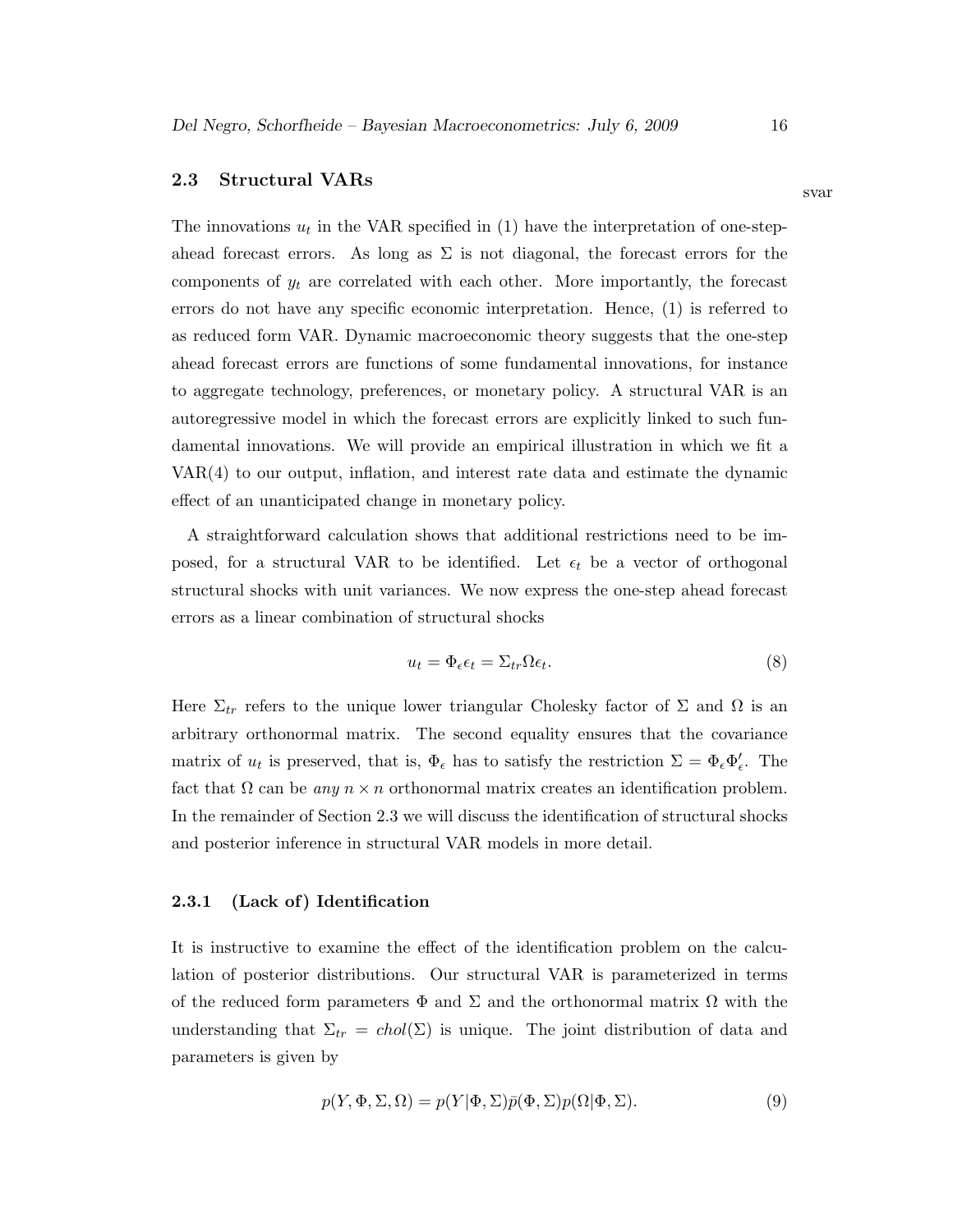Here  $p(Y|\Phi, \Sigma)$  is the likelihood function (3), which does not depend on  $\Omega$ . In other words, the absence of  $\Omega$  from the likelihood function is a manifestation of the identification problem.

Without loss of generality, the joint prior density of  $\Phi$ ,  $\Sigma$ , and  $\Omega$  is factorized in a conditional density for  $\Omega$ ,  $p(\Omega|\Phi,\Sigma)$ , and a marginal density for the reduced form parameters. The prior density for the reduced-form parameters is of the form

$$
\bar{p}(\Phi, \Sigma) = \frac{p(\Phi, \Sigma) \mathcal{I}\{(\Phi, \Sigma) \in \mathcal{A}\}}{\int p(\Phi, \Sigma) \mathcal{I}\{(\Phi, \Sigma) \in \mathcal{A}\} d(\Phi, \Sigma)}
$$
(10)

Here  $p(\Phi, \Sigma)$  is a density function defined over the entire domain of the reduced-form parameter space, e.g. a MNIW density, and A is a subset of the  $\Phi - \Sigma$  domain. For instance, A could correspond to the set of all reduced form parameters for which the VAR is stationary or for which there exists a conditional distribution of  $\Omega|\Phi,\Sigma$ and structural shocks are identifiable.<sup>4</sup> Finally,  $\mathcal{I}{A \in \mathcal{A}}$  denotes the indicator function that is one if  $A \in \mathcal{A}$  and zero otherwise.

As long as the conditional density of  $\Omega$  is properly normalized for all  $\Phi$  and  $\Sigma$ such that  $\mathcal{I}\{(\Phi,\Sigma) \in \mathcal{A}\}\,$ , we deduce from integrating (9) with respect to  $\Omega$  that

$$
p(Y, \Phi, \Sigma) = p(Y|\Phi, \Sigma)\bar{p}(\Phi, \Sigma).
$$
\n(11)

Thus, the calculation of the posterior distribution of the reduced form parameters is not affected by the presence of the non-identifiable matrix  $\Omega$ . The conditional posterior density of  $\Omega$  can be calculated as follows:

$$
p(\Omega|Y, \Phi, \Sigma) = \frac{p(Y|\Phi, \Sigma)p(\Phi, \Sigma)p(\Omega|\Phi, \Sigma)}{\int p(Y|\Phi, \Sigma)p(\Phi, \Sigma)p(\Omega|\Phi, \Sigma)d\Omega} = p(\Omega|\Phi, \Sigma).
$$
 (12)

Thus, the conditional distribution of the non-identifiable parameter  $\Omega$  does not get updated in view of the data. This is a well-known property of Bayesian inference in partially identified models, see for instance Kadane (1974 ADD), Poirier (1998 ADD), and Moon and Schorfheide (2009 ADD). We can deduce immediately, that draws from the joint posterior distribution can be obtained in two steps. First, generate draws  $\Phi^{(s)}$  and  $\Sigma^{(s)}$ ,  $s = 1, \ldots, n_s$ , from the posterior of the reduced form parameters, properly accounting for the truncation  $\mathcal{I}\{(\Phi,\Sigma) \in \mathcal{A}\}\.$  Second, pair each reduced form parameter draw with a draw from the conditional prior distribution  $p(\Omega|\Phi^{(s)}, \Sigma^{(s)})$ .

<sup>&</sup>lt;sup>4</sup>If VARs are identified by sign-restrictions, see below, there might be reduced-form parameter values that are inconsistent with these sign-restrictions and A is a strict subset of the  $\Phi - \Sigma$  domain.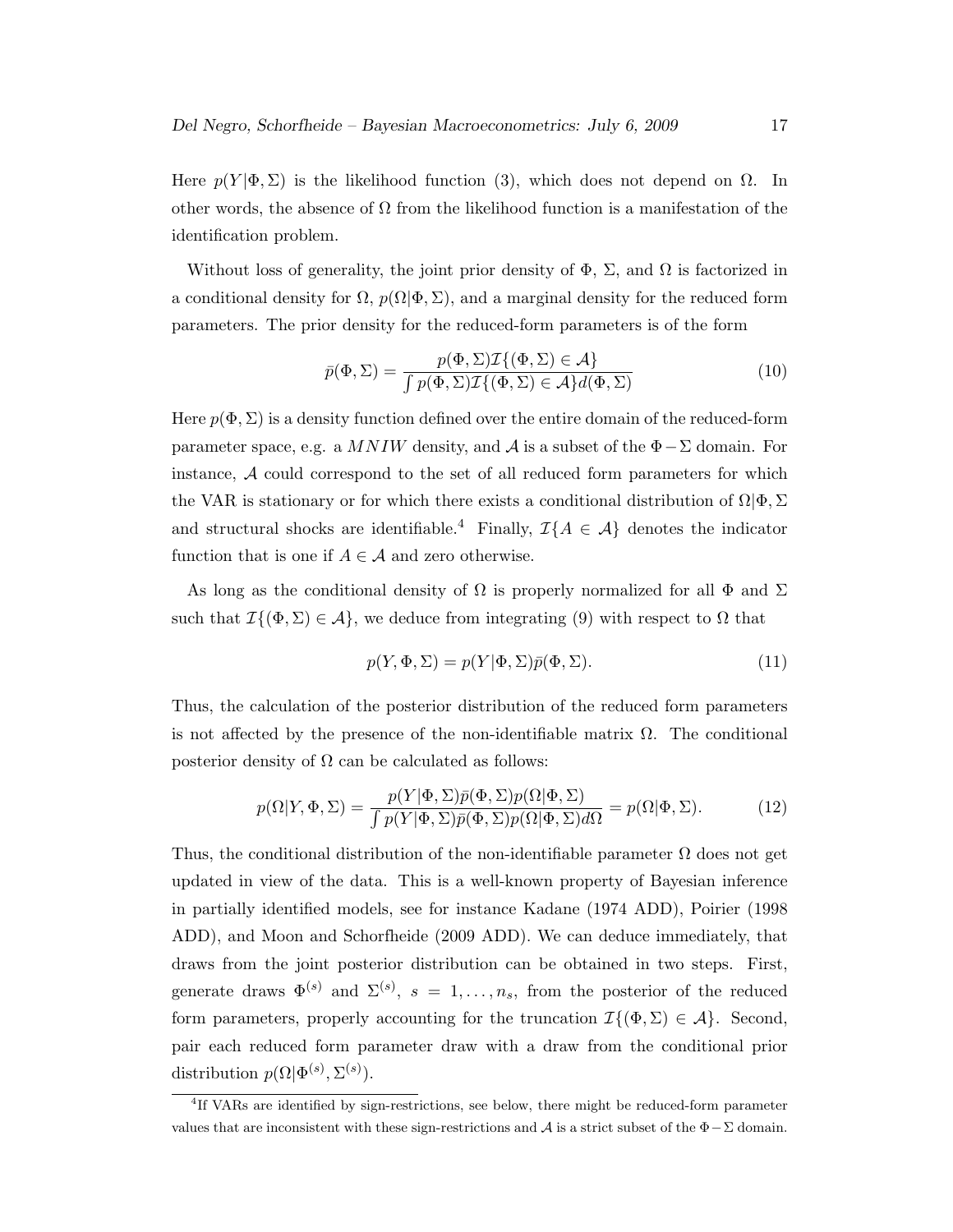Not surprisingly, much of the literature on structural VARs reduces to arguments about the appropriate choice of  $p(\Omega|\Phi,\Sigma)$ . Most authors use dogmatic priors for  $\Omega$  such that the conditional distribution of  $\Omega$  given the reduced form parameters reduces to a point mass. Priors for  $\Omega$  are typically referred to as identification schemes because conditional on  $\Omega$  the relationship between the forecast errors  $u_t$  and the structural shocks  $\epsilon_t$  is uniquely determined. The papers by Cochrane (1994), Christiano and Eichenbaum (1999, ADD), and Stock and Watson (2001) provide detailed surveys. Before exploring particular identification schemes that have been employed in the literature, we consider a simple bivariate illustrative example.

Suppose that  $n = 2$ ,  $p = 1$ ,  $\Phi_c = 0$ , and that the eigenvalues of  $\Phi_1$  are all less than one in absolute value. The eigenvalue restriction guarantees that the VAR can be written as infinite-order moving average  $(MA(\infty))$ :

$$
y_t = \sum_{j=0}^{\infty} \Phi_1^j \Sigma_{tr} \Omega \epsilon_t.
$$
 (13)

We will refer to the sequence of partial derivatives

$$
\frac{\partial y_{t+j}}{\partial \epsilon_t} = \Phi_1^j \Sigma_{tr} \Omega, \quad j = 0, \dots
$$
 (14)

as impulse response function. The set of orthonormal matrices  $\Omega$  can easily be characterized by an angle  $\varphi$ :

$$
\Omega(\varphi) = \begin{bmatrix} \cos \varphi & -\sin \varphi \\ \sin \varphi & \cos \varphi \end{bmatrix}
$$
 (15)

where  $\varphi \in (-\pi, \pi]$ . Each column represents a vector of unit length in  $\mathbb{R}^2$  and the two vectors are orthogonal. Notice that  $\Omega(\varphi) = -\Omega(\varphi + \pi)$ . Thus, rotating the two vectors by 180 degrees simply changes the sign of the impulse response function. We will now consider three different identification schemes, that restrict  $\Omega$  conditional on  $\Phi$  and  $\Sigma$ .

**Example 1:** Suppose  $y_t$  is composed of output deviations from trend,  $\tilde{y}_t$ , and the Federal Funds rate,  $R_t$ , and  $\epsilon_t$  consists of innovations to technology,  $\epsilon_{z,t}$ , and monetary policy,  $\epsilon_{R,t}$ . That is,  $y_t = [\tilde{y}_t, R_t]'$  and  $\epsilon_t = [\epsilon_{z,t}, \epsilon_{R,t}]'$ . Identification can be achieved by imposing restrictions on the informational structure. For instance, Boivin and Giannoni (2006, ADD) assume in a slightly richer setting that the private sector does not respond to monetary policy shocks contemporaneously. This assumption can be formalized by setting  $\varphi = 0$  in (15) conditional on all values of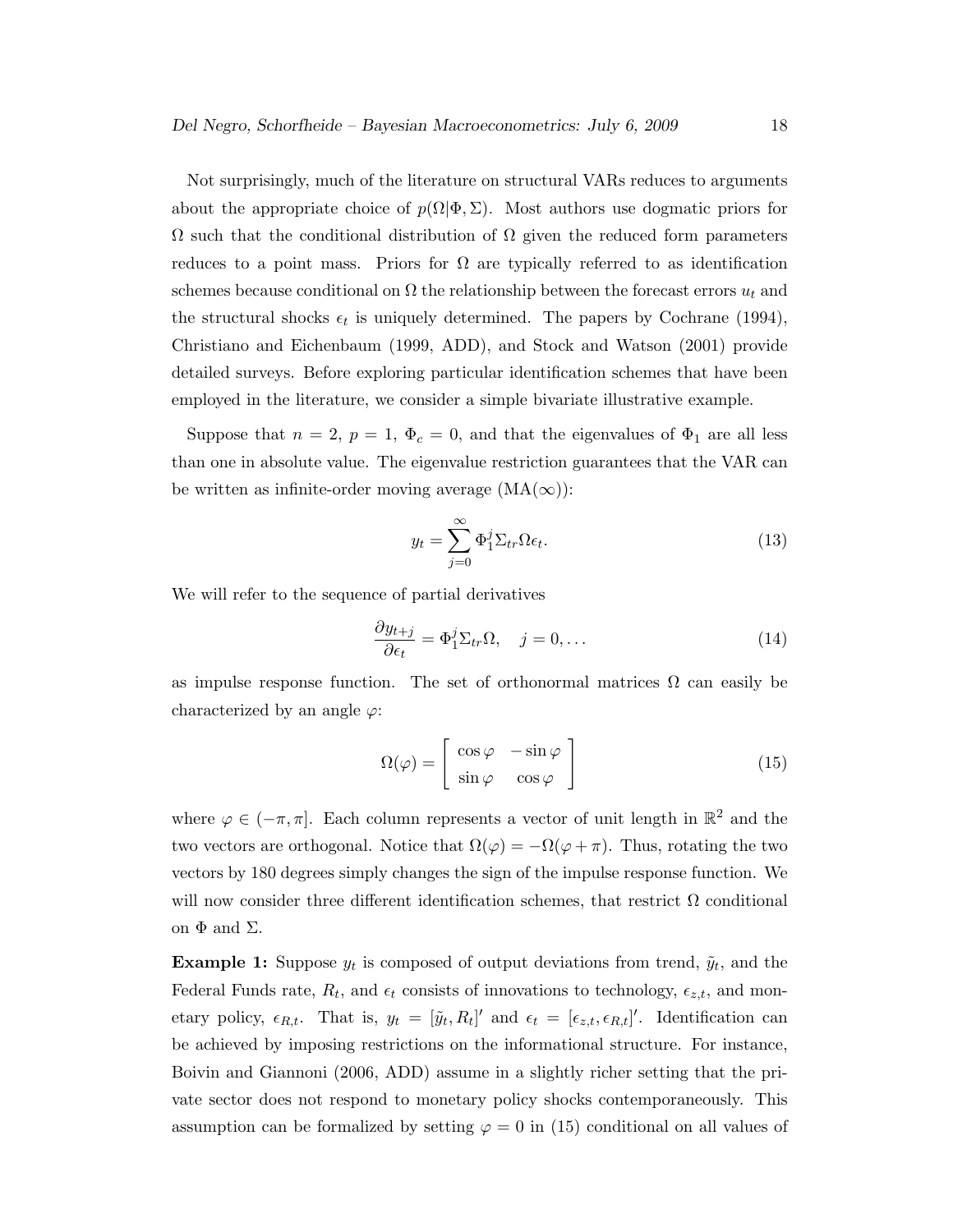$\Phi$  and  $\Sigma$ . Such a restriction on  $\Omega$  is typically referred to as short-run identification scheme. A short-run identification scheme was used in the seminal work by Sims (1980).

**Example 2:** Assume that  $y_t$  is composed of inflation rates,  $\pi_t$ , and output growth:  $y_t = [\pi_t, \Delta \tilde{y}_t]'$ . Moreover,  $\epsilon_t = [\epsilon_{R,t}, \epsilon_{z,t}]'$ . But now we use the following assumption to identify a monetary policy shock: unanticipated changes in monetary policy shocks do not raise output in the long-run. This identification scheme has been used, for instance, by Cogley and Nason (1994, ADD) and Schorfheide (2000). The long-run response is given by

$$
[(I - \Phi_1)^{-1} \Sigma_{tr}]_{(2.)} \Omega_{(.1)}(\varphi) = 0, \tag{16}
$$

where  $A_{(j)}$   $(A_{(j)})$  is the j'th column (row) of a matrix A. Geometrically, we need to find a vector of unit length that is perpendicular to  $[(I - \Phi_1)^{-1} \Sigma_{tr}]'_{(2.)}$ . This implies that there exist exactly two values of  $\varphi$ , shifted by  $\pi$  that solve (16). In practice it is common to normalize the direction of the impulse response function, that is, choose  $\Omega$  given  $\Phi$  and  $\Sigma$  to solve (16) and such that the monetary policy shock raises prices in the long-run. A long-run identification scheme was initially used by Blanchard and Quah (1989) to identify supply and demand disturbances in a bivariate VAR. Since long-run effects of shocks in dynamic systems are intrinsically difficult to measure, structural VARs identified with long-run schemes often lead to imprecise impulse response function estimates and inference that is very sensitive to lag length choice and pre-filtering of the observations. Leeper and Faust (1999, ADD) provide a detailed discussion.

Example 3: The priors in the preceding examples were degenerate. Faust (1998), Canova and Nicolo (2002), and Uhlig (2005) propose to be more agnostic in the choice of  $\Omega$ . As in Example 2, let  $y_t = [\pi_t, \Delta \tilde{y}_t]'$  and  $\epsilon_t = [\epsilon_{R,t}, \epsilon_{z,t}]'$ . Now assume that an expansionary monetary policy shock raises both prices and output upon impact. Formally, this implies that  $\Sigma_{tr}\Omega_{(1)} \geq 0$  and is referred to as a signrestriction identification scheme. Since  $[\Sigma_{tr}]_{(11)} > 0$ , the first inequality implies that  $\varphi \in (-\pi/2, \pi/2]$ . Since  $[\Sigma_{tr}]_{(22)} > 0$ , the second inequality generates a lower bound for  $\varphi$ , such that the values for  $\varphi$  that are consistent with the sign-restrictions lie in the interval<sup>c1</sup> ( $-\varphi(\Sigma), \pi/2$ ]. To implement Bayesian inference, the researcher now has to specify a prior distribution on the interval  $(-\underline{\varphi}(\Sigma), \pi/2]$ . More generally, r

 $\mathrm{c}^{1}$ fs: Verify the bound.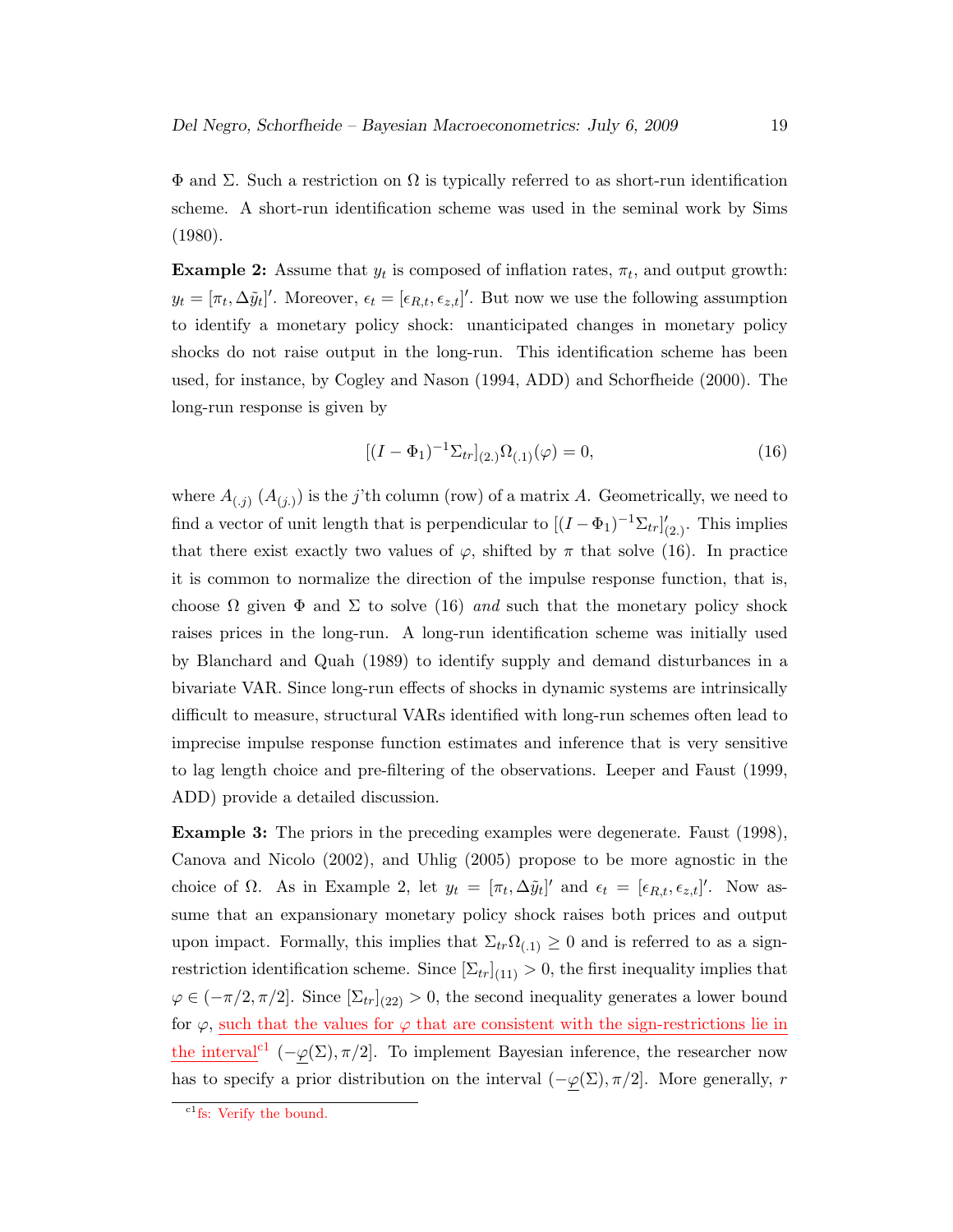columns of  $\Omega$  characterize subspaces of  $\mathbb{R}^n$  and the problem of choosing a prior distribution for  $\Omega$  can be viewed as placing probabilities on a collection of subspaces.<sup>5</sup> Uhlig (2005) proposes to use a distribution that is uniform on the relevant collection of subspaces, which in our bivariate example translates into a uniform distribution for  $\varphi$ , and discusses the extension to higher-dimensional VARs. Moreover, it is possible to impose sign-restrictions not just upon impact but also on responses at horizon  $j > 0$ . In that case, not all reduced form parameter values might be consistent with the sign restrictions and properly accounting for the truncation in (10) in the posterior simulator becomes important. Uhlig (2005) provides an acceptance sampling algorithm to do so.

Draws from the joint posterior distribution of  $\Phi$ ,  $\Sigma$ , and  $\Omega$  can be easily converted into impulse response functions or variance decompositions. A variance decomposition measures the fraction that each of the structural shock contributes to the overall variance of a particular element of  $y_t$ . In the stationary bivariate example the covariance matrix is given by

$$
\Gamma_{yy} = \sum_{j=0}^{\infty} \Phi_1^j \Sigma_{tr} \Omega \Omega' \Sigma_{tr}' (\Phi^j)'
$$

Let  $\mathcal{I}^i$  be matrix for which element i, i is equal to one and all other elements are equal to zero. Then we can define the contribution of the  $i$ <sup>th</sup> structural shock to the variance of  $y_t$  as

$$
\Gamma_{yy,0}^{(i)} = \sum_{j=0}^{\infty} \Phi_1^j \Sigma_{tr} \Omega \mathcal{I}^{(i)} \Omega' \Sigma_{tr}' (\Phi^j)'.
$$
 (17)

Thus the fraction of the variance of  $y_{j,t}$  explained by shock i is  $[\Gamma_{yy,0}^{(i)}]_{(jj)}/[\Gamma_{yy,0}]_{(jj)}$ . With impulse response and variance decomposition draws in hand, one can compute posterior summary statistics such as means, medians, standard deviations, or pointwise credible sets. Sims and Zha (1999) propose an alternative method to compute credible bands for impulse response functions, which relies on the first few principle components of the covariance matrix of the responses and aims to capture some of the correlation among responses at different horizons.

Illustration: We estimate a VAR(4) based on the output, inflation, and interest rate series depicted in Figure 1. In addition, we also include commodity price

<sup>5</sup>A similar problem arises when placing prior probabilities on cointegration spaces and we will provide a more extensive discussion in Section 3.2.3.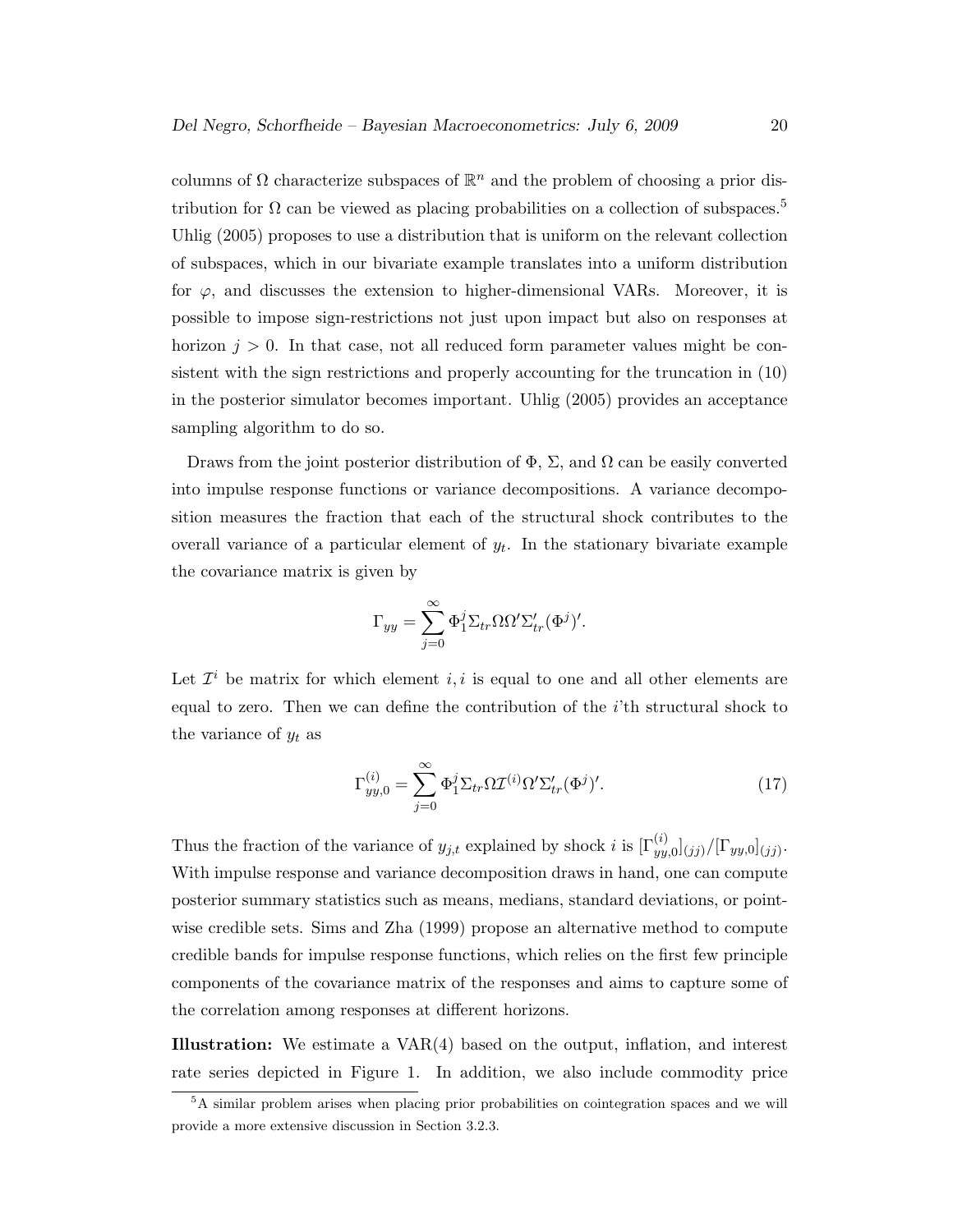inflation as an observable. Our analysis follows Boivin and Giannoni (2006), but we use a Bayesian approach, starting from a Minnesota prior. [ADD: some blurb about the choice of hyperparameters, etc.]. Our identification follows Example 1. We assume that the private sector does not respond contemporaneously to monetary policy shocks. Hence, if the interest rate  $R_t$  is the last element of the  $4 \times 1$  vector  $y_t$ , then  $\Omega$  is simply the identity matrix for all values of the reduced-form parameters. Impulse responses to a one-standard deviation monetary policy shock are depicted in Figure 2. [ADD: some blurb about the effects of a monetary policy shock.]

#### Insert Figure Here

# 2.3.2 An Alternative SVAR Parameterization svaralter

We introduced structural VARs by expressing the one-step-ahead forecast errors of a reduced form VAR as a linear function of orthogonal structural shocks. Suppose we now pre-multiply both sides of (1) by  $\Omega' \Sigma_{tr}^{-1}$  and define  $A'_0 = \Omega' \Sigma_{tr}^{-1}$ ,  $A_j = \Omega' \Sigma_{tr}^{-1} \Phi_j$ ,  $j = 1, \ldots, p$ , and  $A_c = \Omega' \Sigma_{tr}^{-1} \Phi_c$  then we obtain:

$$
A_0 y_t = A_1 y_{t-1} + \dots A_p y_{t-p} + A_c + \epsilon_t.
$$
\n(18)

Much of the empirical analysis in the Bayesian SVAR literature is based on this alternative parameterization, see for instance, Sims and Zha (1998). The advantage of (18) is that the coefficients have direct behaviorial interpretations. For instance, one could impose identifying restrictions on  $A_0$  such that the first equation in (18) corresponds to the monetary policy rule of the central bank. Accordingly,  $\epsilon_{1,t}$  would correspond to unanticipated deviations from the expected policy.

A detailed discussion of the Bayesian analysis of (18) is provided in Sims and Zha (1998). As before, let  $x'_t = [y'_{t-1}, \ldots, y'_{t-p}, 1]$ , let Y, X, and E be matrices with rows  $y'_t, x'_t$ , and  $\epsilon'_t$  respectively. Moreover, define  $A = [A_1, \ldots, A_p, A_c]'$  such that (18) can be expressed as multivariate regression of the form

$$
YA'_0 = XA + E \tag{19}
$$

with likelihood function

$$
p(Y|A_0, A) \propto |A_0|^T \exp\left\{-\frac{1}{2}tr[(YA_0 - XA)'(YA_0 - XA)]\right\}.
$$
 (20)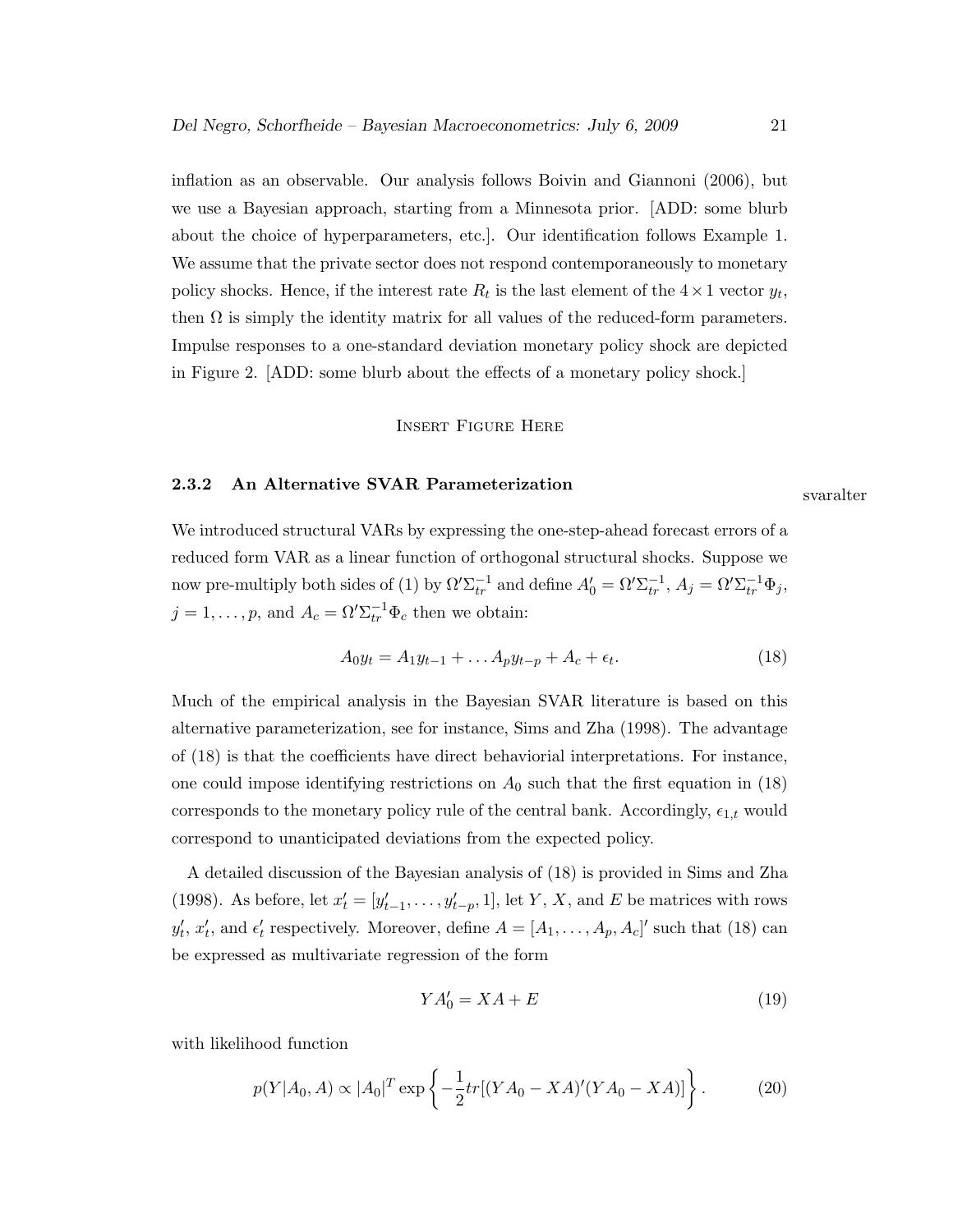Notice that conditional on  $A_0$  the likelihood function is quadratic in A, meaning that under a suitable choice of prior, the posterior of  $A$  is matrix-variate normal. Sims and Zha (1998) propose prior distributions that share the Kronecker structure of the likelihood function and hence lead to posteriors distributions that can be evaluated with a high degree of numerical efficiency, that is, without having to invert matrices of the dimension  $nk \times nk$ .

It is convenient to factorize the joint prior density as  $p(A_0)p(A|A_0)$  and to assume that the conditional prior distribution of  $A$  takes the form<sup>c1</sup>

$$
A|A_0 \sim MN\bigg(\underline{A}(A_0), \lambda^{-1}I \otimes \underline{V}(A_0)\bigg), \tag{21}
$$

where the matrix of means  $\underline{A}(A_0)$  and the covariance matrix  $\underline{V}(A_0)$  are potentially functions of  $A_0$ . The matrices  $\underline{A}(A_0)$  and  $\underline{V}(A_0)$  can, for instance, be constructed from the dummy observations presented in Section 2.2.1:

$$
\underline{A}(A_0) = (X^{*'}X^*)^{-1}X^{*'}Y^*A_0, \quad \underline{V}(A_0) = (X^{*'}X^*)^{-1}.
$$

Combining the likelihood function (20) with the prior (21) leads to a posterior for A that is conditionally matrix-variate normal:

$$
A|A_0, Y \sim MN\bigg(\bar{A}(A_0), I \otimes \bar{V}(A_0)\bigg), \tag{22}
$$

where

$$
\bar{A}(A_0) = \left(\lambda \underline{V}^{-1}(A_0) + X'X\right)^{-1} \left(\lambda \underline{V}^{-1}(A_0)\underline{A}(A_0) + X'YA_0\right)
$$
  

$$
\bar{V}(A_0) = \left(\lambda \underline{V}^{-1}(A_0) + X'X\right)^{-1}.
$$

The specific form of the posterior for  $A_0$  depends on the form of the prior density  $p(A_0)$ . The prior distribution typically includes normalization and identification restrictions.

Example 4: is based on a structural VAR analyzed by Robertson and Tallman  $(2001, ADD)$ . The vector  $y_t$  is composed of a price index for industrial commodities (PCOM), M2, the Federal Funds Rate (R), real GDP interpolated to monthly frequency  $(\tilde{y})$ , the consumer price index (CPI), and the unemployment rate (U). The exclusion restrictions on the matrix  $A_0$  used by the authors are summarized in Table 1. The structural VAR here is over-identified, because the covariance matrix

<sup>&</sup>lt;sup>c1</sup>fs: Be consistent in the use of  $\lambda$  versus  $\lambda^{-1}$ .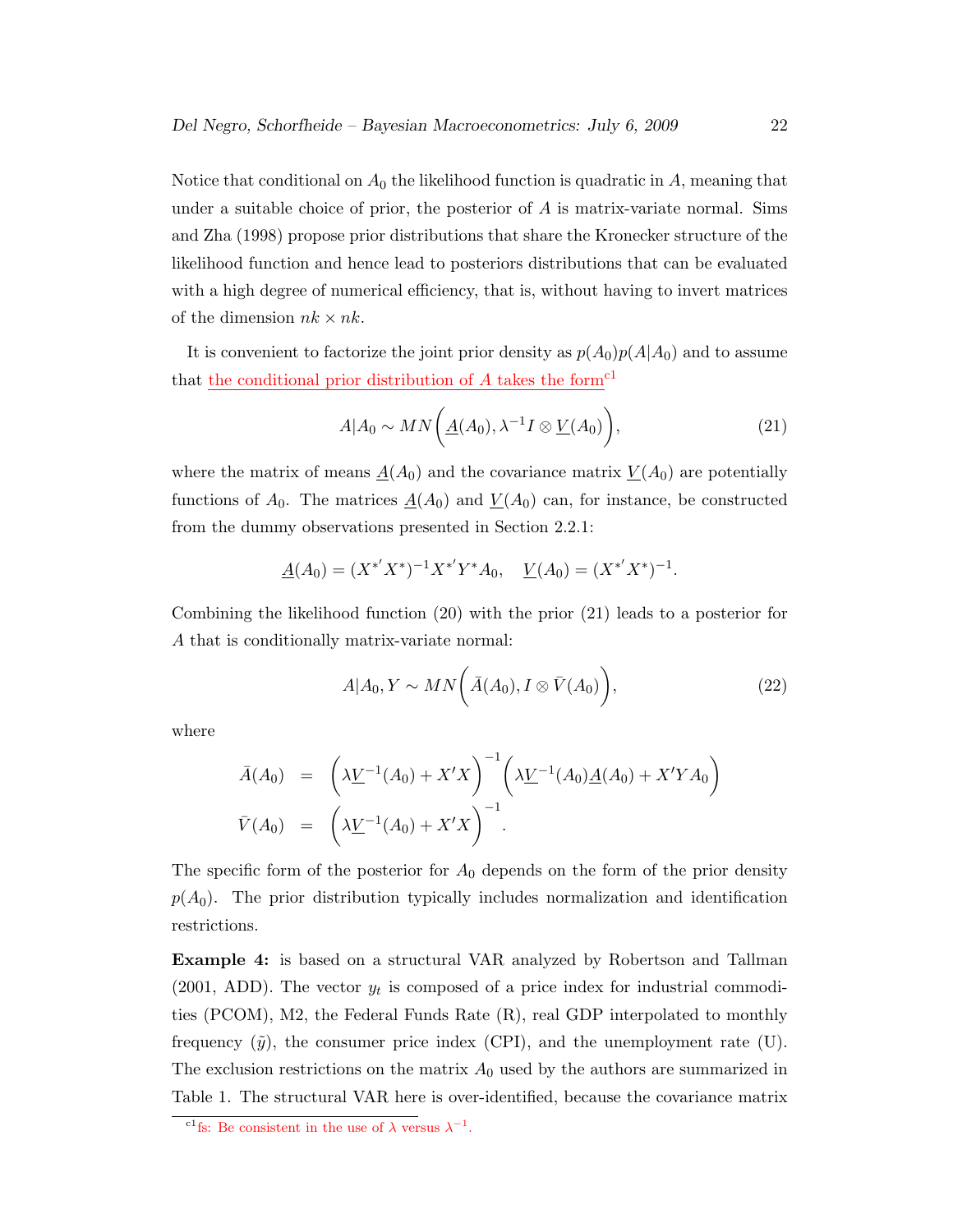of the one-step-ahead forecast errors of a VAR with  $n = 6$  has in principle 21 free elements, whereas the matrix  $A_0$  only has 18 free elements. The first equation represents an information market, the second equation is the monetary policy rule, the third equation describes money demand, and the remaining three equations characterize the production sector of the economy. Despite the fact we have imposed overidentifying restrictions, the system requires a further normalization. In principle we could multiply the coefficients for each equation  $i = 1, \ldots, n$  by  $-1$ , without changing the distribution of the endogenous variables. A common normalization scheme is to impose that the diagonal elements of  $A_0$  are all non-negative. For all practical purposes, however, this normalization can be imposed after the posterior draws from the un-normalized coefficient matrices have been generated.

### Insert Table Here

Waggoner and Zha (2003) developed an efficient MCMC algorithm to generate draws from a restricted  $A_0$  matrix. For expositional purposes assume that the prior for  $A|A_0$  takes the form (21), with the restriction that  $\underline{A}(A_0) = \underline{M}A_0$  for some matrix <u>M</u> and that  $\underline{V}(A_0) = \underline{V}$  does not depend on  $A_0$ , as is the case for our dummy observation prior. Then the marginal likelihood function for  $A_0$  is of the form

$$
p(Y|A_0) = \int p(Y|A_0, A)p(A|A_0) dA \propto |A_0|^T \exp\left\{-\frac{1}{2}tr[A'_0 \bar{S}A_0]\right\},\qquad(23)
$$

where  $\bar{S}$  is a function of the data as well as <u>M</u> and <u>V</u>. Waggoner and Zha (2003) write the restricted columns of  $A_0$  as  $A_{0(i)} = U_i b_i$  where  $b_i$  is a  $q_i \times 1$  vector and  $U_i$  an  $n \times q_i$ , composed of orthonormal column vectors. Under the assumption that  $b_i \sim N(\underline{b}_i, \underline{\Omega}_i)$ , independently across *i*, we obtain

$$
p(b_1, \ldots, b_n | Y) \propto |[U_1 b_1, \ldots, U_n b_n]|^T \exp \left\{-\frac{1}{2} \sum_{i=1}^n b'_i U'_i (\bar{S} + \underline{\Omega}_i^{-1}] U_i b_i\right\} (24)
$$

$$
\propto |[U_1b_1,\ldots,U_nb_n]|^T\exp\left\{-\frac{T}{2}\sum_{i=1}^n b_i'S_ib_i\right\}
$$
 (25)

with the understanding that  $A_0$  can be recovered from the  $b_i$ 's. Now consider the conditional density of  $b_i|b_1,\ldots,b_{i-1},b_{i+1},\ldots,b_n$ :

$$
p(b_i|Y, b_1, \ldots, b_{i-1}, b_{i+1}, \ldots, b_n) \propto |[U_1b_1, \ldots, U_nb_n]|^T \exp\left\{-\frac{T}{2}b_i'S_ib_i\right\}
$$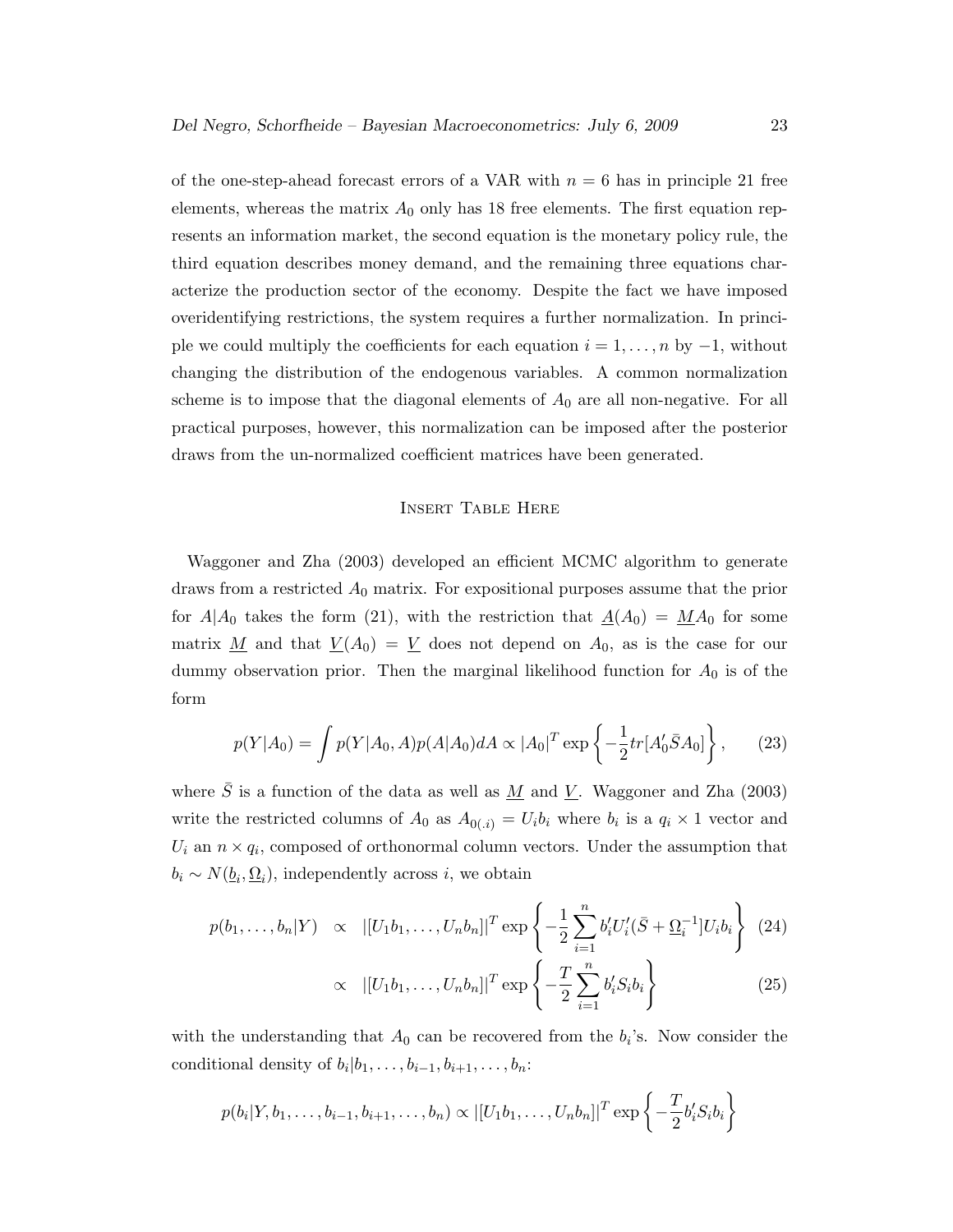Let  $V_i$  be a  $q_i \times q_i$  matrix such that  $V_i'S_i V_i = I$ . Moreover, let w be an  $n \times 1$  vector perpendicular to each vector  $U_j b_j$ ,  $j \neq i$  and define  $w_1 = V_i' U_i' w / ||V_i' U_i' w||$ . Choose  $w_2, \ldots, w_{q_i}$  such that  $w_1, \ldots, w_{q_i}$  form an orthonormal basis for  $\mathbb{R}^{q_i}$  and we can write

$$
b_i = V_i \sum_{j=1}^{q_i} \beta_j w_j.
$$
\n
$$
(26)
$$

Now,

$$
p(\beta_1, \ldots, \beta_{q_i}|Y, b_1, \ldots, b_{i-1}, b_{i+1}, \ldots, b_n)
$$
\n
$$
\propto \left(\sum_{j=1}^{q_i} |[U_1 b_1, \ldots, \beta_j V_i w_j, \ldots, U_n b_n]| \right)^T \exp\left\{-\frac{T}{2} \sum_{j=1}^{q_i} \beta_j^2\right\}
$$
\n
$$
\propto |\beta_1|^T \exp\left\{-\frac{T}{2} \sum_{j=1}^{q_i} \beta_j^2\right\}
$$
\n(27)

The last line follows because  $w_2, \ldots, w_{q_i}$  by construction fall in the space spanned by  $U_j b_j, j \neq i$ . Thus,  $\beta_1$  has a Gamma distribution and  $\beta_j, 2 \leq j \leq q_i$ , are normally distributed. Draws from the posterior of  $A_0$  can be obtained by Gibbs sampling according to (26) and (27), and letting  $A_{0(0,i)} = U_i b_i$ .

## 2.4 Further VAR Topics

The literature on Bayesian analysis is by now extensive and our presentation is by no means exhaustive. Readers who are interested in using VARs for forecasting purposes can find efficient algorithms to efficiently compute such predictions, possibly conditional on the future path of a subset of variables, in Waggoner and Zha (1999). Rubio-Ramrez, Waggoner, and Zha (2008) provide conditions for the global identification of VARs of the form (18). Our exposition was based on the assumption that the VAR innovations are homoskedastic. Extensions to GARCH-type heteroskedasticity can be found, for instance, in Uhlig (1997, ADD) and Pelloni and Polasek (2003). We will discuss VAR models with stochastic volatility in Section 5.

#### furthervar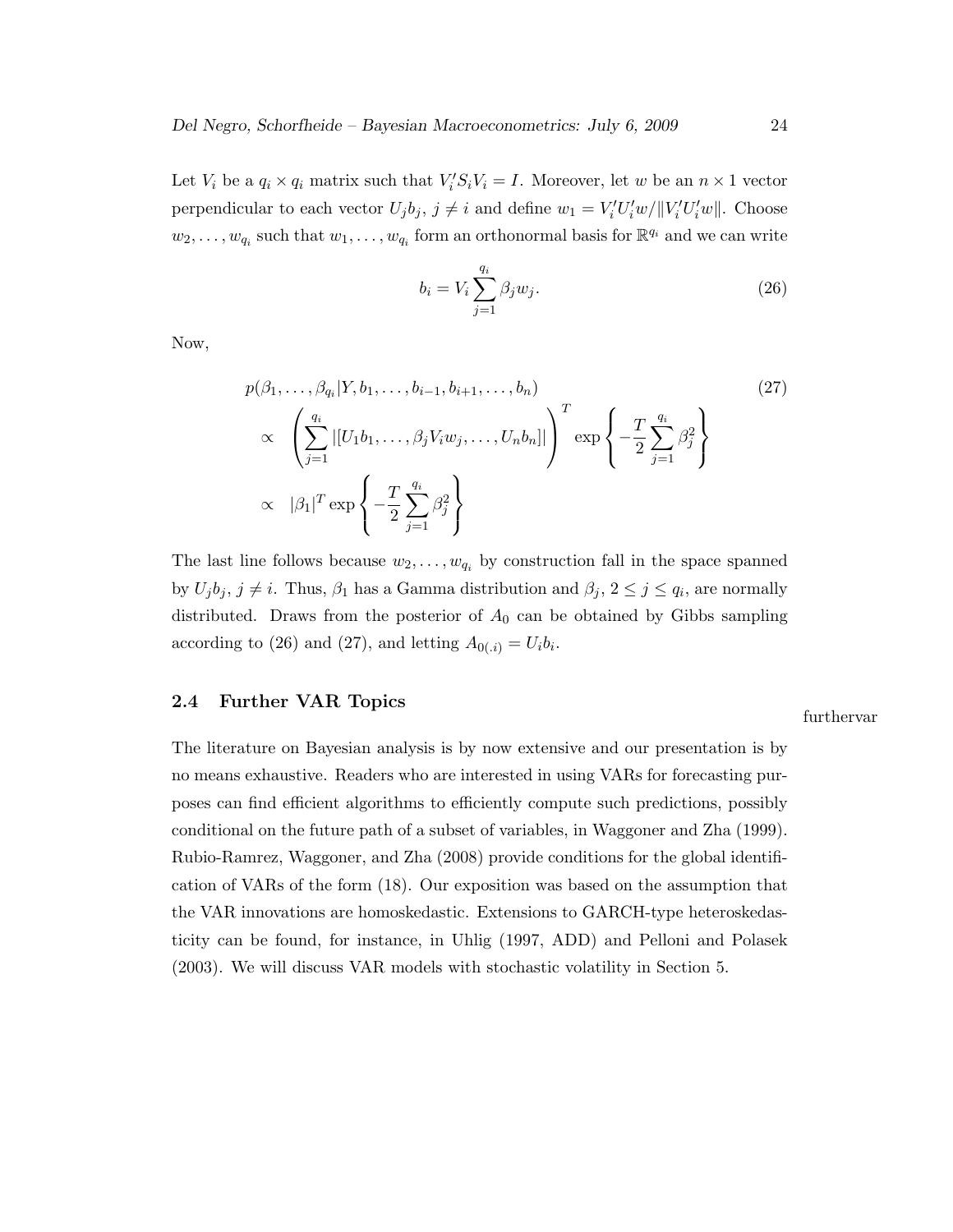# 3 VARs with Reduced Rank Restrictions

It is well documented that many economic time series such as aggregate output, hours worked, unemployment, and interest rates tend to be very persistent. Sums of coefficients in autoregressive models often tend to be close to one. More formally, the dynamic behavior of an autoregressive process  $\phi(L)y_t = u_t$ , where  $\phi(L) =$  $1 - \sum_{j=1}^p \phi_j L^p$  and L is the lag operator, crucially depends on the roots of the characteristic polynomial  $\phi(z)$ . If the smallest root is unity and all other roots are outside the unit circle, then  $y_t$  is non-stationary, whereas temporal differences  $\Delta y_t = (1 - L)y_t$  are stationary. Unit root processes are also said to be integrated of order one, I(1), because temporal differencing can induce stationarity. Since a unit root implies that  $\phi(1) = 1 - \sum_{j=1}^p \phi_j = 0$ , one can deduce immediately that the sum of autoregressive coefficients is one, if and only if the  $y_t$  has a unit root.

At the same time, it has long been recognized that linear combinations of macroeconomic time series (potentially after a logarithmic transformation) appear to be stationary. An example are the so-called "Great Ratios," such as the consumptionoutput or investment-output ratio, see Klein and Kosobud (1961, ADD). The left panel of Figure 3 depicts log nominal GDP and nominal aggregate investment for the U.S. over the period from 1965 to 2006. Both series have a clear upward trend and if one were to compute deviations from a simple linear deterministic time trend, these deviations would look fairly persistent and exhibit unit-root-like features. The right panel of Figure 3 shows the log of the investment-output ratio. While the ratio is far from constant, it exhibits no apparent trend and the fluctuations look at first glance stationary, albeit quite persistent. The observation that particular linear combinations of non-stationary economic time series often appear to be stationary has triggered a large literature on cointegration in the mid 1980's, e.g., Engle and Granger (1987, ADD), Johansen (1988, 1991, ADD), and Phillips (1991, ADD).

### Insert Figure Here

If a linear combination of  $I(1)$  time series is stationary, then these series are said to be cointegrated. Cointegration implies that the series have common stochastic trends that can be eliminated by taking suitable linear combinations. In Section 4 we will discuss how such cointegration relationships arise in a dynamic stochastic general equilibrium framework. For now, we will show that one can impose co-trending

var2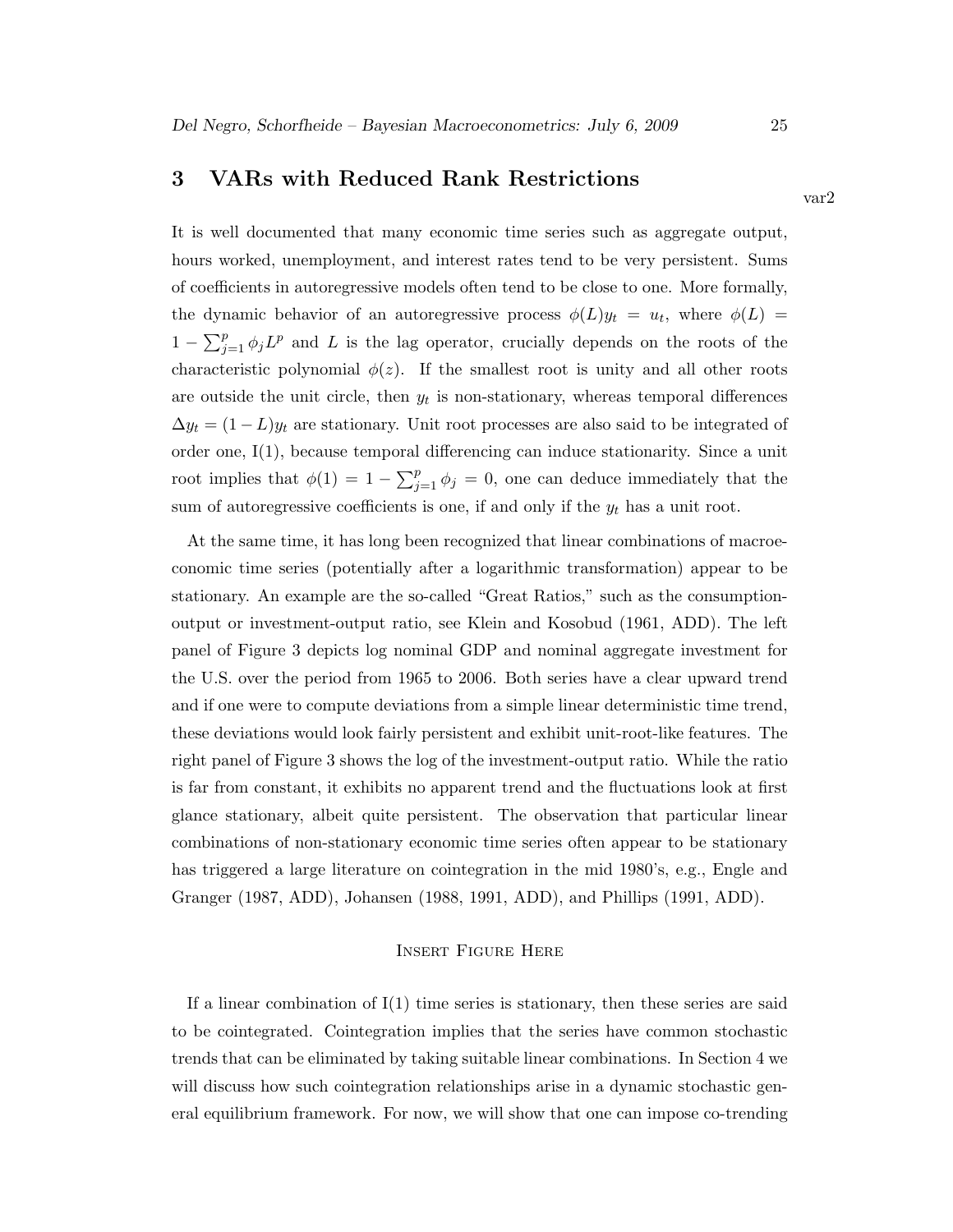restrictions in a VAR by restricting some of the eigenvalues of its characteristic polynomial to unity. This leads to a reduced rank regression or so-called vector error correction model (Section 3.1). It turns out that such restricted VARs have become an empirically successful as well as useful tool in applied macroeconomics. In Section 3.2 we discuss Bayesian inference in cointegration system under various types of prior distributions.

# 3.1 Cointegration Restrictions

The exposition in this section follows Johansen (1995, ADD). Starting point is the reduced form VAR, specified in  $(1)$ . For concreteness, we could assume that  $y_t$  is composed of log GDP and investment, plottend in Figure 3. Subtracting  $y_{t-1}$  from both sides of the equality leads to

$$
\Delta y_t = (\Phi_1 - I)y_{t-1} + \Phi_2 y_{t-2} + \ldots + \Phi_p y_{t-p} + \Phi_c + u_t.
$$
 (28)

For  $j = 1, \ldots, p-1$  define  $\Pi_j = -\sum_{i=j+1}^p \Phi_p$  and  $\Pi_c = \Phi_c$ . Then we can rewrite (28) as

$$
\Delta y_t = -\Phi(1)y_{t-1} + \Pi_1 \Delta y_{t-1} + \ldots + \Pi_{p-1} \Delta y_{t-p+1} + \Phi_c + u_t, \tag{29}
$$

where, in slight abuse of notation,  $\Phi(z) = I - \sum_{j=1}^{p} \Phi_j z^j$  is the characteristic polynomial associated with the reduced form VAR. Notice that if the VAR has unit roots, that is,  $|\Phi(1)| = 0$ , then the matrix  $\Phi(1)$  is of reduced rank. If  $|\Phi(z)| = 0$ implies that  $z = 1$ , that is all roots of  $\Phi(z)$  are equal to one, then  $\Phi(1) = 0$  and  $\Delta y_t$ follows a VAR in first differences.

Thus, imposing unit roots on the characteristic polynomial of the VAR is equivalent to parameterizing  $\Phi(1)$  in terms of a reduced-rank matrix. This insight has lead to the so-called vector error correction or vector equilibrium correction (VECM) representation:

$$
\Delta y_t = \alpha \beta' y_{t-1} + \Pi_1 \Delta y_{t-1} + \ldots + \Pi_{p-1} \Delta y_{t-p+1} + \Pi_c + u_t, \tag{30}
$$

studied by Engle and Granger (1987, ADD). Here  $\alpha$  and  $\beta$  are both  $n \times r$  matrices and we let  $\Pi_* = \alpha \beta'$ . A few remarks are in order. First, it can be easily verified that the parameterization of  $\Pi_*$  in terms of  $\alpha$  and  $\beta$  is not unique: for any non-singular  $r \times r$  matrix A we can define  $\tilde{\alpha}$  and  $\tilde{\beta}$  such that  $\Pi_* = \alpha A A^{-1} \beta' = \tilde{\alpha} \tilde{\beta}'$ . In addition to the matrix  $\alpha$  of dimension  $n \times r$  it is useful to define a matrix  $\alpha_{\perp}$  of full column rank and dimension  $n \times (n - r)$  such that  $\alpha' \alpha_{\perp} = 0$ . The matrix  $[\alpha, \alpha_{\perp}]$  has rank

cointrestr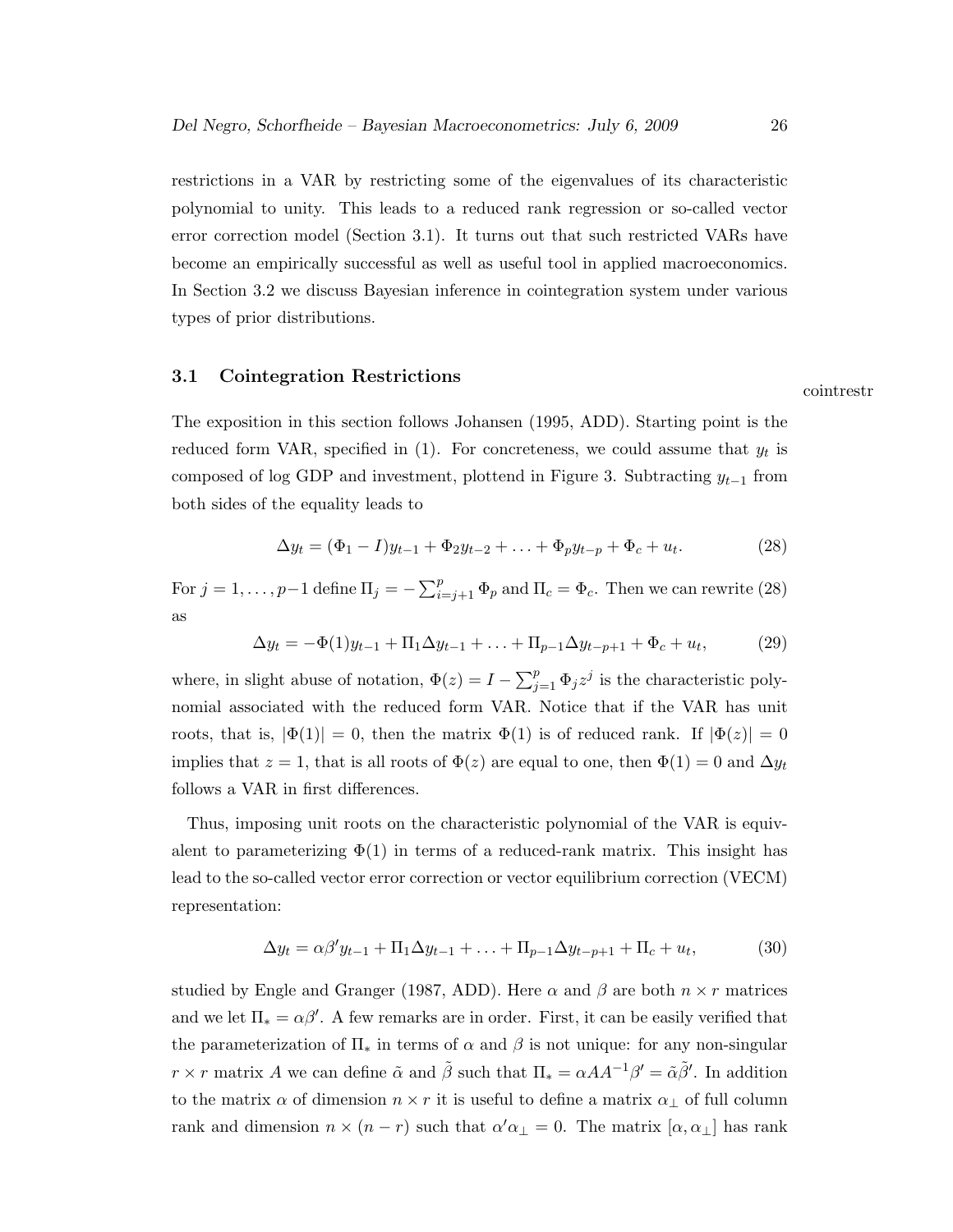n. The matrix  $\alpha_{\perp}$  is not uniquely defined, but whenever it is used the conclusions depend only on the orthogonality property. Moreover, define  $\beta_{\perp}$  in similar fashion. It can be verified that

$$
\beta_{\perp}(\alpha'_{\perp}\beta_{\perp})^{-1}\alpha_{\perp} + \alpha(\beta'\alpha)^{-1}\beta' = I_{n \times n}
$$
\n(31)

If  $\beta'$ <sup> $\alpha$ </sup> has full rank then any vector v in  $\mathbb{R}^n$  can be decomposed into a vector in the space spanned by  $\beta_{\perp}$ , and the space spanned by  $\alpha$ .

Second, if  $|\Phi(z)| = 0$  implies that  $z = 1$  or  $|z| > 1$ , the rank of  $\Pi_z = \alpha \beta'$  is r and  $\alpha'_\perp \beta_\perp$  has full rank, then according to Granger's celebrated representation theorem  $(30)$  implies that  $y_t$  can be expressed as

$$
y_t = \beta_\perp (\alpha_\perp' \Gamma \beta_\perp)^{-1} \alpha_\perp' \sum_{\tau=1}^t (u_t + \Pi_c) + \Psi(L)(u_t + \Pi_c) + P_{\beta_\perp} y_0, \tag{32}
$$

where  $\Gamma = I - \sum_{j=1}^{p-1} \Pi_i$ ,  $P_{\beta_{\perp}}$  is the matrix that projects onto the space spanned by  $\beta_{\perp}$ , and  $\Psi(L)u_t = \sum_{j=0}^{\infty} \Psi_j u_{t-j}$  is a stationary linear process. It follows immediately that the r linear combinations  $\beta' y_t$  are stationary and that  $y_t$  has  $n-r$  common stochastic trends. Third, since  $\Pi_*$  in (30) is rank deficient, the model is often called a reduced rank regression, first studied by Anderson (1958, ADD).

In the context of our GDP-investment example, visual inspection of Figure 3 suggests appears that the cointegration vector is close to  $[1, -1]$ . Thus, according to (30) the growth rates of output and investment should be modelled as functions of lagged growth rates as well as the log investment-output ratio. (32) highlights that output and investment have a common stochastic trend. The remainder of Section 3 focuses on the formal Bayesian analysis of the vector error correction model. We will examine various approaches of specifying a prior distribution for Π<sup>∗</sup> and discuss Gibbs samplers to implement posterior inference. In practice the researcher faces uncertainty about the number of cointegration relationships as well as the number of lags that should be included. A discussion of model selection and averaging approaches is deferred to Section 7.

# 3.2 Bayesian Inference on Π<sup>∗</sup>

bayescointinf

Define  $\Pi = [\Pi_1, \ldots, \Pi_{p-1}, \Pi_c]'$  and assume that  $u_t \sim N(0, \Sigma)$ . Inspection of (30) suggests that conditional on  $\alpha$  and  $\beta$ , the VECM reduces to a multivariate linear Gaussian regression model. In particular if  $\Pi$ ,  $\Sigma|\alpha, \beta$  is MNIW, then we can deduce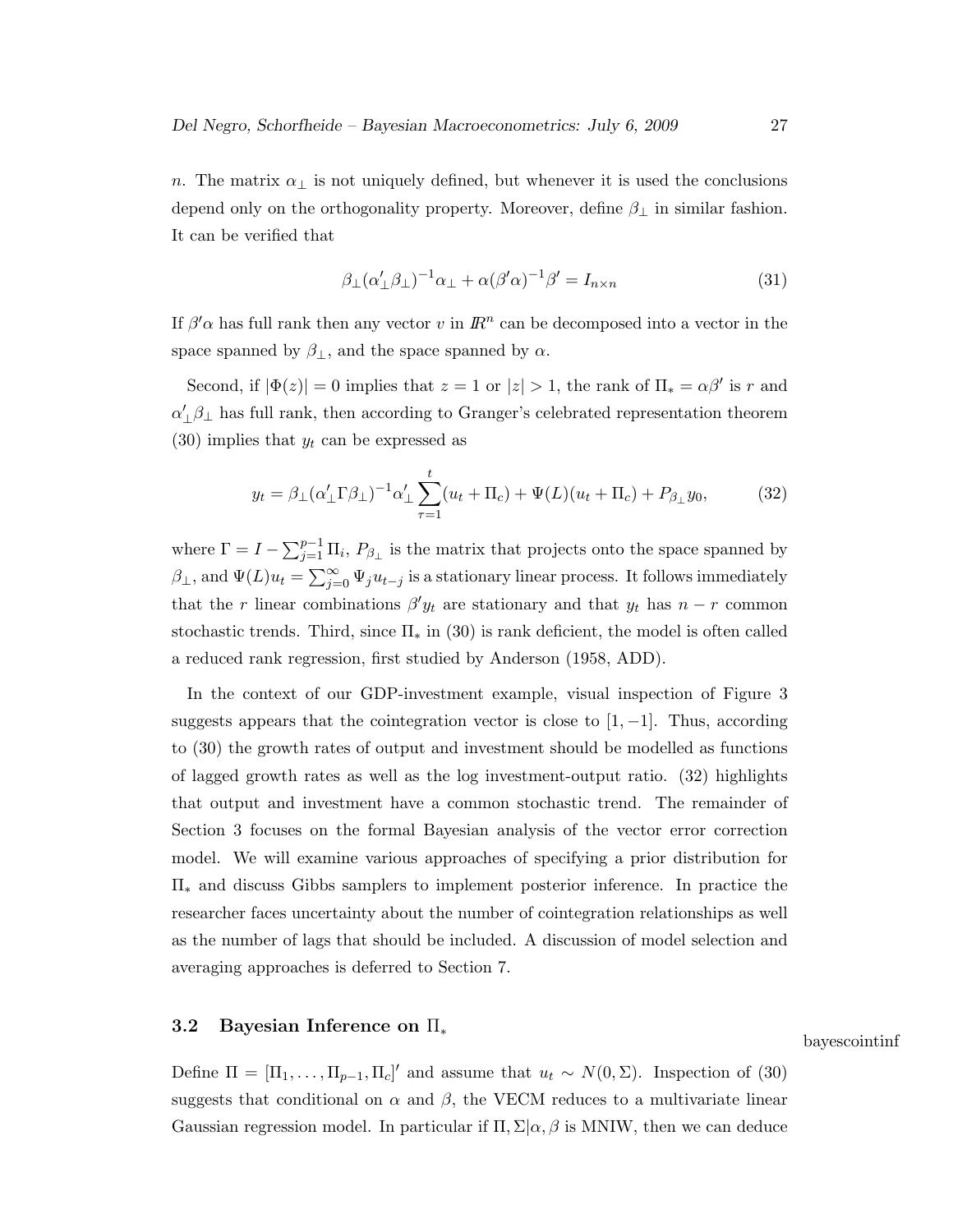immediately that the posterior  $\Pi$ ,  $\Sigma|Y,\alpha,\beta$  is also of the MNIW form and can easily be derived following the calculations in Section 2. Hence, throughout this subsection, we will simply focus on priors and posterior inference for  $\Pi_* = \alpha \beta'$  conditional on  $\Pi$  and  $\Sigma$ .<sup>6</sup> In particular, we assume

$$
\Delta y_t = \Pi_* y_{t-1} + u_t, \quad \Pi_* = \alpha \beta', \quad u_t \sim N(0, \Sigma), \tag{33}
$$

and tread  $\Sigma$  as known. As before, it is convenient to write the regression in matrix form. Let  $\Delta Y$ , X, and U denote the  $T \times n$  matrices with rows  $\Delta y'_{t}$ ,  $y'_{t-1}$ , and  $u'_{t}$ , respectively, such that  $\Delta Y = X \Pi'_{*} + U$ .

# 3.2.1 Gaussian or Improper Priors for  $\alpha$  and  $\beta$

We begin the analysis of the VECM with priors for  $\alpha$  and  $\beta$  that are either improper or Gaussian, that is  $p(\alpha, \beta) \propto c$  or  $\alpha \sim N(\underline{\alpha}, \underline{V}_{\alpha})$  and  $\beta \sim N(\underline{\beta}, \underline{V}_{\beta})$ . Geweke (1996, ADD) used such priors to study inference in the reduced rank regression model. Throughout this section we normalize  $\beta' = [I_{r \times r}, B'_{r \times (n-r)}],$  where B is to be estimated. This normalization requires that the elements of  $y_t$  are ordered such that each of these variables appears in at least one cointegration relationship. Alternatively, one could normalize the length of each column of  $\beta$  to one.

In the context of our output-investment illustration, one might find it attractive to center the prior for the cointegration coefficient B at  $-1$ , reflecting either presample evidence on the stability of the investment-output ratio or the belief in an economic theory that implies that industrialized economies evolve along a balanced growth path along which consumption and output grow at the same rate. We will encounter a DSGE model with such a balanced growth path property in Section 4. An informative prior for  $\alpha$  could be constructed from beliefs about the speed at which the economy returns to its balanced growth path in the absence of shocks.

Conditional on an initial observation and the covariance matrix  $\Sigma$  (both subsequently omitted from our notation), the likelihood function is of the form

$$
p(Y|\alpha,\beta) \propto |\Sigma|^{-T/2} \exp\bigg\{-\frac{1}{2}tr[\Sigma^{-1}(\Delta Y - X\beta\alpha')'(\Delta Y - X\beta\alpha')] \bigg\}.
$$
 (34)

bayescointgew

 $6A$  Gibbs sampler that iterates over  $\Pi$ ,  $\Sigma|Y, \Pi_*$  and  $\Pi_*|Y, \Pi, \Sigma$  can be used to implement inference for the full model (30).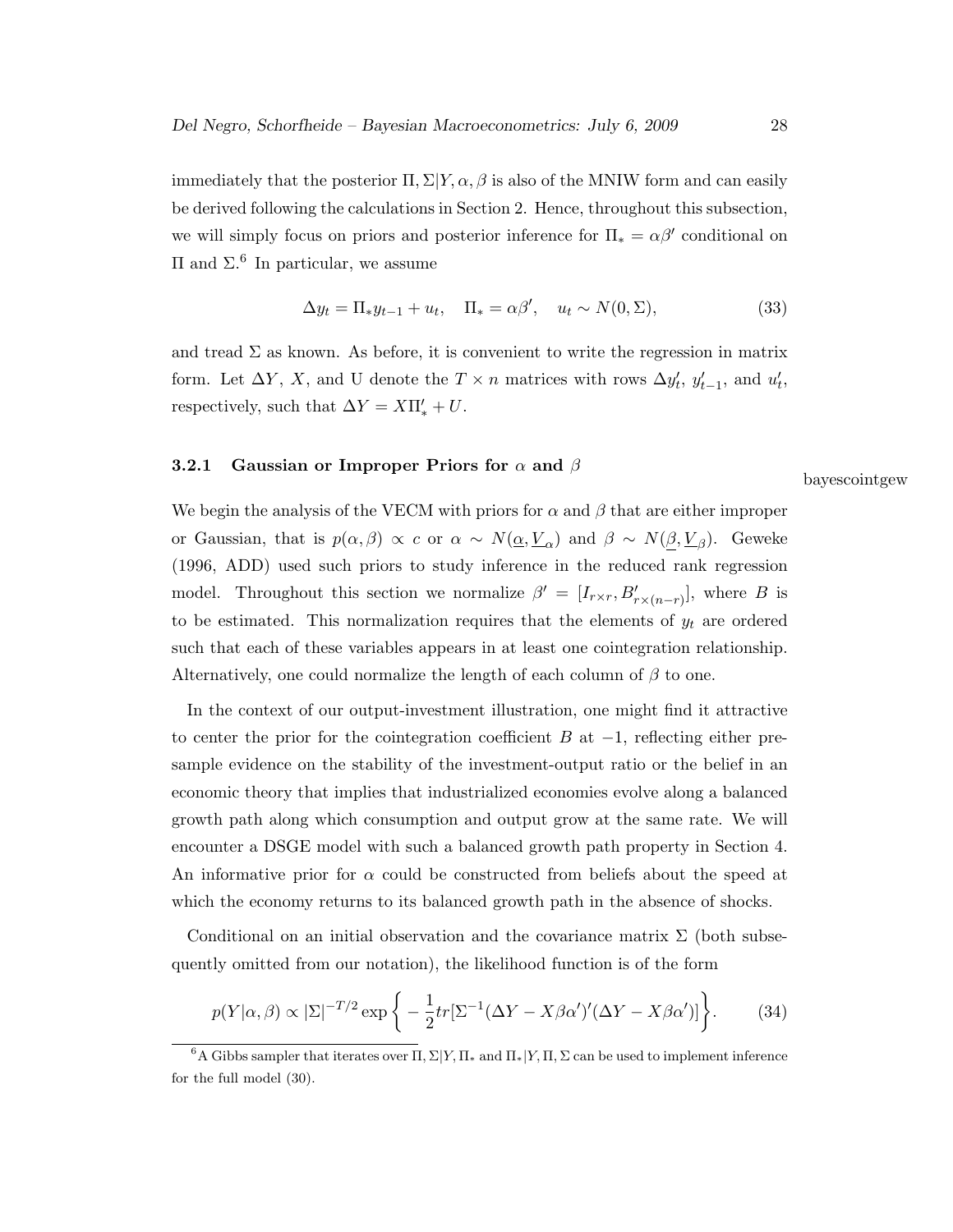In turn we will derive conditional posterior distributions for  $\alpha$  and  $\beta$  based on the likelihood (34). We begin with the posterior of  $\alpha$ . Define  $\tilde{X} = X\beta$ . Then

$$
p(\alpha|Y,\beta) \propto p(\alpha) \exp\bigg\{-\frac{1}{2}tr[\Sigma^{-1}(\alpha \tilde{X}' \tilde{X} \alpha' - 2\alpha \tilde{X}' \Delta Y)]\bigg\}.
$$
 (35)

Thus, as long as the prior of  $vec(\alpha')$  is flat or normal, the posterior of  $vec(\alpha')$  is multivariate normal. If the prior has the same Kronecker structure as the likelihood function, then the posterior is matrix-variate normal. In particular, if  $p(\alpha) \propto c$  then

$$
\alpha'|Y,\beta \sim MN\bigg((\tilde{X}'\tilde{X})^{-1}\tilde{X}'\Delta Y,\Sigma,(\tilde{X}'\tilde{X})\bigg).
$$

The derivation of the conditional posterior of  $\beta$  is more tedious. Partition  $X =$  $[X_1, X_2]$  such that the partitions of X conform with the partitions of  $\beta' = [I, B']$ and rewrite the reduced rank regression as

$$
\Delta Y = X_1 \alpha' + X_2 B \alpha' + U.
$$

Now define  $Z = \Delta Y - X_1 \alpha'$  and write

$$
Z = X_2 B \alpha' + U. \tag{36}
$$

The fact that B is right-multiplied by  $\alpha'$  complicates the analysis. The following steps are designed to eliminate the  $\alpha'$  term. Post-multiplying (36) by the matrix  $C = [\alpha(\alpha'\alpha)^{-1}, \alpha_{\perp}],$  yields the seemingly unrelated regression

$$
[\tilde{Z}_1, \tilde{Z}_2] = X_2[B, 0] + [\tilde{U}_1, \tilde{U}_2], \tag{37}
$$

where

$$
\tilde{Z}_1 = Z\alpha(\alpha'\alpha)^{-1}, \quad \tilde{Z}_2 = Z\alpha_{\perp}, \quad \tilde{U}_1 = U\alpha(\alpha'\alpha)^{-1}, \quad \tilde{U}_2 = U\alpha_{\perp}
$$

Notice that we cannot simply drop the  $\tilde Z_2$  equations. Through  $\tilde Z_2$  we obtain information about  $\tilde{U}_2$  and hence indirectly information on  $\tilde{U}_1$ , which sharpens the inference for B. Formally, let  $\tilde{\Sigma} = C'\Sigma C$  and partition  $\tilde{\Sigma}$  conforming with  $\tilde{U} = [\tilde{U}_1, \tilde{U}_1]$ . Let  $\tilde{\Sigma}_{1|2} = \tilde{\Sigma}_{11} - \tilde{\Sigma}_{12} \tilde{\Sigma}_{22}^{-1} \tilde{\Sigma}_{21}$  and  $\tilde{Z}_{1|2} = \tilde{Z}_1 - \tilde{\Sigma}_{12} \tilde{\Sigma}_{22}^{-1} \tilde{Z}_2$ . Then we can deduce

$$
p(B|\alpha', Y) \propto p(\beta(B)) \exp\bigg\{-\frac{1}{2}tr\bigg[\tilde{\Sigma}_{1|2}^{-1}(\tilde{Z}_{1|2} - X_2B)'(\tilde{Z}_{1|2} - X_2B)\bigg]\bigg\}.
$$
 (38)

As in the case of  $\alpha'$ , if  $\beta(B)$  is combined with a flat or a Gaussian prior, the conditional posterior is normal. In particular, if  $p(\beta) \propto c$  then

$$
B|Y,\alpha' \sim MN\bigg(\big(X_2'X_2\big)^{-1}X_2'\tilde{Z}_{1|2},\tilde{\Sigma}_{1|2},\big(X_2'X_2\big)^{-1}\bigg).
$$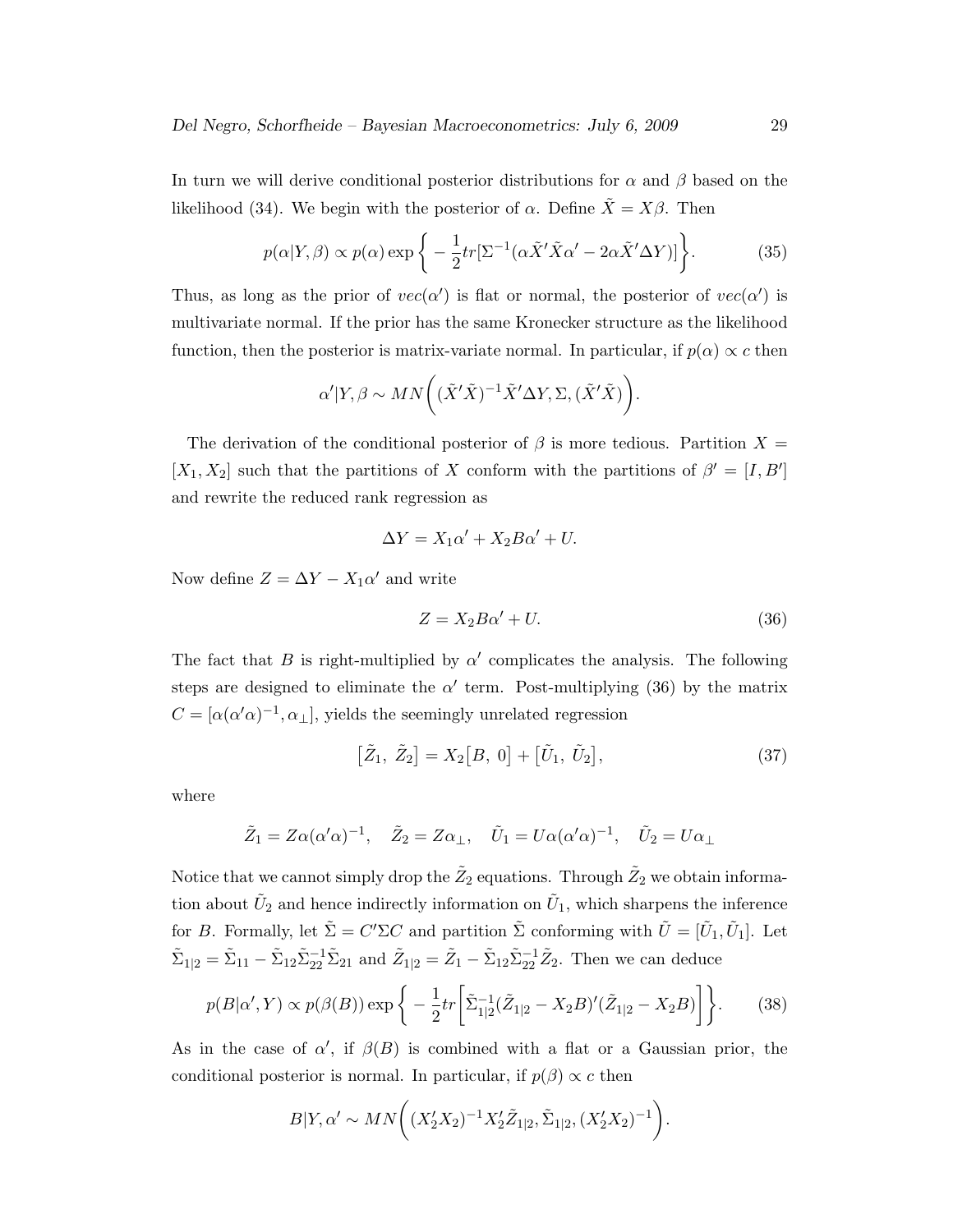**Illustration:** We fit a VECM with  $p = 4$  to the investment and GDP data depicted in Figure 3. Our prior distribution is informative with respect to the cointegration relationship, namely  $B \sim N(-1, \lambda)$ , and un-informative with respect to the remaining parameters. Some results are plotted in Figure 4.<sup>c1</sup>

Insert Figure Here

# 3.2.2 A Prior for  $\Pi_*$  via Conditioning

Kleibergen and van Dijk (1994, ADD) and, more recently, Kleibergen and Paap (2002) criticize the use of potentially non-informative priors for  $\alpha'$ . If the loadings  $\alpha$  for the cointegration relationships  $\beta' y_{t-1}$ , then  $\beta(B)$  becomes non-identifiable. Under a diffuse prior for B the conditional posterior of B given  $\alpha = 0$  is improper and its density integrates to infinity. The marginal posterior density of  $\alpha$  can be written as

$$
p(\alpha|Y) \propto p(\alpha) \int p(Y|\alpha, B)dB.
$$

Since  $\int p(Y|B,\alpha=0)dB$  determines the marginal density at  $\alpha=0$ , the posterior of  $\alpha$  tends to favor near-zero values for which the cointegration relationships are poorly identified.

Kleibergen and Paap (2002) propose the following alternative. Starting point is a singular value decomposition of  $\Pi_*$ , which takes the form  $\Pi_* = VDW'$ . Here both V and W are orthonormal matrices and  $D$  is a diagonal matrix that contains the singular values. Suppose that  $V$  is partitioned into

$$
V = \begin{bmatrix} V_{11} & V_{12} \\ V_{21} & V_{22} \end{bmatrix}
$$
 (39)

and D and W are partitioned conformingly. We assume that the dimension of  $D_{11}$ is  $r \times r$ . It can be verified<sup>c1</sup> that the matrix  $\Pi_*$  can be expressed as

$$
\Pi_* = \beta \alpha' + \beta_\perp \Lambda \alpha'_\perp,\tag{40}
$$

where

$$
\alpha' = V_{11}D_{11}[W'_{11}, W'_{21}], \quad B = V_{21}V_{11}^{-1}, \quad \beta' = [I, B'], \quad \text{and}
$$

$$
\Lambda = (V'_{22}V_{22})^{-1/2}V_{22}D_{22}W'_{22}(W_{22}W'_{22})^{-1/2}.
$$

 $c_1$ fs: Verify!

bayescointkp

 $\mathrm{c}^1$ fs: To be completed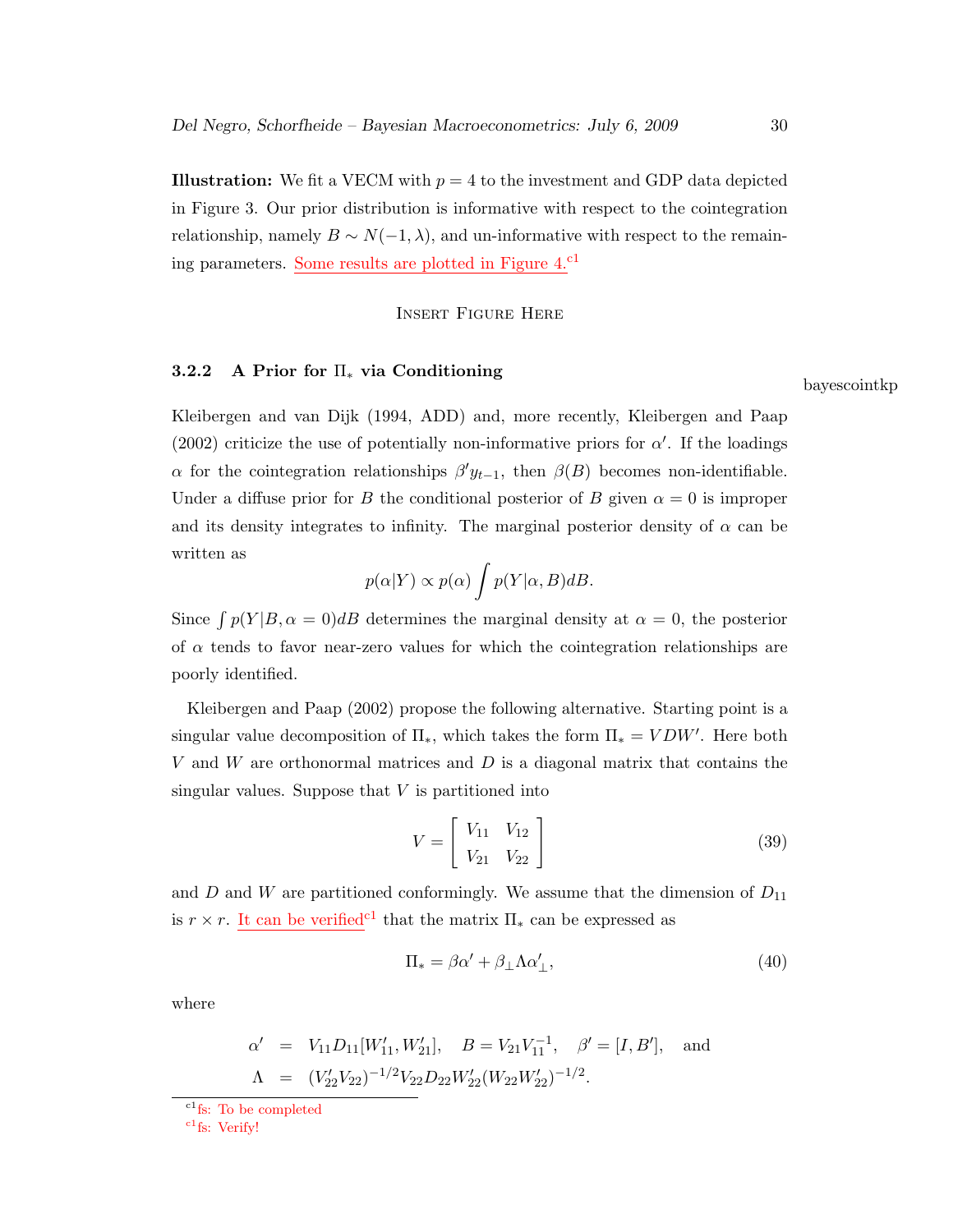For  $\Lambda = 0$  the rank of  $\Pi_*$  reduces to r and we obtain the familiar  $\Pi_* = \beta \alpha'$ . Hence, the key idea behind the construction of the prior distribution for  $\alpha$  and  $\beta$  is to start from a distribution for  $\Pi_*$  that ignores the reduced rank restriction, then derive a conditional distribution for  $\Pi_*$  given  $\Lambda = 0$ , and finally to use a change of variables to obtain a distribution for the parameters of interest,  $\alpha$  and  $\beta$ . Thus,

$$
p(\alpha, B) \propto p(\Pi_*(\alpha, B, \Lambda) | \Lambda = 0) |J_{\Lambda = 0}(\Pi_*(\alpha, B, \Lambda))|,
$$
\n(41)

where  $J_{\Lambda=0}(\Pi_*(\alpha, B, \Lambda))$  is the Jacobian associated with the mapping between  $\Pi_*$ and  $(\alpha, B, \Lambda)$ . Kleibergen and Paap (2002) use a diffuse prior for  $\Pi_*$  and show that the Jacobian has the form

$$
|J_{\Lambda=0}(\Pi_*(\alpha, B, \Lambda))| = |\beta'\beta|^{(n-r)/2} |\alpha\alpha'|^{(n-r)/2}.
$$
 (42)

Thus, as  $\alpha \longrightarrow 0$  the prior density vanishes and counteracts the divergence of  $\int p(Y|\alpha, B)dB$ . Details of the implementation of a posterior simulator are provided in Kleibergen and Paap (2002). Strachan (2003) uses a similar idea but argues that it is preferable to impose non-ordinal identifying restrictions on the cointegration vector, i.e. normalizing its length, rather than linear identifying restrictions, i.e. normalizing  $\beta' = [I, B']$ .

The philosophy behind the prior introduced in this subsection, is very different from the one underlying the empirical illustration in Section 3.2.1. In the empirical application our prior was deliberately chosen to be informative. The particular numerical choice was motivated in part by economic theory and in part by presample observations. The goal of the prior proposed in Kleibergen and Paap (2002) is mainly to correct irregularities in the likelihood function of the VECM, caused by local non-identifiability of  $\alpha$  and  $\beta$ , and otherwise to be agnostic about parameter values.

#### 3.2.3 Priors on Cointegration Spaces

bayescointvil

Strachan and Inder (2004, ADD) and Villani (2005) point out that  $\beta$  should be interpreted as a characterization of a subspace of  $\mathbb{R}^n$ . Hence, the problem of choosing a prior distribution is a problem of placing probabilities on a collection of subspaces. We will restrict our exposition to the case  $n = 2$  and  $r = 1$  and begin by parameterizing  $\beta$  in terms of polar coordinates, normalizing its length to one:

$$
\beta' = [\cos \theta, \sin \theta].
$$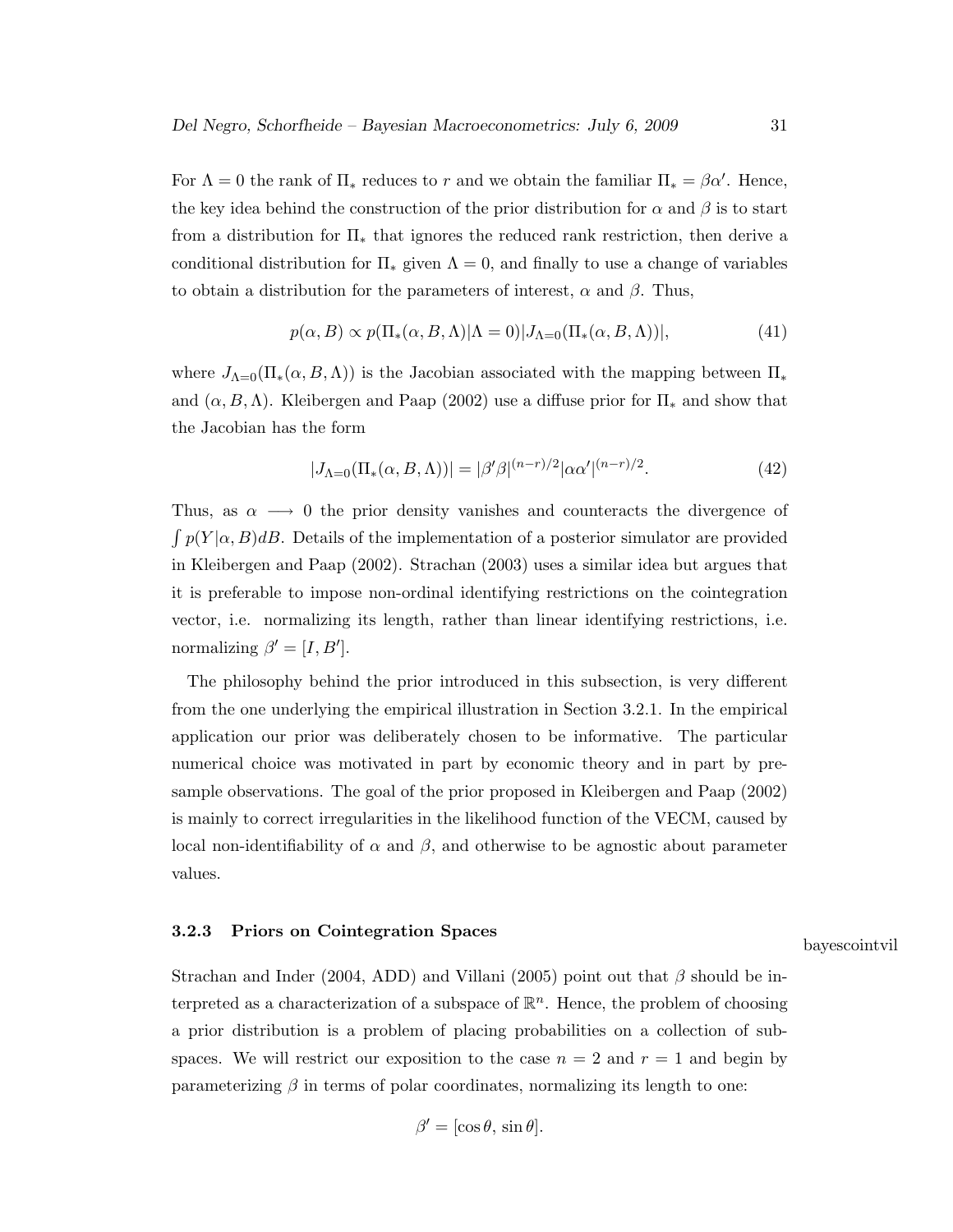The one-dimensional subspace associated with  $\beta(\theta)$  is given by  $\lambda\beta(\theta)$ , where  $\lambda \in \mathbb{R}$ . In general, the set of r-dimensional subspaces of  $\mathbb{R}^n$  is called the Grassman manifold,  $\mathcal{G}_{r,n-r}$ . For our case of  $n=2$  and  $r=1$  the elements of  $\mathcal{G}_{1,2}$  can be indexed by the angle  $\theta \in (-\pi/2, \pi/2]$ .

Villani (2005) proposes that the uniform distribution on the Grassman manifold can serve as a reference prior for the analysis of cointegration systems. This uniform distribution is defined to be the distribution that is invariant under the group of orthonormal transformations of  $\mathbb{R}^n$ . For  $n = 2$  this group is given by

$$
\Omega(\varphi) = \begin{bmatrix} \cos \varphi & -\sin \varphi \\ \sin \varphi & \cos \varphi \end{bmatrix}, \quad \varphi \in (-\pi/2, \pi/2].
$$

 $\Omega(\varphi)$  leads simply to a rotation around the origin of the subspace spanned by  $\beta(\theta)$ , mapping  $\beta(\theta)$  into  $\beta(\theta - \varphi)^{c}$ . Thus, the transformation can be represented as a shift of the angle  $\theta$ . The distribution that is invariant under this transformation is the distribution that is generated by assuming that  $\theta \sim U(-\pi/2, \pi/2]$ .

Villani (2005) works with the ordinal normalization of the cointegration vector  $\beta' = [1, B]$ . Thus, let  $B = \sin \theta / \cos \theta$ . Assuming that  $\theta$  has a uniform distribution, a change of variable leads to the following prior for B:

$$
p(B) = (1 + B^2)^{-1}.
$$
\n(43)

Thus, the implied prior for B is a Cauchy distribution. Since  $B = \beta_2/\beta_1$  we can deduce that  $\beta_1$  and  $\beta_2$  are  $N(0, 1)$  variables and therefore

$$
p(\beta) \propto \exp\left\{-\frac{1}{2}\beta'\beta\right\}.
$$
 (44)

Villani (2005) provides a generalization of the preceding argument to the case  $n > 2$ and  $r > 1$  and shows that the prior<sup>c2</sup>

$$
p(\alpha, \beta, \Sigma) \propto |\Sigma|^{-(p+r+q+1)/2} \exp \left\{-\frac{1}{2}tr[\Sigma^{-1}(A+\nu\alpha\beta'\beta\alpha')] \right\}.
$$

implies that the subspace spanned by  $\beta$  is marginally uniformly distributed on the Grassman manifold. The author also discusses the implementation of a posterior simulator.

 $\mathrm{^{c1}fs:}$  Check that sign is correct

c2fs: Check definitions of nuisance parameters.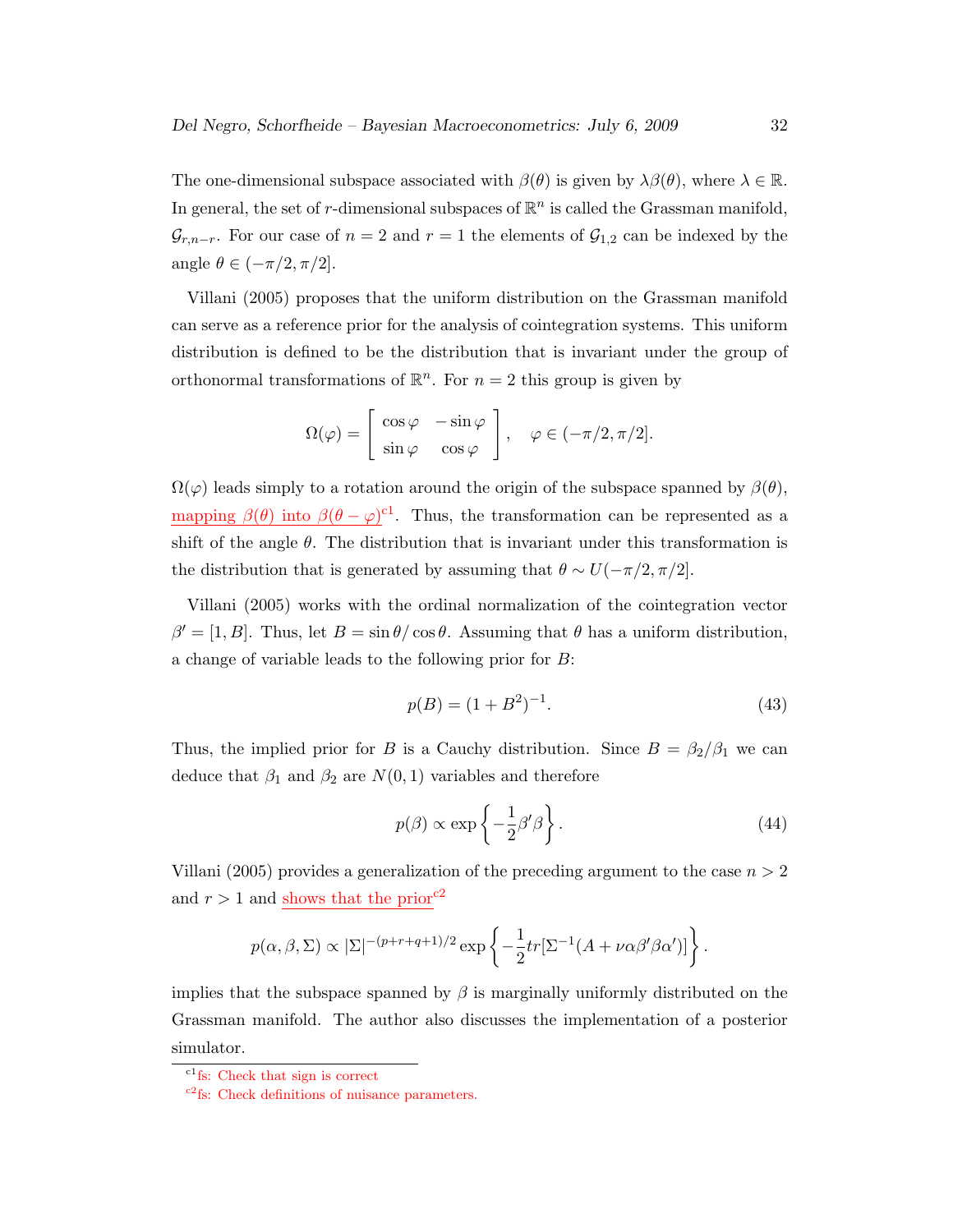Strachan and Inder (2004, ADD), on the other hand, proceed with their analysis under the non-ordinal normalization of the cointegration vector and propose methods to induce informative prior distributions on the Grassman manifold. Consider our investment-output example. In Section 3.2.1 we used a prior for  $\beta' = [I, B],$ where  $B \sim N(-1, \lambda)$ . This prior reflects the belief that, approximately, the log investment-output ratio is stationary. In terms of polar coordinates, this belief could alternatively be expressed by replacing the uniform distribution of  $\theta \in (-\pi/2, \pi/2]$ with a (scaled) beta distribution centered at  $-\pi/4$ . A more extensive survey of this literature can be found in Koop, Strachan, van Dijk, and Villani (2004). Koop, Leon-Gonzalez, and Strachan (FC) proposes efficient posterior simulators for cointegrated models with priors on the cointegration space.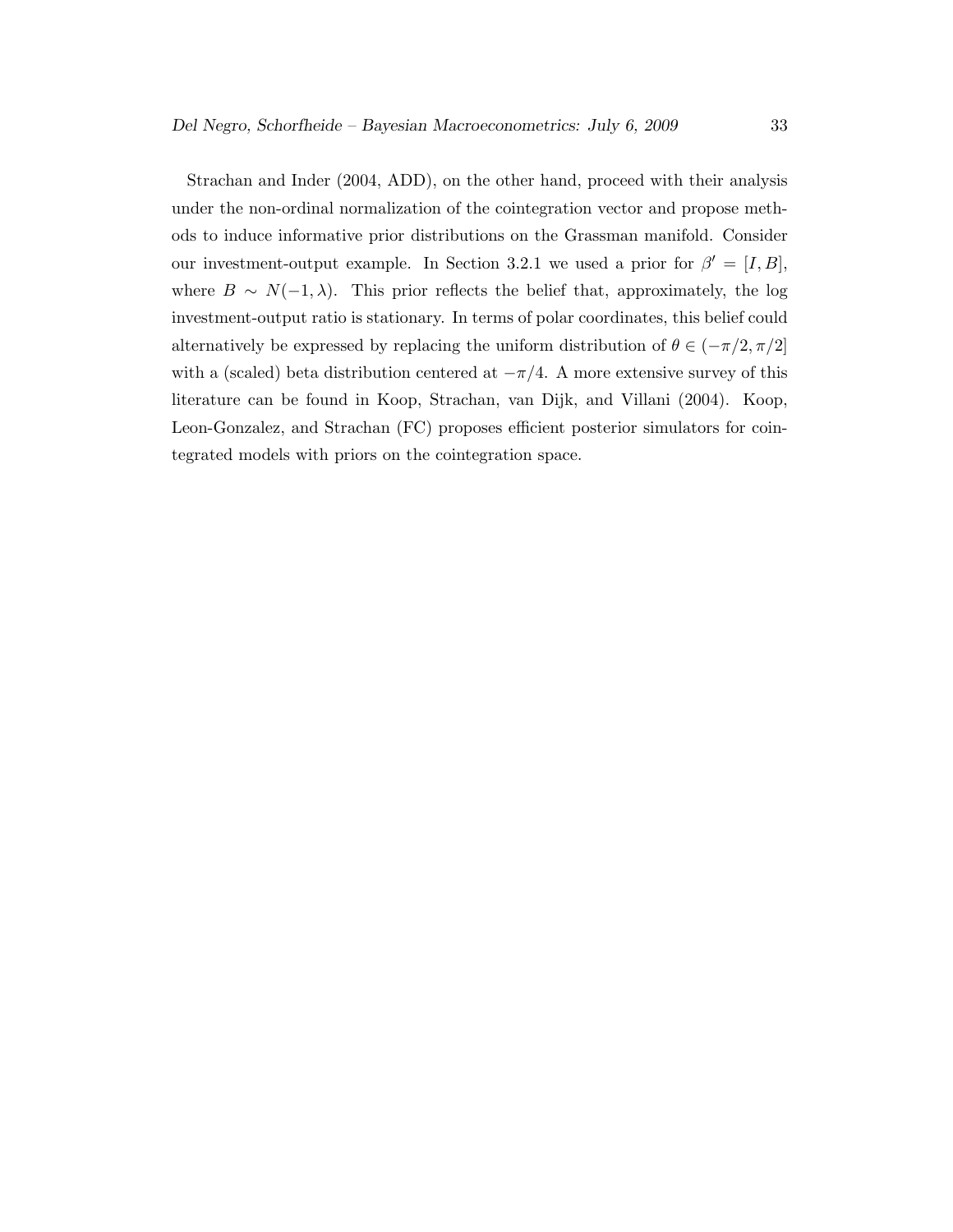# 4 Dynamic Stochastic General Equilibrium Models

dsge

The term DSGE model is often used to refer to a broad class of dynamic macroeconomic models that spans the standard neoclassical growth model discussed in King, Plosser, and Rebelo (1988) as well as the monetary model with numerous real and nominal frictions developed by Christiano, Eichenbaum, and Evans (2005). A common feature of these models is that decision rules of economic agents are derived from assumptions about preferences and technologies by solving intertemporal optimization problems. Moreover, agents potentially face uncertainty with respect to, for instance, total factor productivity or the nominal interest rate set by a central bank. This uncertainty is generated by exogenous stochastic processes or shocks that shift technology or generate unanticipated deviations from a central bank's interest-rate feedback rule. Conditional on distributional assumptions for the exogenous shocks, the DSGE model generates a joint probability distribution for the endogenous model variables such as output, consumption, investment, and inflation. DSGE models can in principle used for a variety of tasks, including the study of sources and propagation of business cycle fluctuations, welfare analysis under counterfactual economic policies, as well as forecasts of the future path of key macroeconomic variables.

In principle, macroeconometric analysis could proceed as follows: specify a DSGE model that is sufficiently rich to address the substantive economic question of interest; derive its likelihood function and fit the model to historical data; answer the questions based on the estimated DSGE model. Unfortunately, this is easier said than done and a number of challenges have to be overcome: estimation and inference procedures have to be implemented efficiently, the theoretical coherence of the DSGE model often generates misspecifications that need to be accounted for in the econometric analysis, and despite the tight parameterization of DSGE models, they often suffer from identification problems.

The remainder of this section is organized as follows. We present a prototypical DSGE model in Section 4.1. The model solution and state-space representation is discussed in Section 4.2. Bayesian inference for the DSGE model parameters and extensions to model with indeterminate equilibria and heteroskedastic shocks, and models solved with nonlinear approximation techniques are discussed in Sections 4.3, 4.4, and 4.5, respectively. Section 4.6 discusses numerous methods of documenting the fit of DSGE models and comparing it to less restrictive models such as vector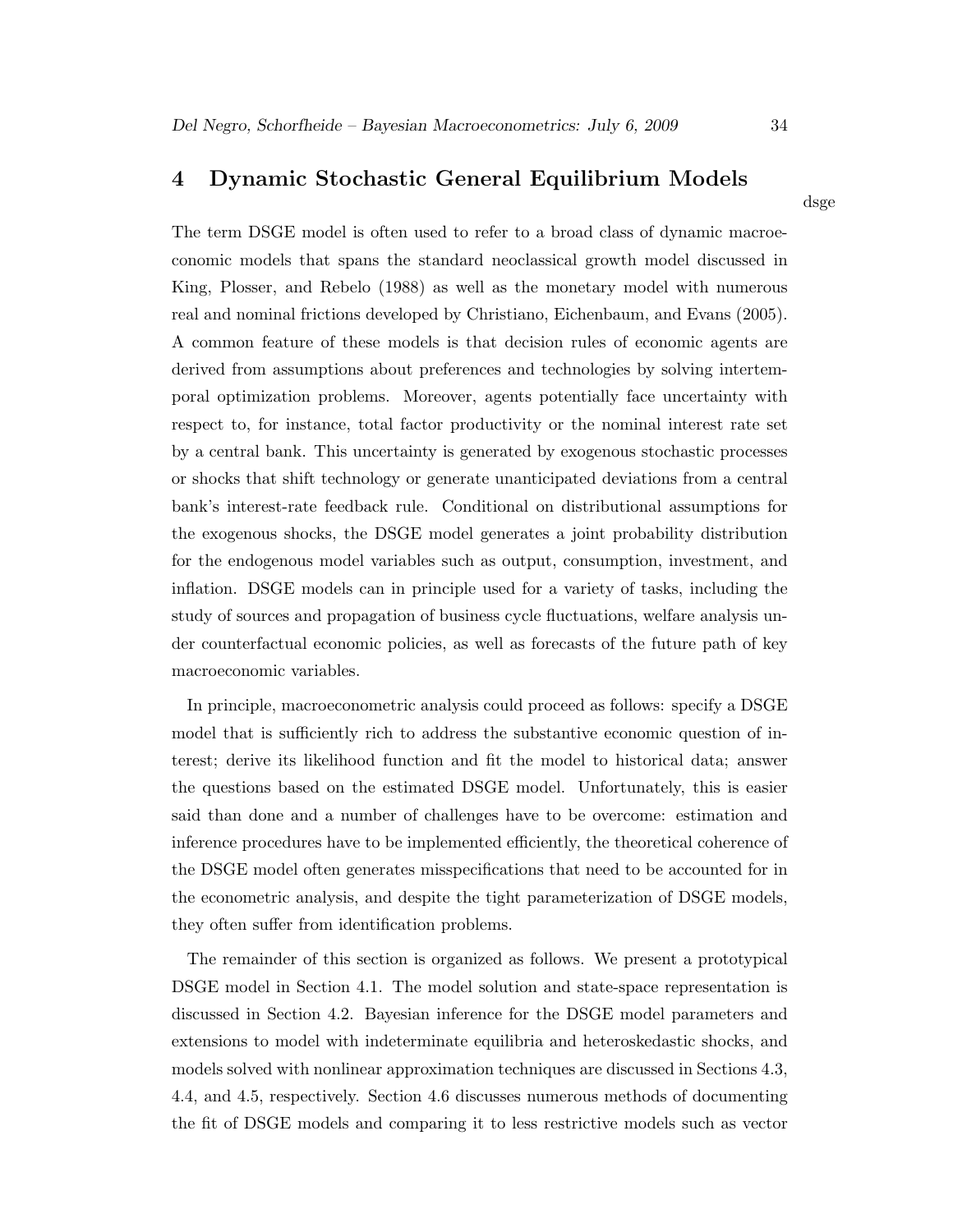autoregressions. Finally, we provide a brief discussion of some empirical applications in Section 4.7. A detailed survey of Bayesian techniques for the estimation and evaluation of DSGE models is provided in An and Schorfheide (2007).

Insert Figure Here

#### 4.1 A Prototypical DSGE Model

Figure 5 depicts post-war aggregate log output, hours worked, and log labor productivity for the U.S. Both output and labor productivity are plotted in terms of percentage deviations from a linear trend. The simplest DSGE model that tries to capture the dynamics of these series is the neoclassical stochastic growth model. According to this model, an important source of the observed fluctuations in the three series are exogenous changes in total factor productivity. We will illustrate the techniques discussed in this section with the estimation of the stochastic growth model based on observations on labor productivity and hours worked.

The model consists of a representative households and perfectly competitive firms. The representative household maximizes the expected discounted lifetime utility from consumption  $C_t$  and hours worked  $H_t$ :

$$
E_t \left[ \sum_{s=0}^{\infty} \beta^{t+s} \left( \ln C_{t+s} - \frac{(H_{t+s}/B_{t+s})^{1+1/\nu}}{1+1/\nu} \right) \right]
$$
(45)

subject to a sequence of budget constraints

$$
C_t + I_t \le W_t H_t + R_t K_t.
$$

The household owns the capital stock  $K_t$  and rents it to the firms at the rate  $R_t$ . Capital accumulates according to

$$
K_{t+1} = (1 - \delta)K_t + I_t,\t\t(46)
$$

where  $I_t$  is investment and  $\delta$  is the depreciation rate. The household uses the discount rate  $\beta$  and  $B_t$  is an exogenous disturbance that can be interpreted as labor supply shock. If  $B_t$  increases then the disutility associated with hours worked falls. Finally,  $\nu$  is the so-called Frisch labor supply elasticity. The first-order conditions associated with the household's optimization problem are given by a consumption Euler equation and a labor supply condition:

$$
\frac{1}{C_t} = \beta E \left[ \frac{1}{C_{t+1}} (R_{t+1} - (1 - \delta)) \right] \quad \text{and} \quad \frac{1}{C_t} W_t = \frac{1}{B_t} \left( \frac{H_t}{B_t} \right)^{1/\nu} . \tag{47}
$$

dsgemodel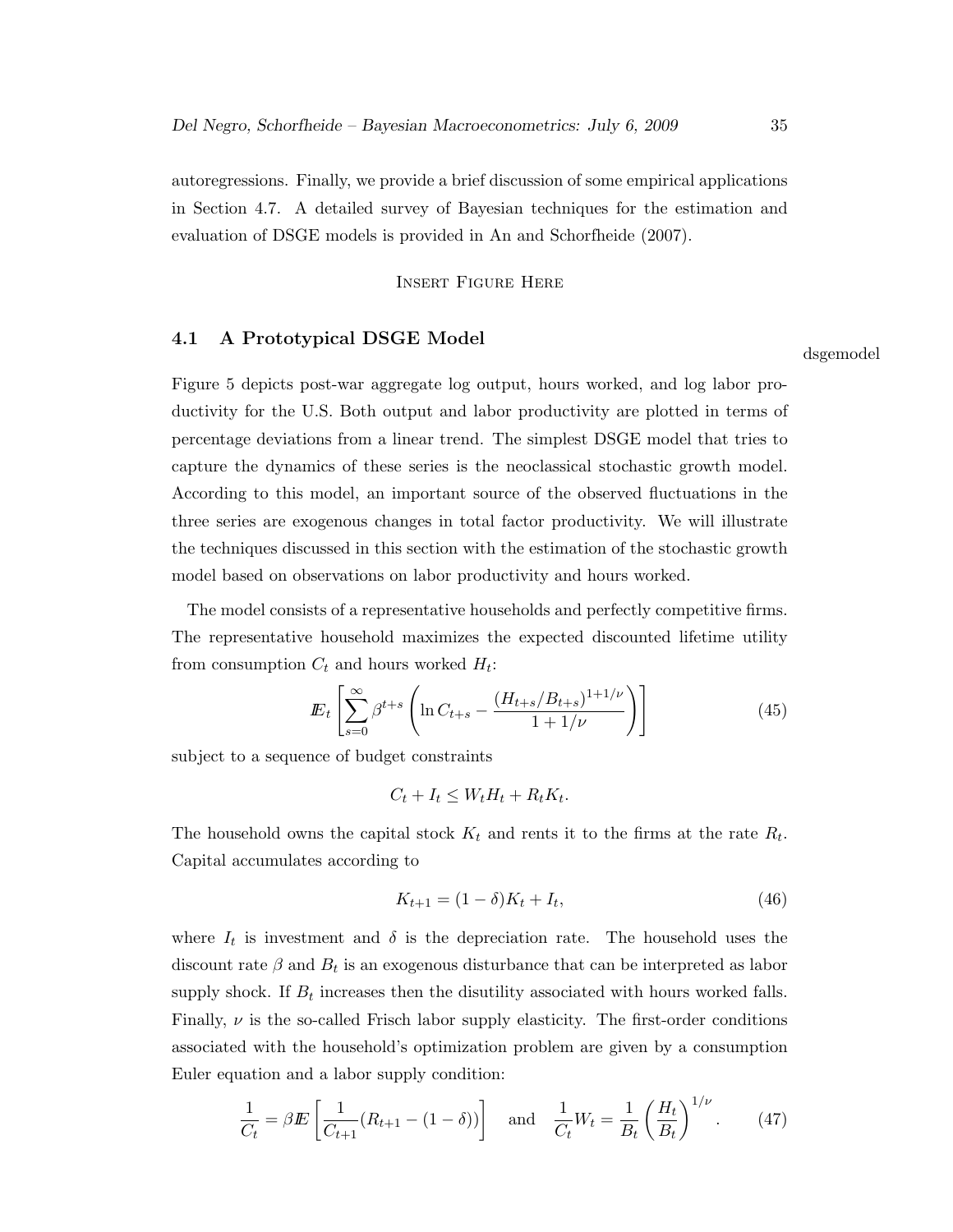The firms rent capital, hire labor services, and produce final goods according to the following Cobb-Douglas technology:

$$
Y_t = (A_t H_t)^{\alpha} K_t^{1-\alpha}.
$$
\n(48)

The stochastic process  $A_t$  represents the exogenous labor augmenting technical progress. The firms solve a static profit maximization problem and choose labor and capital to equate the marginal products of labor and capital with wages and the rental rate of capital:

$$
W_t = \alpha \frac{Y_t}{H_t}, \quad R_t = (1 - \alpha) \frac{Y_t}{K_t}.
$$
\n
$$
(49)
$$

An equilibrium is a sequence of prices and quantities such that the representative household maximizes her utility and the firms maximize their profits taking the prices as given. Market clearing implies that

$$
Y_t = C_t + I_t. \tag{50}
$$

To close the model we will assume a law of motion for the two exogenous processes. Log production technology evolves according to a random walk with drift:

$$
\ln A_t = \ln A_0 + (\ln \gamma)t + \ln \widetilde{A}_t, \quad \ln \widetilde{A}_t = \rho_a \ln \widetilde{A}_{t-1} + \sigma_a \epsilon_{a,t}, \quad \epsilon_{a,t} \sim i i dN(0,1). \tag{51}
$$

If  $|\rho_a|$  < 1 the log of technology is trend stationary. If  $|\rho_a| = 1$  then technology follows a random walk process with drift. The preference process is assumed to follow a stationary  $AR(1)$  process:

$$
\ln B_t = (1 - \rho_b) \ln B_* + \rho_b \ln B_{t-1} + \sigma_b \epsilon_{b,t}, \quad \epsilon_{b,t} \sim i i dN(0,1)
$$
 (52)

The solution to the rational expectations difference equations (46) to (50) determines the law of motion for the endogenous variables  $Y_t$ ,  $C_t$ ,  $I_t$ ,  $K_t$ ,  $H_t$ ,  $W_t$ , and  $R_t$ .

The technology process  $\ln A_t$  induces a common trend in output, consumption, investment, capital, and wages. Hence, it is convenient to define the detrended variables as follows:

$$
\widetilde{Y}_t = \frac{Y_t}{A_t}, \ \widetilde{C}_t = \frac{C_t}{A_t}, \ \widetilde{I}_t = \frac{I_t}{A_t}, \ \widetilde{K}_{t+1} = \frac{K_{t+1}}{A_t}, \ \widetilde{W}_t = \frac{W_t}{A_t}
$$
\n
$$
\tag{53}
$$

According to our timing convention,  $K_{t+1}$  refers to end of period t, beginning of  $t + 1$ , and is a function of shocks dated t and earlier. Hence, we are detrending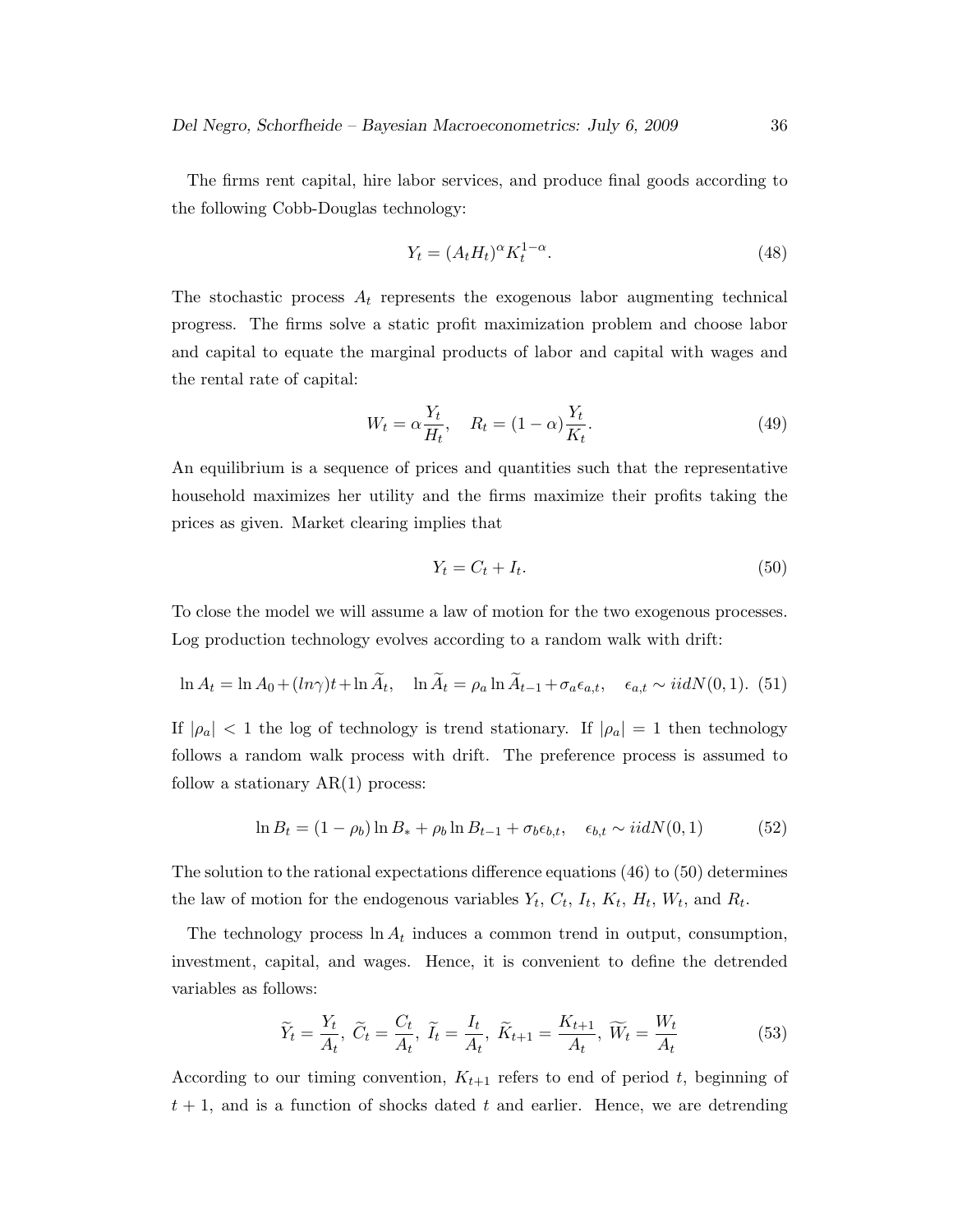$K_{t+1}$  by  $A_t$ . It is straightforward, to rewrite (46) to (50) in terms of the detrended variables. First, notice that

$$
\frac{A_t}{A_{t-1}} = \gamma \widetilde{A}_{t-1}^{\rho_a - 1} e^{\sigma_a \epsilon_{a,t}} \tag{54}
$$

This ratio is stationary regardless whether  $|\rho_a| < 1$  or  $\rho_a = 1$ . The transformed equilibrium conditions are

$$
\frac{1}{\widetilde{C}_t} = \beta E \left[ \frac{1}{\widetilde{C}_{t+1}} \frac{A_t}{A_{t+1}} (R_{t+1} - (1 - \delta)) \right], \quad \frac{1}{\widetilde{C}_t} \widetilde{W}_t = \frac{1}{B_t} \left( \frac{H_t}{B_t} \right)^{1/\nu} \qquad (55)
$$
\n
$$
\widetilde{W}_t = \alpha \frac{\widetilde{Y}_t}{H_t}, \quad R_t = (1 - \alpha) \frac{\widetilde{Y}_t}{\widetilde{K}_t} \frac{A_t}{A_{t-1}}
$$
\n
$$
\widetilde{Y}_t = H_t^{\alpha} \left( K_t \frac{A_{t-1}}{A_t} \right)^{1-\alpha}, \quad \widetilde{Y}_t = \widetilde{C}_t + \widetilde{I}_t, \quad \widetilde{K}_{t+1} = (1 - \delta) \widetilde{K}_t \frac{A_{t-1}}{A_t} + \widetilde{I}_t.
$$

We will collect the parameters of the DSGE model in the vector  $\theta$ 

$$
\theta = [\alpha, \beta, \gamma, \delta, \nu, \rho_a, \sigma_a, \rho_b, \sigma_b]'
$$

If we set the standard deviations of the innovations  $\epsilon_{a,t}$  and  $\epsilon_{b,t}$  to zero, the model economy becomes deterministic and has a steady state in terms of the detrended variables. This steady state is a function of  $\theta$ . For instance, the rental rate of capital, the capital-output, and the investment-output ratios are given by:

$$
R_* = \frac{\gamma}{\beta} + (1 - \delta), \quad \frac{\widetilde{K}_*}{\widetilde{Y}_*} = \frac{(1 - \alpha)\gamma}{R_*}, \quad \frac{\widetilde{I}_*}{\widetilde{Y}_*} = \frac{\widetilde{K}_*}{\widetilde{Y}_*} \left(1 - \frac{1 - \delta}{\gamma}\right). \tag{56}
$$

In a stochastic environment, the detrended variables follow a stationary law of motion, even if the underlying technology shock is non-stationary. Moreover, if  $\rho_a = 1$ , the model generates a number of cointegration relationships, which according to (53) are obtained by taking pair-wise differences of  $\ln Y_t$ ,  $\ln C_t$ ,  $\ln I_t$ ,  $\ln K_{t+1}$ , and  $\ln W_t$ .

#### 4.2 Model Solution and State-Space Form

The solution to the equilibrium conditions (55) leads to a probability distribution for the endogenous model variables, indexed by the vector of structural parameters θ. This likelihood function can be used for Bayesian inference. Before turning to the Bayesian analysis of DSGE models, a few remarks about the model solution are in order. In most DSGE models, the intertemporal optimization problems of economic agents can be written recursively, using Bellman equations. In general, the

#### dsgesolution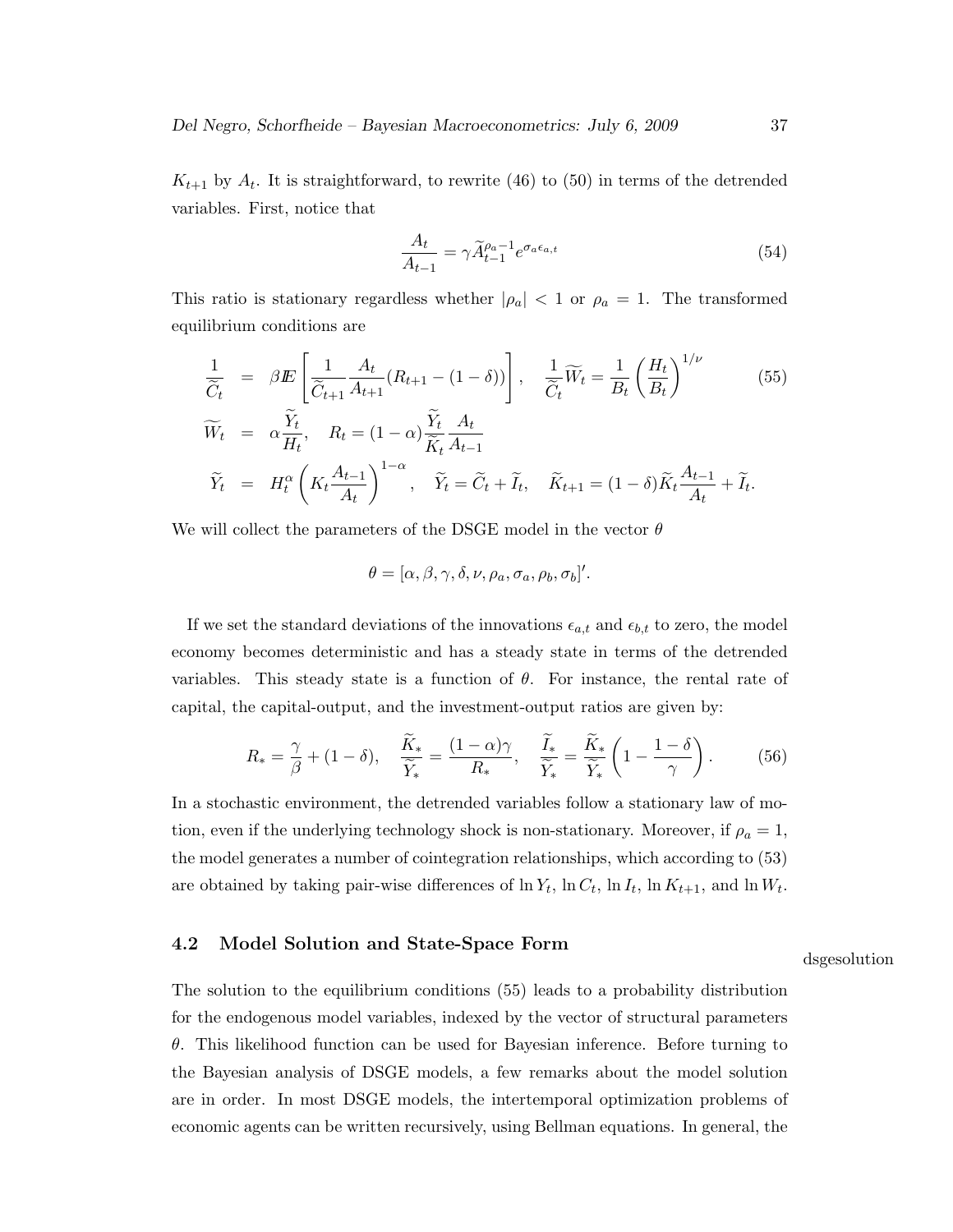value and policy functions associated with the optimization problems are nonlinear both in terms of the state and control variables and the solution of the optimization problems require numerical techniques. In general the solution of the DSGE model can be written as

$$
s_t = \Phi(s_{t-1}, \epsilon_t; \theta), \tag{57}
$$

where  $s_t$  is a vector of suitably defined state variables and  $\epsilon_t$  is a vector that stacks the innovations for the structural shocks.

For now, we proceed under the assumption that the DSGE model's equilibrium law of motion is approximated by log-linearization techniques, ignoring the discrepancy between the nonlinear model solution and the first-order approximation. We adopt the convention that if a variable  $X_t$  ( $\widetilde{X}_t$ ) has a steady state  $X_*$  ( $\widetilde{X}_t$ ), then  $\widehat{X}_t = \ln X_t - \ln X_*$  ( $\widehat{X}_t = \ln \widetilde{X}_t - \ln \widetilde{X}_*$ ). The log-linearized equilibrium conditions of the neoclassical growth model (55) are given by the following system of linear expectational difference equations<sup>7</sup>:

$$
\begin{aligned}\n\widehat{C}_t &= \beta \mathbf{E}_t \left[ \widehat{C}_{t+1} - (1 - \rho_a) \widehat{A}_{t+1} - \frac{\gamma/\beta}{\gamma/\beta + (1 - \delta)} \widehat{R}_{t+1} \right] \\
\widehat{H}_t &= \nu \widehat{W}_t - \widehat{C}_t + (1 + \nu) \widehat{B}_t, \quad \widehat{W}_t = \widehat{Y}_t - \widehat{H}_t, \\
\widehat{R}_t &= \widehat{Y}_t - \widehat{K}_t + \widehat{A}_t, \quad \widehat{K}_{t+1} = (1 - \delta) \widehat{K}_t + \frac{\delta + 1 - \gamma}{\gamma} \widehat{I}_t + (1 - \delta)(1 - \rho_a) \widehat{A}_t, \\
\widehat{Y}_t &= \alpha \widehat{H}_t + (1 - \alpha) \widehat{K}_t + (1 - \alpha)(1 - \rho_a) \widehat{A}_t, \quad \widehat{Y}_t = \widehat{C}_t + \widehat{I}_t, \\
\widehat{A}_t &= \rho_a \widehat{A}_{t-1} + \sigma_a \epsilon_{a,t}, \quad \widehat{B}_t = \rho_b \widehat{B}_{t-1} + \sigma_b \epsilon_{b,t}.\n\end{aligned}
$$
\n(58)

There are a multitude of techniques available to solve linear rational expectations models, for instance, Sims (2002, ADD). Economists focus on solutions that guarantee a stationary law of motion for the endogenous variables, with the loose justification that any non-stationary solution would violate the transversality conditions associated with the underlying dynamic optimization problems. For the neoclassical growth model, the solution takes the form

$$
s_t = \Phi_1(\theta)s_{t-1} + \Phi_\epsilon(\theta)\epsilon_t.
$$
\n(59)

The system matrices  $\Phi_1$  and  $\Phi_{\epsilon}$  are functions of the DSGE model parameters  $\theta$  and  $s_t$  is composed of three elements: the capital stock at the end of period t,  $K_{t+1}$ , as well as the two exogenous processes  $A_t$  and  $B_t$ . The other endogenous variables,  $Y_t$ ,  $C_t$ ,  $I_t$ ,  $H_t$ ,  $W_t$ , and  $R_t$  can be expressed as linear functions of  $s_t$ .

<sup>&</sup>lt;sup>7</sup>Here  $\widehat{A}_t = \ln \widetilde{A}_t$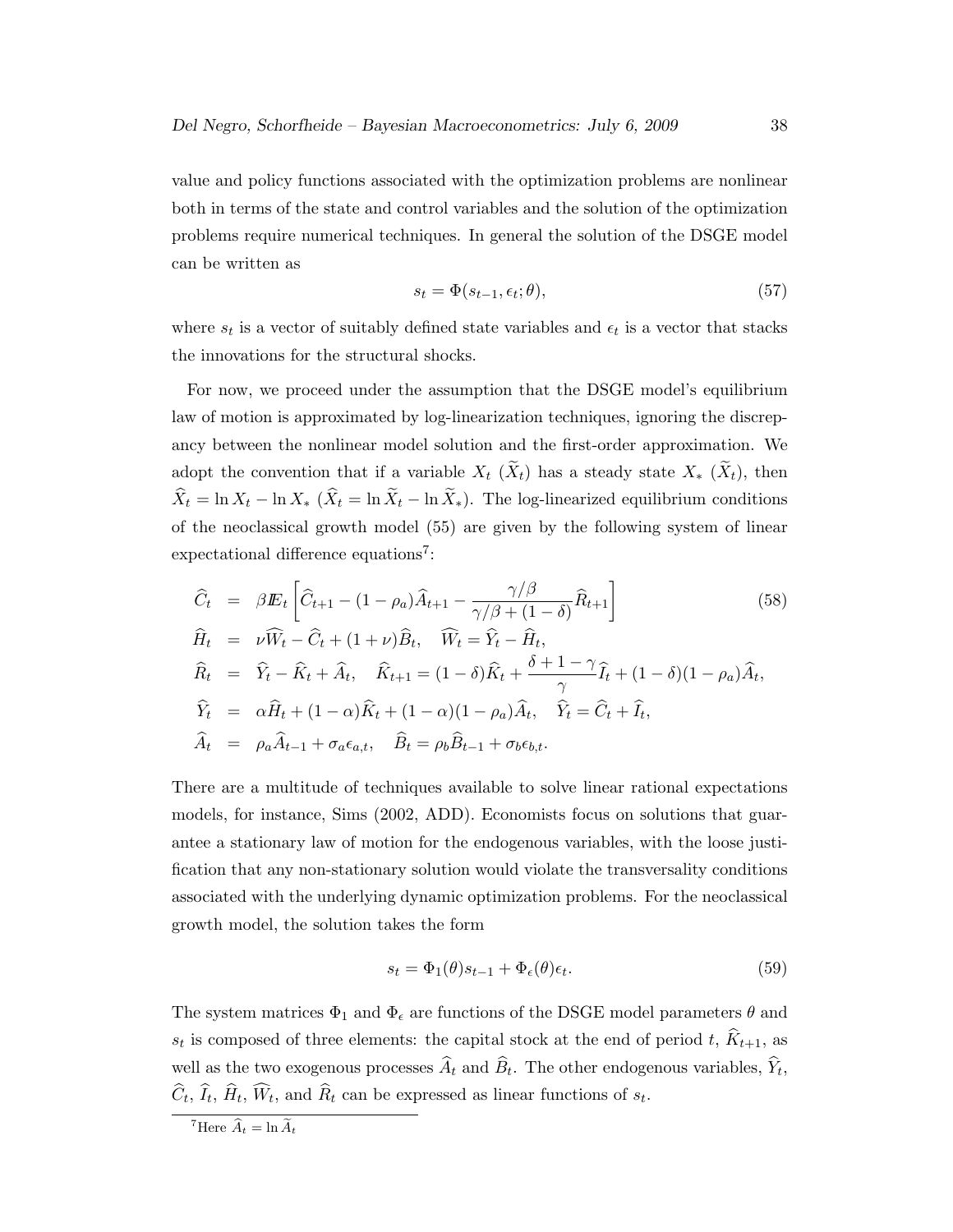As all DSGE models, the linearized neoclassical growth model has some apparent counterfactual implications. For instance, according to (58) the labor share  $\widehat{lsh}$  =  $H_t + W_t - Y_t$  is constant, which is clearly at odds with the data. Thus, it is common to estimate DSGE models based on only a subset of the potentially observable variables that appear in the model. In our empirical illustration, we will consider the estimation of the neoclassical stochastic growth model on output and hours data. Fluctuations in our model are generated by two exogenous disturbances,  $A_t$ and  $B_t$ . Thus, likelihood functions for more than two variables will be degenerate, because the model predicts that certain linear combinations of these variables are constant, which is clearly at odds with the data. To cope with this problem authors have either added so-called measurement errors, Sargent (1989, ADD), Altug (1989, ADD), Ireland (2004, ADD), or additional shocks as in Leeper and Sims (1994, ADD) and more recently Smets and Wouters (2003). For the subsequent discussion, we restrict the dimension of the vector of observables  $y_t$  to  $n = 2$  so that it matches the number of exogenous shocks. The measurement equation takes the form

$$
y_t = \Psi_0(\theta) + \Psi_1(\theta)t + \Psi_2(\theta)s_t
$$
\n(60)

Thus (59) and (60) provide a state-space representation for the linearized DSGE model. If the innovations  $\epsilon_t$  are Gaussian, then the likelihood function can be obtained from the Kalman filter, described in Chapter [Time Series].

In our empirical illustration we define  $y_t$  to be composed of log labor productivity and log hours worked. In this case  $A(\theta)$  and  $B(\theta)$  in (60) represent the following equations

$$
\left[\begin{array}{c} \ln GDP_t/H_t \\ \ln H_t \end{array}\right] = \left[\begin{array}{c} \ln \widetilde{Y}_* + \ln A_0 - \ln H_* \\ \ln H_* \end{array}\right] + \left[\begin{array}{c} \ln \gamma \\ 0 \end{array}\right] t + \left[\begin{array}{c} \widehat{A}_t + \widehat{Y}_t - \widehat{H}_t \\ \widehat{H}_t \end{array}\right],
$$

where  $H_*$  is the steady state of hours worked and the variables  $A_t$ ,  $Y_t$ , and  $H_t$  are linear functions of  $s_t$ . From the measurement equation it is clear that we could have alternatively used log GDP instead of log labor productivity as an observable.

Although we focus on output and hours dynamics in this section, it is instructive to examine the measurement equations that the model yields for output and investment, the two series examined in Section 3. Suppose we use the GDP deflator to convert the series depicted in Figure 3 from nominal into real terms.<sup>8</sup> Then, we can

<sup>8</sup>This conversion is more delicate than it is made to appear here. Our model implies that the relative price of investment goods in terms of consumption goods is one, which is counterfactual.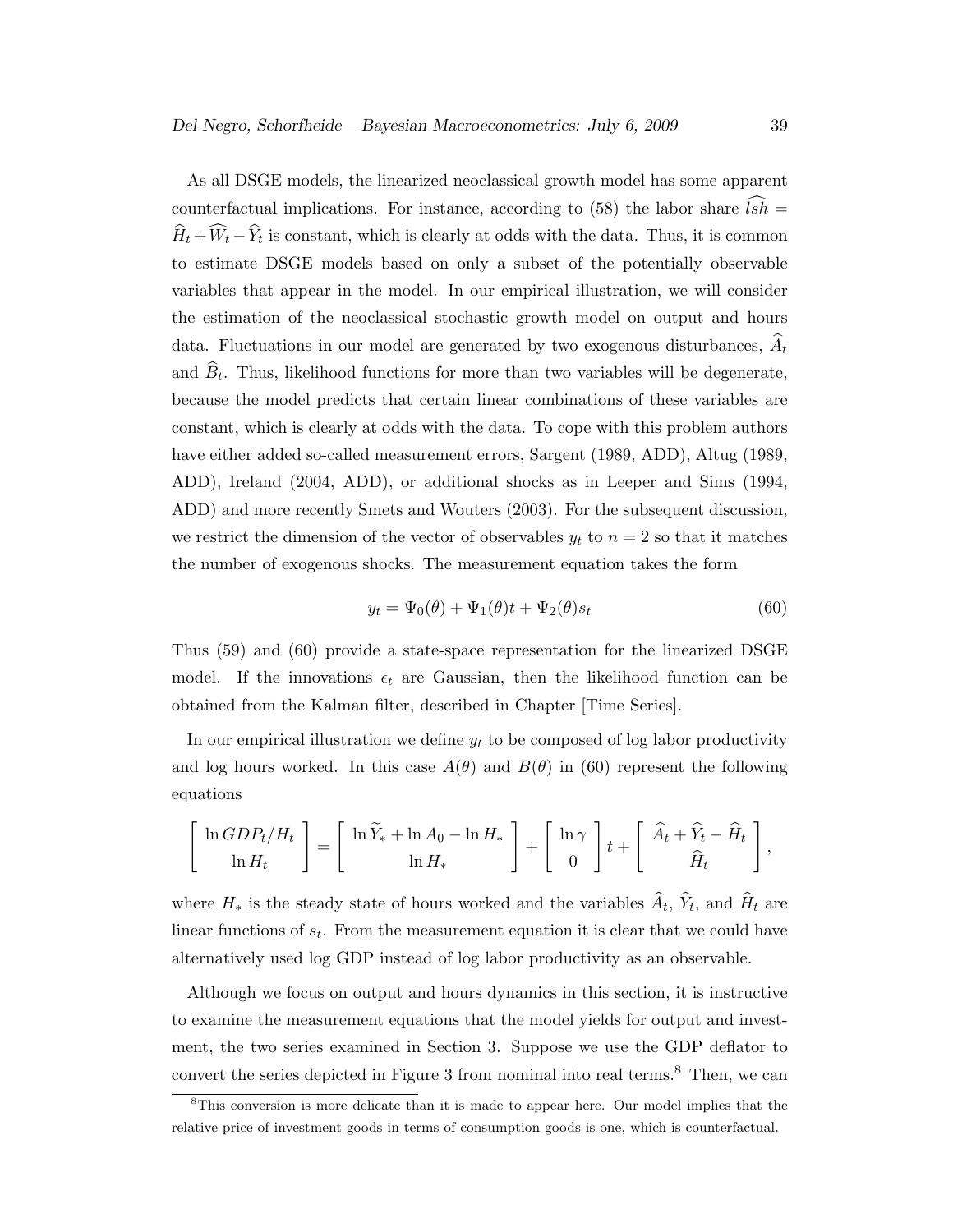write

$$
\begin{bmatrix} \ln GDP_t \\ \ln I_t \end{bmatrix} = \begin{bmatrix} \ln \widetilde{Y}_* + \ln A_0 \\ \ln \widetilde{I}_* + \ln A_0 \end{bmatrix} + \begin{bmatrix} \ln \gamma \\ \ln \gamma \end{bmatrix} t + \begin{bmatrix} \widehat{A}_t + \widehat{Y}_t \\ \widehat{A}_t + \widehat{I}_t \end{bmatrix}.
$$

This representation highlights the common trend, generated by the technology process in output and investment. If  $\rho_a = 1$  then (59) implies that  $\widehat{A}_t$  follows a random walk process and hence generates a stochastic trend component. Thus, the model generates the following cointegration relationship:

$$
\begin{bmatrix} 1 & -1 \end{bmatrix} \begin{bmatrix} \ln GDP_t \\ \ln I_t \end{bmatrix} = \frac{\gamma/\beta + 1 - \delta}{(1 - \alpha)(\gamma - 1 + \delta)} + \widehat{Y}_t - \widehat{I}_t.
$$

Recall that both  $\hat{Y}_t$  and  $\hat{I}_t$  are stationary, even if  $\rho_a = 1$ . We used this model implication in Sections 3.2.1 and 3.2.3 as one of the justifications of our informative prior for the cointegration vector.

#### 4.3 Bayesian Inference

We will now estimate the stochastic growth model based on quarterly data on labor productivity and hours worked ranging from 1955 to 2006. Unlike in Figure 5, we do not remove a deterministic trend from the two series prior to estimation. Our analysis begins with the specification of a prior distribution. Most of the literature on Bayesian estimation of DSGE models uses fairly informative prior distributions. However, this should not be interpreted as "cooking up" desired results based on almost dogmatic priors. To the contrary, the spirit behind the prior elicitation is to utilized other sources of information that does not directly enter the likelihood function. To the extent that this information is indeed precise, the use of a tight prior distribution is desirable. If the information is vague, it should translate into a more dispersed prior distribution. Most importantly, the choice of prior should be properly documented.

There are three important sources of information that could be used for the elicitation of prior distribution: (i) information from macroeconomic time series other than output and hours during the period 1955 to 2006; (ii) micro-level observations that are, for instance, informative about labor-supply decisions; (iii) macroeconomic data, including observations on output and hours worked, prior to 1955. Consider source (i). It is apparent from (56), that long-run averages of real interest rates, capital-output ratios, and investment-output ratios are informative about  $\alpha$ ,  $\beta$ , and dsgeinference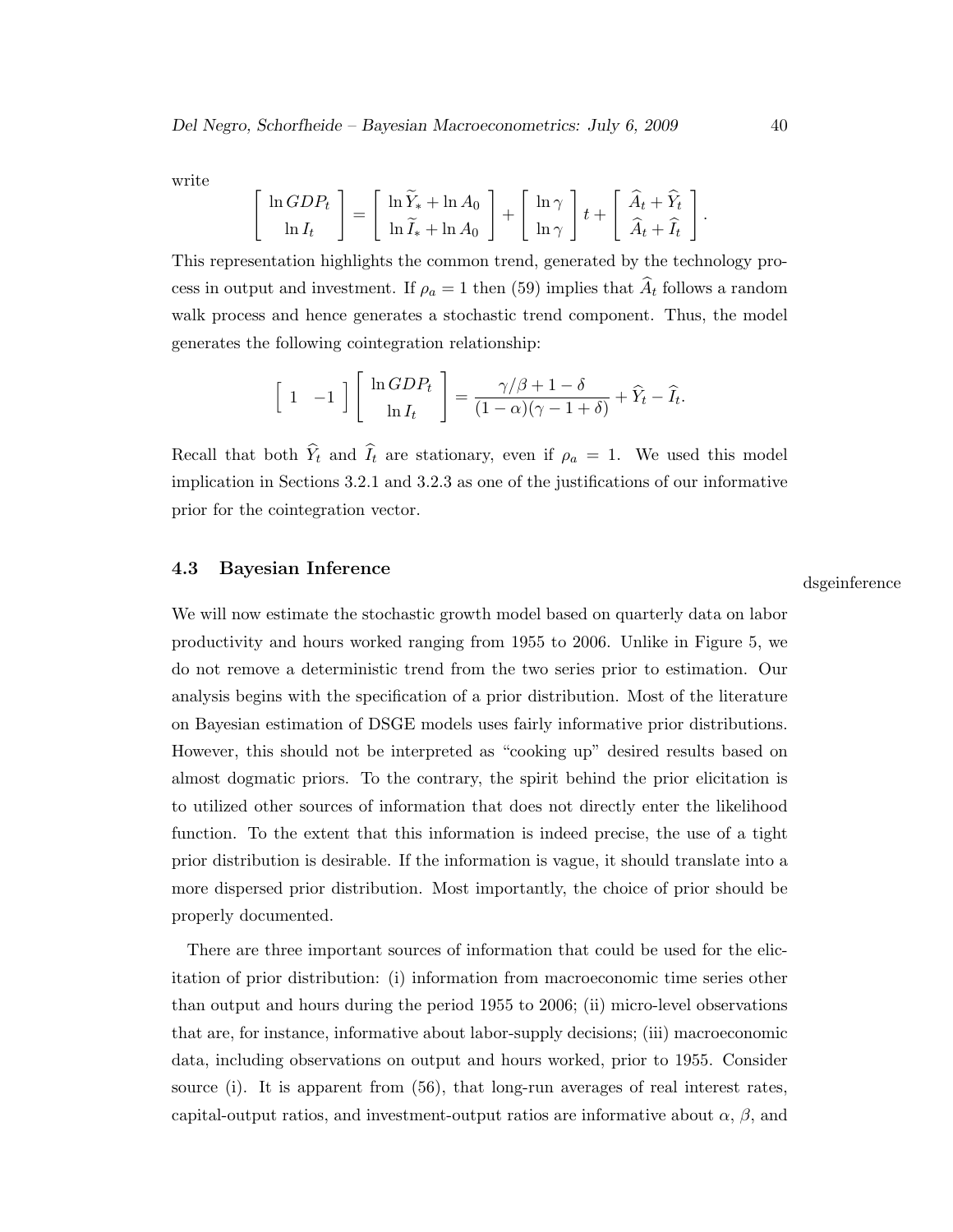δ. Moreover, the parameter α equal the labor share in our model. Since none of these variables directly enter  $Y^T$ , it is sensible to incorporate this information through the prior distribution. The parameters  $\rho_a$ ,  $\rho_b$ ,  $\sigma_a$ , and  $\sigma_b$  implicitly affect the persistence and volatility of output and hours worked. Hence, prior distributions for these parameters can be chosen such that the implied dynamics of output and hours are broadly in line with pre-sample evidence, that is, information from source (iii). Finally, micro-econometric estimates of labor supply elasticities could be used to set a prior for the Frisch elasticity  $\nu$ , accounting for the fact that most of the variation in hours worked at the aggregate level is due to the extensive margin, that is, individuals moving in and out of unemployment.

The prior distribution for our empirical illustration is summarized in Table 2. Based on NIPA data we choose the prior means for  $\alpha$ ,  $\beta$ , and  $\delta$  to be consistent with a labor share of 0.4, an investment-to-output ratio of 28%, and an annual interest rate of 4%. These choices yield values of  $\underline{\alpha} = 0.34$ ,  $\underline{\beta} = 0.99$ , and  $\underline{\delta} = 0.014$ in quarterly terms. We decided to use dogmatic priors for  $\beta$  and  $\delta$ , i.e. these parameters are fixed, and a Beta distribution for  $\alpha$  with a standard deviation of 0.02. An important parameter for the behavior of the model is the labor supply elasticity. As discussed in Rios-Rull et al. (2009, ADD) a priori plausible vary considerably. Micro-level estimates based on middle-age white males yield a value of 0.2, balanced growth considerations under slightly different household preferences suggest a value of 2.0, and Rogerson's (1988, ADD) model of hours variation along the extensive margin would lead to  $\nu = \infty$ . We use a Gamma distribution with parameters that imply a prior mean of 2 and a standard deviation of 1. Our prior for the technology shock parameters is fairly diffuse with respect to the average growth rate, it implies that the total factor productivity has a serial correlation between 0.91 and 0.99, and the standard deviation of the shocks is about 1% each quarter. Our prior implies that the preference shock is slightly less persistent than the technology shock. Finally, we define  $\ln Y_0 = \ln Y_* + \ln A_0$  and use fairly agnostic priors on the location parameters  $\ln Y_0$  and  $\ln H_*$ .

The distributions specified in the first columns of Table 2 are marginal distributions. A joint prior is typically obtained by taking the product of the marginals for all elements of  $\theta$ , which is what we will do in the empirical illustration. Alternatively, one could replace a subset of the structural parameters by, for instance, R∗, lsh<sub>∗</sub>,  $\widetilde{I}_*/\widetilde{K}_*$ , and  $\widetilde{K}_*/\widetilde{Y}_*$ , and then regard beliefs about these various steady states as independent. Del Negro and Schorfheide (2008 ADD) propose to augment an initial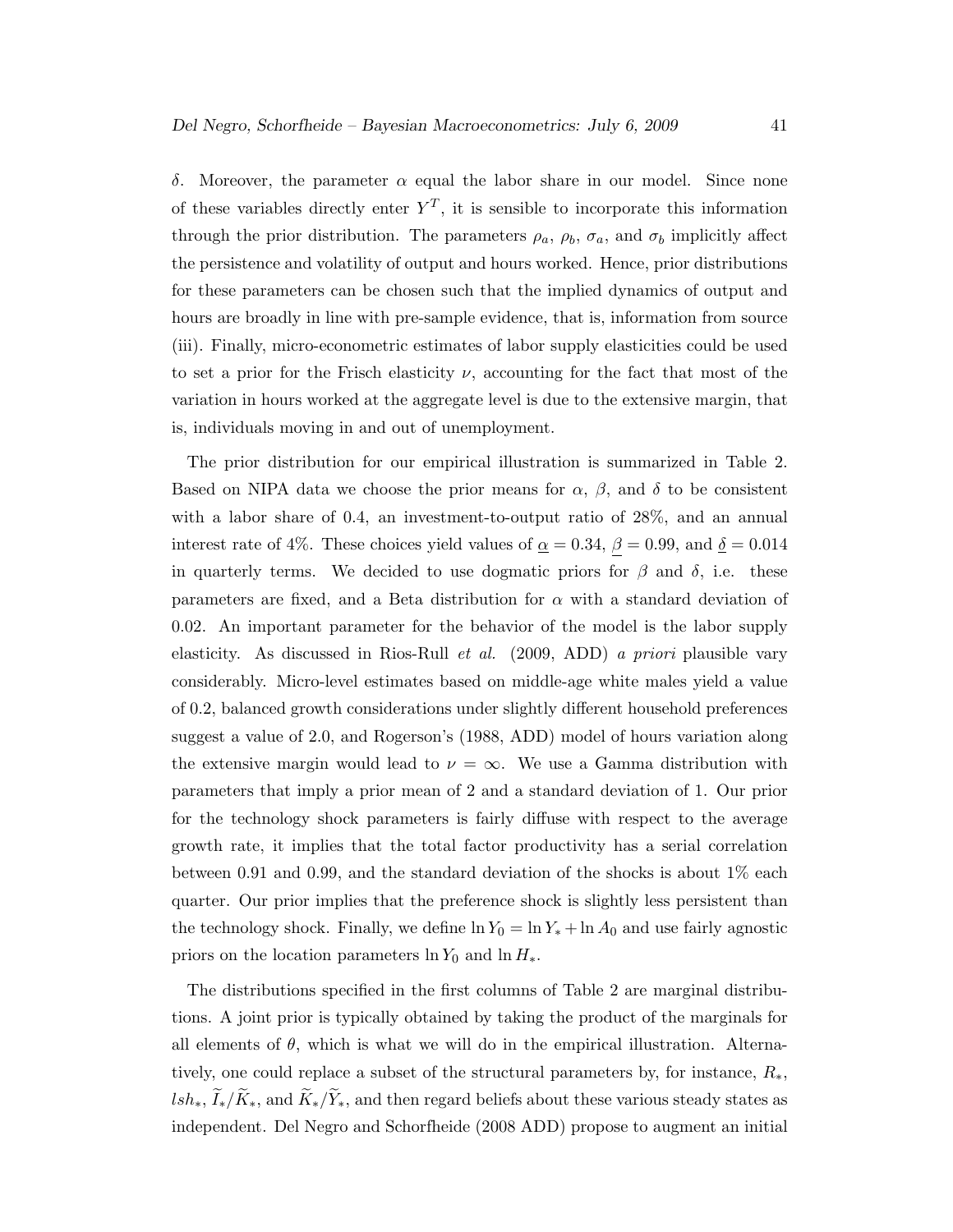prior  $p(\theta)$  constructed from marginal distributions for the individual elements of  $\theta$ by a quasi-likelihood function that reflects beliefs about steady-state relationships and autocovariances. In a nutshell this quasi-likelihood function is generated by interpreting long-run averages of variables that do not appear in the model and pre-sample autocovariances of  $y_t$  as noisy measures of steady states and population autocovariances.

Due to the nonlinear relationship between the DSGE model parameters  $\theta$  and system matrices  $\Psi_0$ ,  $\Psi_1$ ,  $\Psi_2$ ,  $\Phi_1$  and  $\Phi_{\epsilon}$  it is not possible to obtain useful characterizations of marginal or conditional posterior distributions of  $\theta$ , despite the linear Gaussian state-space form of (59) and (60). Up to now the most commonly used procedures to generate draws from the posterior distribution of  $\theta$  are the Random-Walk Metropolis (RWM) Algorithm described in Schorfheide (2000) and Otrok (2001) or Importance Sampler (IS) proposed in DeJong, Ingram, and Whiteman (2000). The basic RWM Algorithm takes the following form

Random-Walk Metropolis (RWM) Algorithm

- 1. Use a numerical optimization routine to maximize  $\ln p(Y|\theta) + \ln p(\theta)$ . Denote the posterior mode by  $\tilde{\theta}$ .
- 2. Let  $\tilde{\Sigma}$  be the inverse of the Hessian computed at the posterior mode  $\tilde{\theta}$ .
- 3. Draw  $\theta^{(0)}$  from  $\mathcal{N}(\tilde{\theta}, c_0^2 \tilde{\Sigma})$  or directly specify a starting value.
- 4. For  $s = 1, \ldots, n_{sim}$ , draw  $\vartheta$  from the proposal distribution  $\mathcal{N}(\theta^{(s-1)}, c^2 \tilde{\Sigma})$ . The jump from  $\theta^{(s-1)}$  is accepted  $(\theta^{(s)} = \vartheta)$  with probability min  $\{1, r(\theta^{(s-1)}, \vartheta | Y)\}$ and rejected  $(\theta^{(s)} = \theta^{(s-1)})$  otherwise. Here

$$
r(\theta^{(s-1)}, \vartheta|Y) = \frac{\mathcal{L}(\vartheta|Y)p(\vartheta)}{\mathcal{L}(\theta^{(s-1)}|Y)p(\theta^{(s-1)})}.
$$

5. Approximate the posterior expected value of a function  $h(\theta)$  by  $\frac{1}{n_{sim}}\sum_{s=1}^{n_{sim}}h(\theta^{(s)})$ .

The RWM Algorithm works well if the parameter space is of fairly low dimension and the posterior is unimodal. An and Schorfheide (2007) describe a hybrid MCMC algorithm with transition mixture to deal with a bimodal posterior distribution. Most recently, Chib and Ramamurthy (2009, ADD) have developed a multi-block Metropolis-within-Gibbs algorithm that randomly groups parameters in blocks and thereby dramatically reduces the persistence of the resulting Markov chain and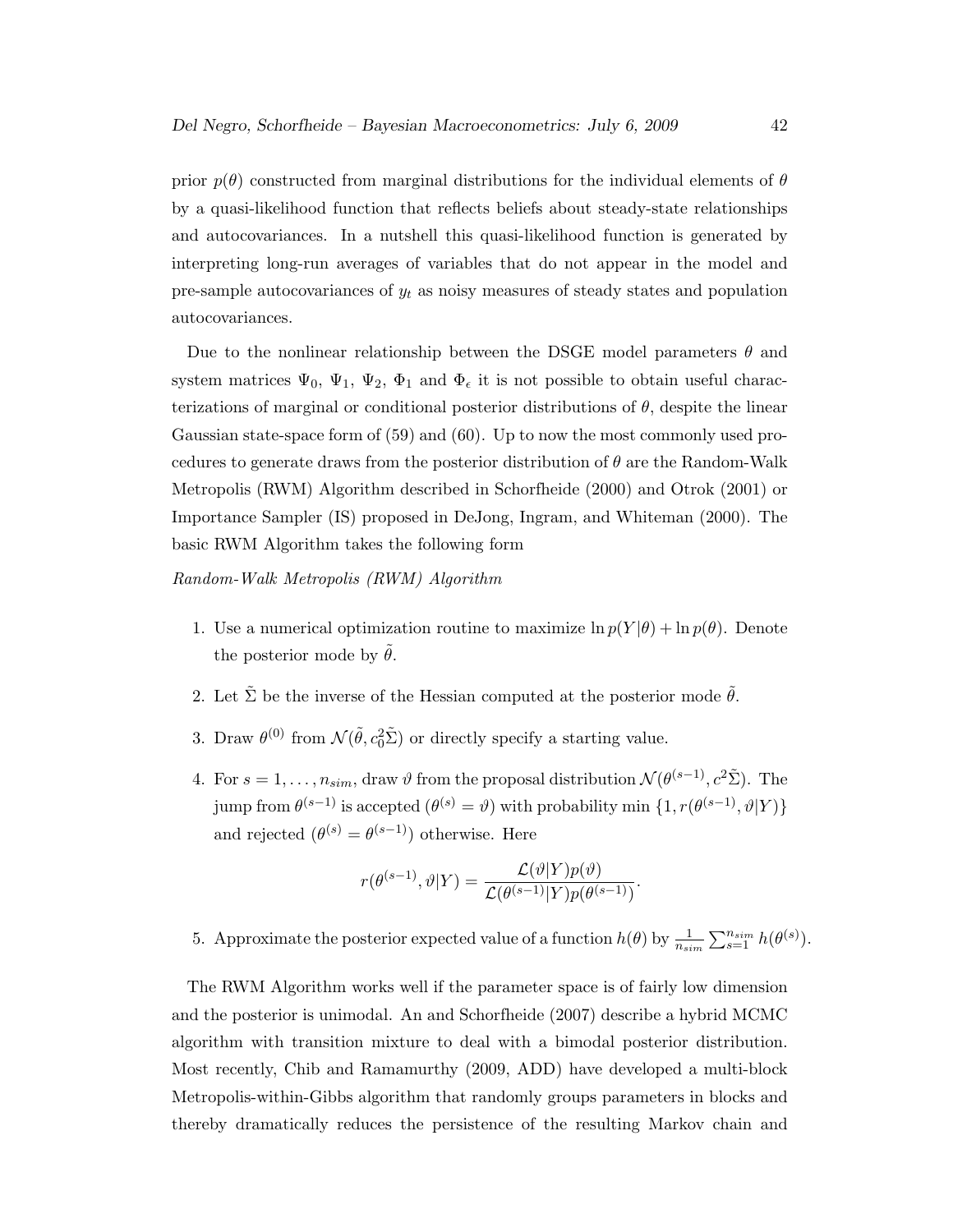improves the efficiency of the posterior sampler compared to a single-block RWM algorithm. A detailed discussion can be found in Chapter [Bayesian Computation].

Illustration: We apply the RWM Algorithm to generate draws from the posterior distribution of the parameters of our stochastic growth model. Posterior means and 90% credible intervals are summarized in Table 2. We consider two versions of the model. In the deterministic trend version the autocorrelation parameter of the technology shock is estimated subject to the restriction that it lies in the interval  $[0, 1)$ , whereas it is fixed at 1 in the stochastic trend version. Due to the fairly tight prior, the distribution of  $\alpha$  is essentially not updated in view of the data. The labor supply elasticity estimates are 0.44 and 0.69, respectively, which is in line with estimates reported in Rios-Rull et al. (2009, ADD). These relatively small values of  $\nu$  imply that most of the fluctuations in hours worked are due to the labor supply shock. The estimated shock autocorrelations are around 0.97, and the innovation standard deviations of the shocks are 0.7% for the technology shock and 1.1% for the preference shock. The estimates of  $\ln H_*$  and  $\ln Y_0$  capture the level of the two series.

#### 4.4 Indeterminacy and Stochastic Volatility

dsgeindetsv

Linear rational expectations systems can have multiple stable solutions, which is referred to as indeterminacy. DSGE models that allow for indeterminate equilibrium solutions have received a lot of attention in the literature, because this indeterminacy might arise if a central bank does not react forcefully enough to counteract deviations of inflation from its long-run target value. In an influential paper, Clarida, Gali, and Gertler (2000, ADD) estimated interest rate feedback rules based on U.S. postwar data and found that the policy rule estimated for pre-1979 data would lead to indeterminate equilibrium dynamics in a DSGE model with nominal price rigidities. The presence of indeterminacies raises a few complications for Bayesian inference, described in detail in Lubik and Schorfheide (2004).

Consider the following simple example. Suppose that  $y_t$  is scalar and satisfies the expectational difference equation:

$$
y_t = \frac{1}{\theta} E_t[y_{t+1}] + \epsilon_t, \quad \epsilon_t \sim N(0, 1), \quad \theta \in (0, 2].
$$
 (61)

It can be verified that if  $\theta > 1$  the unique stable solution is  $y_t = \epsilon_t$ , If on the other hand  $\theta \leq 1$ , we obtain a much larger class of solutions that can be characterized by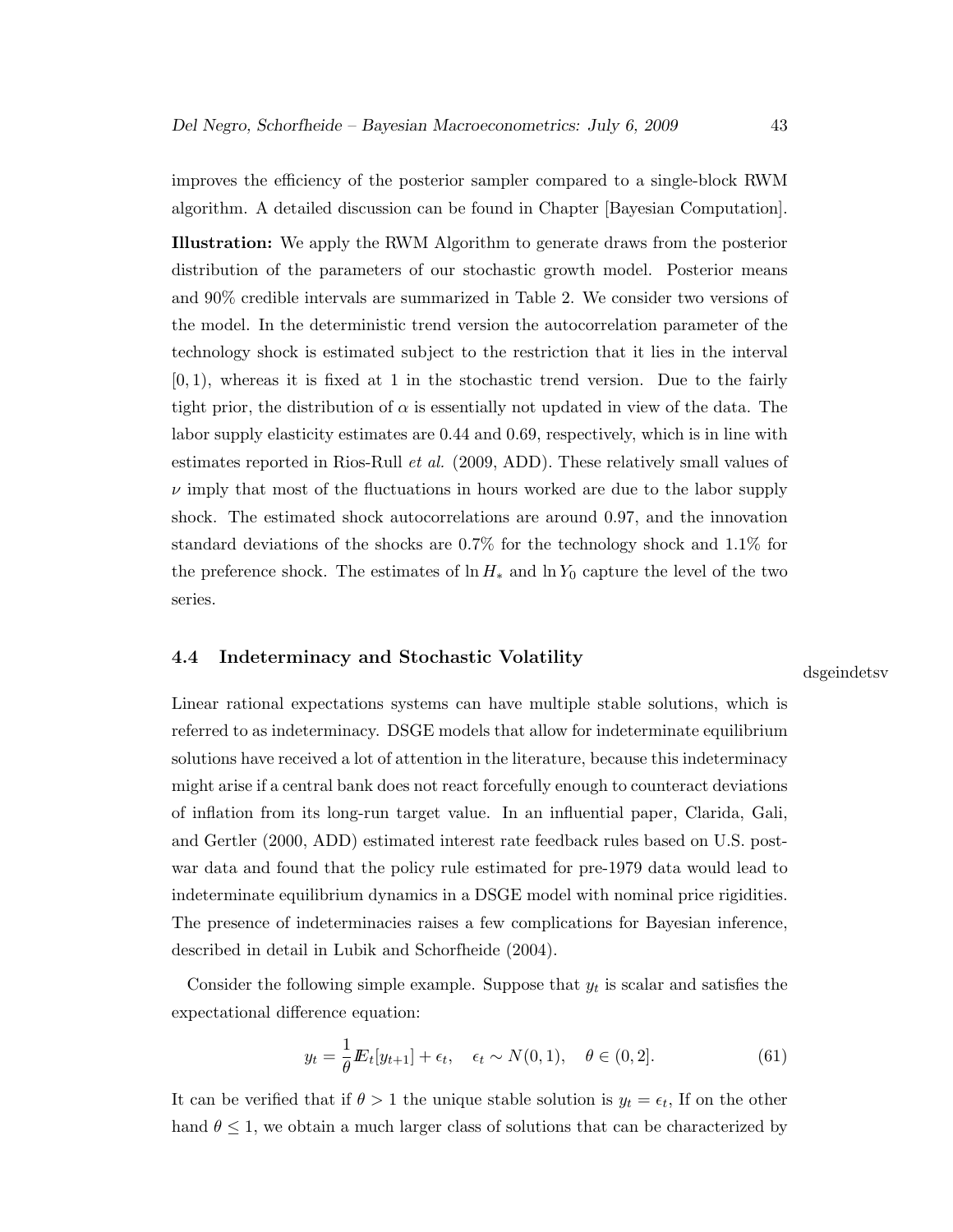the  $ARMA(1,1)$  process

$$
y_t = \theta y_{t-1} + (1+M)\epsilon_t - \theta \epsilon_{t-1}.
$$

Notice that one needs to introduce additional parameters, here the scalar M, to characterize the solutions under indeterminacy. Moreover, the structural parameter θ drops out of the equilibrium law of motion if θ > 1. Thus, for certain parameterizations of the DSGE model,  $\theta$  is only set-identified, meaning that one can only learn from the data that  $\theta \in (1,\infty]$ , but not the precise value. Thus, indeterminacy exacerbates identification problems in DSGE models. We saw in the analysis of VARs with sign restrictions that lack of identification implies that certain conditional distributions do not get updated through the likelihood function.

One of the most striking features of post-war U.S. GDP data is the reduction in the volatility of output growth around 1984. This phenomenon has be termed the Great Moderation and is also observable in many other industrialized countries. To investigate the sources of this volatility reduction Justiniano and Primiceri (2008) allow the volatility of the structural shocks  $\epsilon_t$  in (59) vary over time. In the context of our stochastic growth model, consider for instance the technology shock  $\epsilon_{a,t}$ . We previously assumed that  $\epsilon_{a,t} \sim N(0,1)$ . Alternatively, suppose that

$$
\epsilon_{a,t} \sim N(0, v_t^2), \quad \ln v_t = \rho_v \ln v_{t-1} + \eta_t, \quad \eta_t \sim N(0, \omega^2). \tag{62}
$$

Justiniano and Primiceri (2008) first solved their log-linearized DSGE model with a standard solution technique, ignoring the stochastic volatilities in the structural shock processes, and then used the following Gibbs sampler to conduct inference:

- 1. Conditional on the sequence  $v_{1,T} = \{v_t\}_{t=1}^T$  the likelihood function of the statespace model can still be evaluated with the Kalman filter. Consequently, the RWM step described in Section (4.3) can be used to generate draws from the conditional posterior of  $\theta$  given  $v_{1,T}$ .
- 2. Draws from the conditional distribution of  $\epsilon_{a,1,T}$  given  $\theta$  and  $v_{1,T}$  can be obtained by using the Kalman smoother as in Carter and Kohn (1994), described in Chapter [Time Series].
- 3. The distribution of  $\rho_v$  and  $\omega$  given  $v_{1,T}$  is of the Normal-Inverse Gamma form because  $\ln v_t$  in (62) evolves according to an AR(1) process.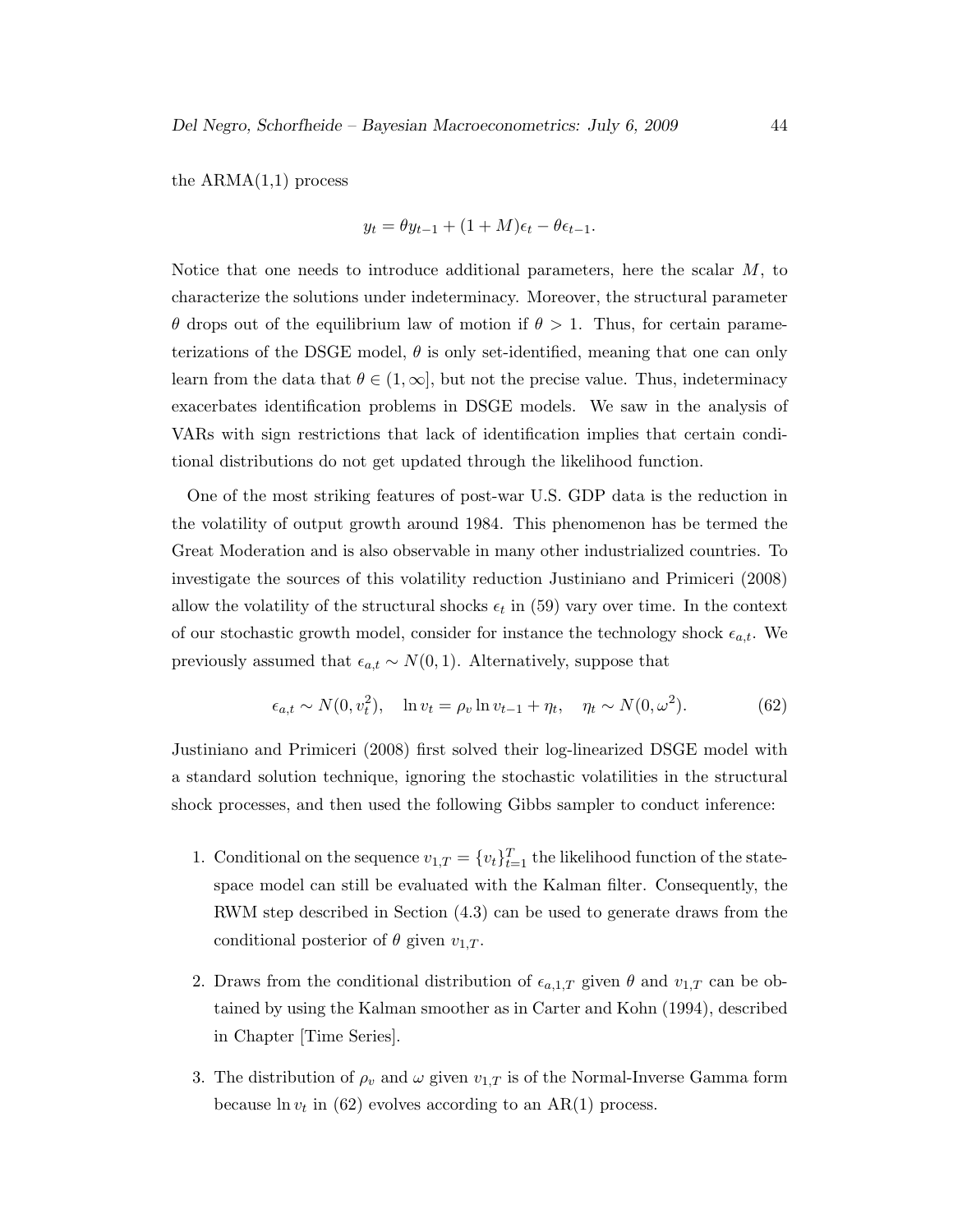4. To obtain draws from the distribution of  $v_{1,T}$  given  $\epsilon_{a,1,T}$ ,  $\rho_v$ , and  $\omega$ , notice that (62) can be interpreted as nonlinear state-space model, where  $\epsilon_{a,t}$ is the "observable" and  $v_t$  is the latent state. Smoothing algorithms that generate draws of the sequence of stochastic volatilities have been developed by Jacquier, Polson, and Rossi (1994) and Kim, Shephard, and Chib (1998, ADD) and are discussed in more detail in the Chapters [Time Series, Finance].

# 4.5 Estimation of Nonlinear DSGE Models dsgenonlinear

DSGE models are inherently nonlinear, as can be seen from the equilibrium conditions (55) associated with our stochastic growth model. Nonetheless, given the magnitude of the business cycle fluctuations of a country like the U.S. or the Euro area, the equilibrium dynamics are quite well approximated by the linear system (59). However, this linear approximation becomes unreliable if economies are hit by large shocks, as is often the case for emerging market economies, or if the goal of the analysis is to study asset pricing implications or consumer welfare. It can be easily shown that for any asset j, yielding return  $R_{j,t}$ , the linearized consumption Euler equation takes the form:

$$
\widehat{C}_t = \beta E_t \left[ \widehat{C}_{t+1} - (1 - \rho_a) \widehat{A}_{t+1} - \widehat{R}_{j,t+1} \right],\tag{63}
$$

implying that all assets yield the same expected return. Thus, risk premia disappear in log-linear approximation.

The use of nonlinear model solution techniques complicates the implementation of Bayesian estimation for two reasons. First, it is computationally more demanding to obtain the nonlinear solution. The most common approach in the literature on estimated DSGE model is to use second-order perturbation methods.<sup>9</sup> Second, the evaluation of the likelihood function becomes more costly because both the state transition equation as well as the measurement equation of the state-space model are nonlinear. Thus, (59) and (60) are replaced by (57) and

$$
y_t = \Psi(s_t; \theta). \tag{64}
$$

Fernandez-Villaverde and Rubio-Ramirez (2007a) and Fernandez-Villaverde and Rubio-Ramirez (2007b) show how a particle filter can be used to evaluate the likeli-

<sup>9</sup>A comparison of linear and nonlinear solution methods for DSGE models can be found in Aruoba, Fernandez-Villaverde, and Rubio-Ramirez (2004, ADD).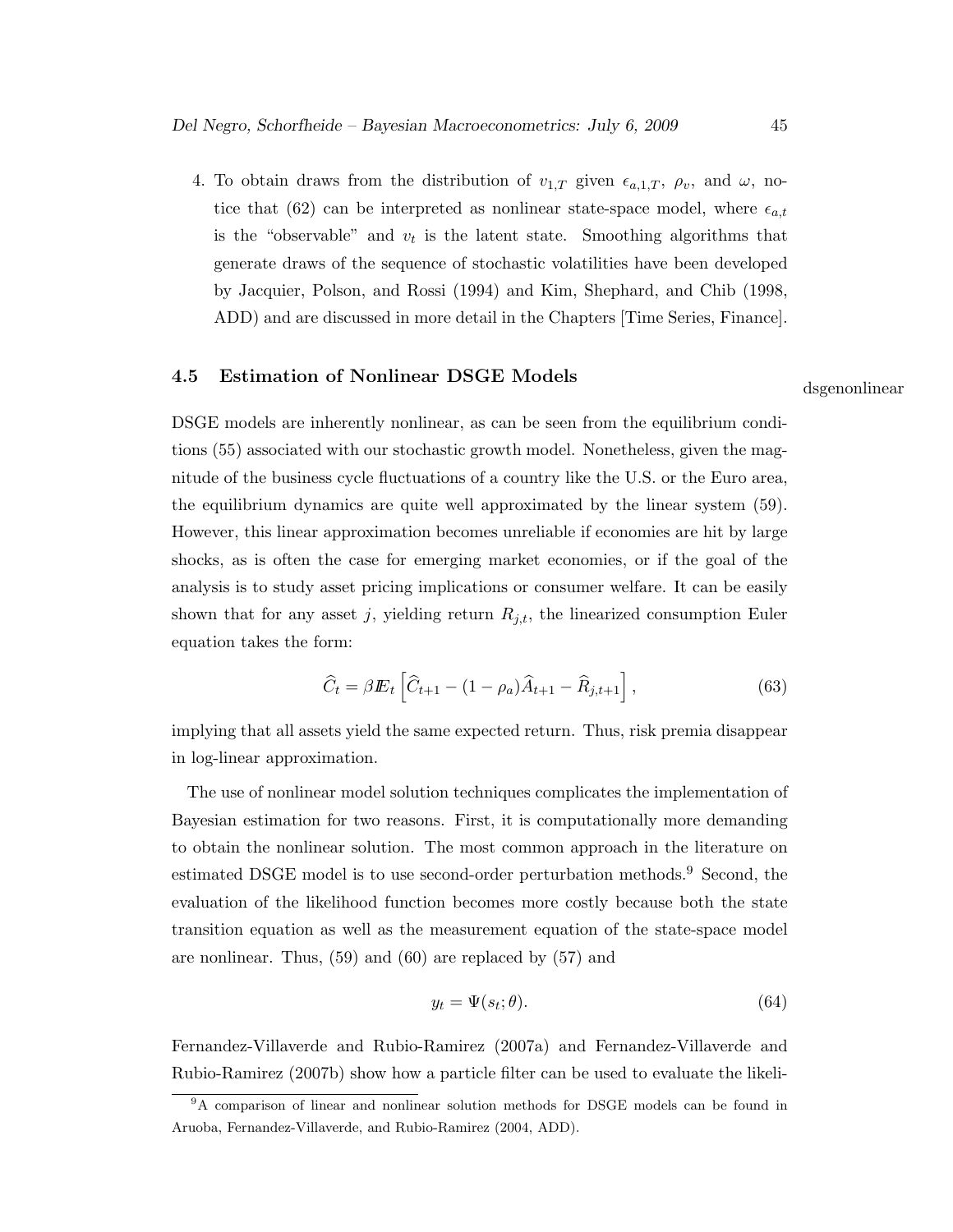hood function associated with a DSGE model. A detailed description of the particle filter is provided in Chapter [Time Series].

For the particle filter to work in the context of the stochastic growth model described above, the researcher has to introduce measurement errors in (64). Suppose that  $\{s_{t-}^{(i)}\}$  $(t)$ <sub>t−1</sub> $\}_{i=1}^N$  is a swarm of particles that approximates  $p(s_{t-1}|Y^T, \theta)$ . Without errors in the measurement equation any proposed particle  $\tilde{s}_{t}^{(i)}$  $t_t^{(i)}$  that does not satisfy the equations

$$
y_t = \Psi(\tilde{s}_t^{(i)}; \theta), \quad \tilde{s}_t^{(i)} = \Phi(s_{t-1}^{(i)}, \epsilon_t^{(i)}; \theta)
$$
(65)

for some  $\epsilon_t^{(i)}$  has probability zero. If  $\tilde{s}_t^{(i)}$  $t_t^{(i)}$  is sampled from a continuous distribution, the probability that conditional (65) is satisfied is also zero. Thus, in the absence of measurement errors, one has to find all real solutions of (65) conditional on  $y_t$ and  $s_{t-}^{(i)}$  $t_{t-1}^{(i)}$ ,  $i = 1, \ldots, N$ , which is a difficult computational task because the nonlinear equation might have multiple solutions. If errors  $\eta_t \sim N(0, \Sigma_\eta)$  are added to the measurement equation (64), then (65) turns into

$$
y_t = \Psi(\tilde{s}_t^{(i)}; \theta) + \eta_t, \quad \tilde{s}_t^{(i)} = \Phi(s_{t-1}^{(i)}, \epsilon_t^{(i)}; \theta)
$$
\n(66)

which can be solved for any  $\tilde{s}_{t}^{(i)}$  by setting  $\eta_t = y_t - \Psi(\tilde{s}_{t}^{(i)})$  $t^{(i)}$ ;  $\theta$ ). An efficient implementation of the particle filter is one for which a large fraction of the N  $\tilde{s}^{(i)}_t$  $t^{(i)}$ 's are associated with values of  $\eta_t$  that are small relative to  $\Omega_{\eta}$ .

# 4.6 DSGE Model Evaluation design and discrete discover of the discrete discrete discrete discrete discrete discrete discrete discrete discrete discrete discrete discrete discrete discrete discrete discrete discrete discret

An important aspect of empirical work with DSGE models is the evaluation of fit. We will distinguish three approaches. First, one could examine to what extent an estimated DSGE model is able to capture salient features of the data. For instance, in the context of the stochastic growth model we could examine whether the model is able to capture the correlation between output and hours worked that we observe in the data. This type of evaluation can be implemented with predictive checks. Second, the researcher might be interested in assessing whether the fit of the stochastic growth model improves if we allow for convex investment adjustment costs. Posterior odds of a model with versus a model without adjustment costs are useful for such an assessment. Finally, a researcher might want to compare the DSGE model to are more flexible reference model such a VAR and we consider three methods of doing so.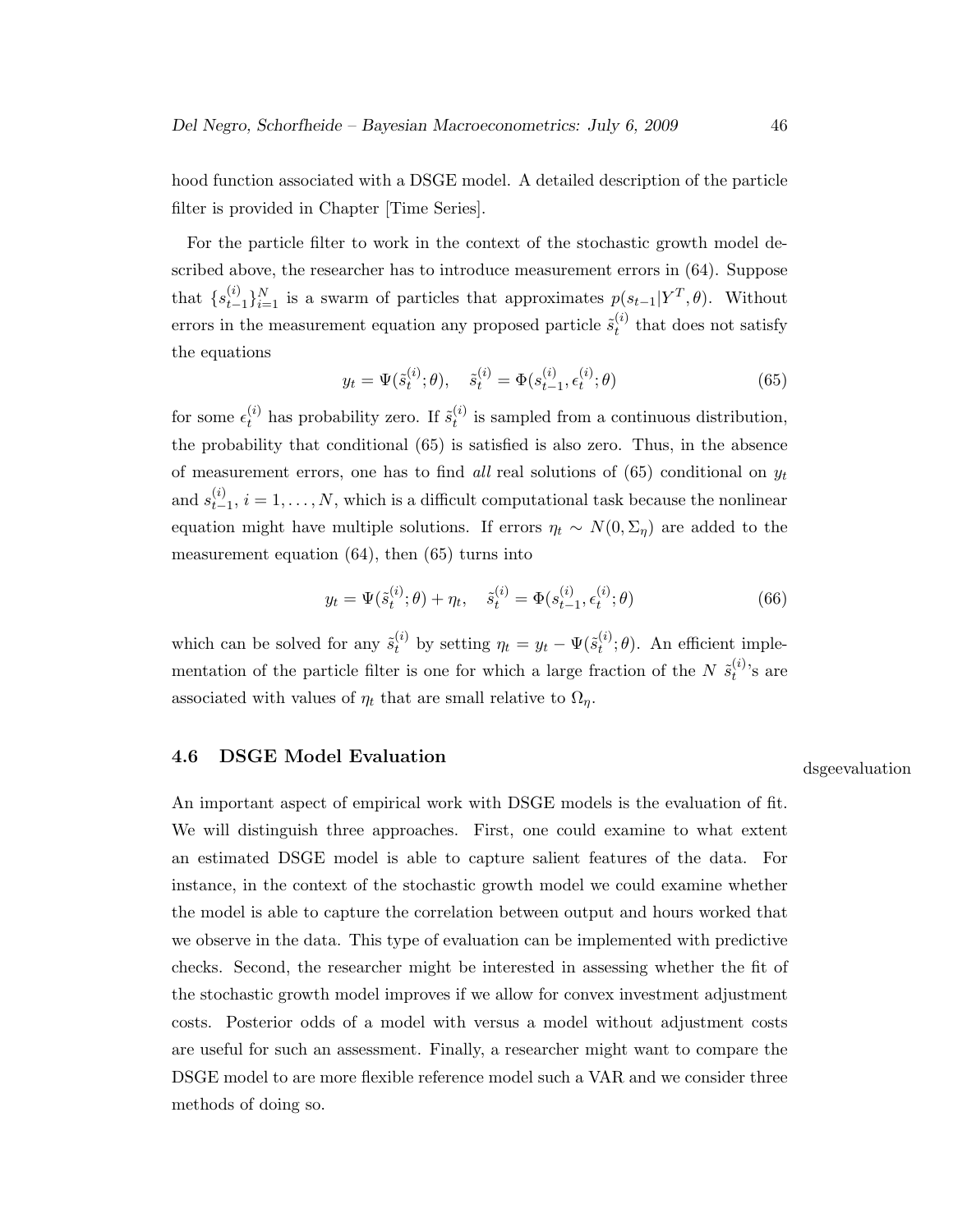#### 4.6.1 Predictive Checks

A general discussion of the role of predictive checks in Bayesian analysis can be found in Geweke (2005, ADD). Predictive checks can be implemented based on either the prior or the posterior distribution of the DSGE model parameters  $\theta$ . Let  $Y^{rep}$  be a sample of observations of length  $T$  that we could have observed in the past or that we might observe in the future. The predictive distribution for  $Y^{rep}$  based on the time t information set  $\mathcal{I}_t$  is:

$$
p(Y^{rep}|\mathcal{I}_t) = \int p(Y^{rep}|\theta)p(\theta|\mathcal{I}_t)d\theta.
$$
\n(67)

We can then use  $\mathcal{I}_0$  to denote the prior information and  $\mathcal{I}_T$  to denote posterior information. Draws from the predictive distribution can be obtained in two steps. First, generate a parameter draw  $\tilde{\theta}$  from  $\mathcal{I}_t$ . Second, simulate a trajectory of observations  $Y^{rep}$  from the DSGE model conditional on  $\tilde{\theta}$ . The simulated trajectories can be converted into sample statistics of interest,  $\mathcal{S}(Y^{rep})$ , such as the sample correlation between output and hours worked, to obtain an approximation for predictive distributions of sample moments. Finally, one can compute the observed value of  $\mathcal S$ based on the actual data and assess how far it lies in the tails of its predictive distribution. If  $\mathcal S$  is located far in the tails, one concludes that the model has difficulties explaining the observed patterns in the data.

The goal of prior predictive checks is to determine whether the model is able to capture salient features of the data. Canova (1994, ADD) was the first author who used prior predictive checks to assess implications of a stochastic growth model that is solely driven by a technology shock. The advantage of prior predictive checks is that they do not require the implementation of a posterior sampler. Posterior predictive checks can be used to assess the "absolute" fit of an estimated model, similar to a frequentist specification test. Chang, Doh, and Schorfheide (2007) use posterior predictive checks to determine the extent to which a stochastic growth model, similar to the one analyzed in this section, with and without non-stationary labor supply shocks and labor adjustment costs is able to capture the observed persistence of hours worked.

# **4.6.2 Posterior Odds** dsgeodds dsgeodds dsgeodds dsgeodds dsgeodds dsgeodds dsgeodds dsgeodds dsgeodds dsgeodds dsgeodds  $\frac{d}{dt}$

The Bayesian framework allows researchers to assign probabilities to various competing models. These probabilities are updated through marginal likelihoods ratios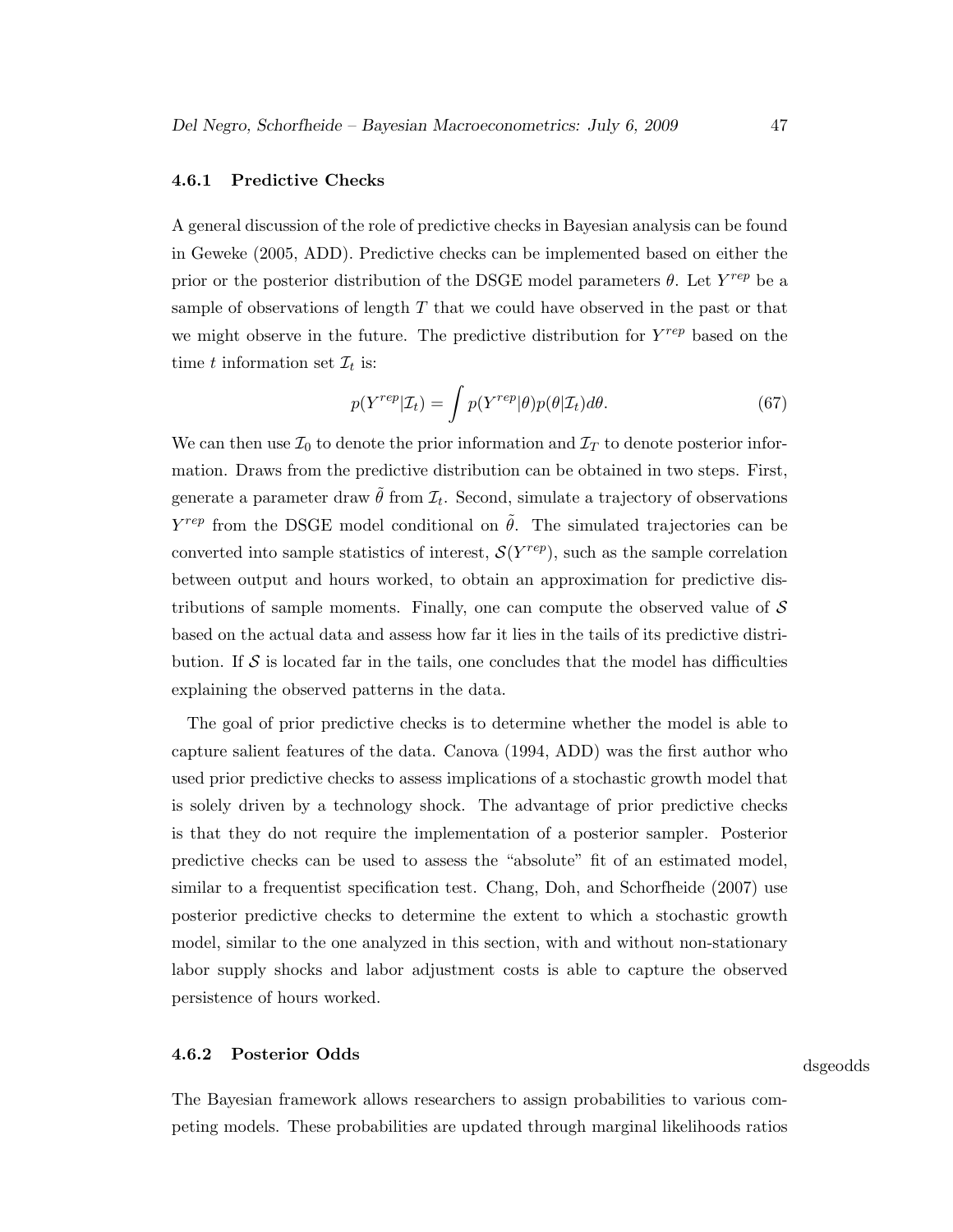according to

$$
\frac{\pi_{i,T}}{\pi_{j,T}} = \frac{\pi_{i,0}}{\pi_{j,0}} \times \frac{p(Y|\mathcal{M}_i)}{p(Y|\mathcal{M}_j)}
$$
(68)

Here,  $\pi_{i,0}$  ( $\pi_{i,0}$ ) is the prior (posterior) probability of model  $\mathcal{M}_i$  and

$$
p(Y|\mathcal{M}_i) = \int p(Y|\theta_{(i)}, \mathcal{M}_i) p(\theta_{(i)} d\theta_{(i)}
$$
\n(69)

is the marginal likelihood function. The key challenge in posterior odds comparisons is the computation of the marginal likelihood which involves a high-dimensional integral. If posterior draws for the DSGE model parameters are generated with the RWM algorithm, the methods proposed by Geweke (1999, ADD) and Chib and Jeliazkov (2001, ADD) can be used to obtain numerical approximations of the marginal likelihood. Posterior odds-based model comparisons are fairly popular in the DSGE model literature. For instance, Rabanal and Rubio-Ramirez (2005) use posterior odds to assess the importance of price and wage stickiness in the context of a small-scale New Keynesian DSGE model and Smets and Wouters (2007) use odds to determine the importance of a variety of real and nominal frictions in a medium-scale New Keynesian DSGE model. A more detailed discussion of model selection and model averaging based on posterior probabilities will be provided in Section 7.

#### 4.6.3 VARs as Reference Models

Vector autoregressions play an important role in the assessment of DSGE models, since they provide a more densely parameterized benchmark. We consider three approaches of using VARs for the assessment of DSGE models.

Models of Moments: Geweke (2007) points out that many DSGE models are too stylized to deliver a realistic distribution for the data  $Y$ , that is useable for likelihoodbased inference. Instead these models are designed to capture certain underlying population moments, such as the volatilities of output growth, hours worked, and the correlation between these to variables. Suppose we collect these population moments in the vector  $\varphi$ , which in turn is a function of the DSGE model parameters  $\theta$ . Thus, a prior distribution for  $\theta$  induces a model-specific distribution for the population characteristics, denoted by  $p(\varphi|M_i)$ . At the same time the researcher considers a VAR as reference model,  $\mathcal{M}_0$ , that is meant to describe the data and at the same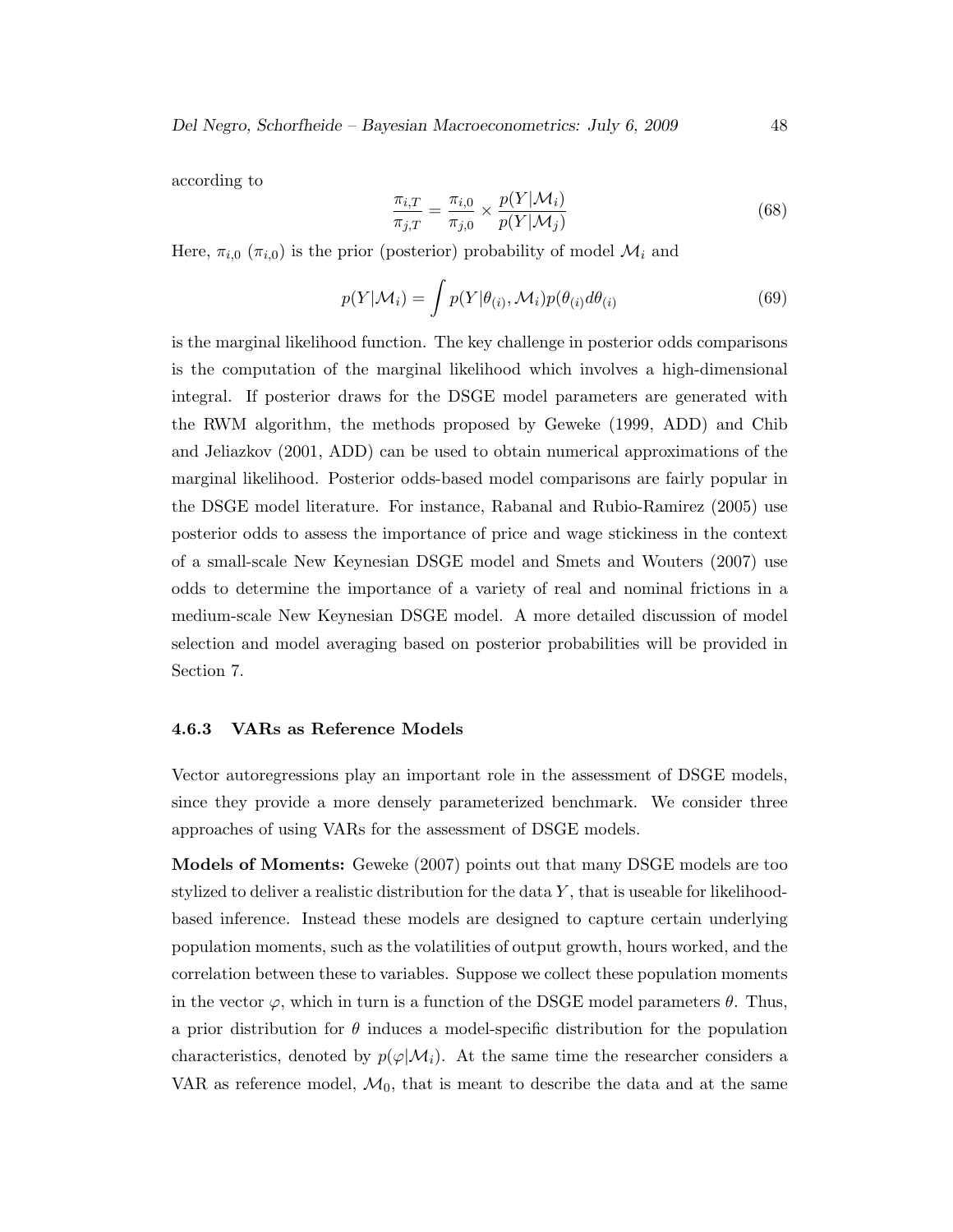time delivers predictions about  $\varphi$ . Let  $p(\varphi|Y,\mathcal{M}_0)$  denote the posterior distribution of population characteristics as obtained from the VAR. Geweke (2007) shows that

$$
\frac{\pi_{1,0} \in p(\varphi | \mathcal{M}_1) p(\varphi | Y, \mathcal{M}_0) d\varphi}{\pi_{2,0} \in p(\varphi | \mathcal{M}_2) p(\varphi | Y, \mathcal{M}_0) d\varphi}
$$
\n(70)

can be interpreted as odds ratio of  $\mathcal{M}_1$  versus  $\mathcal{M}_2$  conditional on the reference model  $\mathcal{M}_0$ . The numerator in (70) is large, if there is a strong overlap between the predictive densities for  $\varphi$  between DSGE model  $\mathcal{M}_1$  and VAR  $\mathcal{M}_0$ . The ratio formalizes the confidence interval overlap criterion proposed by DeJong, ingram, and Whiteman (1996). It has been used by Geweke (2007) to examine asset pricing implications of DSGE models and by Kano and Nason (2009, ADD) to study the business cycle implications of internal consumption habit.

Loss-Function-Based Evaluation Schorfheide (2000) proposes a Bayesian framework for a loss function-based evaluation of DSGE models. As in Geweke (2007)'s framework, the research is interested in the relative ability of two DSGE model to capture a certain set of population moments  $\varphi$ . Unlike in Geweke (2007), the DSGE models are given a chance to explain the data  $Y$ . Suppose there are two DSGE models  $\mathcal{M}_1$  and  $\mathcal{M}_2$ , and a VAR that serves as a third reference model  $\mathcal{M}_0$ . The first-step of the analysis consists of computing model-specific posterior predictive distributions  $p(\varphi|Y,\mathcal{M}_i)$  and posterior model probabilities  $\pi_{i,T}, i = 1,2,3$ . Second, one can form a predictive density for  $\varphi$  by averaging across the three models

$$
p(\varphi|Y) = \sum_{i=1,2,3} \pi_{i,T} p(\varphi|Y, \mathcal{M}_i).
$$
\n(71)

If, say, DSGE model  $\mathcal{M}_1$  is well specified and attains a high posterior probability, then the predictive distribution is dominated by  $\mathcal{M}_1$ . If on the other hand, none of the DSGE models fits well, then the predictive density is dominated by the VARs. Third, one specifies a loss function  $L(\hat{\varphi}_{(i)}, \varphi)$  under which DSGE model predictions  $\hat{\varphi}_{(i)}$  of  $\varphi$  are to be evaluated. Finally one can compare DSGE models  $\mathcal{M}_1$  and  $\mathcal{M}_2$  the posterior expected loss  $\int L(\hat{\varphi}_{(i)}, \varphi)p(\varphi|Y)d\varphi$ . This procedure has the feature that if the DSGE models are poorly specified, the evaluation is loss-function dependent, whereas the model ranking becomes effectively loss function independent if one of the DSGE models has a posterior probability that is close to one.

DSGE-VARs Building on work by Ingram and Whiteman (1994), Del Negro and Schorfheide (2004) link DSGE models and VARs by constructing families of prior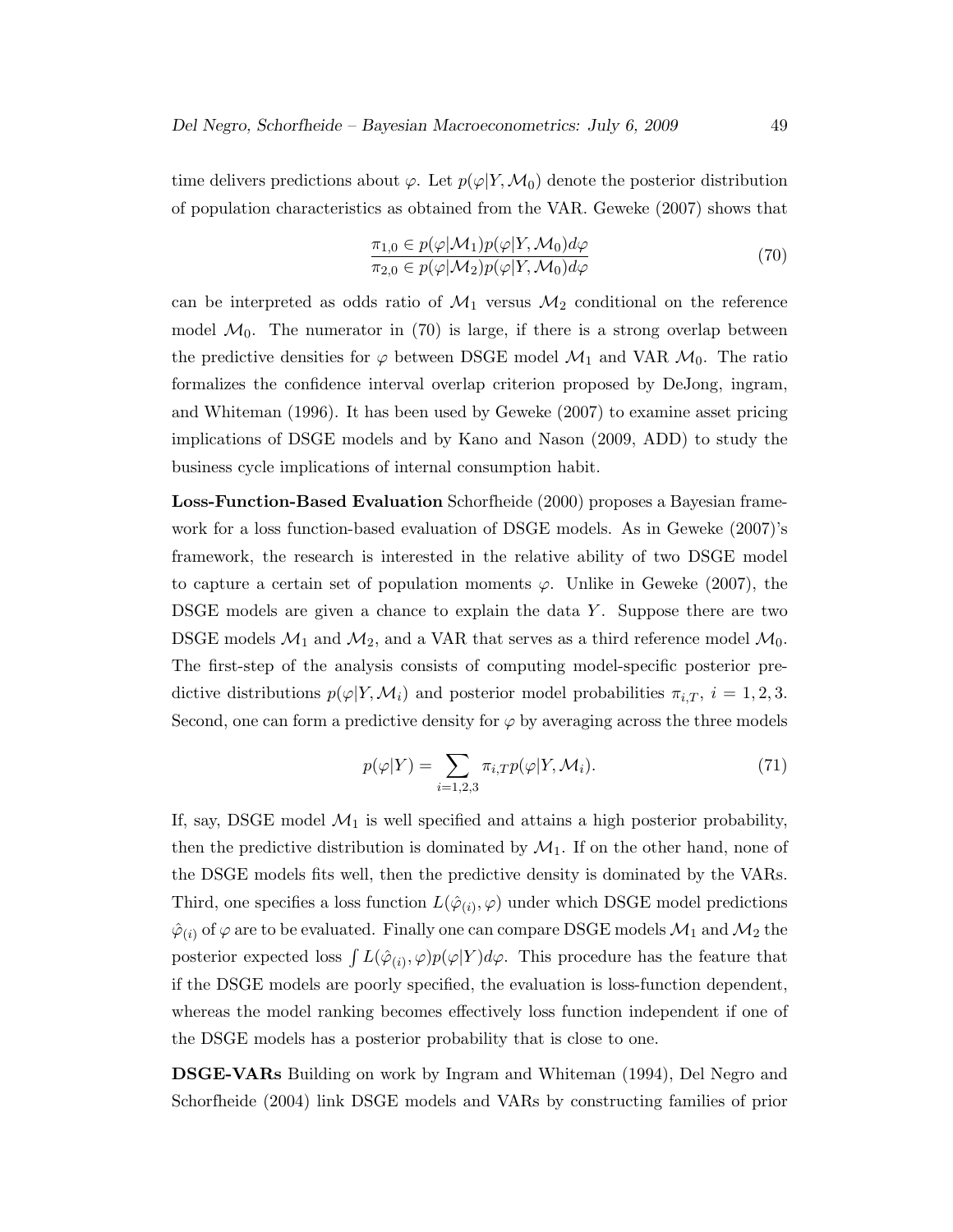distributions that are more or less tightly concentrated in the vicinity of the restrictions that a DSGE model implies for the coefficients of a VAR. We will refer to such a model as DSGE-VAR. Recall the VAR from Section 2 that we specified in Equation (1):

$$
y_t = \Phi_1 y_{t-1} + \ldots + \Phi_p y_{t-p} + \Phi_c + u_t, \quad u_t \sim N(0, \Sigma),
$$

which can be written in matrix form as  $Y = X\Phi + U$ . Assuming that the data have been transformed such that  $y_t$  is stationary, let  $\mathbb{E}_{\theta}^D[\cdot]$  be the expectation under DSGE model conditional on parameterization  $\theta$  and define the autocovariance matrices

$$
\Gamma_{XX}(\theta) = \mathbb{E}_{\theta}^D[x_t x_t'], \quad \Gamma_{XY}(\theta) = \mathbb{E}_{\theta}^D[x_t y_t'].
$$

A VAR approximation of the DSGE model can be obtained from the following restriction functions that relate the DSGE model parameters to the VAR parameters

$$
\Phi^*(\theta) = \Gamma_{XX}^{-1}(\theta)\Gamma_{XY}(\theta), \quad \Sigma^*(\theta) = \Gamma_{YY}(\theta) - \Gamma_{YX}(\theta)\Gamma_{XX}^{-1}(\theta)\Gamma_{XY}(\theta). \tag{72}
$$

This approximation is typically not exact because the state-space representation of the linearized DSGE model generates moving average terms. In order to account for potential misspecification of the DSGE model, we now use a prior distribution that, while centered at  $\Phi^*(\theta)$  and  $\Sigma^*(\theta)$ , allows for deviations of  $\Phi$  and  $\Sigma$  from the restriction functions:

$$
\Phi, \Sigma | \theta \sim MNIW \bigg( \Phi^*(\theta), [\lambda T \Gamma_{XX}(\theta)]^{-1}, \lambda T \Sigma^*(\theta), \lambda T - k \bigg). \tag{73}
$$

This prior distribution can be interpreted as a posterior calculated from a sample of  $\lambda T$  artificial observations generated from the DSGE model with parameters  $\theta$ .

So far, we have specified a prior distribution for the reduced form parameters of a VAR conditional on the DSGE model parameters  $\theta$ . The next step is to turn the reduced form VAR into a structural VAR. According to the DSGE model, the one-step-ahead forecast errors  $u_t$  are functions of the structural shocks  $\epsilon_t$ , which we represent by

$$
u_t = \Sigma_{tr} \Omega \epsilon_t. \tag{74}
$$

 $\Sigma_{tr}$  is the Cholesky decomposition of  $\Sigma$  and  $\Omega$  is an orthonormal matrix that is not identifiable based on the likelihood function associated with (1). Let  $A_0(\theta)$  be the contemporaneous impact of  $\epsilon_t$  on  $y_t$  according to the DSGE model. Using a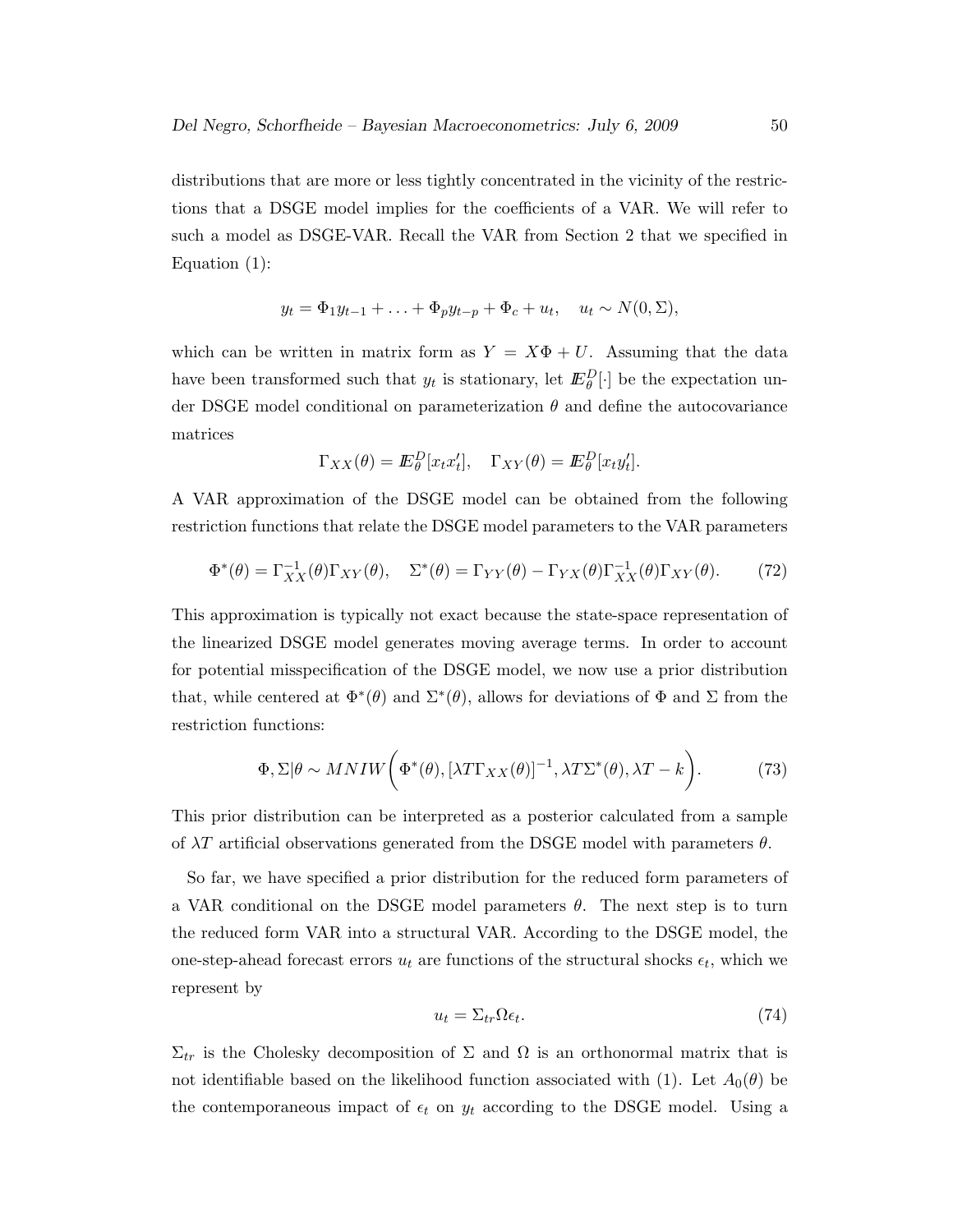QR factorization, the initial response of  $y_t$  to the structural shocks can be can be uniquely decomposed into

$$
\left(\frac{\partial y_t}{\partial \epsilon'_t}\right)_{DSGE} = A_0(\theta) = \Sigma^*_{tr}(\theta)\Omega^*(\theta),\tag{75}
$$

where  $\Sigma^*_{tr}(\theta)$  is lower triangular and  $\Omega^*(\theta)$  is orthonormal. The initial impact of  $\epsilon_t$ on  $y_t$  in the VAR, on the other hand, is given by

$$
\left(\frac{\partial y_t}{\partial \epsilon'_t}\right)_{VAR} = \Sigma_{tr} \Omega.
$$
\n(76)

To identify the DSGE-VAR, we maintain the triangularization of its covariance matrix  $\Sigma$  and replace the rotation  $\Omega$  in (76) with the function  $\Omega^*(\theta)$  that appears in (75). The rotation matrix is chosen such that in absence of misspecification the DSGE's and the DSGE-VAR's impulse responses to all shocks approximately coincide. To the extent that misspecification is mainly in the dynamics, as opposed to the covariance matrix of innovations, the identification procedure can be interpreted as matching, at least qualitatively, the short-run responses of the VAR with those from the DSGE model. The estimation of the DSGE-VAR can be implemented as follows.

The final step is to specify a prior distribution for the DSGE model parameter  $\theta$ , which can follow the same elicitation procedure that was used when the DSGE model was estimated directly. Thus, we obtain the following hierarchical model

$$
p_{\lambda}(Y, \Phi, \Sigma, \theta) = p(Y|\Phi, \Sigma)p_{\lambda}(\Phi, \Sigma, \Omega|\theta)p(\theta)
$$
\n(77)

with the understanding that the distribution of  $\Omega|\theta$  is a point mass at  $\Omega^*(\theta)$ . To implement posterior inference it is convenient to factorize the posterior distribution as follows:

$$
p_{\lambda}(\Phi, \Sigma, \Omega, \theta|Y) = p_{\lambda}(\theta|Y)p_{\lambda}(\Phi, \Sigma|Y, \theta)p(\Omega|\theta).
$$
 (78)

The distribution of  $\Phi$ ,  $\Sigma|\theta$  is of the Inverse Wishart-Normal form:

$$
\Phi, \Sigma | Y, \theta \sim MNIW \bigg( \bar{\Phi}(\theta), [\lambda T \Gamma_{XX}(\theta) + X'X]^{-1}, (1+\lambda)T\bar{\Sigma}(\theta), (1+\lambda T) - k \bigg). \tag{79}
$$

where

$$
\begin{split}\n\bar{\Phi}(\theta) &= \left(\frac{\lambda}{1+\lambda}\Gamma_{XX}(\theta) + \frac{1}{1+\lambda}\frac{X'X}{T}\right)^{-1} \left(\frac{\lambda}{1+\lambda}\Gamma_{XY} + \frac{1}{1+\lambda}\frac{X'Y}{T}\right) \\
\bar{\Sigma}(\theta) &= \frac{1}{(1+\lambda)T} \left[ (\lambda T\Gamma_{YY}(\theta) + Y'Y) - (\lambda T\Gamma_{YX}(\theta) + Y'X) \\
&\quad \times (\lambda T\Gamma_{XX}(\theta) + X'X)^{-1} (\lambda T\Gamma_{XY}(\theta) + X'Y) \right].\n\end{split}
$$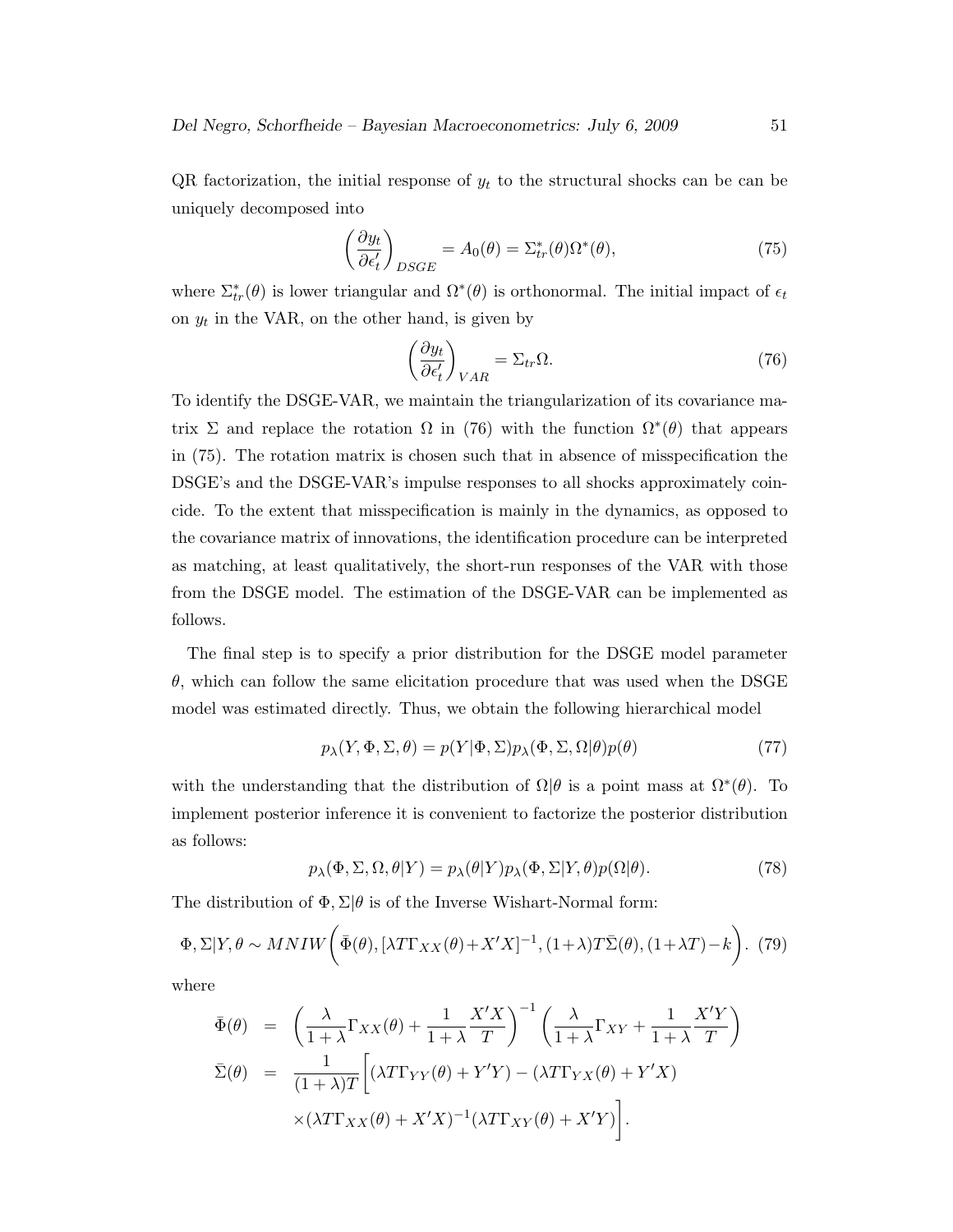The marginal posterior density of  $\theta$  can be obtained through the marginal likelihood

$$
p_{\lambda}(Y|\theta) = \frac{|\lambda T\Gamma_{XX}(\theta) + X'X|^{-\frac{n}{2}}|(1+\lambda)T\hat{\Sigma}_{b}(\theta)|^{-\frac{(1+\lambda)T-k}{2}}}{|\lambda T\Gamma_{XX}(\theta)|^{-\frac{n}{2}}|\lambda T\Sigma^{*}(\theta)|^{-\frac{\lambda T-k}{2}}} \times \frac{(2\pi)^{-n/2}2^{\frac{n((1+\lambda)T-k)}{2}}\prod_{i=1}^{n}\Gamma[((1+\lambda)T-k+1-i)/2]}{2^{\frac{n(\lambda T-k)}{2}}\prod_{i=1}^{n}\Gamma[(\lambda T-k+1-i)/2]}.
$$
\n(80)

A derivation is provided in Del Negro and Schorfheide (2004). Draws from the marginal posterior of  $\theta$  can be generated with the same algorithms that are used for the direct Bayesian estimation of DSGE models, described previously. One can show that in large samples the resulting estimator of  $\theta$  can be interpreted as a Bayesian minimum distance estimator that projects the VAR coefficient estimates onto the subspace generated by the restriction functions (72).

Since the empirical performance of the DSGE-VAR procedure crucially depends on the weight placed on the DSGE model restrictions, it is important to consider a data-driven procedure to determine  $\lambda$ . A natural criterion for the choice of  $\lambda$  in a Bayesian framework is the marginal data density

$$
p_{\lambda}(Y) = \int p_{\lambda}(Y|\theta)p(\theta)d\theta.
$$
 (81)

For computational reasons we restrict the hyperparameter to a finite grid  $\Lambda$ . If one assigns equal prior probability to each grid point then the normalized  $p_{\lambda}(Y)$ 's can be interpreted as posterior probabilities for  $\lambda$ . Del Negro, Schorfheide, Smets, and Wouters (2007) emphasize that the posterior of  $\lambda$  provides a measure of fit for the DSGE model: high posterior probabilities for large values of  $\lambda$  indicate that the model is well specified and a lot of weight should be placed on its implied restrictions. Define

$$
\hat{\lambda} = \operatorname{argmax}_{\lambda \in \Lambda} p_{\lambda}(Y). \tag{82}
$$

If  $p_{\lambda}(Y)$  peaks at an intermediate value of  $\lambda$ , say between 0.5 and 2, then a comparison between DSGE-VAR $(\lambda)$  and DSGE model impulse responses can potentially yield important insights about the misspecification of the DSGE model. The DSGE-VAR approach was designed to improve forecasting and monetary policy analysis with VARs. The framework has been used as a model evaluation tool in Del Negro, Schorfheide, Smets, and Wouters (2007) and for policy analysis with potentially misspecified DSGE models in Del Negro and Schorfheide (forthcoming).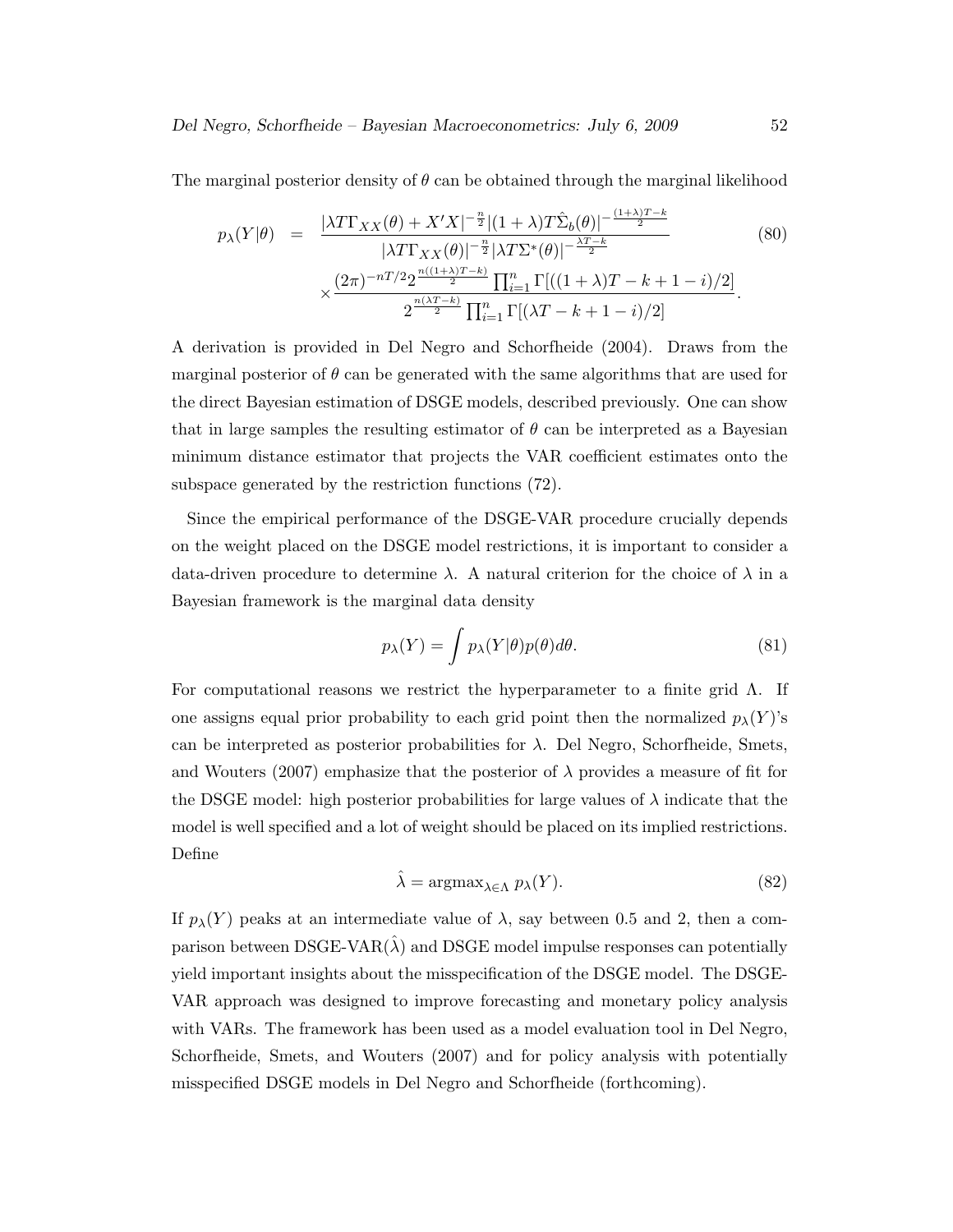## 4.7 DSGE Models in Applied Work

DSGE models estimated with Bayesian methods are currently enjoying a moment of popularity in applied macroeconomic research. Such popularity is in large part due to the contribution of Smets and Wouters (2003), who find that the fit of a suitably enriched DSGE model is comparable to that of more heavily parameterized models, such as VARs. This finding had quite important implications, as many applied macroeconomists quickly realized. For twenty years after the publication of "Macroeconomics and Reality" (Sims (1980)) and "Time to Build and Aggregate Fluctuations" (Kydland and Prescott (1982)) there have been two competing approaches for addressing questions like: What shocks drive U.S. business cycles? What are the sources of the Great Moderation? What do impulse responses to monetary policy shocks look like? Structural VARs, which we discussed in Section 2.3, represent one approach. Their advantage is that their ability to fit the data is good. Their downside is that it is not always straightforward to discuss the underlying identification assumptions in terms of an explicit economic theory. Quantitative DSGE models following the Kydland and Prescott (1982) tradition represent the alternative approach. Its advantage is that the identifying assumptions are clear.<sup>c1</sup> Its disadvantage is that these models' fit of the data in a statistical sense is questionable.<sup>10</sup> Smets and Wouters  $(2003)$ 's results show that an estimated DSGE model, if cleverly enriched with adjustment frictions and a broad set of structural shocks, can deliver a fit that in a statistical sense is comparable to that of a VAR.<sup>11</sup>

The estimated DSGE literature focuses on a number of questions, and one of the most important ones is precisely "What shocks drive U.S. business cycles?" Even within the applied DSGE model literature there is little agreement on the answer, which depends not only on the model and the set of observables used (not surprisingly) but also on the way the data are constructed. Smets and Wouters (2007) find

### dsgemodelapps

c1fs: I would say that except for fairly simple models, we have no idea how the identification works. I would cite theoretical coherence as advantage.

 $10P$  proponents of this approach claim that this is not a problem, and argue for an alternative approach to assess a model's fit.

<sup>&</sup>lt;sup>11</sup>This overly elegiac description of estimated DSGE models should not hide that fact that major issues lie ahead. For instance, model misspecification may result in some shocks being very persistent. To the extent that the dynamics of the exogenous shocks capture the model's misspecification, optimal monetary policy conducted using the DSGE model may be misleading. Moreover, the assumption that the shocks are uncorrelated may result in "incredible identifying restrictions" to the extent that, again, the shocks mostly capture misspecification.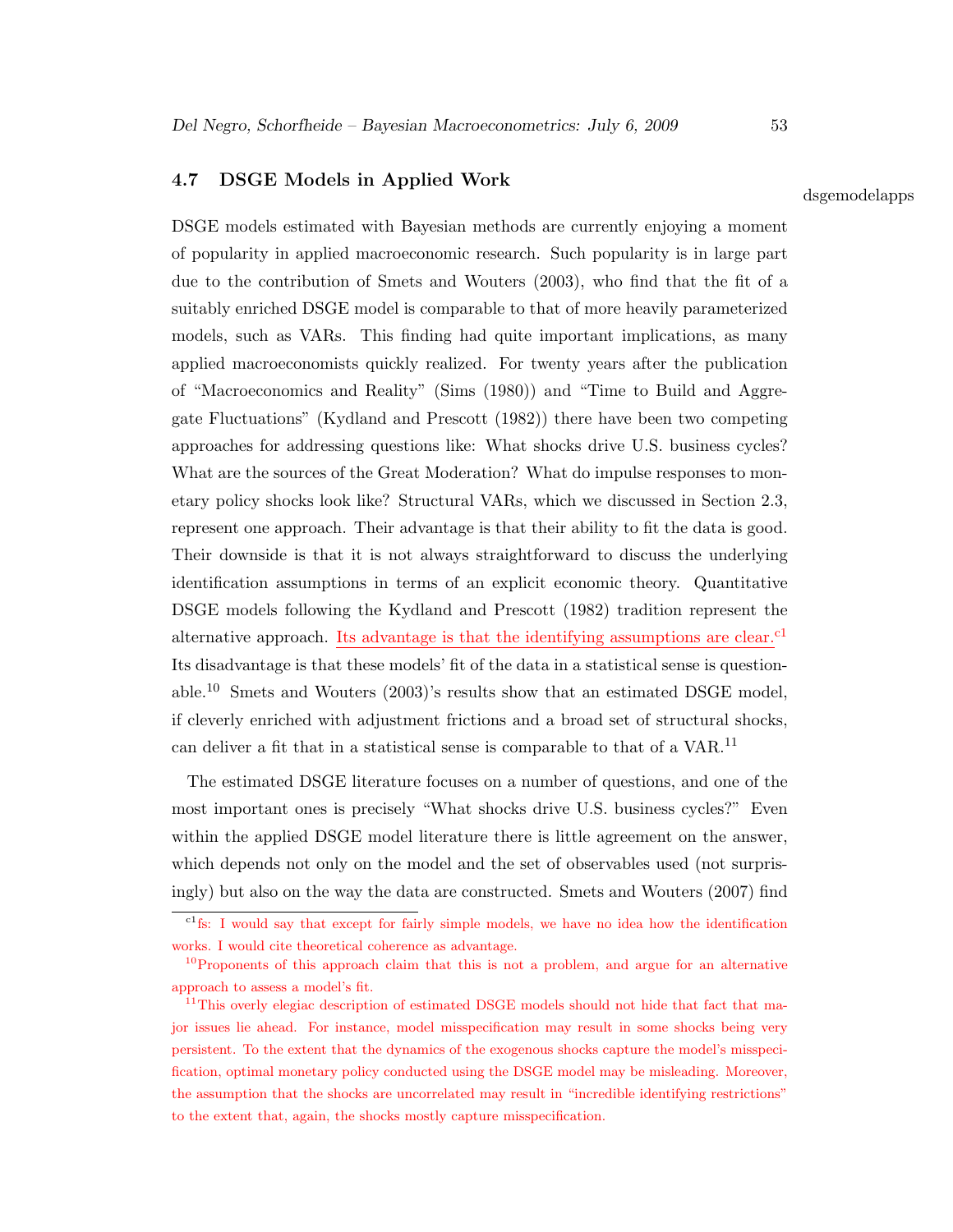that wage-markup shocks, that is, shocks to the degree of competition in labor markets that affect the economy because of nominal wage stickiness, play a dominant role.<sup>12</sup> Justiniano, Primiceri, and Tambalotti (2008), using the same model and a similar data set, find that on the contrary shocks to the marginal efficiency of investment are the dominant source of business cycles. Schmidth-Grohe and Uribe (2009, ADD) introduce anticipated technology shocks (so-called "news shocks") and argue that news shocks to technology play a key role. Finally, Christiano, Motto, and Rostagno (2006, ADD) estimate a DSGE model with financial frictions and claim that introducing shocks associated with these frictions diminishes the importance of shocks to the marginal efficiency of investment. Justiniano and Primiceri (2008) are the only ones who address the question using a model with time-varying volatilities, thereby allowing for the possibility that the sources of business cycle vary over time.

Other issues addressed with DSGE models estimated with Bayesian methods are: the importance of nominal rigidities in the U.S. economy, and the best way to introduce them (e.g., Rabanal and Rubio-Ramirez (2005), Laforte (2007), Benati (2008b), Del Negro and Schorfheide (2008)); the importance of informational frictions (e.g., Mankiw and Reis (2007), Reis (2008b)) and of learning (e.g., Milani (2006), Milani (2007) , Milani (2008)); the consequence of labor market frictions (e.g., Gertler, Sala, and Trigari (forthcoming), Krause and Lubik (2007), Sala, Sderstrm, and Trigari (2008), Krause, Lopez-Salido, and Lubik (forthcoming)) and credit market frictions (e.g., Iacoviello and Neri (2008)); the relationship between the yield curve and monetary policy (e.g., Doh (2007)); the impact of monetary policy shocks (Rabanal (2007)) and optimal monetary policy (e.g., Levin, Onatski, Williams, and Williams (2005), Justiniano and Preston (forthcoming), Reis (2008a)). There also exist several papers using open economy DSGE models estimated with Bayesian methods. A non-exhaustive list includes Adolfson, Linde, Laseen, and Villiani (2005), Justiniano and Preston (2006), Lubik and Schorfheide (2007), Adolfson, Laseen, Linde, and Villani (2007), Adolfson, Lasen, Lind, and Villani (2008), Aldofson, Laseen, Linde, and Villani (2008), Cristadoro, Gerali, Neri, and Pisani (2008).

Estimated DSGE models are also appealing to Central Banks, as they are a tool for forecasting, structural interpretation of economic data, and most importantly policy exercises. Smets and Wouters (2005a) and Adolfson, Andersson, Lind, Villani, and Vredin (2007) among others discuss the use of DSGE models at Central Banks, and

 $12$ Smets and Wouters (2003) is based on Euro Area data. Smets and Wouters (2005b) compare results for the U.S. with those for the Euro Area.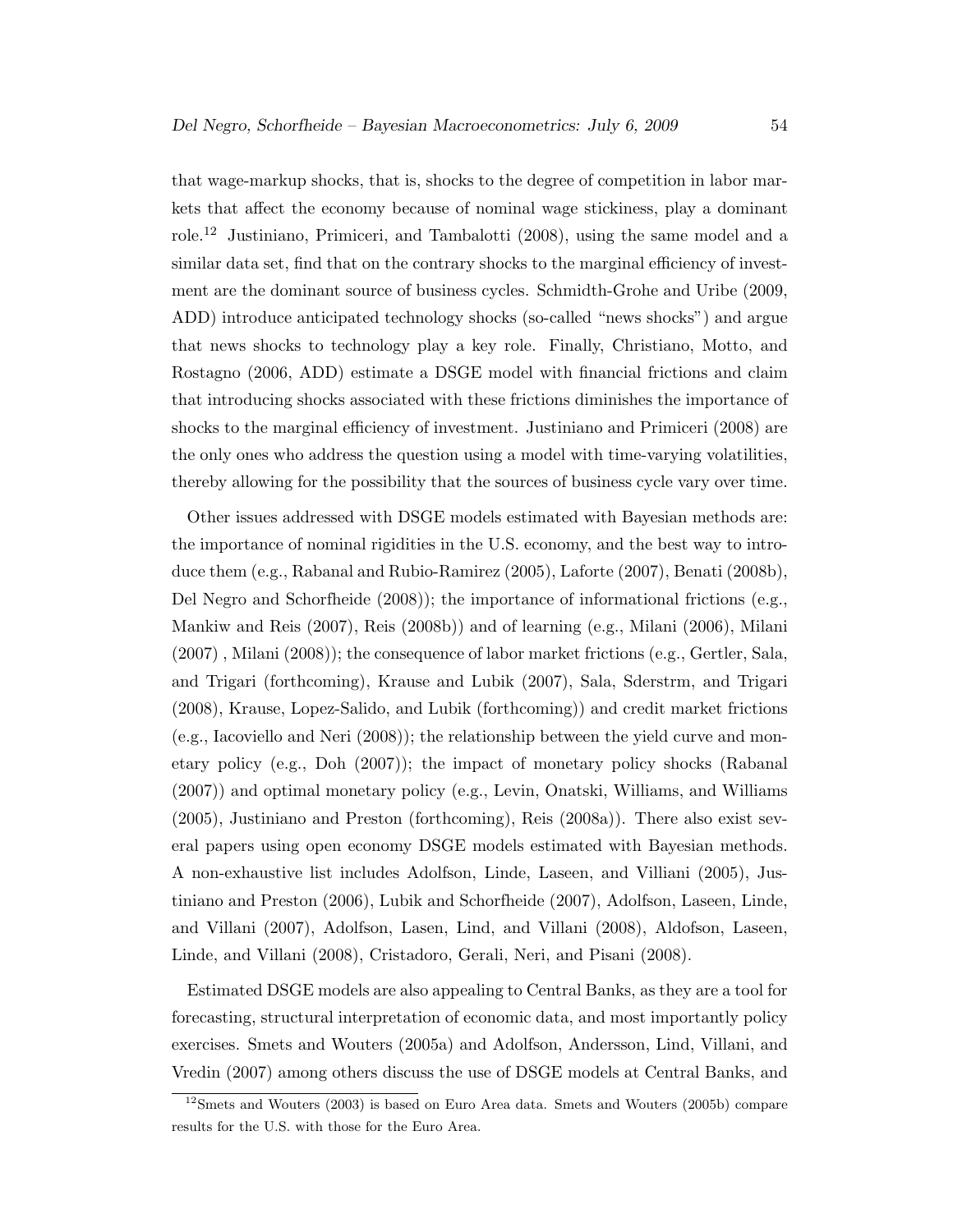Adolfson, Lind, and Villani (2007) and Edge, Kiley, and Laforte (2009, ADD) assess the forecasting performance of both closed and open economy DSGE models.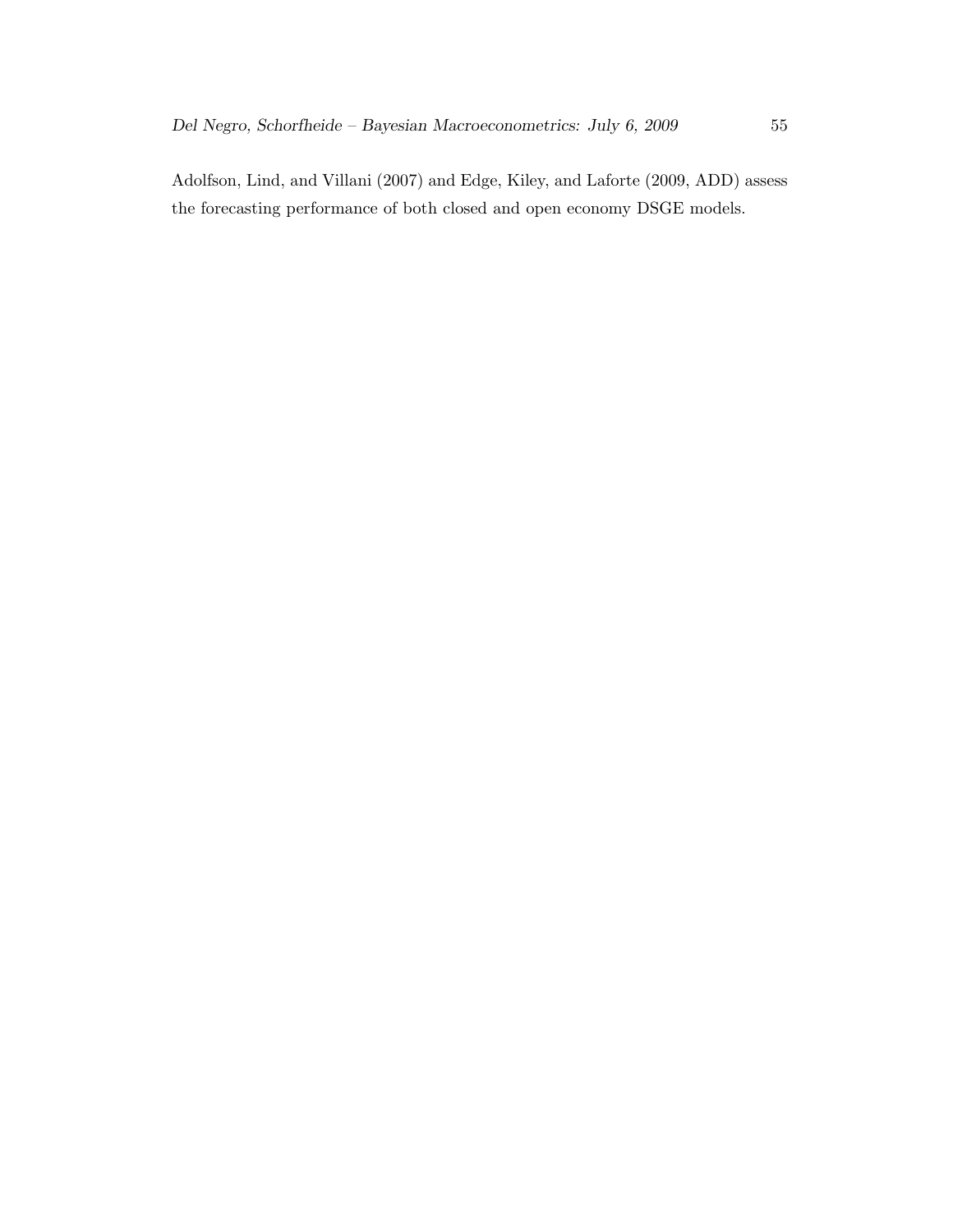# 5 Time-Varying Coefficient Models

The coefficients in the models presented in Sections 2 to 4 were assumed to be time-invariant, implying that economic relationships are stable. In Figure 6 we plot quarterly U.S. GDP deflator inflation from 1960 to 2006. Suppose we adopt the view that the inflation rate can be decomposed in a target inflation, set by the central bank, and some stochastic fluctuations around this target. The figure offers three views of U.S. monetary history. First, it is conceivable that the target rate was essentially constant between 1960 to 2006, but there were times, for instance, the 1970s when the central bank let the actual inflation deviate substantially from the target. An alternative interpretation is that throughout the 1970s the Fed tried to exploit an apparent unemployment-inflation trade-off and gradually revised its target upwards. In the early 1980s, however, it realized that the long-run Phillips curve is essentially vertical and that the high inflation lead to a significant distortion of the economy. Volcker decided to disinflate, that is reduced the target inflation rate. This time-variation in the target rate could either be captured by a regime switching process that shifts from a 2.5% target to a 7% target and back to 2.5% or through a slowly varying process.

This section describes models that aim at capturing structural changes in the economy. We introduce models in which the coefficients either vary gradually over time according to a multivariate autoregressive process (Section 5.1), or they change abruptly as in Markov-switching or structural break models (Section 5.2). The models will take the form of state-space models and much of the technical apparatus needed for the estimation with Bayesian methods can be found in Chapter [Time Series] or in the monographs by Kim and Nelson (1999b) and Durbin and Koopman (2001). We shall focus placing these methods in context of the empirical macroeconomics literature and on providing an overview of the applications (Section 5.3). There are other important classes of nonlinear time series models such as threshold vector autoregressive models or smooth transition vector autoregressive models in which the parameter change is often linked directly to observables rather than latent state variables. However, due to space constraints we are unable to discuss these models in this chapter.

tvcmodels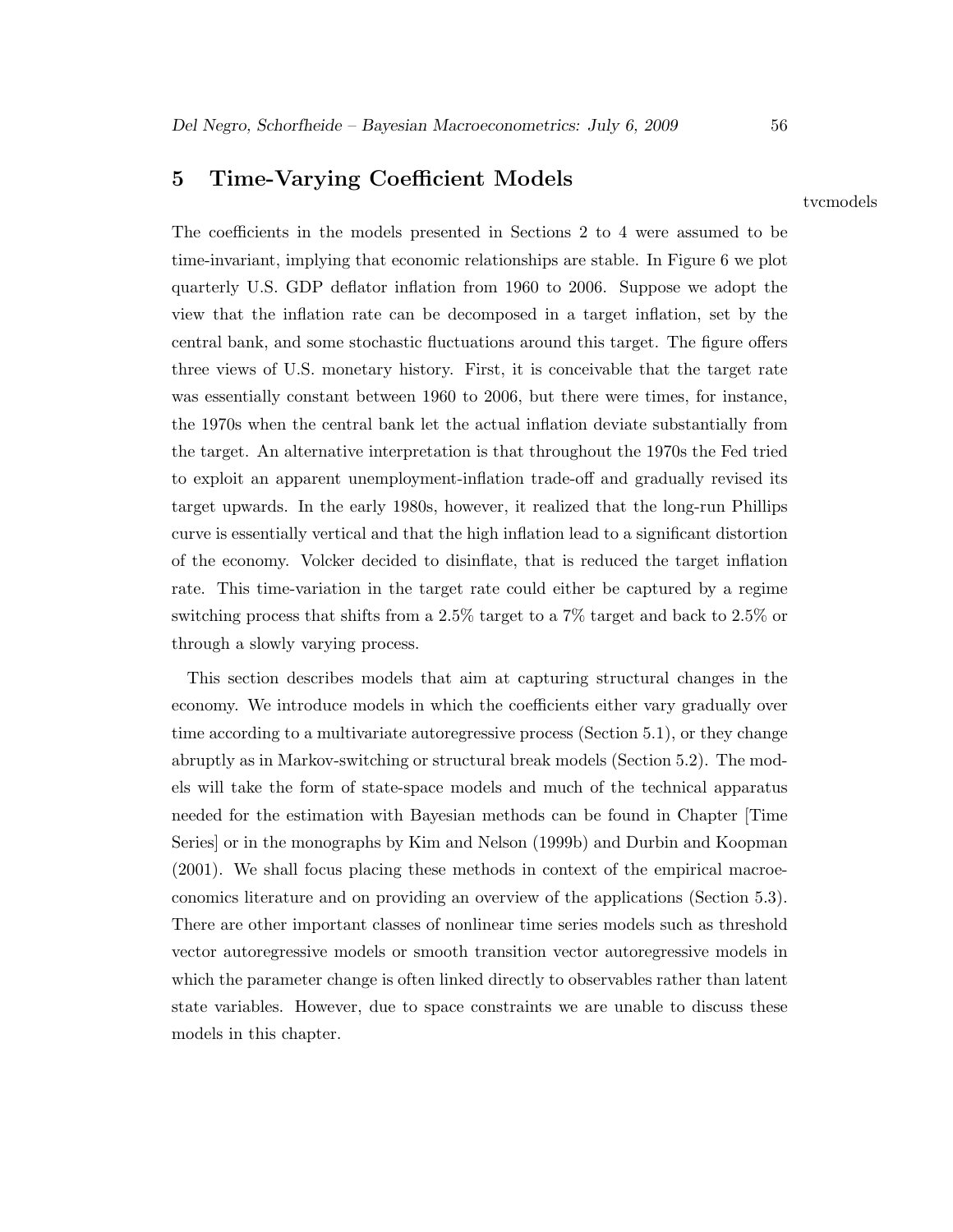#### 5.1 Models with Autoregressive Coefficients

We will now take the models from Sections 2 and 4 and introduce time-varying coefficients that follow an autoregressive law of motion. Most of the subsequent discussion is devoted to VARs (Section 5.1.1). Whenever time-varying coefficients are introduced into a DSGE model, an additional complication arises. For the model to be theoretically coherent, one should assume that the agents in the model are aware of the time-variation, say, in the coefficients of a monetary policy rule and form their expectations and decision rules accordingly. Hence, the presence of time-varying coefficients significantly complicates the solution of the DSGE model's equilibrium law of motion, and requires the estimation of a nonlinear state-space model (Section 5.1.2).

#### 5.1.1 Vector Autoregressions

While VARs with time-varying coefficients were estimated with Bayesian methods almost two decades ago (e.g., Sims (1993)), the current popularity of this approach in empirical macroeconomics is largely due to the contribution of Cogley and Sargent (2001), who took advantage of the developments in MCMC methods occurred in the 1990s. They estimate a VAR in which the coefficients follow unit-root autoregressive processes. The motivation for their work, as well as for the competing Markovswitching approach of Sims and Zha (2006) discussed in Section 5.2, arises from the interest in documenting the time-varying nature of business cycles in the US and other countries.

Cogley and Sargent (2001) set out to investigate time-variation in U.S. inflation persistence using a three-variable VAR with inflation, unemployment, and interest rates. One rationale underlying their reduced form specification is provided by models in which the policymaker and/or agents in the private sector gradually learn about the dynamics of the economy and consequently adapt their behavior, e.g., Sargent (1999). As discussed in the introduction to this section, the central bank might adjust its target inflation rate in view of changing beliefs about the effectiveness of monetary policy and the agents might slowly learn about the policy change. To the extent that this adjustment occurs gradually in every period, it can be best captured by reduced form models where the coefficients are allowed to vary in each period.

# vararcoef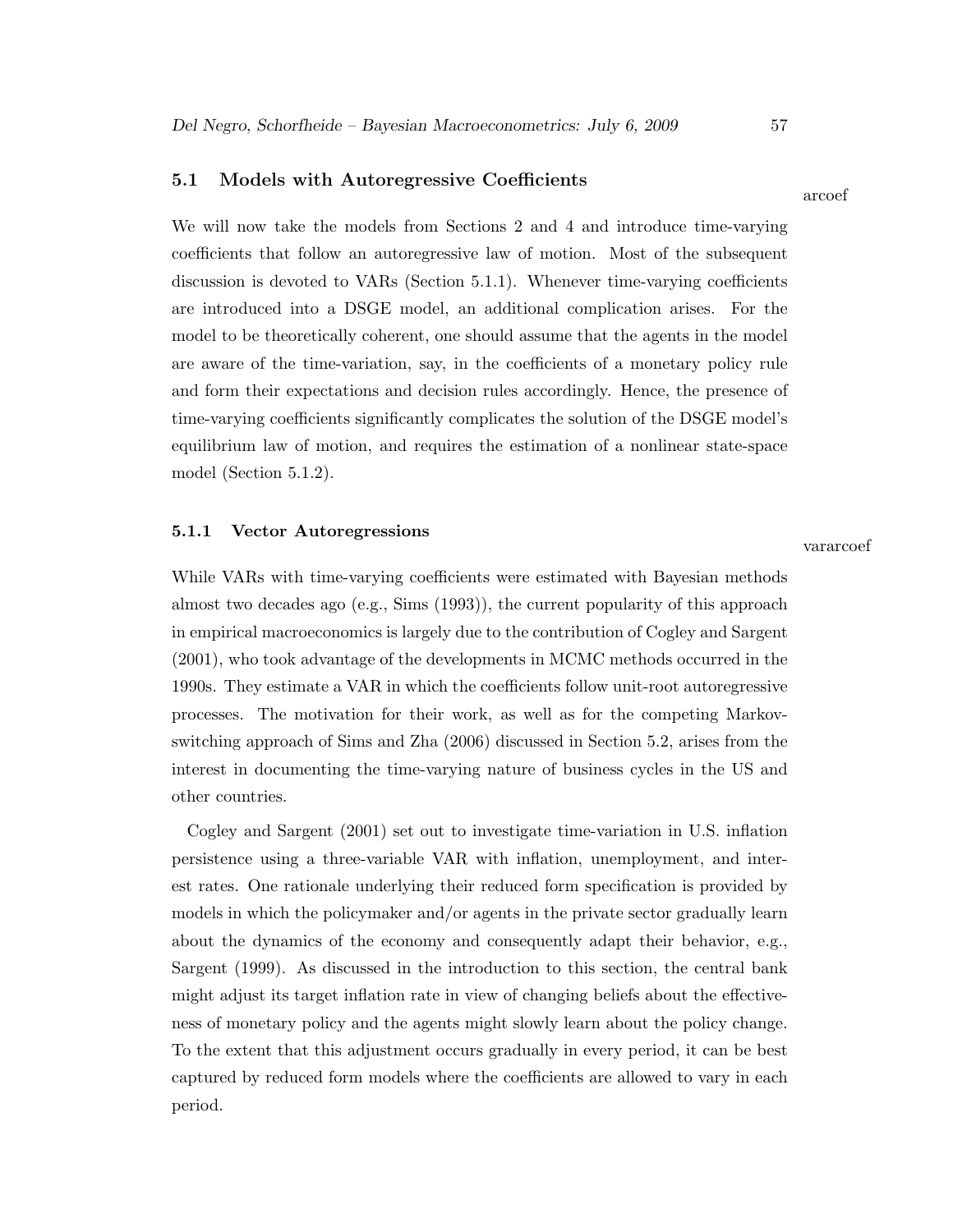In addition to the evidence for changes in the conduct of monetary policy and the agents' perception of central bank behavior, studies by McConnell and Perez-Quiros (2000) and Kim and Nelson (1999a), for instance, had suggested the possibility of breaks in the volatility of U.S. GDP, potentially caused by heteroskedastic structural shocks. Cogley and Sargent's earlier work was criticized by Sims (2001), who pointed out that the lack of time-varying volatility in their VAR may well bias the results in favor of finding changes in the dynamics. Cogley and Sargent (2005) address this criticism by adding time-varying volatility to their model. Here we base out description of a VAR with autoregressive coefficients on their work. Thus, we also explain how to introduce heteroskedastic shocks in a VAR.

Consider the reduced-form VAR in Equation (1), which we are reproducing here for convenience:

$$
y_t = \Phi_1 y_{t-1} + \ldots + \Phi_p y_{t-p} + \Phi_c + u_t.
$$

We defined  $x_t = [y'_{t-1}, \ldots, y'_{t-p}, 1]'$  and  $\Phi = [\Phi_1, \ldots, \Phi_p, \Phi_c]'$ . Now let  $X_t = I_n \otimes x_t$ and  $\phi = vec(\Phi)$ . Then we can write the VAR as

$$
y_t = X_t' \phi_t + u_t,\tag{83}
$$

where we replaced the vector of constant coefficients,  $\phi$ , by a vector of time-varying coefficients,  $\phi_t$ . We assume that the parameters evolve according to independent random walks:

$$
\phi_t = \phi_{t-1} + \nu_t, \quad \nu_t \sim N(0, Q). \tag{84}
$$

The innovations  $\nu_t$  uncorrelated with the vector of VAR innovations,  $u_t$ . The  $u_t$ innovations are also normally distributed, but unlike in Section 2, their variance now evolves over time:

$$
u_t \sim N(0, R_t), \quad R_t = B^{-1} H_t B^{-1} \;, \tag{85}
$$

where  $H_t$  is a diagonal matrix with elements  $h_{i,t}^2$  following a geometric random walk:

$$
\ln h_{i,t} = \ln h_{i,t-1} + \sigma_i \eta_{i,t}, \quad \eta_{i,t} \sim N(0,1). \tag{86}
$$

 $B$  is a lower triangular matrix with ones on the diagonal.<sup>13</sup> If the prior distributions for  $\phi_0$ , Q, B, and  $\sigma_i$  are conjugate, then one can use a Gibbs sampler that iterates over the following five conditional distributions to implement posterior inference:

 $13$ Notice that this form of stochastic volatility was also used in Section 4.4 to make the innovation variances for shocks in DSGE models time varying.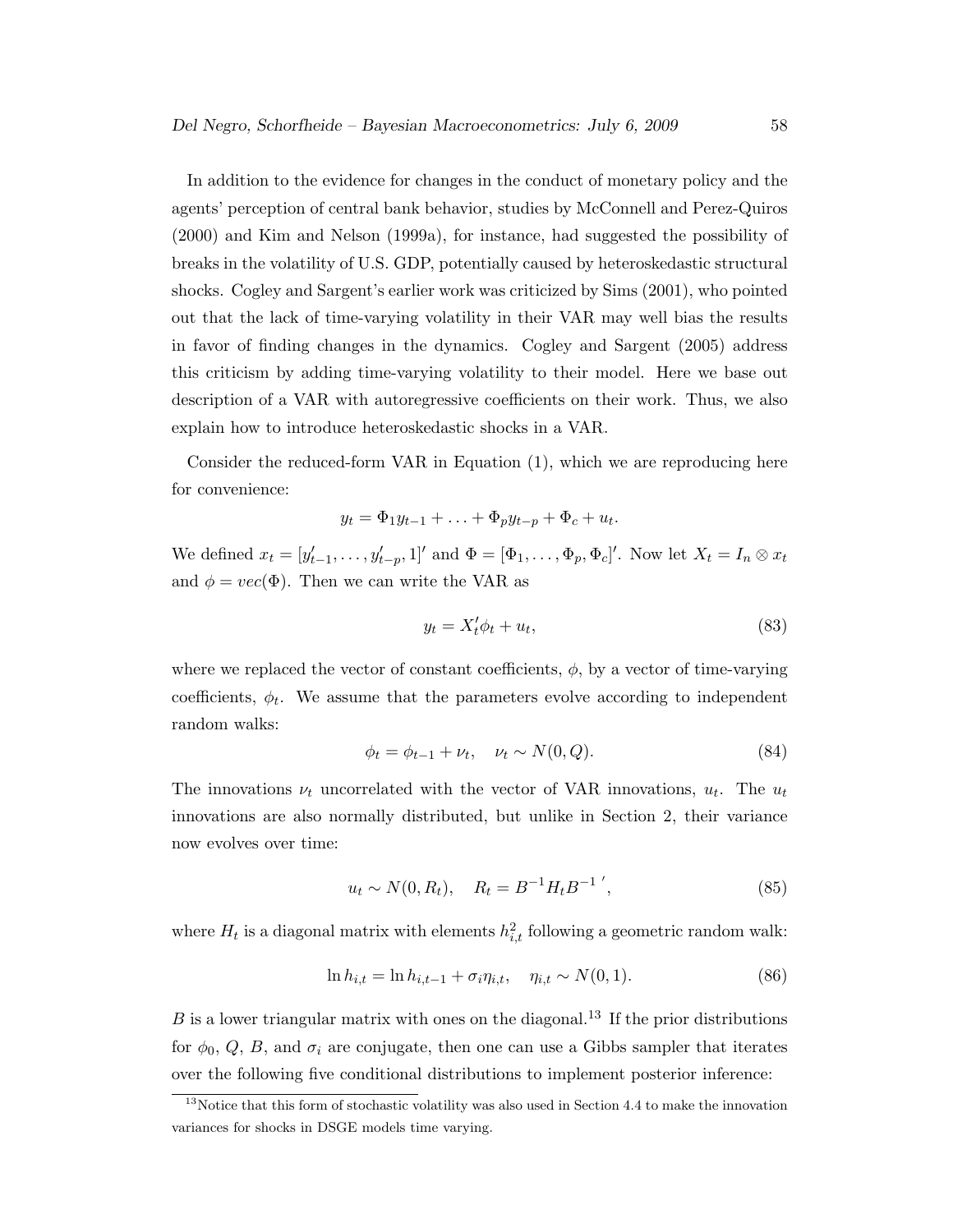- 1. Conditional on the matrices  $H_{1,T}$ , B, and Q, the posterior for  $\phi_t$  can be obtained using the state-space representation given by equations (83) and (84), and applying the algorithm developed by Carter and Kohn (1994), described in Chapter [Time Series].
- 2. Conditional on the VAR parameters  $\phi_t$ , the innovations to equation (83) are known. According to (85)  $Bu_t$  is normally distributed with variance  $H_t$ , or:

$$
Bu_t = H_t^{\frac{1}{2}} \epsilon_t,\tag{87}
$$

where  $\epsilon_t$  is a vector of standard normals. Thus, the problem of sampling from the posterior distribution of B under a conjugate prior is identical to the problem of sampling from the posterior distribution of  $A_0$  in the structural VAR specification  $(18)$  described in detail in Section 2.3.2.<sup>c1</sup>

- 3. Conditional on  $\phi_t$  and B we can write the *i*'th equation of (87) as  $z_{i,t} = B_i u_t \sim$  $N(0, h_{i,t}^2)$ , which is identical to (62). Thus, as in Section 4.4 we can use the algorithms of Jacquier, Polson, and Rossi (1994) or Kim, Shephard, and Chib (1998, ADD) to draw the sequence  $h_{i,t,T}$ .
- 4. Conditional on the sequence  $h_{i,1,T}$  the posterior of  $\sigma_i$  in (86) is of the Inverse-Gamma form.
- 5. Conditional on the sequence  $\phi_{1,T}$  the posterior of Q in (84) the Inverted Wishart form.

For the initial vector of VAR coefficients,  $\phi_0$ , Cogley and Sargent (2001) and Cogley and Sargent (2005) use a prior of the form  $\phi_0 \sim N(\underline{\phi}_0, \underline{V}_0)$ , where  $\underline{\phi}_0$  and  $\underline{V}_0$  are obtained by estimating a fixed-coefficient coefficient VAR with flat prior based on a pre-sample. Del Negro (2003) advocates the use of a shrinkage prior with tighter variance than Cogley and Sargent's to partly overcome the problem of over-fitting. The prior for Q controls the magnitude of the period-to-period drift in the VAR coefficients and the priors for  $\sigma_i$  determines the magnitude of changes in the volatility of the VAR innovations. These priors have to be chosen very carefully. Imposing the restriction that for each t the parameter vector  $\phi_t$  is such that the VAR (83) is stationary introduces an additional complication that we

<sup>&</sup>lt;sup>c1</sup>fs: I believe our previous description was incorrect because it ignored the Jacobian term.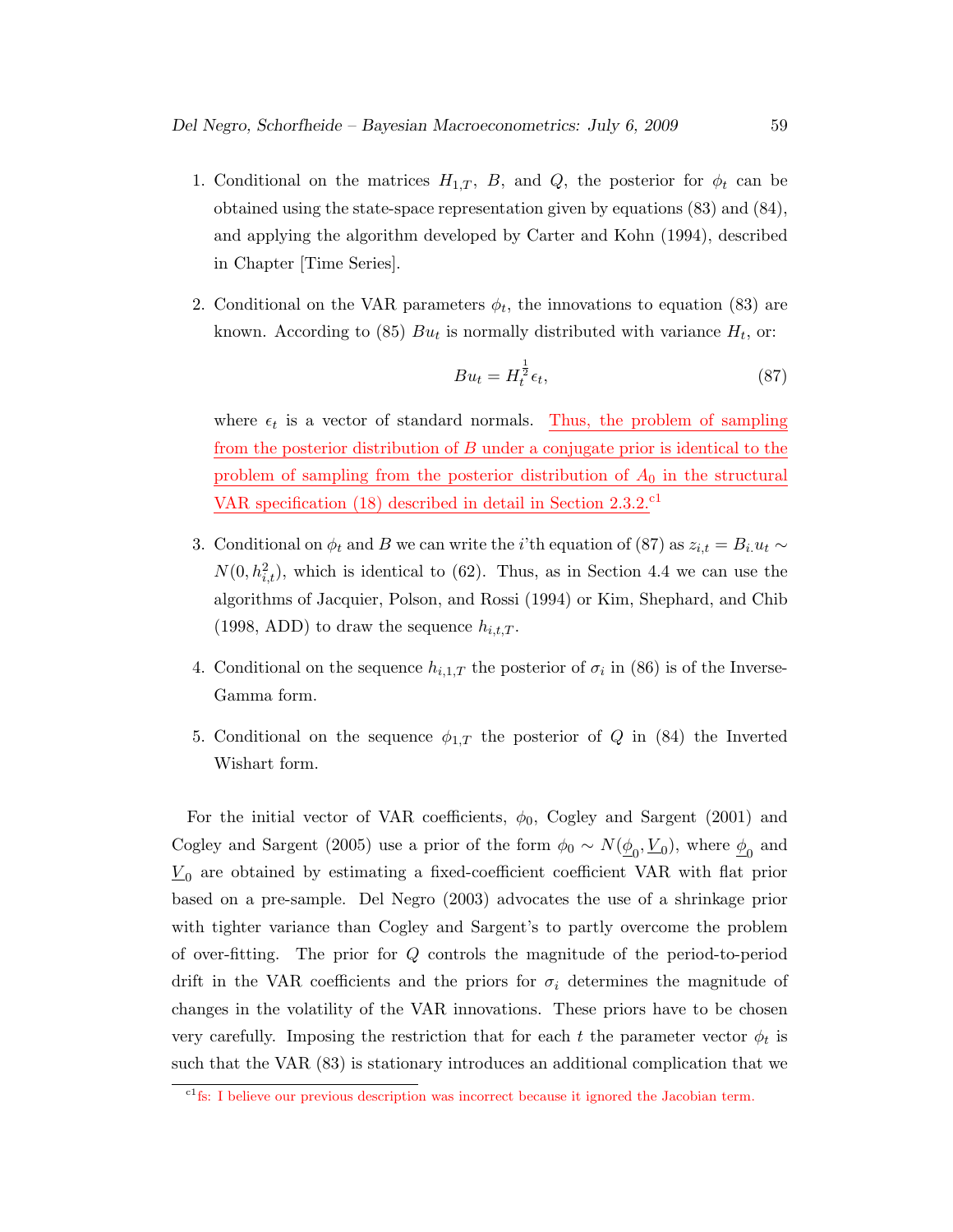do not explore here. Koop and Potter (2008) discuss how to impose stationarity restrictions efficiently.

Primiceri (2005) extends the above framework by allowing the parameter of the contemporaneous covariance matrix  $(B)$  to evolve as well following a random walk. The matrix  $B_t$  still has a lower triangular structure. This extension turns the reduced form VAR (83) into a structural model – at least to the extent that one is comfortable with the lower triangular identification scheme – in that the model now allows for the contemporaneous relationships among the variables to be timevarying. Hence, for instance, one can estimate a time-varying monetary policy reaction function, as in Primiceri's application.<sup>14</sup> Del Negro (2003) suggests an alternative approach where time-variation is directly imposed on the parameters of the structural model – that is, the parameters of the VAR in equation (18). Finally, no cointegration restrictions are imposed in the VAR (83). A Bayesian analysis of a time-varying coefficient cointegration model can be found in Koop, Leon-Gonzalez, and Strachan (2008).

#### 5.1.2 DSGE Models with Drifting Coefficients

dsgearcoef

Recall the stochastic growth model introduced in Section 4.1. Suppose that we change the objective function of the household to

$$
E_t \left[ \sum_{s=0}^{\infty} \beta^{t+s} \left( \ln C_{t+s} - \frac{(H_{t+s}/B)^{1+1/\nu}}{1+1/\nu} \right) \right].
$$
 (88)

Under this specification  $B$  is a parameter that affects the disutility associated with working. Thus, we can interpret our original objective function (88) as a generalization of (88), in which we have replaced the constant parameter B by a time-varying parameter  $B_t$ . But in our discussion of the DSGE model in Section 4.1 we never mentioned time-varying parameters, we simply referred to  $B_t$  as a labor supply or preference shock. Thus, a time-varying parameter is essentially just another shock.

If the DSGE model is log-linearized, as in (58), then all structural shocks (or timevarying coefficients) appear additively in the equilibrium conditions. For instance, the preference shock appears in the labor supply function

$$
\widehat{H}_t = \nu \widehat{W}_t - \widehat{C}_t + (1 + \nu) \widehat{B}_t.
$$
\n(89)

 $14$ Primiceri (2005) estimates a tri-variate VAR with interest rates, unemployment, and inflation on post-war U.S. data.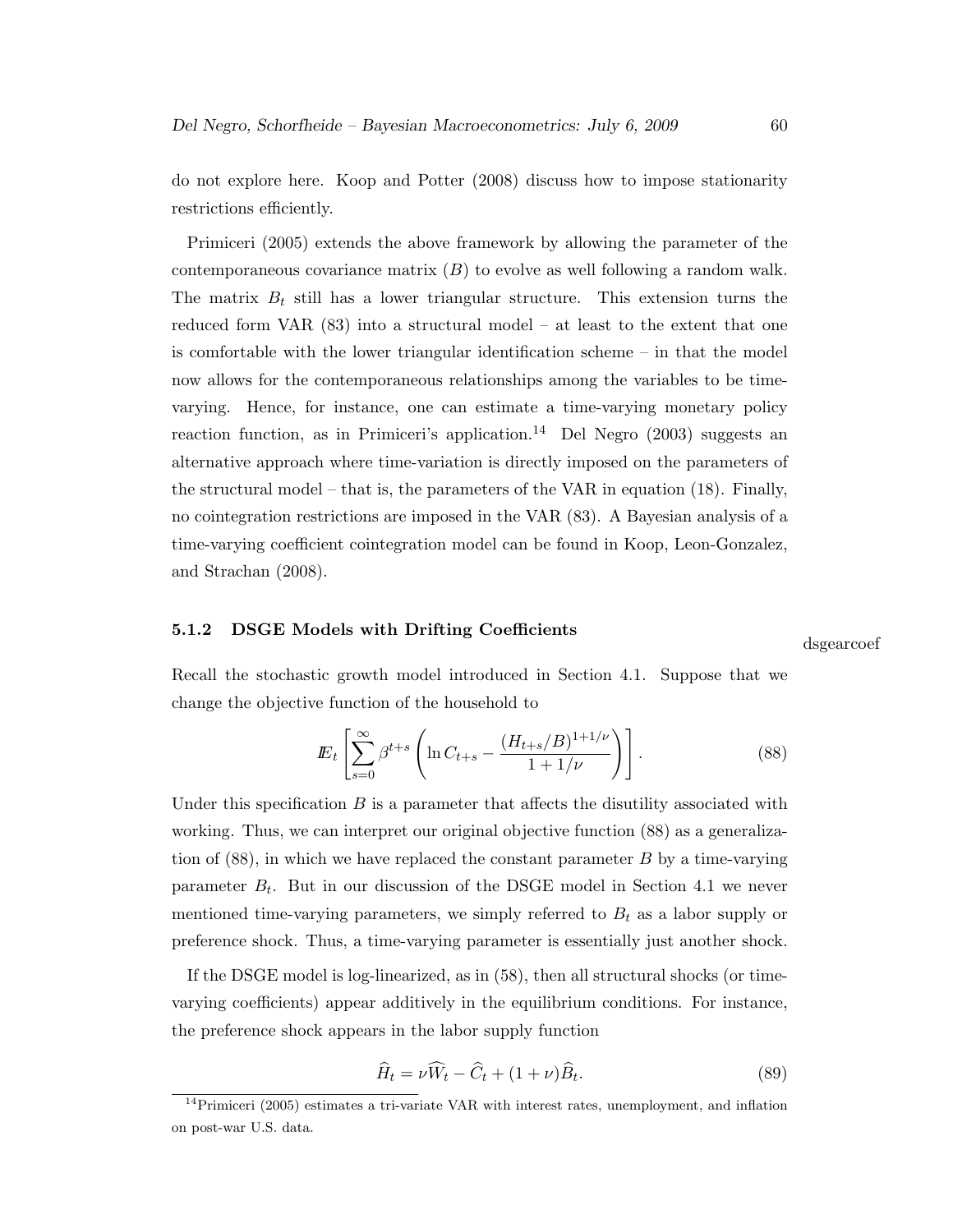Now imagine replacing the constant Frisch elasticity  $\nu$  in (45) and (88) by a timevarying process  $\nu_t$ . After log-linearizing the equilibrium conditions the time-varying elasticity would show up as an additional additive shock in (89) and hence, be indistinguishable in its dynamic effects from  $B_t$ . Thus, for additional shocks or time-varying parameters to be identifiable, it is important that the log-linear approximation be replaced by a nonlinear solution technique. Fernandez-Villaverde and Rubio-Ramirez (2007b) take a version of the constant-coefficient DSGE model estimated by Smets and Wouters (2003) and allow for time variation in the coefficients that determine the interest-rate policy of the central bank and the degree of price and wage stickiness in the economy. To capture, for instance, the different effects of a typical monetary policy shock and a shock that changes central bank's reaction to deviations from the inflation target the authors use a second-order perturbation method to solve the model and the particle filter to approximate its likelihood functions. Thus, the topic of DSGE model with time-varying autoregressive parameters has essentially been covered in Section 4.5.

#### 5.2 Models with Markov-Switching Coefficients

msmodels

Markov-Switching (MS) models represent an alternative to drifting autoregressive coefficients in time series models with time-varying parameters. MS models are able to capture sudden changes in time series dynamics. Recall the two different representations of a time-varying target inflation rate in Figure 6. The piecewise constant path of the target can be generated by a MS model, but not by the driftingcoefficients model. We will begin with a discussion of MS coefficients in the context a VAR (Section 5.2.1) and then consider the estimation of DSGE models with MS coefficients (Section 5.2.2).

#### 5.2.1 Markov-Switching VARs

Markov-Switching models have been popularized in economics by the work of Hamilton (1989), who used them to model GDP growth rates in recession and expansion states. We will begin by adding regime-switching to the coefficients of the reduced form VAR specified in (1), which we write in terms of a multivariate linear regression model as

$$
y_t' = x_t' \Phi(s_t) + u_t', \quad u_t \sim N(0, \Sigma(s_t))
$$
\n(90)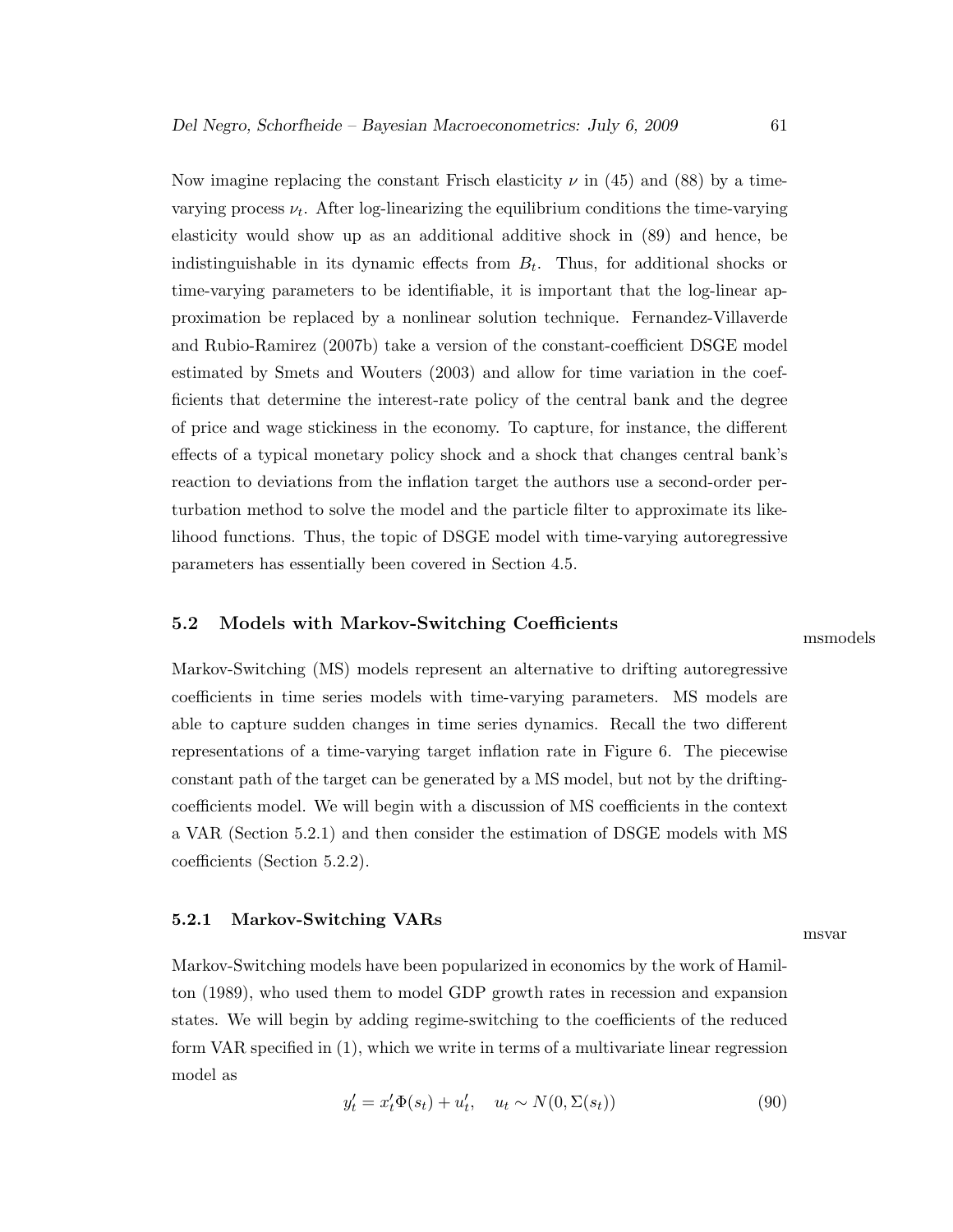using the same definitions of  $\Phi$  and  $x_t$  as in Section 2.1. Unlike before, the coefficient vector  $\Phi$  is now a function of  $s_t$ . Here  $s_t$  is a discrete M-state Markov process with time-invariant transition probabilities

$$
\pi_{lm} = P[\{s_t = l\}|\{s_{t-1} = m\}], \quad l, m \in \{1, ..., M\}.
$$

For simplicity, suppose that  $M = 2$  and all elements of  $\Phi(s_t)$  and  $\Sigma(s_t)$  switch simultaneously, without any restrictions. Posterior inference in this simplified MS VAR model can be implemented with a Gibbs sampler that iterates over the following conditional distributions:

- 1. Posterior distribution of  $\Phi(s)$  and  $\Sigma(s)$ ,  $s = 1, 2$ , conditional on  $s_{1,T}$ . Let  $\mathcal{T}_1$  be a set that contains the time periods when  $s_t = 1$  and  $\mathcal{T}_2$  be the set that contains the times when  $s_t = 2$ . Under a conjugate prior, the posterior of  $\Phi(s)$  and  $\Sigma(s)$  is MNIW, obtained from the regression  $y'_t = x'_t \Phi(s) + u_t$ ,  $u_t \sim N(0, \Sigma(s)), t \in \mathcal{T}_s.$
- 2. Draws from the posterior of  $s_{1,T}$  conditional on  $\Phi(s)$  and  $\Sigma(s)$ ,  $s=1,2$ , can be obtained with a variant of the Carter and Kohn (1994) approach, described in detail in Chapter [Time Series].

If one imposes that  $\pi_{22} = 1$  and  $\pi_{12} = 0$  then model (90) becomes a change-point model in which state 2 is the final state. Alternatively, such a model can be viewed as a structural break model in which at most one break can occur, but the time of the break is unknown. Kim and Nelson (1999a) use a change-point model to study whether there been a structural break in post-war GDP growth towards stabilization. By increasing the number of states and imposing the appropriate restrictions on the transition probabilities, one can generalize the change-point model to allow for several breaks. Chopin and Pelgrin (2004) considers a setup that allows the joint estimation of the parameters and the number of regimes that have actually occurred in the sample period. Koop and Potter (2007) and Koop and Potter (FC) explore posterior inference in change-point models under various types of prior distributions.

In a multivariate setting the unrestricted MS VAR in (90) with coefficient matrices that are a priori independent across states is typically not empirically not viable, because it involves too many coefficients that need to be estimated on too few observations. Introducing dependence of coefficients across Markov states complicates Step 1. of our posterior simulator.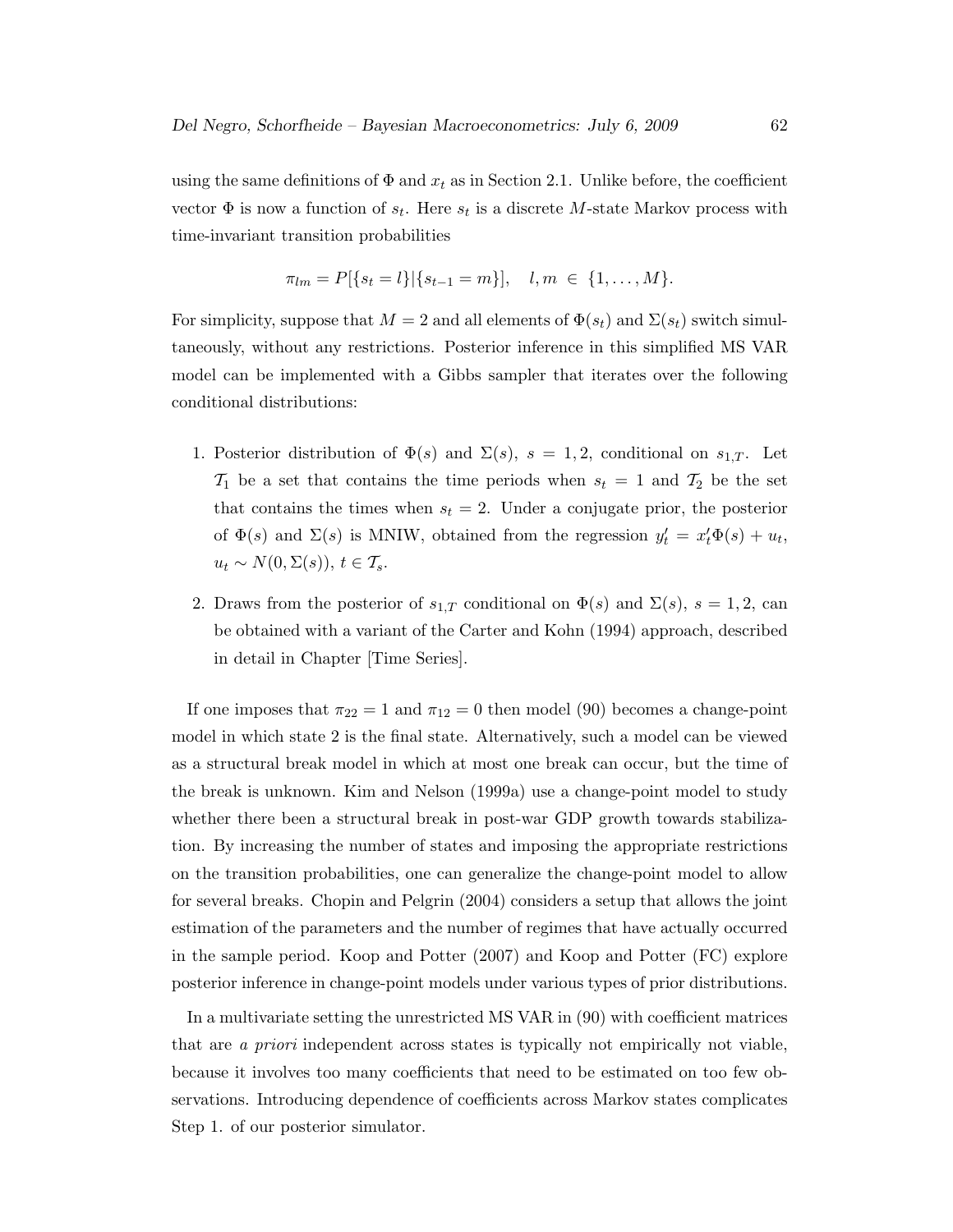Sims and Zha (2006) extend the structural VAR given in (18) to a Markov-Switching setting:

$$
y_t' A_0(s_t) = x_t' A(s_t) + \epsilon_t',\tag{91}
$$

where  $\epsilon_t$  is a vector of orthogonal structural shocks with unit variance. To cope with the dimensionality problem the authors re-parameterize the  $k \times n$  matrix  $A(s_t)$  as  $D(s_t) + \bar{S}A_0(s_t)$ , where  $\bar{S}$  is a  $k \times n$  with the  $n \times n$  identity matrix in the first n rows, and zeros elsewhere. Thus,

$$
y_t' A_0(s_t) = x_t'(D(s_t) + \bar{S}A_0(s_t)) + \epsilon_t'.\tag{92}
$$

Notice that if  $D(s_t) = 0$ , then the reduced-form VAR coefficients are given by  $\Phi = \overline{S}$ and the elements of  $y_t$  follow random walk processes, as implied by the Minnesota prior. If the prior for  $D(s_t)$  is centered at zero, one can impose restriction, for instance constrain some elements of  $D(s_t)$  to be the same across states, and at the same time maintain the feature that conditional on the state  $s_t$  the prior for the reduced form VAR is centered at a random walk representation.<sup>c1</sup> Sims and Zha (2006) use their setup to estimate specifications in which (i) only the coefficients of the monetary policy rule change across Markov states, (ii) only the coefficients of the private-sector equations switch, and (iii) only coefficients that implicitly control innovation variances (heteroskedasticity) change. The Gibbs sampler for the parameters of (92) is derived by extending the approach in Waggoner and Zha (2003), as discussed in detail by Sims, Waggoner, and Zha (2006).

Paap and Van Dijk (2003) consider a restricted MS VAR in which the Markov process affects the trend of a vector time series  $y_t$  but leaves the fluctuations around this trend unchanged. Let

$$
y_t = y_t^* + \Gamma_0(s_t) + \widetilde{y}_t, \quad \widetilde{y}_t = \Phi_1 \widetilde{y}_{t-1} + \ldots + \Phi_p \widetilde{y}_{t-p} + u_t,
$$
\n(93)

where

$$
y_t^* = y_{t-1}^* + \Gamma_1(s_t).
$$

The model captures growth rate differentials between recessions and expansions and is used by the authors to capture the joint dynamics of U.S. aggregate output and consumption.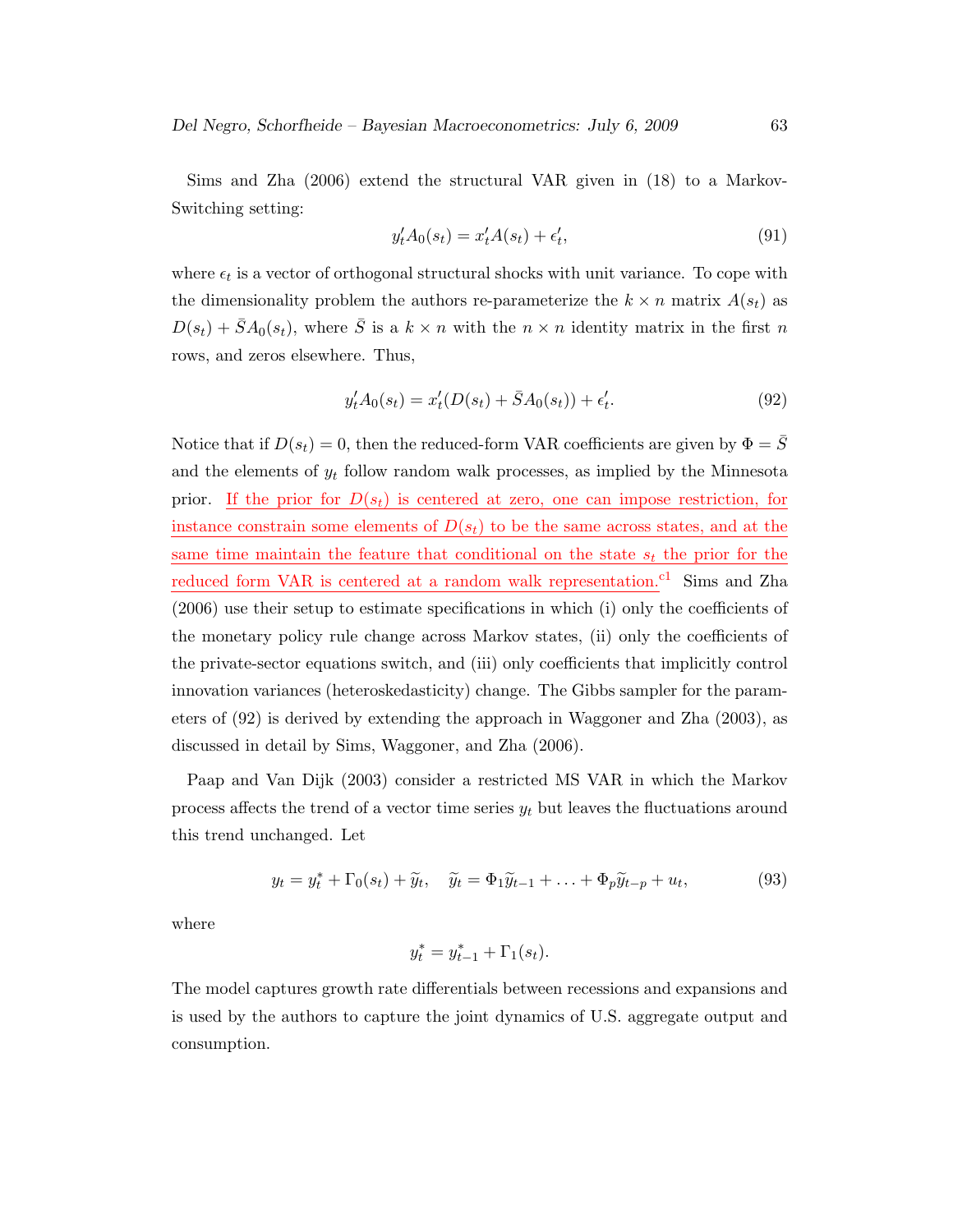#### 5.2.2 DSGE Models with Markov-Switching Coefficients

There is a growing number of papers that incorporates Markov-switching effects in DSGE models. Consider the nonlinear equilibrium conditions of our stochastic growth model in (55). The most rigorous and general treatment of Markov-Switching coefficients would involve replacing the vector  $\theta$  by a function of the latent state  $s_t$ ,  $\theta(s_t)$ , and solving the nonlinear model while accounting for the time variation in  $\theta$ . Since the implementation of the solution and the subsequent computation of the likelihood function is very challenging the literature has focused on various shortcuts, which introduce Markov switching in the coefficients of the linearized model given by (58).

Following Sims (2002, ADD) we write the linearized equilibrium conditions in the following canonical form

$$
\Gamma_0 x_t = C + \Gamma_1 x_{t_1} + \Psi \epsilon_t + \Pi \eta_t. \tag{94}
$$

Here the vector  $\eta_t$  is comprised of one-step ahead rational expectations forecast errors. In the context of our stochastic growth model it would for instance contain  $\eta_t^C = \hat{C}_t - \mathbb{E}_{t-1}[\hat{C}_t]$ , which enable us to re-cast (58) in the canonical form. In most applications one can define the vector  $x_t$  such that the observables  $y_t$  can, as in Section 4.2 be simply expressed as a linear function of  $x_t$ , that is,

$$
y_t = \Psi_0 + \Psi_1 t + \Psi_2 x_t. \tag{95}
$$

We could now introduce Markov-switching directly into the system matrices  $\Gamma_0$ ,  $Γ_1$ , Ψ, and  $\Pi$  – and potentially into the coefficient matrices of the measurement equations as well.

Schorfheide (2005) considers a special case of this Markov-switching linear rational expectations framework, because in his analysis the switching only affects the target inflation rate of the central bank. The resulting system can be written as

$$
\Gamma_0 x_t = \Gamma_1 x_{t_1} + (\Psi \epsilon_t + C(s_t)) + \Pi \eta_t
$$

and is solvable with the algorithm provided in Sims (2002, ADD). However, there is a large debate in the literature about whether the central bank's reaction to inflation and output deviations from target has changed around 1980. A candidate

msdsge

 $c_1$ <sup>c1</sup>fs: The exposition is still a bit cryptic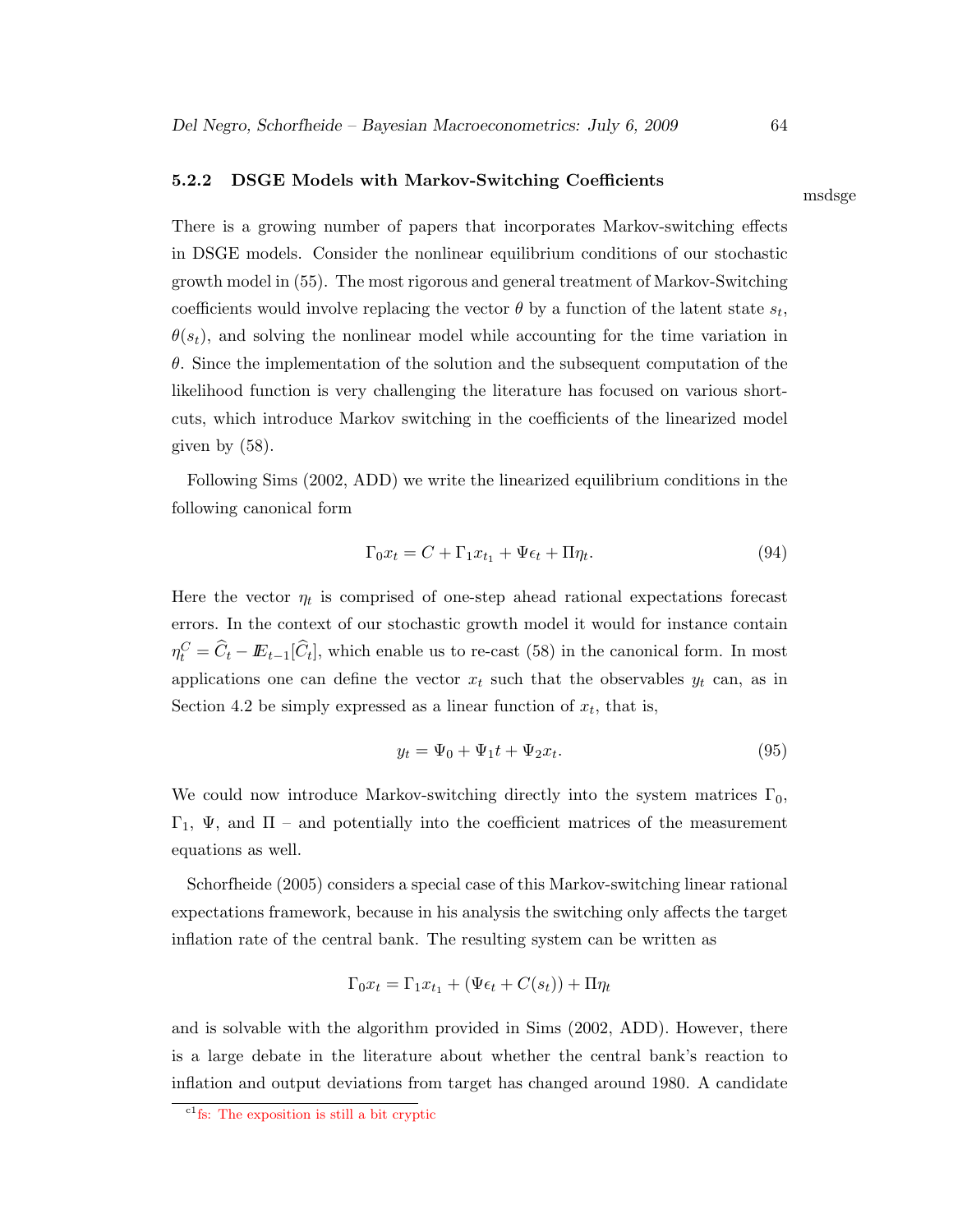explanation for the reduction of macroeconomic volatility in the 1980s is a more forceful reaction of central banks to inflation deviations. This can be captured by a monetary policy rule in which the slope coefficients (rather than the intercept) are subject to regime-switches. Thus, subsequent work by Davig and Leeper (2007, ADD), Farmer, Waggoner, and Zha (2007, ADD), and Bianchi (2008, ADD) is more ambitious in that it allows for switches in the other system matrices as well:

$$
\Gamma_0(s_t)x_t = \Gamma_1(s_t)x_{t_1} + (\Psi(s_t)\epsilon_t + C(s_t)) + \Pi(s_t)\eta_t.
$$

Characterizing the full set of solutions for this general MS linear rational expectations model and conditions under which there exists a unique stable solution is the subject of ongoing research.

In the simplified model of Schorfheide (2005) the solution to the rational expectations model takes the form

$$
x_t = \Phi_1 x_{t-1} + \Phi_\epsilon(s_t) \cdot (\mu(s_t) + \epsilon_t) + \Phi_0(s_t)
$$
\n(96)

Equations (95) and (96) define a (linear) Markov-switching state-space model, with the understanding that the system matrices are functions of a time-invariant parameter vector  $\theta$ . Posterior inference can be implemented in two different ways. Following a filtering approach that simultaneously integrates over  $x_t$  and  $s_t$ , discussed in Kim and Nelson (1999, ADD), Schorfheide (2005) constructs an approximate likelihood that only depends on  $\theta$ . This likelihood function is then used in the RWM algorithm described in Section 4.3. Alternatively, one could construct a Gibbs sampler that iterates over the blocks  $x_{1,T}$ ,  $s_{1,T}$ , and  $\theta$ . Drawing from the conditional distribution of  $\theta$  however, requires a Metropolis step due to the nonlinear relationship between the deep structural parameters and the system matrices. One would probably need to tailor this Metropolis step as a function of the latent states at each step of the Gibbs sampler.

# 5.3 Applications of Bayesian Time-Varying Coefficients Models: The 'Great Moderation' and 'Inflation Persistence' Debates

tvpapps

The work by Cogley and Sargent (2001) started a robust debate on whether the dynamics of U.S. inflation, and in particular its persistence, had changed over the last quarter of the 20th century and, to the extent that it had, whether monetary policy played a major role in affecting inflation's dynamics. Naturally, this debate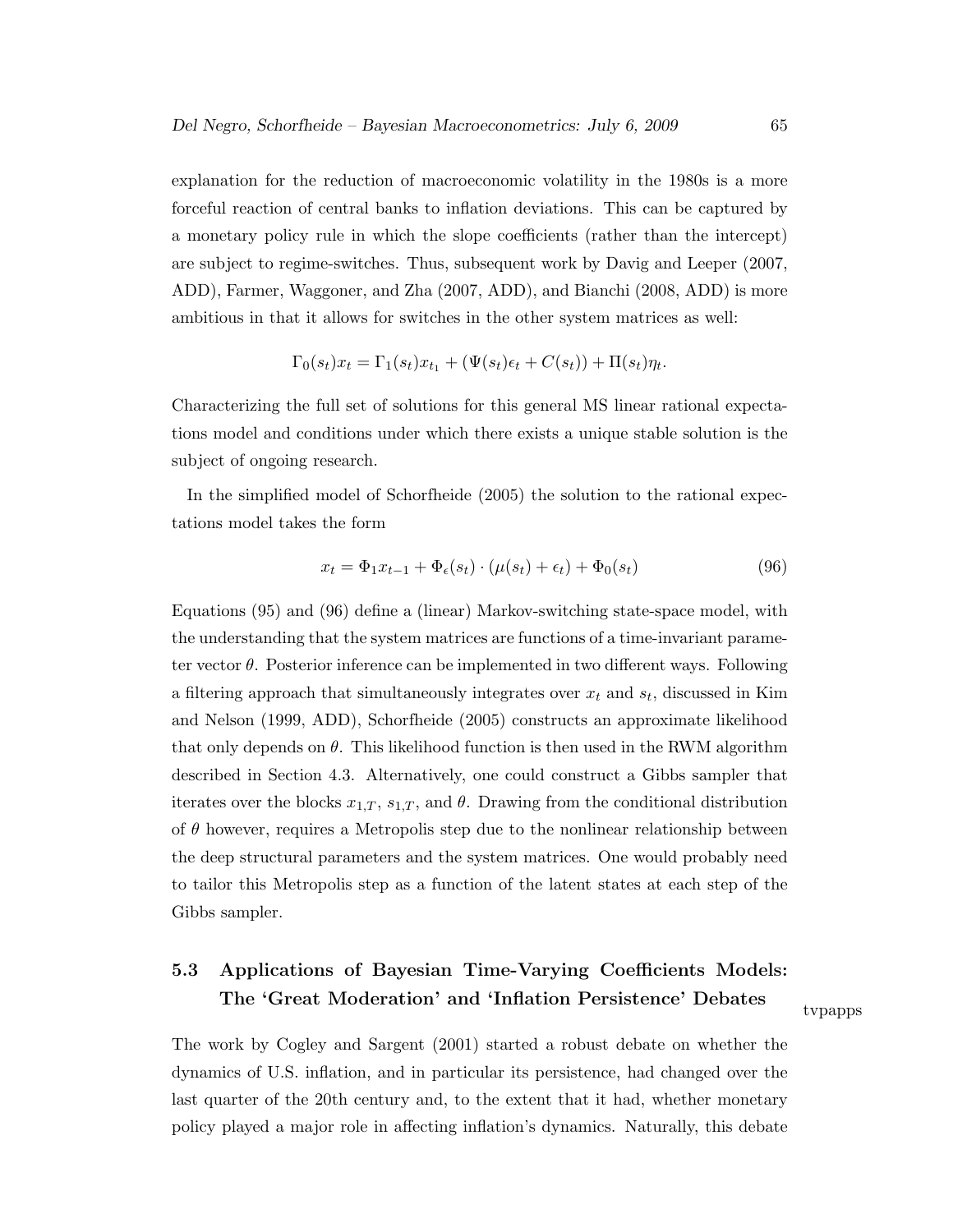evolved in parallel to that on the magnitude and causes of the 'great moderation', that is, the decline in the volatility of business cycles during the same period, started by the contributions of McConnell and Perez-Quiros (2000) and Kim and Nelson (1999a). Whatever the causes of the changes in the dynamics of output – whether shocks, policies, or other structural changes – it is likely that these same causes affected the dynamics of inflation. Some of the paper discussed in this section discuss both, while others focus on only one of the two phenomena.

Cogley and Sargent (2001) compute the spectrum of inflation obtained from their time-varying coefficient VAR and use it as evidence that both inflation volatility and persistence have changed dramatically from the 70s to the more recent period. Cogley and Sargent (2005) finds that this result is robust to considering time-variation in the volatility of shocks, and argue that changes in the monetary policy rule are partly responsible for it.<sup>15</sup> Using a structural VAR, Primiceri (2005) finds that monetary policy indeed changed since the 70s, but that the impact of these changes on the rest of the economy was fairly negligible. He claims that variation in the volatility of the shocks is the main cause for the lower volatility of both inflation and business cycles in the post-Volcker period.<sup>16</sup> Sims and Zha  $(2006)$  arrives to similar conclusions using a structural regime-switching VAR. Their findings differ from Primiceri's however, to the extent that they find no support to the hypothesis that the parameters of the monetary policy equation have changed. Similarly, using a AR time-varying coefficients VAR identified with sign restrictions Canova and Gambetti (forthcoming) find little evidence that monetary policy has become more aggressive in responding to inflation in the recent period.

Benati and Surico (forthcoming) question the ability of structural VAR methods to correctly identify the sources of the great moderation. They estimate a DSGE model with Bayesian methods, and they find that changing the reaction to inflation in the policy rule can deliver shifts in the volatility of inflation and the output gap similar

<sup>15</sup>Pivetta and Reis (2007) challenge the findings of Cogley and Sargent (2001) and Cogley and Sargent (2005) on the variation of inflation persistence on the ground that variations in inflation persistence are not statistically significant. Cogley, Primiceri, and Sarget (2008) address this criticism by: i) focusing on a different measure of inflation persistence, which the time-varying coefficient model estimates with more precision than that in Cogley and Sargent (2001), and ii) distinguishing between the persistence of inflation itself and that of the 'inflation gap', the difference between inflation and the time-varying target of the central bank. They find that changes in persistence of the inflation gap are statistically significant.

<sup>16</sup>Benati (2008a) reaches similar conclusions for the UK.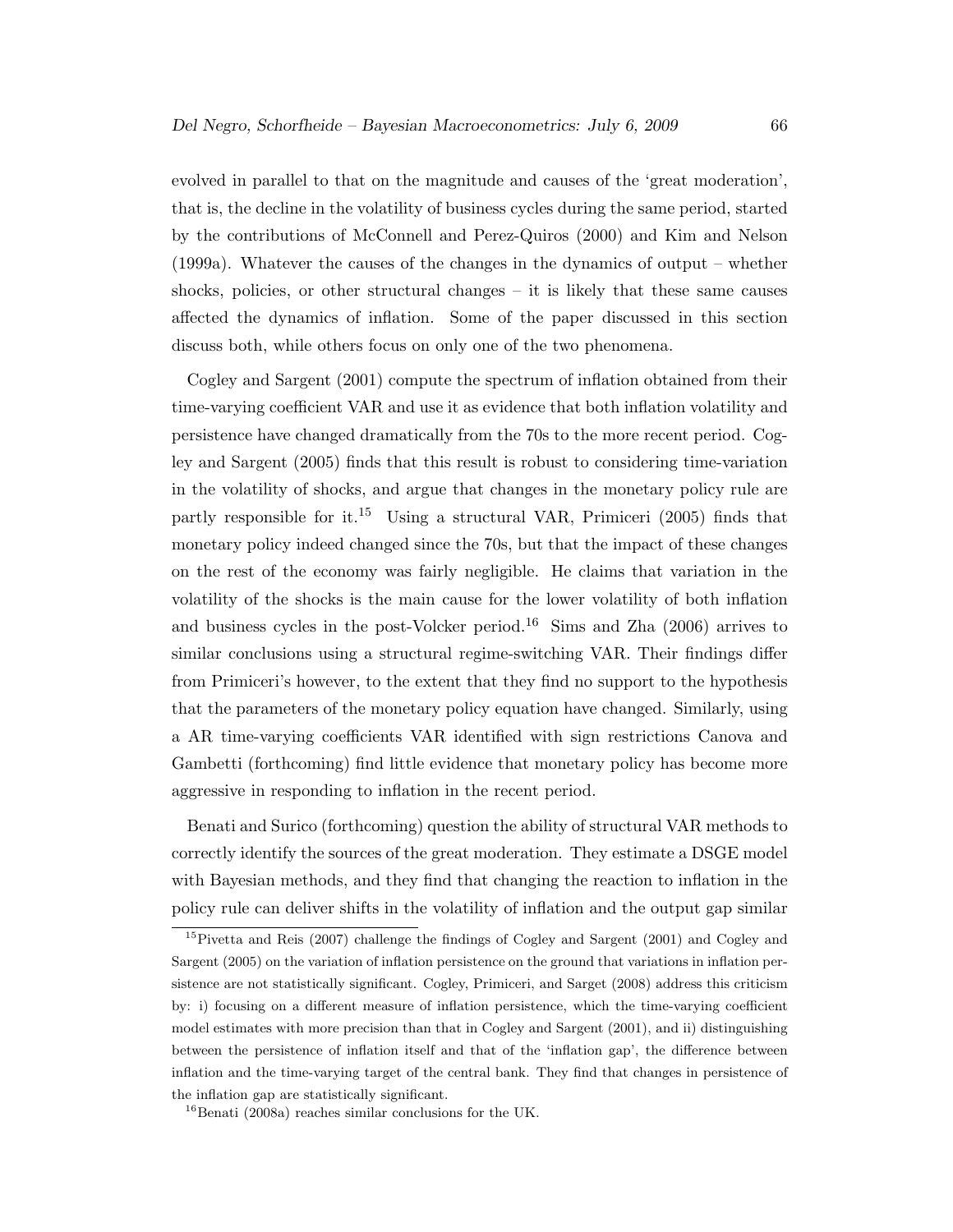to those observed in the data. They claim that the VAR representation implied by such a model under the two regimes would incorrectly identify the sources of the great moderation as a change in the variance of the shocks, and that the change in the VAR impulse response functions to a policy shock would be small.<sup>17</sup>

We conclude by mentioning a few other applications of VARs with time variation in the coefficients. These include forecasting, as in the seminal work by Sims (1993) and the exercise conducted by Cogley, Morozov, and Sargent (2005) using U.K. data, and estimation of a time-varying Phillips Curve, as in Cogley and Sbordone (forthcoming).

<sup>&</sup>lt;sup>17</sup>Benati and Surico (2008) draw a connection between inflation predictability and the reaction to inflation in the policy rule.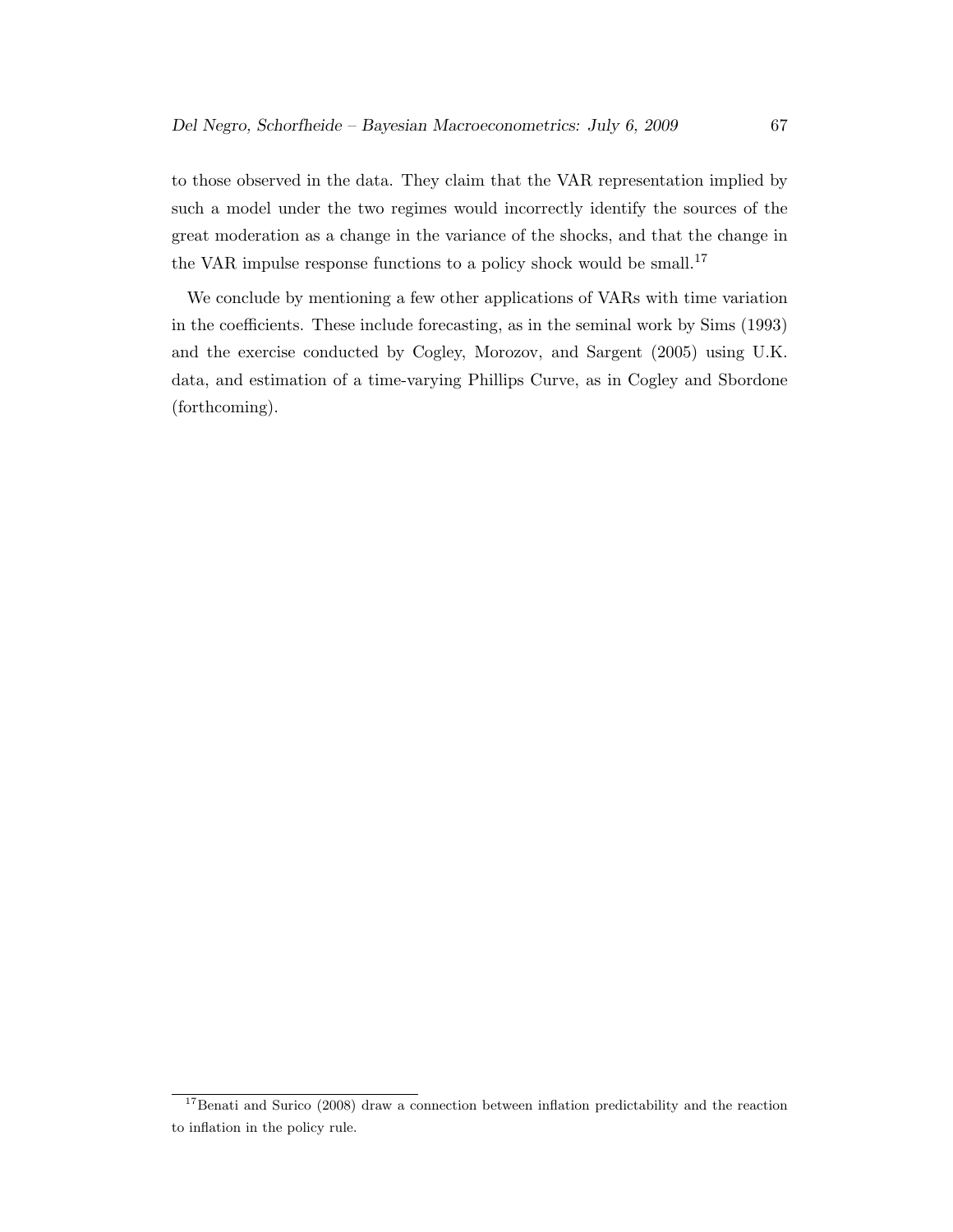## 6 Models for Data-Rich Environments

This section addresses the estimation of models designed to deal with data sets that have a large cross-sectional and time-series dimension. Consider the VAR(p) from Section 2:

$$
y_t = \Phi_1 y_{t-1} + \ldots + \Phi_p y_{t-p} + \Phi_c + u_t, \quad t = 1, \ldots, T
$$
\n(97)

where  $y_t$  is a  $n \times 1$  vector. Without mentioning it explicitly, our previous analysis was tailored to situations in which the time series dimension  $T$  of the data set is much larger than the cross-sectional dimension  $n$ . This section focuses on situations in which  $T$  and  $n$  are of similar size, such that the ratio of observations to parameters for each equation of the vector autoregressive system is too small to enable a meaningful estimation of the coefficients without further restrictions. For instance, in the United States and several other countries statistical agencies release at the monthly or quarterly frequency a number of indicators that are potentially informative on the state of the business cycle. These include well-known measures such as GDP and its components, industrial production or employment, but also indices of consumer confidence, capacity utilization, new orders of non-defense capital goods, et cetera. Examples of this data set are those in Stock and Watson (1999) and Stock and Watson (2002). If one wants to use all available information for forecasting, the size of the cross section renders a VAR with typical lag-length (four and thirteen for quarterly and monthly data, respectively) heavily over-parameterized. Similarly, if we want to study international business cycle synchronization the sheer number of countries for which measures of GDP, consumption, and investment are available (say, OECD countries) implies that each VAR equation would have a very large number of regressors.

We will consider the following approaches to cope with the curse of dimensionality. First, one could impose "hard" restrictions, such as setting many of the coefficients in the VAR to zero, or alternatively re-parameterize the model so to reduce the number of free parameters (Section 6.1).<sup>18</sup> Second, one could use very informative, yet nondogmatic prior distributions for the many coefficients in the VAR (Section 6.2). Finally one could express  $y_t$  as a function of a lower dimensional vector of "factors"

panel

<sup>18</sup>For instance, Stock and Watson (2005), who study international business cycles using output data for the G7 countries, impose the restriction that in the equation describing output evolution for a given country enter only the trade-weighted averages of the other countries GDP growth rates.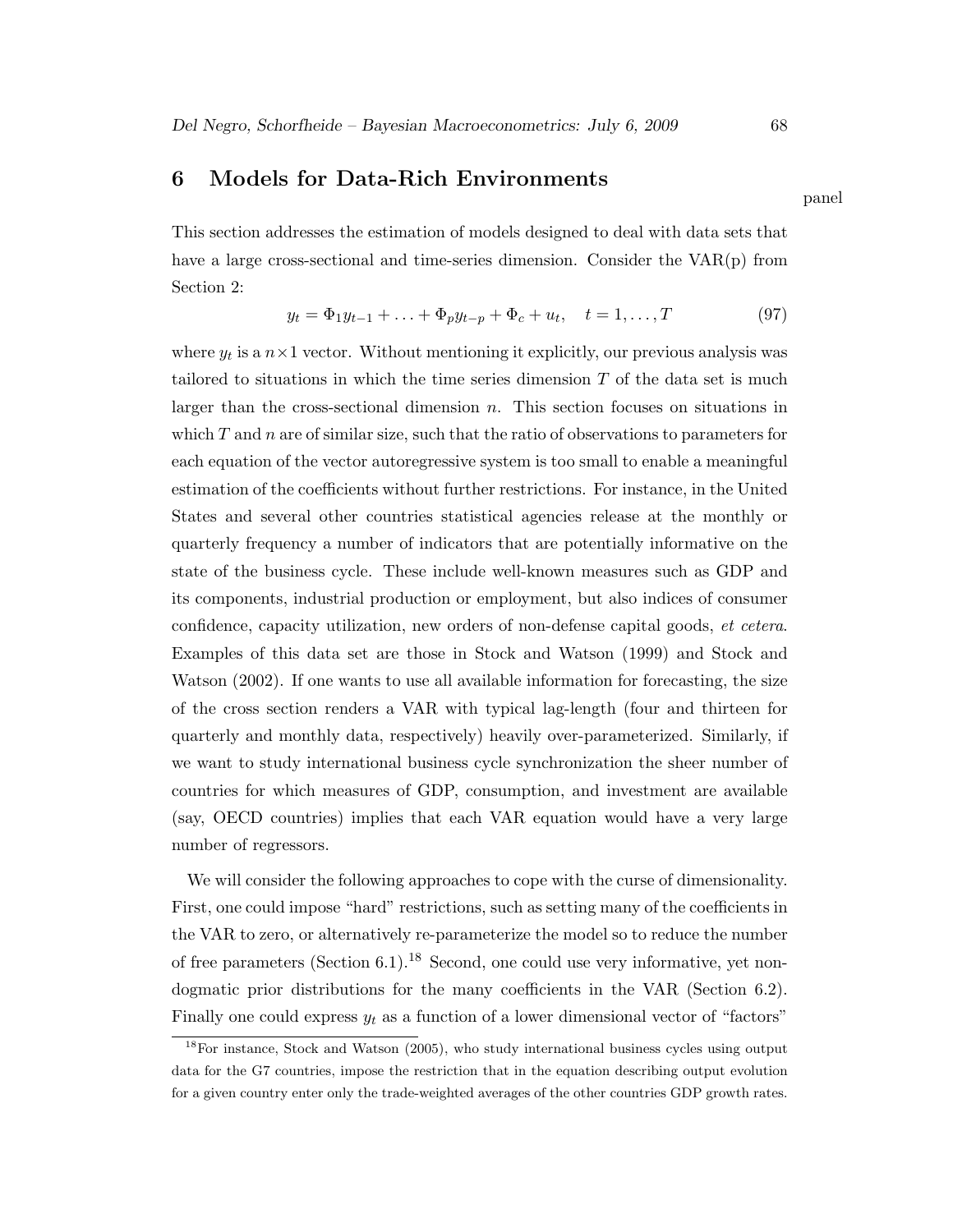which by itself follows a vector autoregressive process (Section 6.3). We will in turn explore all three possibilities.

#### 6.1 Restricted High-Dimensional VARs

Canova, Ciccarelli, and Ortega (2007) and Canova and Ciccarelli (forthcoming) introduce large-scale VARs where priors reduce the dimensionality of the parameter space.<sup>19</sup> Specifically, let  $y_t$ ,  $x_t$ , and  $\Phi$  be defined as in section 2 (recall that  $x_t$ includes the constant and p lags of  $y_t$ ) and let  $\phi$  denote  $vec(\Phi)$ . The VAR can then be represented as:

$$
y_t = (I_n \otimes x'_t) \phi + u_t,\tag{98}
$$

where  $I_n$  is an  $n \times n$  identity matrix, and  $u_t$  is a vector of reduced form residuals with variance Σ. The key idea in Canova and Ciccarelli (forthcoming) consists in reducing the number of parameters that need to be estimated by making  $\phi$  time-varying and assuming the following relationship:

$$
\phi_t = \Xi \theta + \nu_t,\tag{99}
$$

where  $\theta$  is a vector of size  $\kappa \ll nk$ ,  $\nu_t$  is a  $nk \times 1$  vector of i.i.d. variables (independent from  $u_t$  for all leads and lags) with variance  $\mathcal{V}$ , and the  $nk \times \kappa$  matrix incorporates pre-specified weights (or loadings). Equation (99) states that the VAR coefficients  $\phi_t$  are known functions of a lower dimensional set of parameters  $\theta$  via a set of restrictions  $\Xi\theta$ , plus a number of deviations  $\nu_t$  from such restrictions. An example of these restrictions would be to impose that a coefficient in equation  $i$  $(i = 1, ..., n)$  associated with variable  $j$   $(j = 1, ..., n)$  that enters lagged l times  $(l = 1, \ldots, p)$  is the sum of an equation-specific parameter, a variable-specific parameter, and a lag-specific parameter. Here  $\theta$  would be comprised of the set of all  $n + n + p$  equation/variable/lag-specific parameters, and  $\Xi$  would be an indicator matrix of zeros and ones that picks the subset of  $\theta$  associated with each element of φ.

The fact that the deviations from the restrictions  $\nu_t$  are i.i.d. both over time (and over the elements of  $\phi$ ) makes estimation very convenient. In fact, the random

varrestricted

 $19$ Canova (2005) and Canova, Ciccarelli, and Ortega (2007) use the approach to study the transmission of US shocks to Latin America and convergence in business cycles among G7 countries, respectively.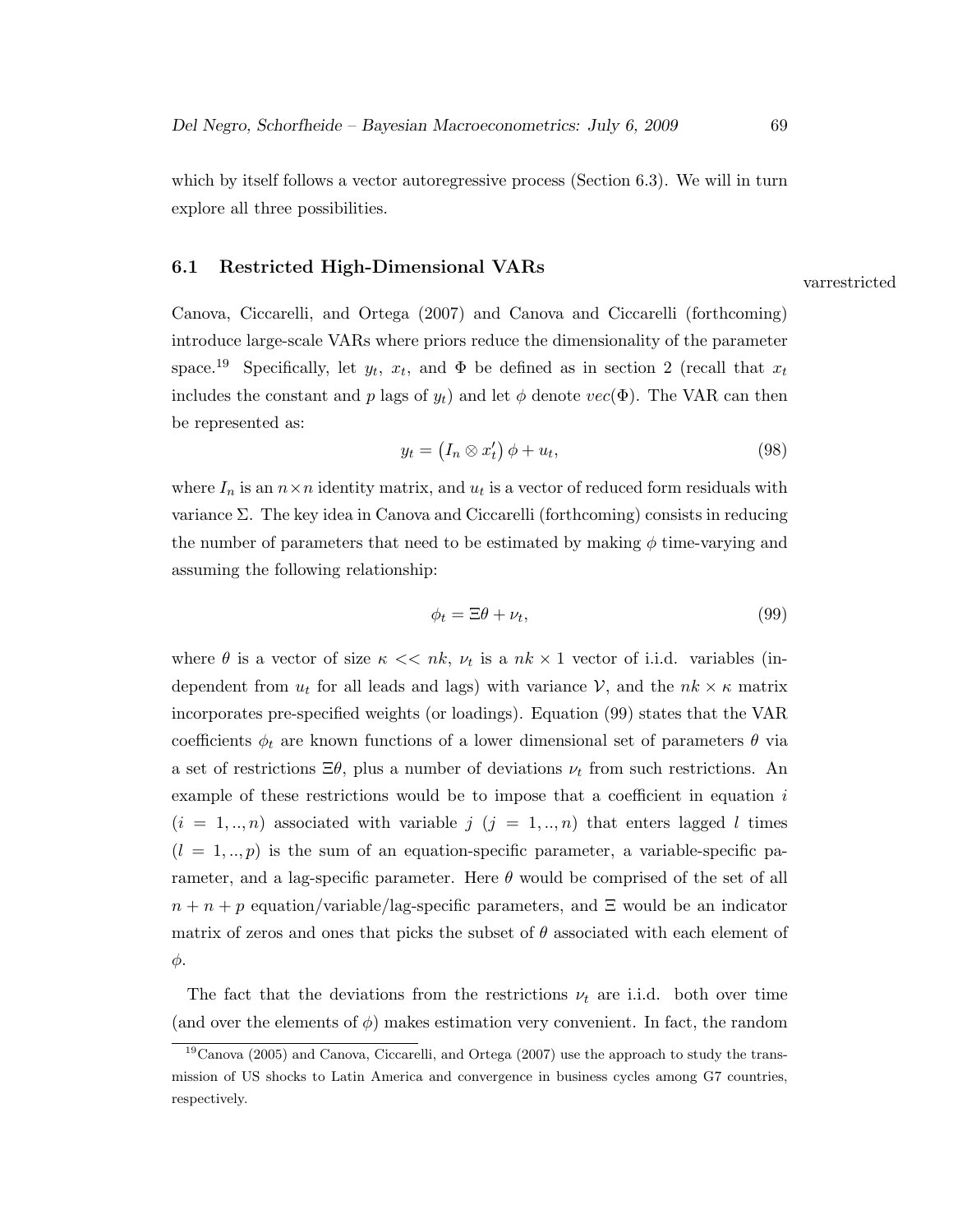deviations  $\nu_t$  can be merged with the VAR innovations  $u_t$ , resulting in a model that is straightforward to estimate. Inserting (99) into (98) we obtain the SUR system:

$$
y_t = \mathcal{X}_t \theta + \zeta_t. \tag{100}
$$

The matrix of regressors  $\mathcal{X}_t = (I_n \otimes x_t') \,\Xi$  essentially contains weighted averages of the regressors, where the weights are given by the columns of Ξ, and where the variance of  $\zeta_t = (I_n \otimes x_t') \nu_t + u_t$  is given by<sup>20</sup>

$$
(I_n \otimes x'_t) \mathcal{V} (I_n \otimes x'_t)' + \Sigma.
$$

The appeal of Canova and Ciccarelli's framework is that inference about  $\theta$  can be conducted using the tools discussed in section 2.

Canova and Ciccarelli (forthcoming) actually generalize expression (99) by assuming that the vector  $\theta_t$  is time-varying and follows a simple autoregressive law of motion. The vector  $\theta_t$  can therefore be interpreted as a vector of factors. The structure of the estimation problem is therefore very similar to that of the factor models described later in section 6.3, and estimation can be conducted using similar methods (see Canova and Ciccarelli (forthcoming) for details).

## 6.2 Shrinkage Estimation of High-Dimensional VARs

varshrink

If one solution to the curse of dimensionality is to reparameterize the model so that we have fewer free parameters, another is to have a (possibly strong) a-priori belief that the parameters in a regression are zero. Such approach is known as ridge regressions (or Stein estimator in a classical setup) and amounts to estimating the VAR using a prior of the the type  $N(0, \sigma^2 I)$ . What is the outcome of ridge regressions when both the cross-sectional and the time series dimensions are large? De Mol, Giannone, and Reichlin (2008) show that there is a tight connection between ridge regressions and factor models. De Mol, Giannone, and Reichlin (2008) compare different solutions to the curse of dimensionality in univariate forecasting problems, e.g. in situations where we want to forecast a specific variable using a potentially large number of regressors. A Classical approach to the curse of dimensionality is to compute the covariance matrix of the regressors, obtain its principal components, and use those associated with the largest eigenvalues as regressors.<sup>21</sup> De Mol, Gi-

<sup>&</sup>lt;sup>20</sup>Note that if V and  $\Sigma$  have a kronecker structure (as it may be the case for country VARs, for instance) the computation of the variance simplifies considerably.

<sup>&</sup>lt;sup>21</sup>The Bayesian analog to this solution amounts to extracting a few factors via the methods described later in this section, and then forecast using these factors.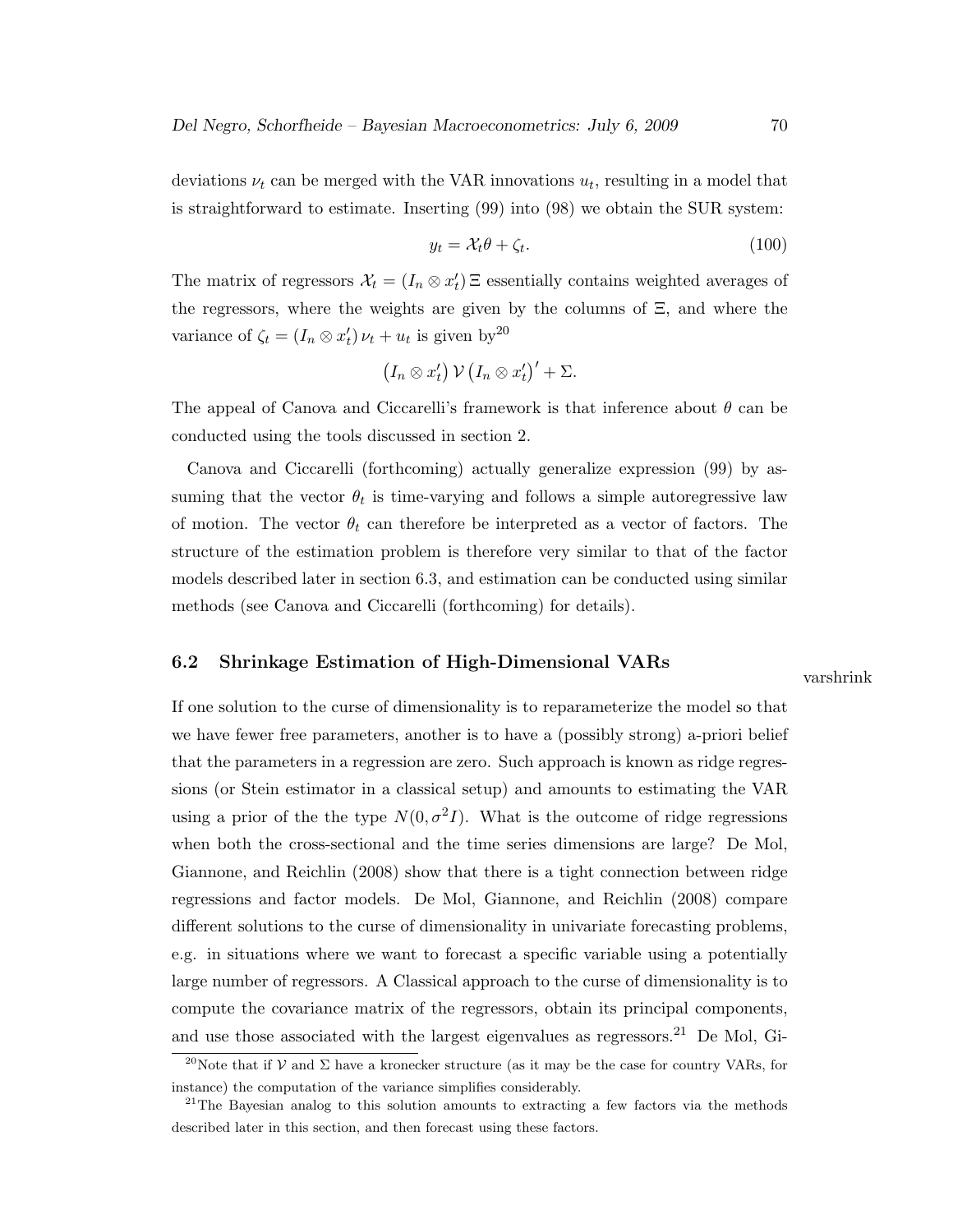annone, and Reichlin (2008) consider ridge regressions as an alternative, and show that the difference between the two solutions amounts to the following: While under principal components forecasts we use only the first few principal components, under ridge regressions we use all principal components multiplied by a weight that declines with the size of the associated eigenvalues. De Mol, Giannone, and Reichlin (2008) show how to set the shrinkage parameter  $\sigma^2$  to obtain consistency of the ridge regression forecasts as both the time-series and cross-sectional size increase to infinity. They also show that with a suitably chosen shrinkage parameter the empirical forecast performance for ridge regression forecasts with a large number of regressors is similar to that obtained with principal components. Banbura, Giannone, and Reichlin (2008) use the theoretical insights from De Mol, Giannone, and Reichlin (2008) to choose the shrinkage parameters in estimating VARs with Minnesota priors in large cross-sections. They argue that these large scale VARs outperform smaller scale VARs in terms if forecasting accuracy.

#### 6.3 Dynamic Factor Models

Factor models also represent an approach for dealing with the curse of dimensionality. Factor models describe the dynamic behavior of a possibly large cross section of observations as the sum of a few common components, which capture comovements, and of series-specific components, which describe the idiosyncratic dynamics of each individual series. Factor models have been part of the econometricians' toolbox for a long time (see for instance the "unobservable index" models by Sargent and Sims (1977) and Geweke (1977)), but the contribution of Stock and Watson (1989) generated renewed interest in this class of models. Stock and Watson (1989) use a factor model to exploit information from a large cross-section of macroeconomic time-series for forecasting. While Stock and Watson (1989) use maximum likelihood, Bayesian estimation of this class of models follows the work by Otrok and Whiteman (1998). The remainder of this subsection is organized as follows. The baseline version of the dynamic factor model is introduced in Section 6.3.1 and posterior inference is described in Section 6.3.2. Some applications are discussed in Section 6.3.3. Finally, we consider various extensions. We introduce time-varying parameters (Section 6.3.4), consider factor-augmented VARs (Section 6.3.5), and combine DSGE models and factor models (Section 6.3.6).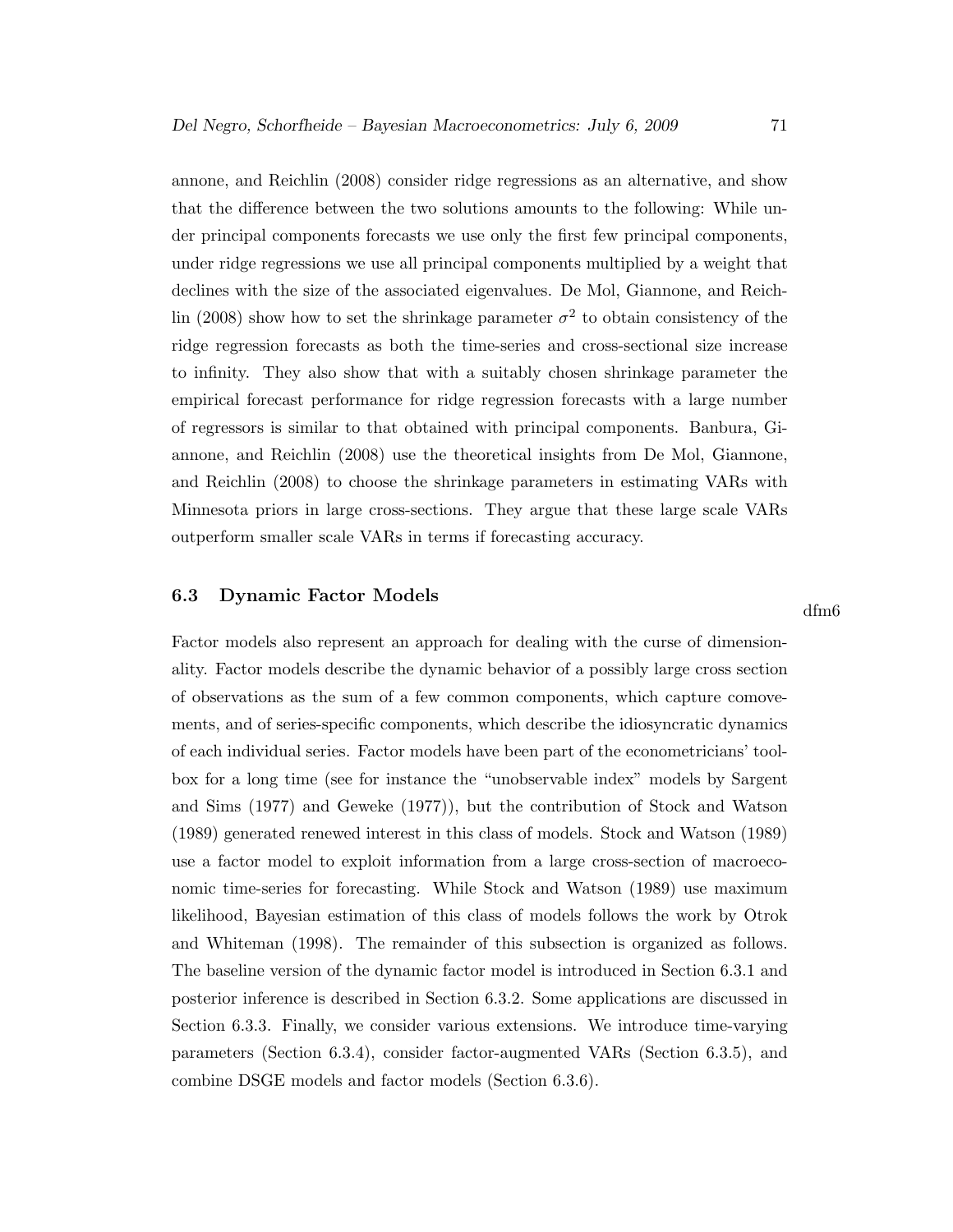### 6.3.1 Baseline Specification

A dynamic factor model decomposes the dynamics of observables  $y_{i,t}, i = 1, \ldots, n, t =$  $1, \ldots, T$  into the sum of two unobservable components, one that affects all  $y_i$ s, namely the factors  $f_t$  (a  $\kappa \times 1$  vector, if we have  $\kappa$  factors), and one that is idiosyncratic, e.g. specific to each  $i$ :

$$
y_{i,t} = a_i + \lambda_i f_t + \xi_{i,t},\tag{101}
$$

where  $a_i$  is the constant and  $\lambda_i$  is the  $1 \times \kappa$  vector of loadings of series i to the common factors. The factors follow a vector autoregressive processes of order q:

$$
f_t = \Phi_{0,1} f_{t-1} + \ldots + \Phi_{0,q} f_{t-q} + u_{0,t}, \text{ and} \tag{102}
$$

where the  $\Phi$  matrices are of size  $\kappa \times \kappa$  (in the literature these matrices are often assumed to be diagonal). The idiosyncratic components follow autoregressive processes of order  $p_i$ :

$$
\xi_{i,t} = \phi_{i,1}\xi_{i,t-1} + \ldots + \phi_{i,p_i}\xi_{i,t-p_i} + \sigma_i u_{i,t},\tag{103}
$$

where  $\sigma_i$  is the standard deviation of the idiosyncratic component,  $u_{i,t} \sim \mathcal{N}(0, I_{\kappa}),$ and  $u_{i,t} \sim \mathcal{N}(0,1)$  for  $i=1,\dots,n$  are the innovations to the law of motions (102) and (103), respectively.<sup>22</sup> These innovations are i.i.d. over time and across i (including  $i = 0$ , e.g. the vector  $u_{0,t}$  is orthogonal to all of the  $u_{i,t}$  innovations). The latter is the key identifying assumption in the model, as it postulates that all comovements in the data arises from the factors.<sup>23 24</sup> Another important identifying assumption involves the fact that the factors are not rotation-invariant: we can premultiply the factors in (101) and (102) by a  $\kappa \times \kappa$  orthonormal matrix H (such that  $H'H = I_{\kappa}$ , and post-multiply the vector  $\lambda_i$  and the  $\Phi_{0,j}$  matrices by  $H'$ , and obtain

dfm6baseline

<sup>&</sup>lt;sup>22</sup>Note that the matrix  $\Sigma_0$  is set equal to the  $\kappa \times \kappa$  identity matrix  $I_{\kappa}$ , which is a standard normalization assumption given that the scale of the loadings  $\lambda_i$ s and  $\sigma_0$  cannot be separately identified.

 $23\,$ Stock and Watson (1989) include lags of the factors in (101), which we omit for simplicity.

 $24$ Following the work of Chamberlain and Rothschild (1983) the literature has also considered "approximate" factor models, that is, models where there is limited cross-sectionally correlation among the idiosyncratic components. Doz, Giannone, and Reichlin (2008) show that even in this situation maximum likelihood estimation of a model that ignores the weak correlation among the idiosyncratic components delivers consistent estimates of the factors. Their result is important from a Bayesian perspective, as it shows that Bayesian estimates of the factors can be consistent even when the factor structure is not exact.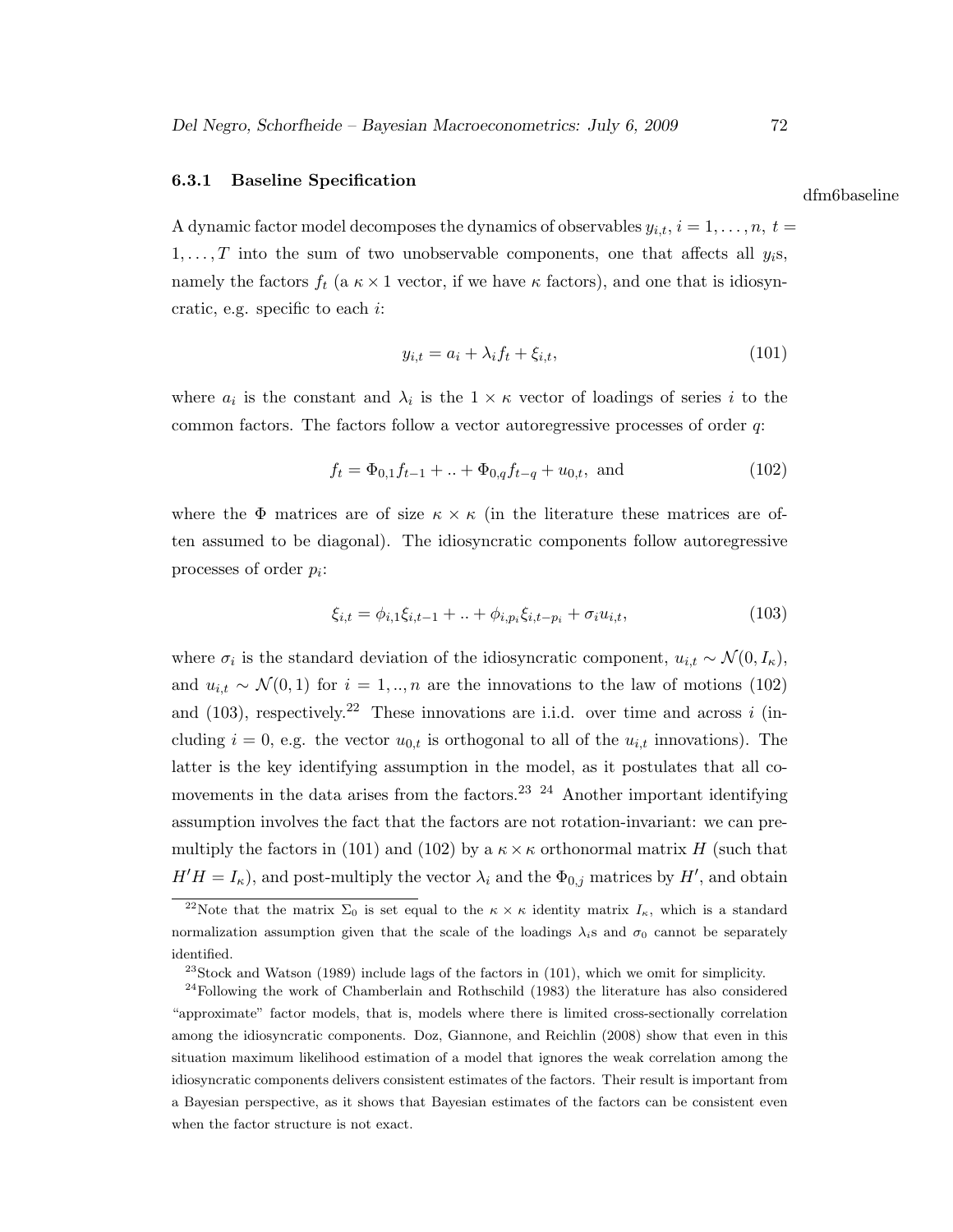an observationally equivalent model. This problem is often addressed by imposing constraints on the loading vector  $\lambda_i$ : for instance, if we had two factors we would impose that for at least one i we have that the second element of  $\lambda_i$  equals zero. Another problem is that the factors are sign-indeterminate: if we multiply factors and loadings by −1 we obtain an observationally equivalent model. Hamilton and Waggoner (2007) provide a solution to this normalization issue. The problem can also be sidestepped of the prior on the loadings  $\lambda_i$  is not centered at zero. While the likelihood would still be sign-invariant, the posterior would no longer be so.<sup>25</sup>

# 6.3.2 Priors and Posteriors dfm6baselinepp

It is convenient to use conjugate priors for the parameters. Specifically, the priors on both the constant terms  $a_i$  and the loadings  $\lambda_i$  are normal, namely  $N(\underline{a}_i, \underline{A}_i^{-1})$  and  $N(\underline{\beta}_i, \underline{B}_i^{-1})$ , respectively. The autoregressive coefficients for the factors and the idiosyncratic shocks have a truncated normal prior. Define  $\phi_0$  as  $\phi_0 = (vec(\Phi_{0,1})',..,vec(\Phi_{0,q})')'.$ The prior for  $\phi_0$  is  $N(\underline{\phi}_0, \underline{V}_0^{-1}) I_{S\phi_0}$ , where  $I_{S\phi_0}$  is an indicator function that places zero prior mass on the region of the parameter space where we have non stationarity. Likewise, the prior for  $\phi_i = (\phi_{i,1}, ..., \phi_{i,p_i})'$  is  $N(\underline{\phi}_i, \underline{V}_i^{-1})I_{S\phi_i}$ , where  $I_{S\phi_i}$  is similarly defined. The prior for the idiosyncratic volatility  $\sigma_i$  is also given by an inverse gamma distribution:  $IG(\nu_i, s_i^2)$ .

The intuition behind the Gibbs sampler is straightforward: (i) for given factors, equations (101) are simple regression models with  $AR(p_i)$  errors, each independent from one another (since the  $\xi_{i,t}$  are independent across i); (ii) for given parameters, the factors can be drawn using expressions (101) and (102), as the measurement and transition equations, respectively, in a state-space representation. We now further elaborate on the details of the Gibbs sampler.

(i) The key insight from Otrok and Whiteman (1998) is that, conditional on the factors, drawing from the conditional posterior distribution of  $\{a_i, \phi_i, \sigma_i^2\}$  amounts to straightforward application of the procedure in Chib and Greenberg (1994) since equation (101) is simply a regression where the errors follow an  $AR(p_i)$  process given

 $^{25}$ This normalization issue implies that using a time series of zeros as starting values for the factors may delay convergence. Initializing the factors at some reasonable value different than zero can help. For instance, the cross-sectional average of the series can be a reasonable starting point for a common factor.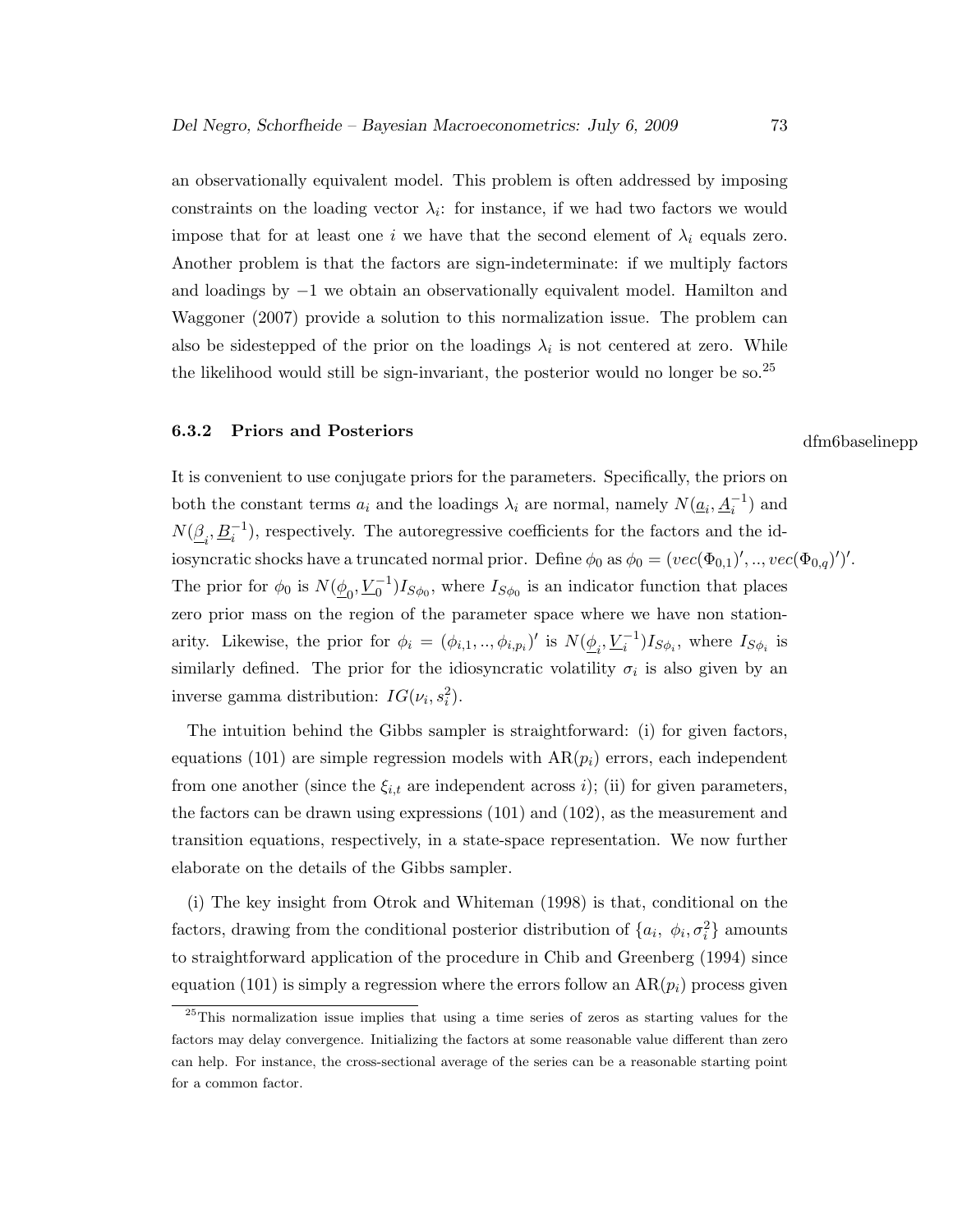by equation (103) (see Otrok and Whiteman (1998) for a detailed description).  $^{26}$ Moreover, since the errors in equation  $(101)$  are independent across i, the procedure can be implemented one  $i$  at the time, which implies that computational cost is linear in the size of the cross-section. Finally, conditional on the factors, the VAR coefficients in (102) can be drawn using the methodology discussed in section 2.

(ii) In the second block of the Gibbs sampler we draw the factors conditional on all other parameters. Two approaches to drawing the factors exist in the Bayesian factor model literature. One is that followed Otrok and Whiteman (1998) approach, who explicitly write the likelihood of the observations  $y_{i,t}$ , the prior for the factors (given by equation 102), and then combining the two to derive the posterior distribution of  $\{f_t\}_{t=1}^T$ . The alternative is to use the state-space representation given by equations (101) and (102), and apply the algorithm developed by Carter and Kohn (1994)to draw from the posterior distribution of the factors. The first approach involves inverting size- $T$  matrices, and hence becomes computationally expensive for large T. In the second approach it becomes essential to eliminate the idiosyncratic terms from the state vector if one wants to estimate data sets where n is large (for otherwise the dimension of the state vector would increase with  $n$ , since the idiosyncratic terms in (103) are not i.i.d.). This is accomplished by quasi-differencing expression (101) as in Kim and Nelson (1999c) and Quah and Sargent (1992).

We describe the second approach, assuming notational simplicity that we have only one factor. We first write the measurement equation (101) and the law of motion of the idiosyncratic components in stacked form:

$$
\tilde{y}_t = \tilde{a} + \tilde{b}f_t + \tilde{\xi}_t \text{ for } t = 1, \dots, T \tag{104}
$$

$$
\tilde{\xi}_t = \tilde{\Phi}_1 \tilde{\xi}_{t-1} + \ldots + \Phi_p \tilde{\xi}_{t-p} + \tilde{u}_t,\tag{105}
$$

where  $\tilde{y}_t = (y_{1,t}, \ldots, y_{n,t})'$ ,  $\tilde{a} = (a_1, \ldots, a_n)'$ ,  $\tilde{b} = (\lambda_1, \ldots, \lambda_n)'$ ,  $\tilde{\xi}_t = (\xi_{1,t}, \ldots, \xi_{n,t})'$ ,  $p = max_{i=1,..,n}(p_i), \tilde{u}_t = (\sigma_1 u_{1,t}, \ldots, \sigma_n u_{n,t})'$  and the  $\tilde{\Phi}_j$ s are diagonal  $n \times n$  matrices with elements  $\phi_{1,j}, \ldots, \phi_{n,j}$  on the diagonal. Next we express the laws of motion of the factor (equation 102) in companion form:

$$
\tilde{f}_t = \tilde{\Phi}_0 \tilde{f}_{t-1} + \tilde{u}_{0,t},\tag{106}
$$

<sup>&</sup>lt;sup>26</sup>Importantly, Chib and Greenberg (1994) include the first  $p_i$  observation in computing the likelihood.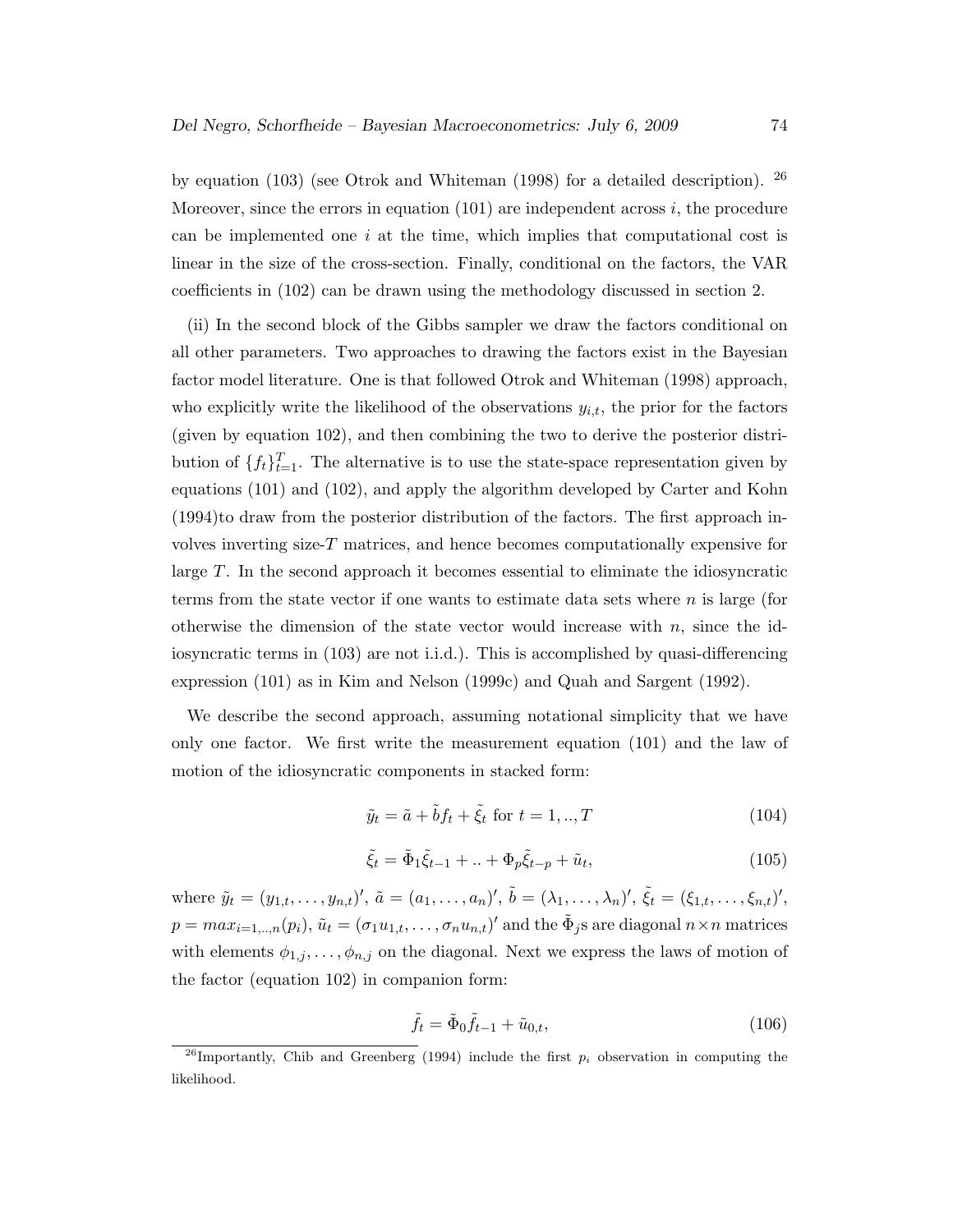where  $\tilde{f}_t = (f_t, ..., f_{t-q+1})'$  and  $\tilde{u}_{0,t} = (u_{0,t}, 0, ..., 0)'$  are  $q \times 1$  vector and  $\tilde{\Phi}_0$  is the companion matrix:

$$
\tilde{\Phi}_0 = \begin{bmatrix} \Phi_{0,1} & \Phi_{0,q} \\ I_{q-1} & 0 \end{bmatrix} . \tag{107}
$$

We consider the case  $q - 1 = p$  (again for ease of notation) and pre-multiply expression (104) by the matrix  $I_n - \sum_{j=1}^p \tilde{\Phi}_j L^j$  and obtain the system:

$$
\tilde{y}_t^* = \tilde{a}^* + \Lambda^* \tilde{f}_t + \tilde{u}_t \text{ for } t = p+1, ..., T
$$
\n(108)

where  $\tilde{y}_t^* = (I_n - \sum_{j=1}^p \tilde{\Phi}_j L^j) \tilde{y}_t$ ,  $\tilde{a}^* = (I_n - \sum_{j=1}^p \tilde{\Phi}_j L^j) \tilde{a}$ , and:

$$
\Lambda^* = \left[ \begin{array}{cccc} \lambda_1 & -\lambda_1 \phi_{1,1} & \dots & -\lambda_1 \phi_{1,p} \\ \vdots & & \ddots & \vdots \\ \lambda_n & -\lambda_n \phi_{n,1} & \dots & -\lambda_n \phi_{n,p} \end{array} \right].
$$

The errors in the measurement equation (108) are now i.i.d.. We are then ready to draw the factors using the Carter and Kohn (1994) procedure, where the transition equation is given by equation  $(106).^{27}$ 

Note that equation (108) starts from  $t = p + 1$  since we are using the first p observations for pre-whitening. If we were to condition on these first  $p$  observations, would use the mean and variance of the unconditional ergodic distribution of the state vector  $\tilde{f}_t$  to initialize the Kalman filter. There may be cases where the initial conditions matter, either because T is not too large (relative to p) or because the factor is very persistent. Del Negro and Otrok (2008) provide formulas for the mean and variance of the state  $\tilde{f}_p$  conditional on the first p observations.

### 6.3.3 Applications of Dynamic Factor Models

dfmapps

How integrated are international business cycles? Are countries more integrated in terms of business cycle synchronization within a region (say, within Europe) than across regions (say, France and the US)? Has the degree of comovement changed significantly over time as trade and financial links have increased? These are all natural questions to address using a dynamic factor model, which is precisely what Kose, Otrok, and Whiteman (2003) do. For instance, Kose, Otrok, and Whiteman

<sup>&</sup>lt;sup>27</sup>Note that in the the cases  $q - 1 > p$  one simply needs to add  $q - 1 - p$  columns of zeros to the matrix  $\Lambda^*$ . Viceversa, in the the case  $q-1 < p$  one adds  $p-q+1$  columns of zeros to the matrix  $\tilde{\Phi}_0$ .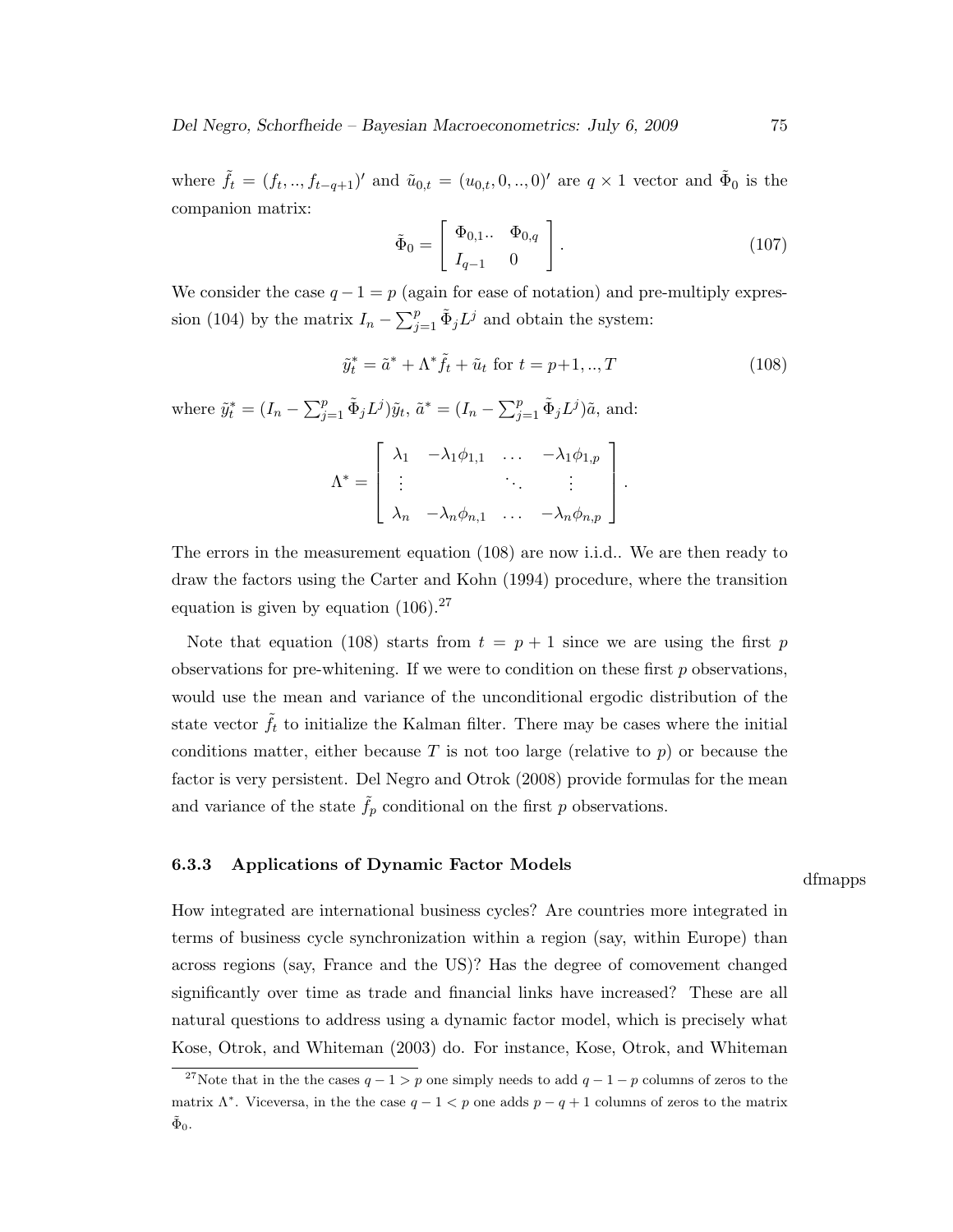(2003) estimate a dynamic factor model on a panel of annual data on output, investment, and consumption for 60 countries and about 30 years. The model includes a world factor that captures the world business cycle, regional factors that capture region-specific cycles (say, Latin America), and from country-specific cycles.<sup>28</sup> <sup>29</sup>

Kose, Otrok, and Whiteman (2003) find that international business cycle comovement is significant. For output in the G7 countries for instance, world cycles are on average as important as country-specific cycles. For the entire world country specific cycles are not surprisingly much more important than world cycles. Regional cycles are not that important at all, suggesting that integration is no higher within regions than across regions. Kose, Otrok, and Whiteman (2008) assess to what extent the importance of world cycles has changed from Bretton Woods period to the early 70s/mid80s, and finally to the current (called 'globalization') period. They argue that for output comovement was highest in the early 70s/mid80s period, which they call 'common shock' period, but that the importance of the world business cycle has also increased from the Bretton Woods to the 'globalization' period. In Kose, Otrok, and Eswar (2008) the authors provide evidence of 'decoupling' during the 'globalization' period. That is, the authors show that industrialized and emerging economies have become more integrated within each group, but less integrated across groups (note that here the regions are defined very differently than in Kose, Otrok, and Whiteman (2003)). Finally, Crucini, Kose, and Otrok (2008) try to explain the unobserved factors, and in particular the world factors, in terms of observables such as productivity, oil prices, et cetera. They find that productivity is the main driving force of international business cycles.<sup>30</sup>

 $^{29}$ Ng, Moench, and Potter (2008) take a different modeling strategy, and use hierarchical factors. In this case they would estimate factors for each country , and then impose that the country factors themselves are driven by a factor model, where the factors would be the regional factors. Next, they would postulate that regional factors also evolve according to a factor model, where the common factors are the world factors. It turns out that this approach is more parsimonious than Kose, Otrok, and Whiteman (2003)'s.

 $30$ The study of house prices is another interesting application of factor models, given that these have both an important national (due to interest rates) and a regional (due to migration, demo-

 $^{28}$ Note that in maximum likelihood/Bayesian methods it is quite natural to construct regional or country-specific factors by simply imposing the restriction that that the factor has zero loading on series that do not belong to that region/country. Moreover, the county factor can be estimated even if the number of series per country is small, as is the case in Kose, Otrok, and Whiteman (2003). Non-parametric methods such as principal components have a harder dealing with the first issue (imposing zero restriction on loadings) and with characterizing the uncertainty that results from estimating country factors with a small cross-section per country.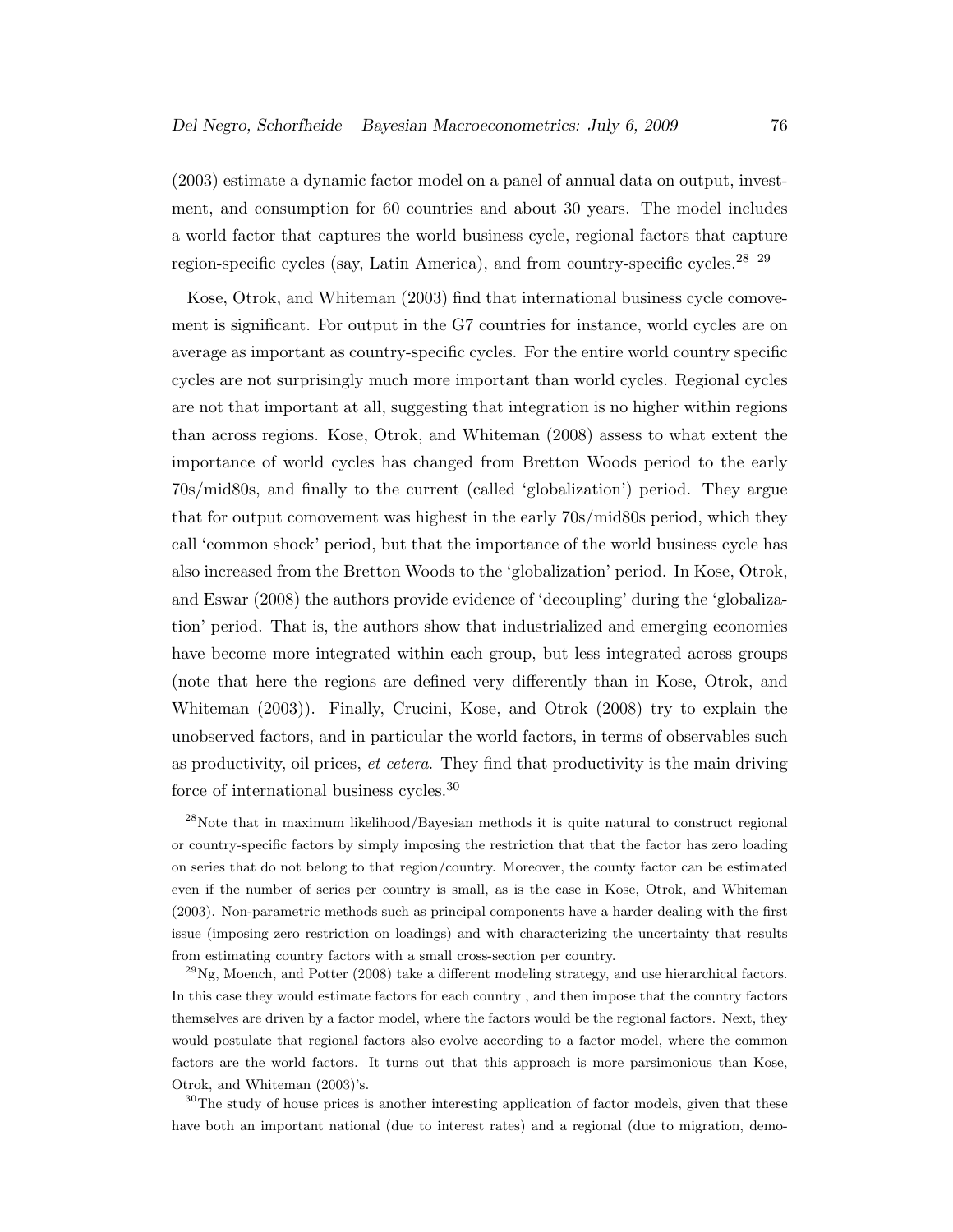## 6.3.4 Dynamic Factor Models with Time-Varying Parameters

For the same reasons that it may be useful to allow parameter variation in a VAR as we saw in chapter 5, it may be useful to allow for time-variation among the parameters of a factor model. For instance, comovement across countries may have changed as a result of increased financial or trade integration, or because of monetary arrangements (monetary unions, switches from fixed to flexible exchange rates, et cetera). Del Negro and Otrok (2008) accomplish that by modifying the standard factor model in three ways. First, they make the loadings time-varying. This feature allows for changes in the sensitivity of individual series to common factors. The measurement equation (101) becomes:

$$
y_{i,t} = a_i + \lambda_{i,t} f_t + \xi_{i,t} \tag{109}
$$

where they control the evolution of the factor loadings by requiring that they follow a random walk without drift as in Cogley and Sargent (2005):

$$
\lambda_{i,t} = \lambda_{i,t-1} + \sigma_{\eta_i} \eta_{i,t}.
$$
\n(110)

Importantly for identification purposes, they assume that  $\eta_{i,t} \sim \mathcal{N}(0, 1)$  and is independent across i.

The second innovation amounts to introducing stochastic volatility in the law of motion of the factors and the idiosyncratic shocks. The transition equations, (102) and (103) become:

$$
f_t = \phi_{0,1} f_{t-1} + \ldots + \phi_{0,q} f_{t-q} + e^{h_{0,t}} u_{0,t} \quad \text{and} \tag{111}
$$

$$
\xi_{i,t} = \phi_{i,1}\xi_{i,t-1} + \ldots + \phi_{i,p_i}\xi_{i,t-p_i} + \sigma_i e^{h_{i,t}} u_{i,t},\tag{112}
$$

respectively, where to keep notation simple we assume we have only one factor. The terms  $e^{h_{i,t}}$  represents the stochastic volatility components, where  $h_{i,t}$  follows a random walk process:

$$
h_{i,t} = h_{i,t-1} + \sigma_{\zeta_i} \zeta_{i,t}, \ i = 0, 1, ..., n
$$
\n(113)

with  $\zeta_{i,t} \sim \mathcal{N}(0,1)$  and is independent across i (note that  $h_{0,t}$  denotes the factor's stochastic volatility term). We assume that  $h_{i,t} = 0$  for  $t \leq 0, i = 0, 1, \ldots, n$ , that

dfmtvp

graphics, ...) components. Del Negro and Otrok (2007) apply dynamic factor models to study regional house prices in the US.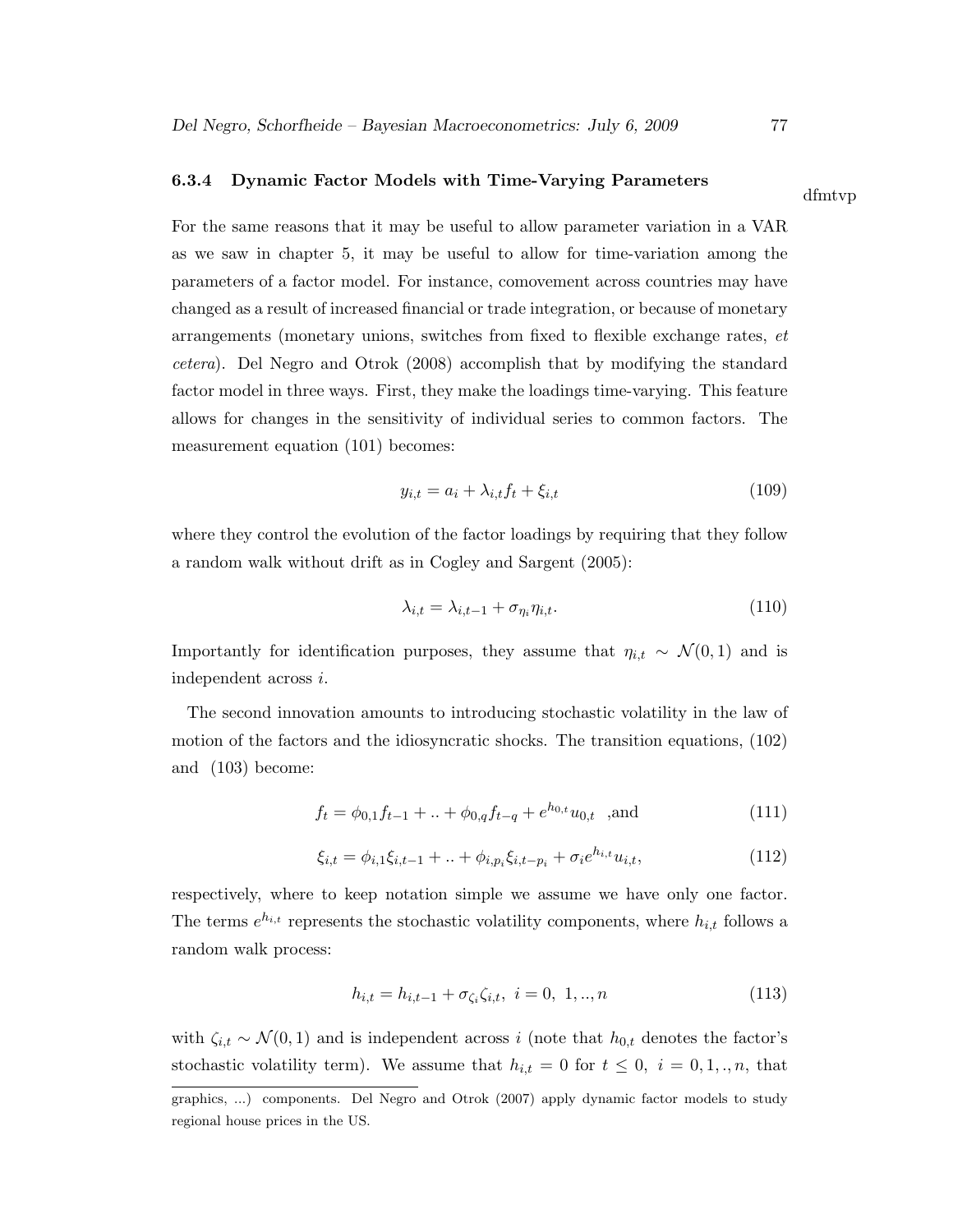is, before the beginning of the sample period there is no stochastic volatility: This assumption allows us to derive an ergodic distribution for the initial conditions.<sup>31</sup> Del Negro and Otrok (2008) assume that the priors for the standard deviations of the innovations to the law of motions of the loadings  $(\{\sigma_{\eta_i}\}_{i=1}^n)$  and stochastic volatilities  $(\{\sigma_{\zeta_i}\}_{i=0}^n)$  (where  $i=0$  denotes the stochastic volatility for the factors' law of motion) follow an inverse gamma distributions  $IG(\nu_{\eta_i}, s_{\eta_i}^2)$  and  $IG(\nu_{\zeta_i}, s_{\zeta_i}^2)$ , respectively.

The Gibbs sampling procedure reduces to four main blocks. (i) The first block conditions on the factors, time-varying loadings, and stochastic volatilities to sample from the posterior of the constant term  $a_i$ , the autoregressive parameters  $\{\phi_{i,1},\ldots,\phi_{i,p_i}\},\$ and the non time-varying component of the variance  $\sigma_i^2$  as described in Section 6.3.1 (the procedure is modified to take the heteroskedasticity introduced by the stochastic volatilities into account). (i) In the next block, which is again similar to the one described in Section 6.3.2, the factors  $f_t$  are drawn conditional on all other parameters using the state space representation of the model, as in Carter and Kohn (1994). (iii) The third block draws the time-varying loadings  $\lambda_{i,t}$ , again using Carter and Kohn's algorithm. In this block the factors are treated as known quantities. (iv) The last block samples the stochastic volatilities using the procedure of Kim, Shephard, and Chib (1998).

Del Negro and Otrok (2008) apply this model to study the time-varying nature of international business cycles. Mumtaz and Surico (2008), in a related development, introduces time-variation in the law of motion of the factors (but not in any of the other parameters) and use their model to cross-country inflation data.

#### 6.3.5 Factor Augmented VARs

Bernanke, Boivin, and Eliasz (2005) introduce Factor augmented VARs (or FAVARs). The FAVAR approach introduces two changes to the standard factor model. First, FAVAR allows for additional observables (the Fed Funds rate, for instance) to enter the measurement equation, which becomes:

$$
y_{i,t} = a_i + \lambda_i f_t + \gamma_i x_t + \xi_{i,t}
$$
\n(114)

fvar

<sup>&</sup>lt;sup>31</sup>The assumption that  $h_{0,0} = 0$  also makes it possible to identify the scale of the loadings  $\lambda_{i,t}$ while the assumption that  $h_{i,0} = 0$  makes it possible to identify the non-time varying component of the idiosyncratic shocks standard deviation  $\sigma_i$ . See the discussion in Del Negro and Otrok (2008).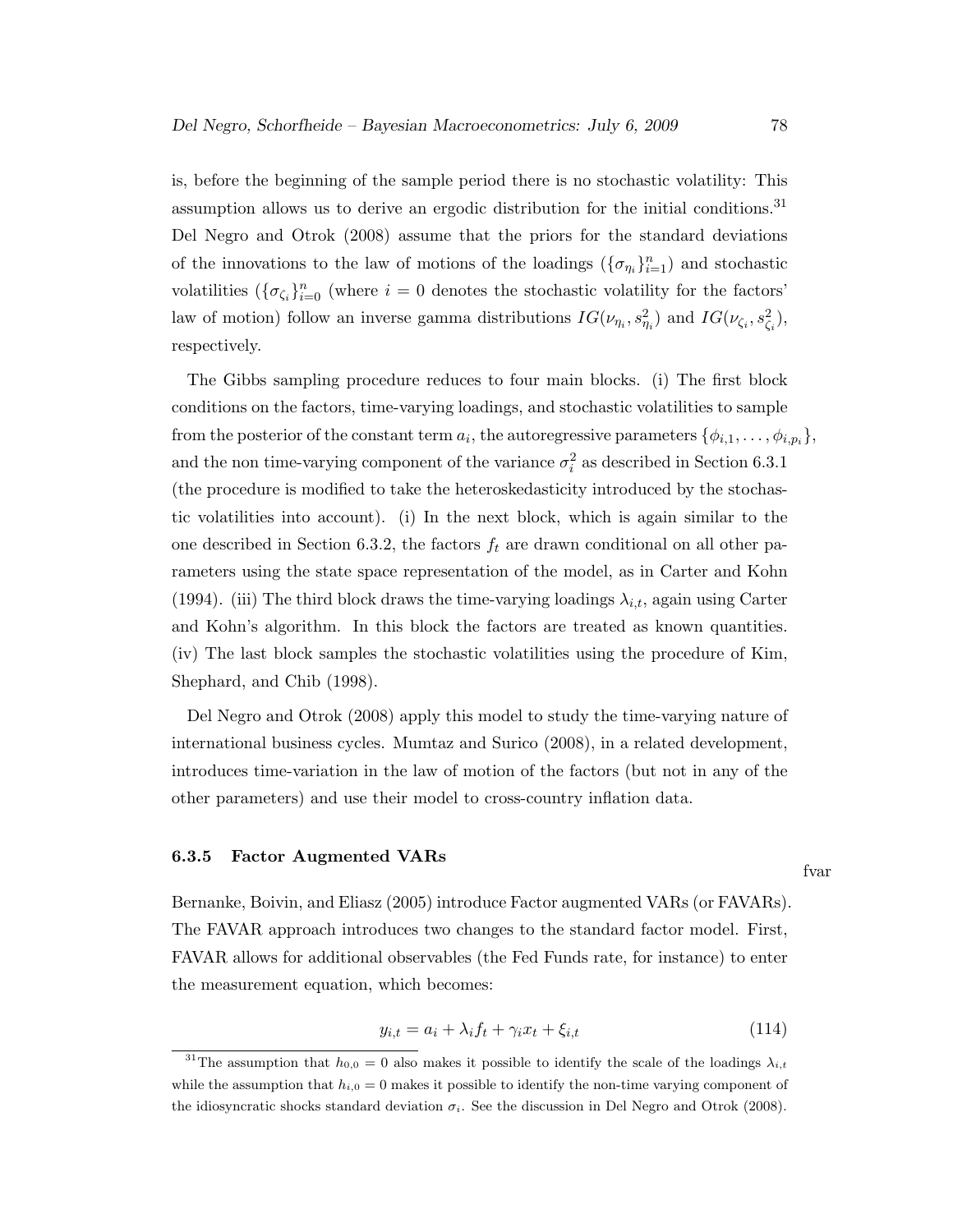where  $x_t$  and  $\gamma_i$  are  $m \times 1$  and  $1 \times m$  vectors, respectively. Second, the unobservable factors and the observable  $x_t$  are assumed to jointly follow a vector autoregressive processes of order q:

$$
\begin{bmatrix} f_t \\ x_t \end{bmatrix} = \Phi_{0,1} \begin{bmatrix} f_{t-1} \\ x_{t-1} \end{bmatrix} + \ldots + \Phi_{0,q} \begin{bmatrix} f_{t-q} \\ x_{t-q} \end{bmatrix} + u_{0,t}, \text{ and } (115)
$$

where the  $\Phi_{0,j}$  matrices are now of size  $(\kappa+m)\times(\kappa+m)$ . While in early applications of FAVAR (Bernanke, Boivin, and Eliasz (2005)) estimation involved a two-step procedure where first the factors were extracted from a large cross-section and then the VAR parameters were estimated, later approaches involved joint estimation of the factors and the VAR parameters. At least in principle, estimating a FAVAR is a straightforward application of the tools described in Section 6.3.2. For given factors, obtaining the posterior distribution for the parameters of (114) and (115) is straightforward. Likewise, the factors can be drawn using expressions (114) and the first  $\kappa$  equations of the VAR in (115), as the measurement and transition equations, respectively, in a state-space representation. The appeal of the FAVAR is that it afford a combination of factor analysis with the structural VAR analysis described in Section 2.3. As a consequence, one can directly model the impact of variations in some particular observables (e.g., the Fed Funds rate) on the evolution of the factors. For instance, Bernanke, Boivin, and Eliasz (2005) apply their model to study the effects of monetary policy shocks in the U.S. Belviso and Milani (2006) also apply a FAVAR to study the effects of monetary policy shocks, and in addition attempt to provide the factors with a structural interpretation. Ludvigson and Ng (2008) apply the methodology to study bond risk premia.

#### 6.3.6 Combining DSGE Models and Factor Models

dfmdsge

Boivin and Giannoni (2006) estimate a factor model where the factors are the states from a DSGE model and the factor dynamics are therefore subject to the restrictions implied by the model. As discussed in Section 4, the solution of a log-linearized DSGE models can be written as:

$$
s_t = \Phi_1(\theta)s_{t-1} + \Phi_\xi(\theta)\epsilon_t.
$$
\n(116)

where the state vector  $s_t$  includes all endogenous and exogenous variables relevant to the model. Define a vector  $f_t$  of all the economic concepts for which we have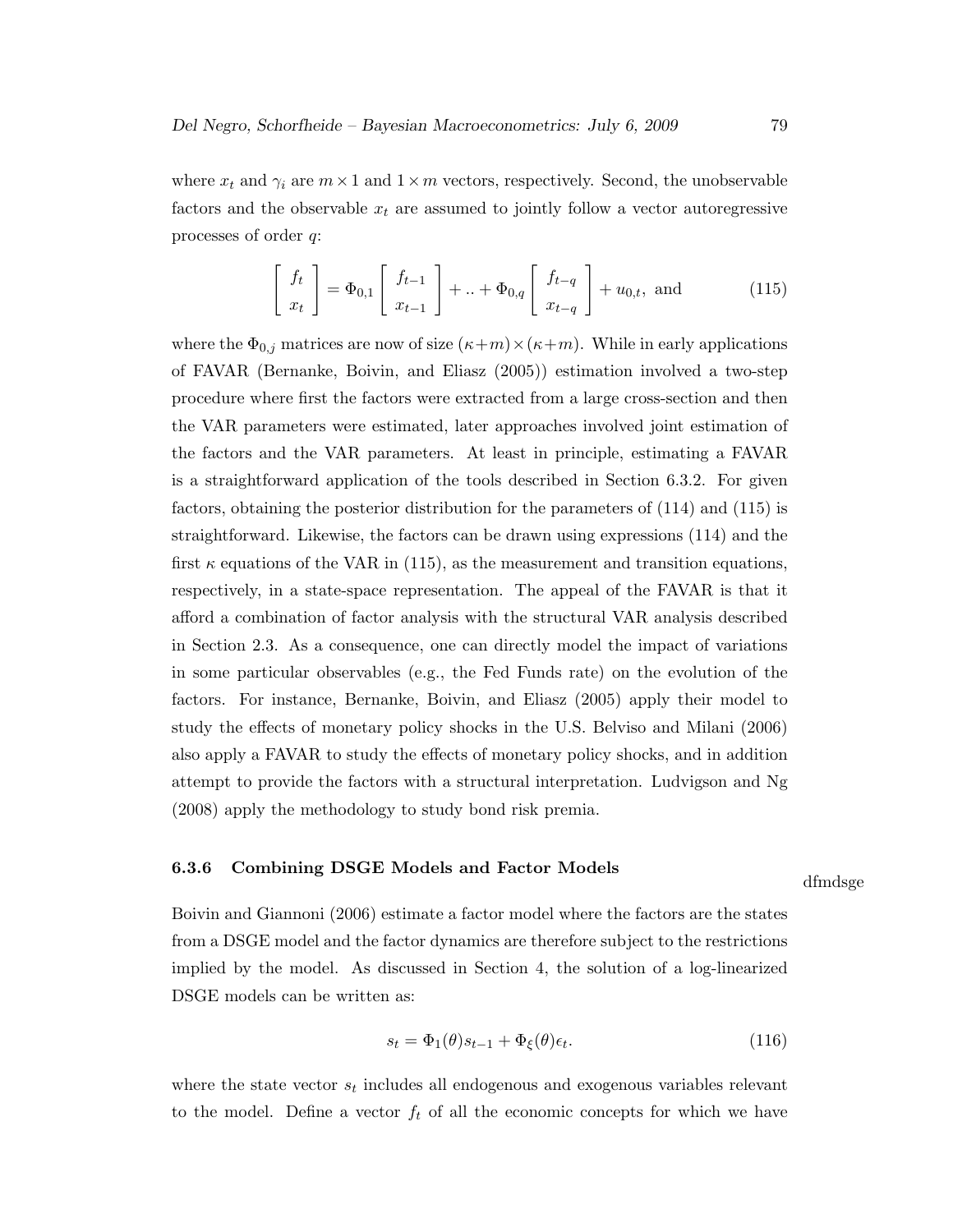measurement – e.g., output, inflation, et cetera – and a matrix F that selects  $f_t$  out of  $s_t$ :<sup>32</sup>

$$
f_t = Fs_t. \tag{117}
$$

Standard practice in the estimation of DSGE models is to select only one empirical counterpart for each economic concept, so that the measurement equation can be written in vectorized forms as:

$$
y_t = f_t. \tag{118}
$$

where for convenience we ignore the constants. Boivin and Giannoni (2006) argue that in fact there are several empirical counterparts for each economic concept – for instance, inflation can be measured using the GDP deflator, the Consumer Price Index, the Personal Consumption Expenditures deflator, and so on – and that the measurement equations should be generalized accordingly as:

$$
y_t = \Lambda^Y f_t + \xi_t,\tag{119}
$$

The vector  $\xi_t$  stacks all measurement errors, which eveolve independently from one another according to the law of motion (103). Each equation of (119) can be written like the measurement equation (101) described in Section 6.3, with the additional restriction that each observable loads only onto one factor – the economic concept f j for which  $y_{i,t}$  is one of the empirical counterparts:

$$
y_{i,t} = \lambda_{i,j}^Y f_t^j + \xi_{i,t},\tag{120}
$$

We can now substitute  $f_t$  for  $s_t$  and the measurement equations become:

$$
y_{i,t} = \lambda_i s_t + \xi_{i,t},\tag{121}
$$

where  $\lambda_i$  obeys the restriction

$$
\lambda_i = \lambda_{i,j}^Y F.
$$

Boivin and Giannoni (2006) also consider variables (for instance, consumer confidence) that do not have a clear counterpart in the economic model. For these variables the vector  $\lambda_i$  is unrestricted.

Estimation of these model by and large follows the Gibbs sampler described in Section 6.3.2. Given the states  $s_t$ , the  $\lambda_i$  and the other parameters of (103) can be

 $32$ We can always suitably expand the definition of  $s_t$  to incorporate whatever variable of interest the model produces.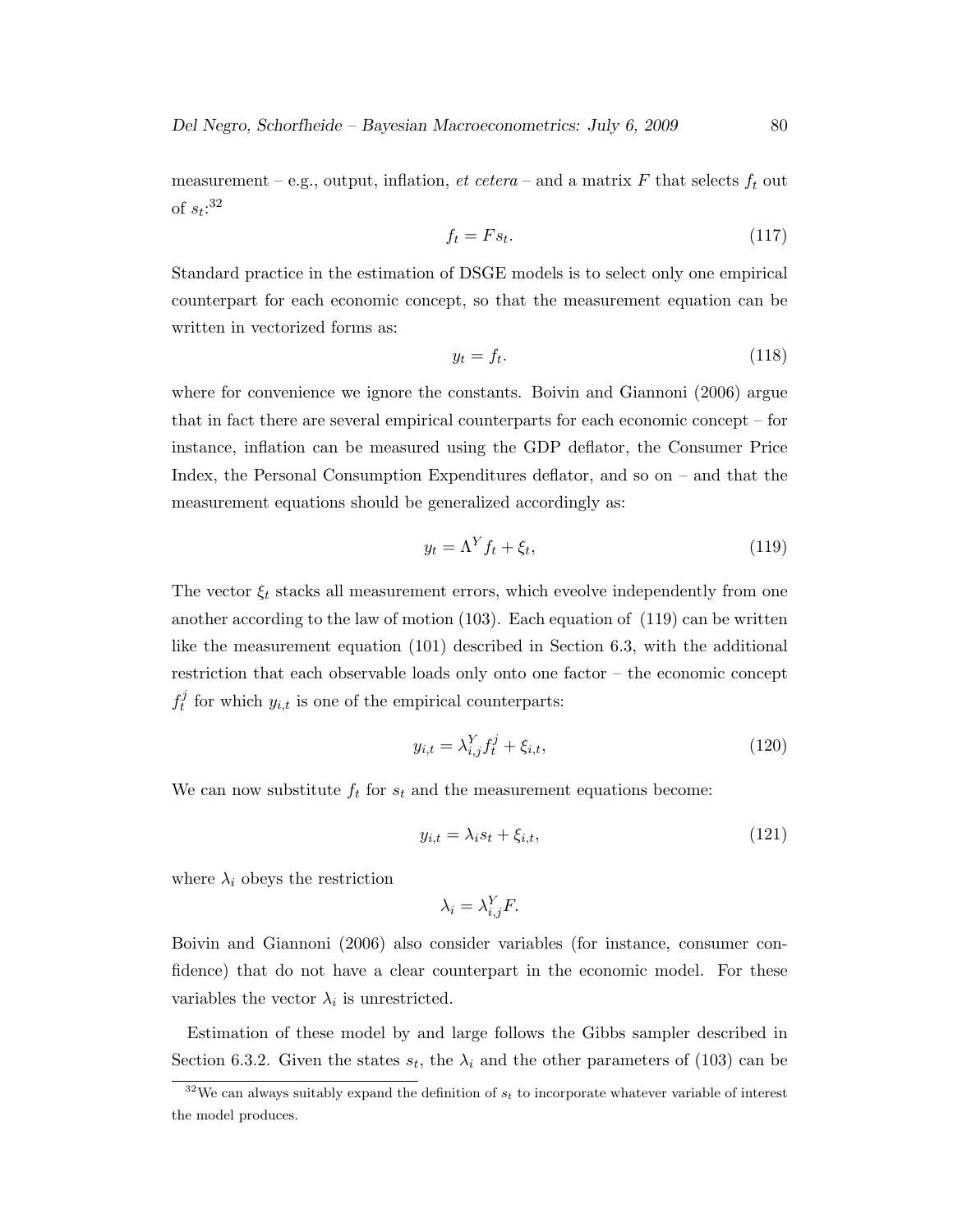recovered equation by equation using the approach in Chib and Greenberg (1994). For given vector  $\theta$  of DSGE model parameters, the states can be drawn using the procedure in Carter and Kohn (1994, ADD). The main difference arises when it comes to draw the parameters of the law of motion of the states (116). These parameters are now function of the vector  $\theta$  of DSGE model parameters. Conditional on  $\lambda_i$  and the other parameters of (103),  $\theta$  can be drawn using a Metropolis-Hastings step, where the measurement and transition equations are given by (121) and (116), respectively.

Boivin and Giannoni (2006) argue that their approach to estimating DSGE model in a "data rich environment" provides several advantages relative to the standard practice. First of all, the additional information coming from the large cross section can provide better estimates of the states  $s_t$  and of the structural shocks driving the economy.<sup>33</sup> In addition, they provide evidence that their procedure can deliver different estimates of the DSGE model parameters relative to the standard approach. Boivin and Giannoni (2008) discuss optimal monetary policy in a in a "data rich environment".

Kryshko, Schorfheide, and Sill (2008) provide an approach for forecasting variables that do not explicitly appear in the DSGE model that is to some extent in the spirit of that in Boivin and Giannoni (2006), but is computationally much simpler.<sup>34</sup> Specifically, Kryshko, Schorfheide, and Sill (2008) estimate the DSGE using the standard approach. Conditional on the posterior mean of those estimates, they use the Kalman filter to obtain the filtered states  $s_t$ . In the next step, they use these states as regressors in a measurement equation like (121), where the errors  $\xi_{i,t}$  follow an autoregressive law of motion like (103). Unlike Boivin and Giannoni (2006), the  $\lambda_i$  in Kryshko, Schorfheide, and Sill (2008) are generally unrestricted. However, these authors use the DSGE model to form a prior for  $\lambda_i$ . The approach is straightforward to apply as it does not involve a feedback between the  $y_{i,t}$  and the states, as in Boivin and Giannoni (2006). Precisely for this reason, however, their approach differs from Boivin and Giannoni (2006) as it does not exploit the data-rich environment to extract estimates of the states.

 $33$ Bernanke, Boivin, and Eliasz (2005) make a similar point in the context of a structural VAR.

<sup>&</sup>lt;sup>34</sup> Monti, Giannone, and Reichlin (2008) consider a similar approach where information at different frequency (monthly, quarterly) is used for forecasting with a DSGE model. They postulate a socalled bridge equation that links the observables in the DSGE model to the monthly variables that are not explicitly included in the DSGE model.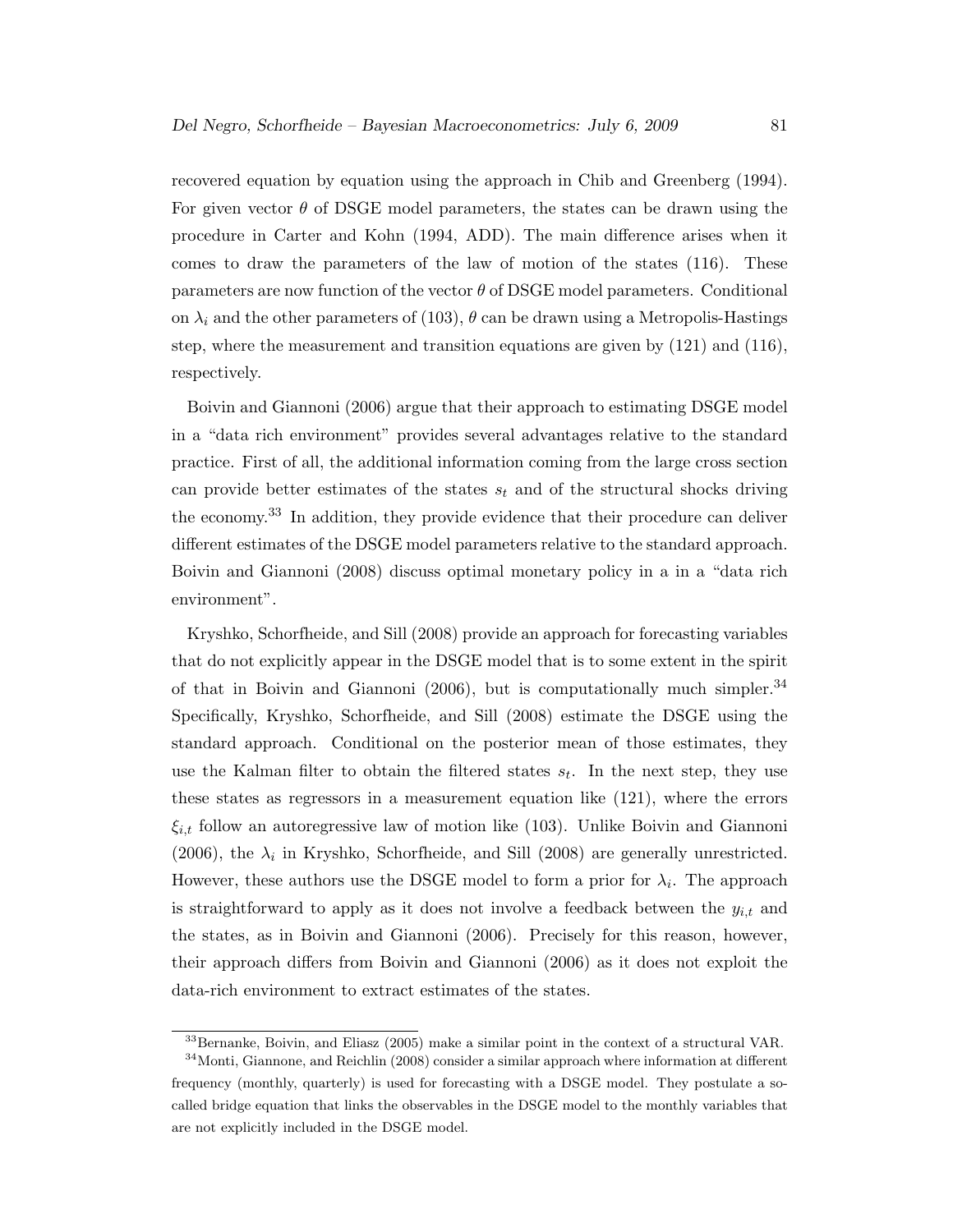## 7 Model Uncertainty

An important aspect of empirical work in macroeconomics is model uncertainty. We have encountered "model" uncertainty in various places throughout this chapter. For instance, in the context of VARs there is uncertainty about the appropriate number of lags and cointegration restrictions. In the context of DSGE model, a researcher might be uncertain whether price stickiness, wage stickiness, informational frictions, or monetary frictions are quantitatively important for the understanding of business cycle fluctuations and should be accounted for when designing monetary and fiscal policies. In view of the proliferation of hard-to-measure coefficients in time-varying parameter models, there is uncertainty about the importance of such features in empirical models. Researchers working with dynamic factor models are typically uncertain about the number of factors necessary to capture the comovements in a cross-section of macroeconomic or financial variables.

In a Bayesian framework, model uncertainty is conceptually not different from parameter uncertainty. Consider the following simple example. We could distinguish the following two (nested) models:

$$
\mathcal{M}_1: \quad y_t = u_t, \quad \mathcal{M}_2: \quad y_t = \theta_{(2)} x_t + u_t.
$$

Here  $\mathcal{M}_1$  restricts the regression coefficient  $\theta_{(2)}$  in  $\mathcal{M}_2$  to be equal to zero. Bayesian analysis allows us to place probabilities on the two models, denoted by  $\pi_{i,0}$ , and specify a prior distribution for  $\theta_{(2)}$  in model  $\mathcal{M}_2$ . Suppose that  $\pi_{1,0} = \lambda$  and  $\theta_{(2)} \sim N(0, 1)$ . Then the mixture of  $\mathcal{M}_1$  and  $\mathcal{M}_2$  is equivalent to a model  $\mathcal{M}_0$ 

$$
\mathcal{M}_0: \quad y_t = \theta_{(0)} x_t + u_t, \quad u_t \sim i i dN(0, 1), \quad \theta \in \mathbb{R}.
$$

with a prior distribution for  $\theta_{(0)}$  that is of the form

$$
\theta_{(0)} \sim \begin{cases} 0 & \text{with prob. } \lambda \\ N(0,1) & \text{with prob. } 1 - \lambda \end{cases}
$$

More generally, we can always construct a prior on a sufficiently large parameter space such that model uncertainty can be represented as parameter uncertainty. However, in many applications it is convenient to refer restricted versions of a large encompassing model, e.g. a VAR whose lag length is restricted to  $p$ , as models themselves.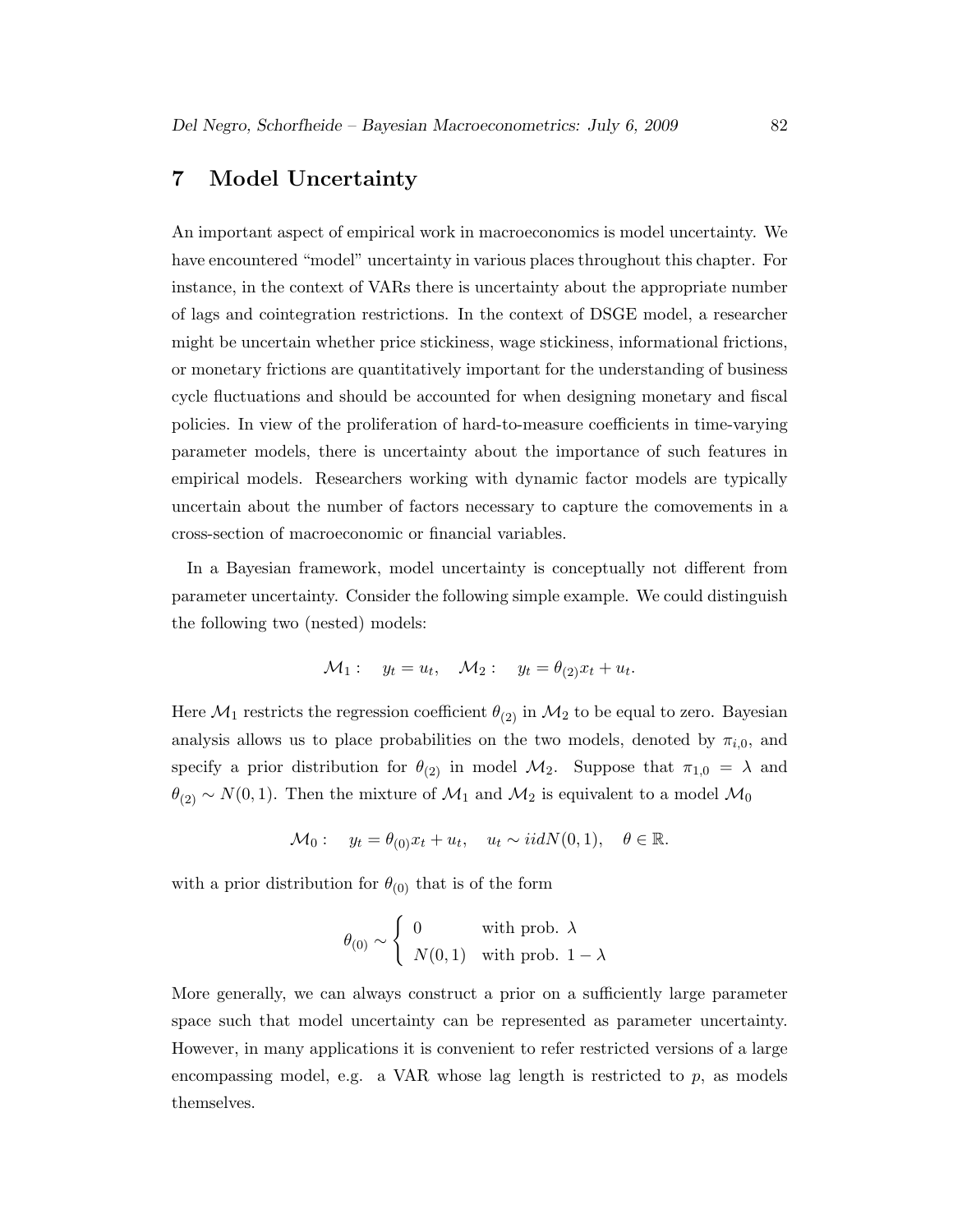The remainder of this section is organized as follows. Section 7.1 discusses the computation of posterior model probabilities and their use to select among a collection of models. However, rather than first selecting a model and then conditioning on the selected model in the subsequent analysis, it is more desirable to average across models and to explicitly take model uncertainty into account when making decisions. We use a stylized optimal monetary policy example to highlight this point in Section 7.3. In many macroeconomic applications, in particular those that are based on DSGE models, posterior model probabilities often seem to be implausible, in that one specification essentially attains posterior probability one and all other specification receive probability zero. These probabilities seem *implausible* because they do not capture the variation of results found across different studies. In view of potentially implausible posterior model probabilities a decision maker might be inclined to robustify her decisions and we discuss robustness considerations in Section 7.4.

# 7.1 Posterior Model Probabilities and Selection modelsel

Suppose we have a collection of M models denoted by  $\mathcal{M}_1$  through  $\mathcal{M}_M$ . Each model has a parameter vector  $\theta_{(i)}$  and prior probability  $\pi_{i,0}$ . The posterior probabilities are given by

$$
\pi_{i,T} = \frac{\pi_{i,0}p(Y|\mathcal{M}_i)}{\sum_{j=1}^M \pi_{j,0}p(Y|\mathcal{M}_j)}, \quad p(Y|\mathcal{M}_i) = \int p(Y|\theta_{(i)}, \mathcal{M}_i)p(\theta_{(i)}|\mathcal{M}_i)d\theta_{(i)}, \quad (122)
$$

where  $p(Y|\mathcal{M}_i)$  is the marginal likelihood or data density associated with model  $\mathcal{M}_i$ . As long as the likelihood functions  $p(Y|\theta_{(i)}, M_i)$  and prior densities  $p(\theta_{(i)} | M_i)$  are properly normalized for all models the posterior model probabilities are well defined. Improper prior densities<sup>35</sup>, however, pose a problem. We could pre-multiply an improper prior by an arbitrary factor  $c$ , which would result in an (arbitrary) scaling of the marginal likelihood and leave the posterior probabilities indeterminate. One can obtain meaningful posterior model probabilities an improper prior  $p(\theta)$  (we omitted the i subscript and the model indicator from the notation) by replacing the marginal likelihood  $p(Y)$  with a predictive likelihood of the form

$$
p(Y_{k+1,T}|Y_{1,k}) = \int p(Y_{k+1,T}|Y_{1,k},\theta)p(\theta|Y_{1,k})d\theta,
$$

<sup>&</sup>lt;sup>35</sup>Prior densities for which  $\int p(\theta) d\theta = \infty$ .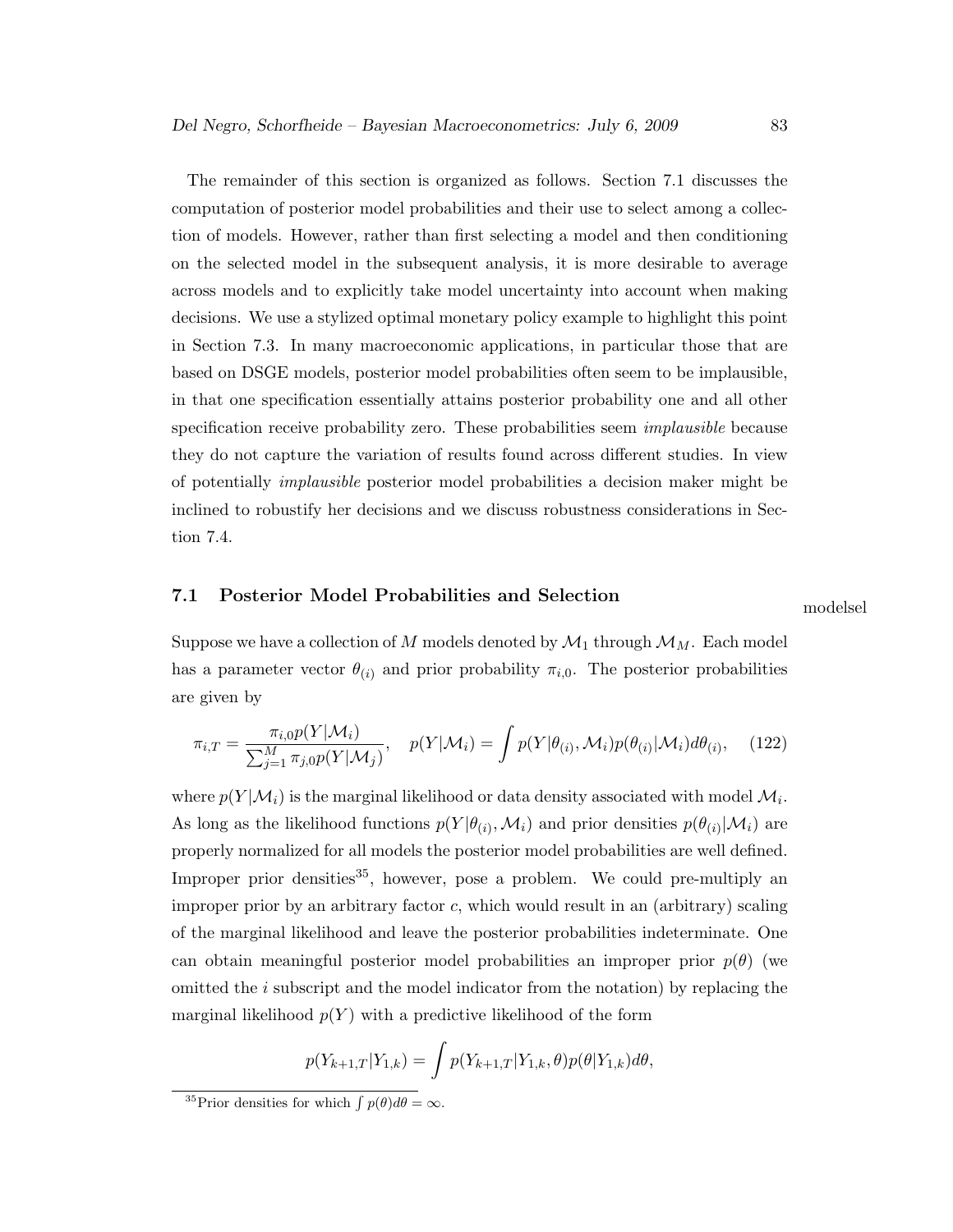provided the k-observation posterior  $p(\theta|Y_{1,k})$  is proper.<sup>36</sup> Since for any model with a parameter vector  $\theta$ 

$$
\ln p(Y_{1,T}) = \sum_{t=1}^{T} \ln p(y_t|Y_{1,t-1}) = \sum_{t=1}^{T} \ln \int p(y_t|\theta, Y_{1,t-1}) p(\theta|Y_{1,t-1}) d\theta
$$

log marginal likelihoods can be interpreted as pseudo-out-of-sample one-step-ahead predictive scores.

While the calculation of posterior probabilities is conceptually straightforward, it can be computationally challenging. First, there are only a few instance, such as the VAR model in (1) with conjugate MNIW prior, in which the marginal likelihood  $p(Y)$  can be computed analytically. If fact, for priors represented through dummy observations the formula is given in (80). We also mentioned in Section 4.6.2 that for a DSGE model, or other models for which posterior draws have been obtained using the RWM Algorithm, numerical approximations to marginal likelihoods can be obtained using Geweke (1999, ADD)'s approach or the method proposed by Chib and Jeliazkov (2001, ADD). A more detailed discussion of numerical approximation techniques for marginal likelihoods is provided in Chapter [Bayesian Computation]. Finally, marginal likelihoods can be approximated analytically using a so-called Laplace approximation, which approximates  $\ln p(Y|\theta) + \ln p(\theta)$  by a quadratic function centered at the posterior mode or the maximum of the likelihood function. The most widely-used Laplace approximation is the one due to Schwarz (1979, ADD). Phillips (1996, ADD) and Chao and Phillips (1999, ADD) provide extensions to non-stationary time series models and reduced rank VARs.

Second, the model space might be quite large and require the calculation of marginal likelihoods for many specifications. Consider the empirical illustration in Section 2, which involved a 4-variable VAR with 4 lags, which leads to a coefficient matrix  $\Phi$  with 68 elements. Suppose we construct submodels by restricting VAR coefficients to zero. Based on the exclusion of parameters we can easily generate  $2^{68} \approx 3 \cdot 10^{20}$  submodels. Even if we use a conjugate prior that leads to an analytical formula for the marginal likelihoods of the submodels, the computation of the posterior probabilities is a daunting task. As an alternative to computing the marginal likelihood for each of the  $2^{68}$  specifications, George, Ni, and Sun (2008) develop a stochastic search algorithm for VAR restrictions.

<sup>&</sup>lt;sup>36</sup>For instance, Villani (2001) discusses lag length selection using predictive marginal likelihoods based on improper priors in the context of VARs with cointegration restrictions.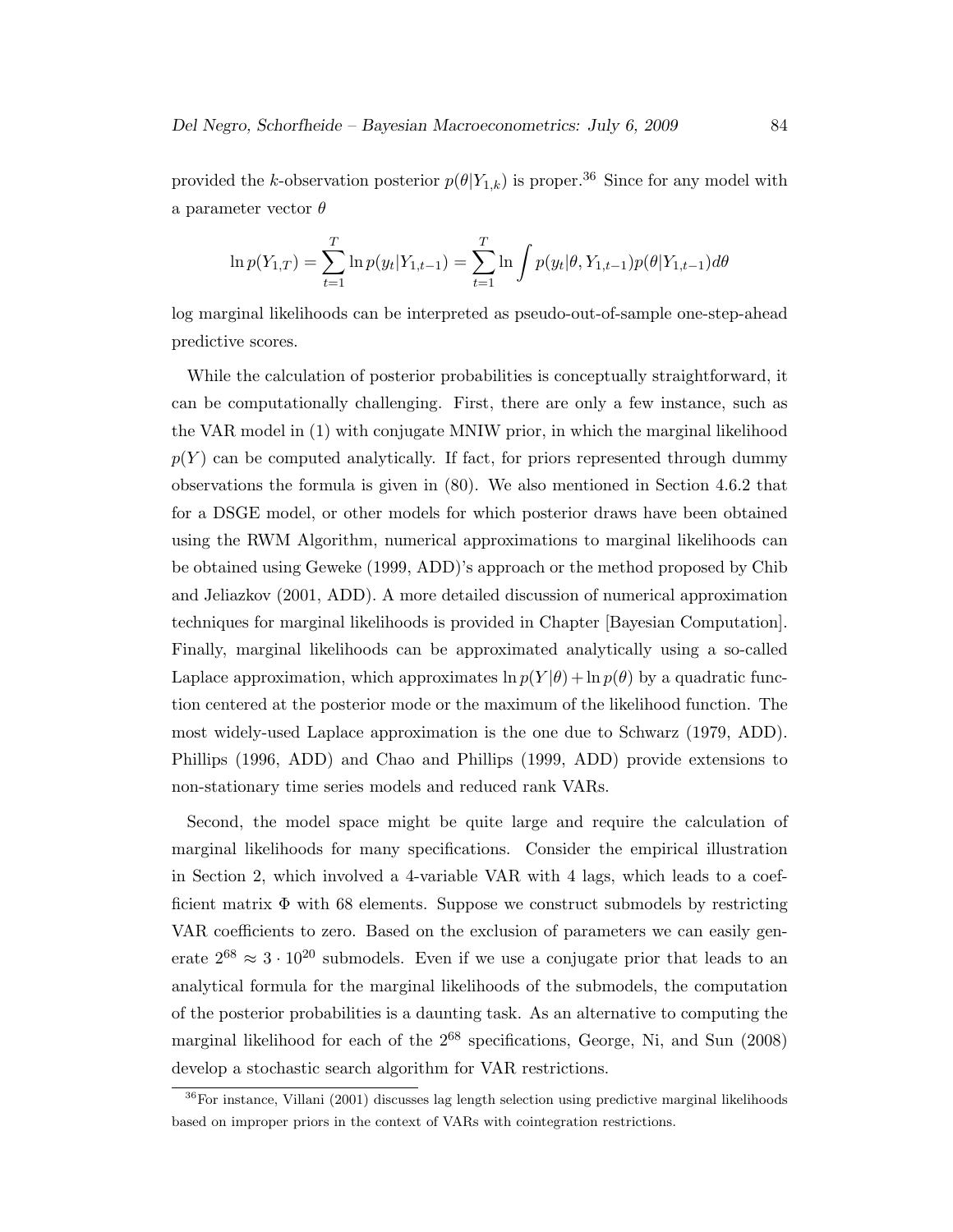The literature distinguishes between model selection and model averaging. We will provide a few remarks on model selection and defer a discussion of model averaging, which is a more natural approach in a Bayesian framework, to Section 7.2. Suppose that a researcher faces a loss of zero if she chooses the "correct" model and a loss of one if an incorrect model is chosen. Under this loss function, it is straightforward to verify that the posterior expected loss is minimized by selecting the model with the highest posterior probability. Thus, Bayesian model selection simply amounts to choosing the highest posterior probability models.

¿From a frequentist perspective Bayesian model selection procedures are consistent in the sense that if the data generating process is contained in one of the models under consideration then the posterior probability of this model will converge to one as the sample size tends to infinity. If the models  $\mathcal{M}_i$  are nested then the smallest model that contains the data generating process will be chosen. This consistency result tends to remain valid if the marginal likelihoods are replaced by Laplace approximations, e.g. Schwarz (1979, to be added) and Phillips and Ploberger (1996). Moreover, the consistency is preserved even in non-stationary time series models. For instance, Chao and Phillips (1999, to be added) show formally that a Bayesian model selection criterion leads to a consistent selection of cointegration rank and lag length in vector autoregressive models. Fernandez-Villaverde and Rubio-Ramirez (2004) emphasize that if none of the models in the model space is "true" model selection based on posterior odds leads asymptotically to the model that is closest to the data-generating process in terms of the Kullback-Leibler divergence.

## 7.2 Decision Making with Multiple Models

decisionmaking

For many applications the zero-one loss function underlying the model selection problem is not particularly attractive. Economic policy makers are often confronted with choosing policies under model uncertainty. We will illustrate a prototypical decision problem. Suppose that output  $y_t$  and inflation  $\pi_t$  are related to each other according to one of the two Phillips curve relationships

$$
\mathcal{M}_1: y_t = \frac{1}{10}\pi_t + \epsilon_{s,t}, \quad \mathcal{M}_2: y_t = \pi_t + \epsilon_{s,t}, \tag{123}
$$

where  $\epsilon_{s,t}$  is a cost (supply) shock. The demand side of the economy leads to the following relationship between inflation and money  $m_t$ :

$$
\pi_t = m_t + \epsilon_{d,t},\tag{124}
$$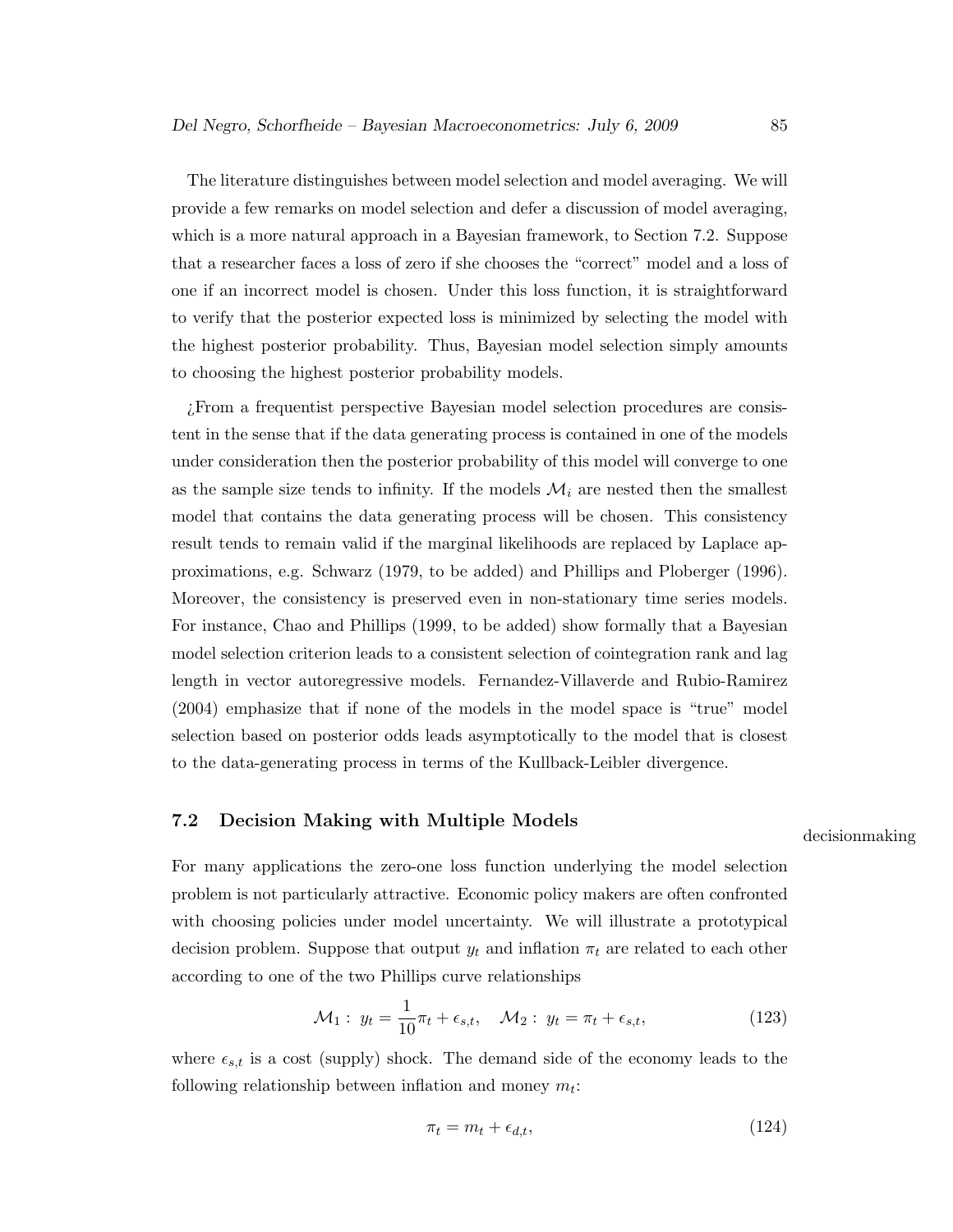where  $\epsilon_{d,t}$  is a demand shock. Finally, up until period T monetary policy was  $m_t = 0$ . However, in period  $T$  the central back is considering a policy of the form

$$
m_t = -\epsilon_{d,t} + \delta \epsilon_{s,t} \tag{125}
$$

for  $t > T$  under the loss function

$$
\widetilde{L}_t = (\pi_t^2 + y_t^2). \tag{126}
$$

All variables in this model are meant to be in log deviations from some steady state and the shocks are assumed to be iid  $N(0, 1)$ .

Now define  $\theta(\mathcal{M}_i)$  such that  $\theta(\mathcal{M}_1) = 1/10$  and  $\theta(\mathcal{M}_2) = 1$ . If one averages with respect to the distribution of the supply shocks the expected loss associated with a policy  $\delta$  under model  $\mathcal{M}_i$  is

$$
L(\mathcal{M}_i, \delta) = [(\delta\theta(\mathcal{M}_i) + 1)^2 + \delta^2].
$$
\n(127)

Suppose that after observing the data the posterior probabilities are  $\pi_{1,T} = 0.61$ and  $\pi_{2,T} = 0.39$ . There are essentially three ways of arriving at a decision  $\delta$ .

First, one could condition on the highest posterior probability model which is  $\mathcal{M}_1$ . For  $\theta = 1/10$  the loss function (127) is minimized at  $\delta^*(\mathcal{M}_1) = -0.10$ . However, this decision completely ignores the loss that occurs if in fact  $\mathcal{M}_2$  is the correct model. Second, one can derive decisions  $\delta^*(\mathcal{M}_i)$  that are optimal for model  $\mathcal{M}_i$ ,  $i = 1, 2$ , and examine the loss of  $\delta^*(\mathcal{M}_i)$  if model  $\mathcal{M}_j$  is correct. The matrix of expected losses is summarized in Table 3. Notice that there is a large loss associated with  $\delta^*(\mathcal{M}_2)$  if in fact  $\mathcal{M}_1$  is the correct model. The last column provides the posterior risks associated with the two decision, which is an average of the expected loss reported in columns (2) and (3), weighted by the posterior probabilities of the two models:

$$
\mathcal{R}(\delta) = \pi_{1,T} L(\mathcal{M}_1, \delta) + \pi_{2,T} L(\mathcal{M}_2, \delta).
$$
 (128)

It turns out to be optimal to implement the decision associated with model  $\mathcal{M}_2$ despite  $\mathcal{M}_1$  being the highest posterior probability model. Finally, one can choose δ to directly minimize the posterior risk in (128). This leads to  $δ^* = -0.32$  and the posterior risk associated with this decision is  $\mathcal{R}(\delta^*) = 0.85$ .

Insert Table Here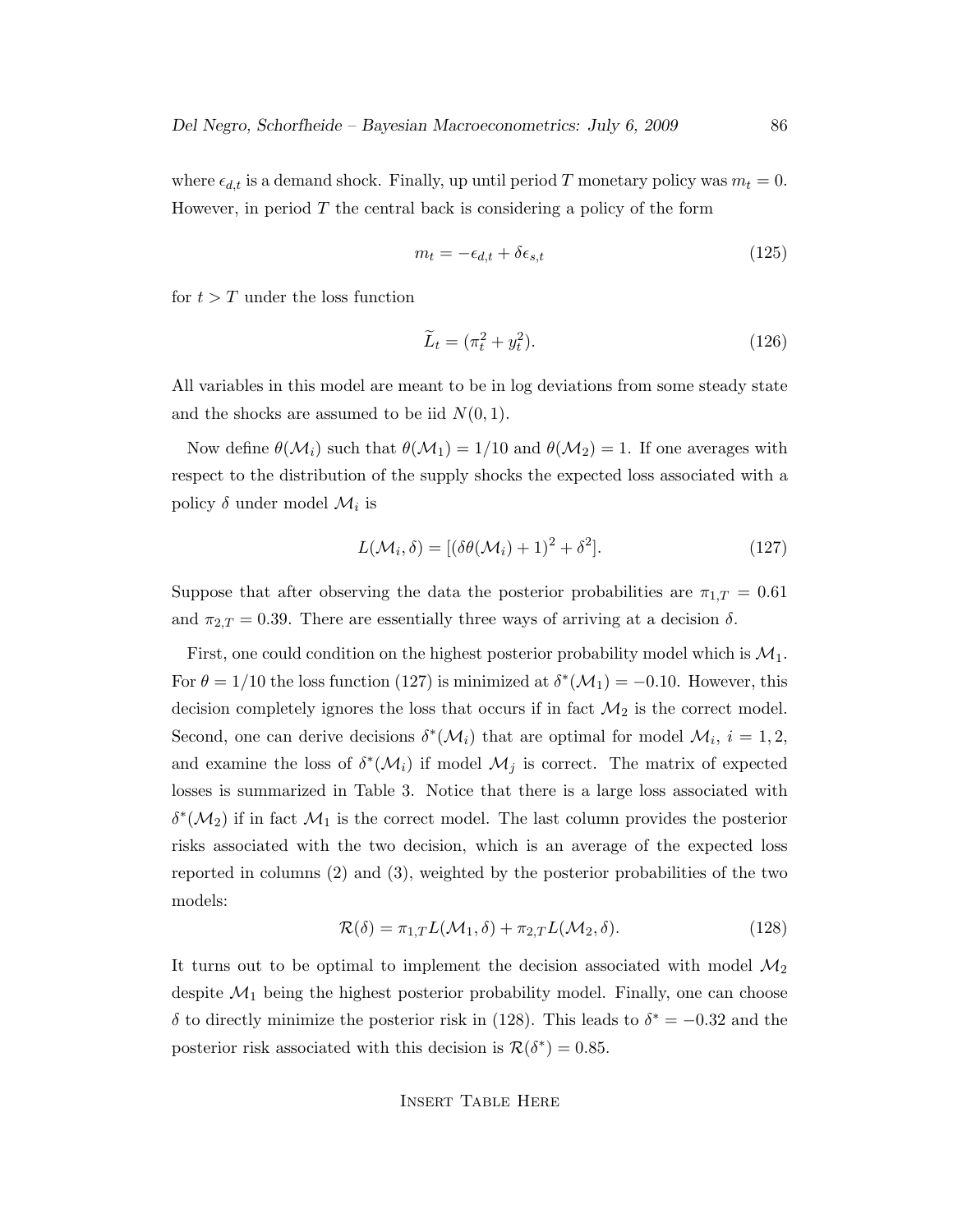This simple example illustrates that conditioning on the highest posterior probability model can clearly lead to sub-optimal decisions. At a minimum one should account for the loss of a decision that is optimal under  $\mathcal{M}_i$  if in fact one of the other models  $\mathcal{M}_j$ ,  $j \neq i$ , is correct. The decision that is optimal from a Bayesian perspective is obtained by minimizing the expected loss under a mixture of models.

In more realistic applications the two simple models would be replaced by more sophisticated DSGE models. These models would itself depend on unknown parameters. Cogley and Sargent (2005, ADD) provide a nice illustration of the notion that one should not implement the decision of the highest posterior probability model if it has disastrous consequences if one of the other models is correct. They consider a traditional Keynesian model with a strong output and inflation trade-off versus a model that incorporates the natural rate hypothesis. While according to their analysis the posterior probability on the Keynesian model was very small by the mid 1970s and the natural rate model suggested to implement a disinflation policy, the costs associated with this disinflation if in fact the Keynesian model is correct were very high. This consideration delayed the disinflation until about 1980.

Often, loss depends on future realizations of  $y<sub>T</sub>$ . In this case predictive distributions are important. Consider for example a prediction problem. The h-step ahead predictive density can be expressed as the mixture

$$
p(y_{T+h}|Y_{1,T}) = \sum_{i=1}^{M} \pi_{i,T} p(y_{T+h}|Y_{1,T}, \mathcal{M}_i).
$$
 (129)

Thus,  $p(y_{T+h}|Y_{1,T})$  is the result of the Bayesian averaging of model-specific predictive densities  $p(y_{T+h}|Y_{1,T})$ . Notice that only if the posterior probability of one of the models is essentially equal to one, conditioning on the highest posterior probability leads to approximately the same predictive density as model averaging. If the goal is to generate point predictions under a quadratic loss function then it would be optimal to average point forecast from the M models. This is often referred to as Bayesian forecast combination. There exists an extensive literature on applications of Bayesian model averaging. For instance, Min and Zellner (1990, ADD) use posterior model probabilities to combine forecasts, Wright (2008) uses Bayesian model averaging to construct exchange rate forecasts, and Strachan and van Dijk (2006) average across VARs with different lag lengths and cointegration restrictions to study the dynamics of the "Great Ratios."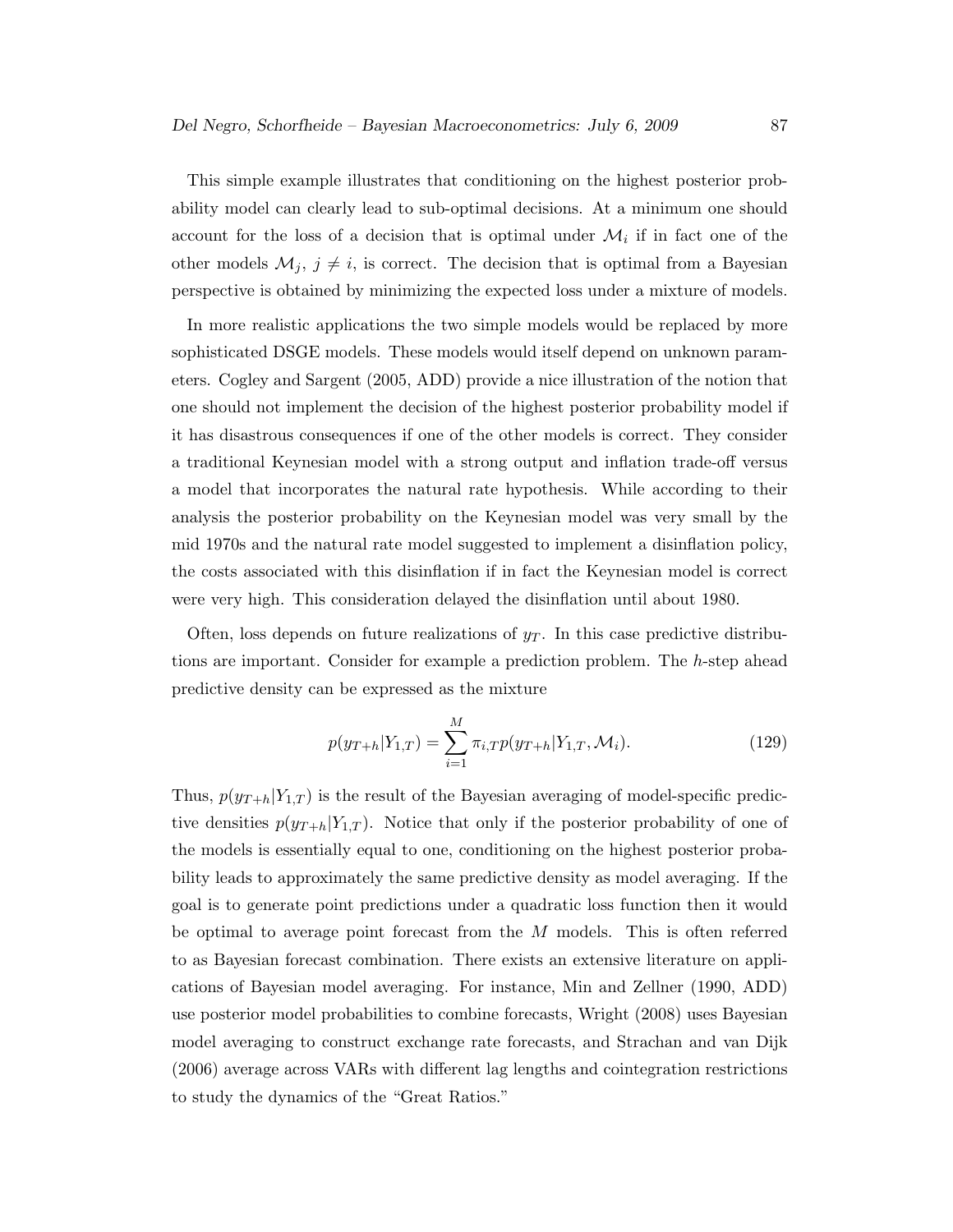Bayesian model averaging has become popular in growth regressions following the work of Fernandez, Ley, and Steel (2001), Sala-i Martin, Doppelhofer, and Miller (2004), Masanjala and Papageorgiou (Forthcoming). In particular, Sala-i Martin, Doppelhofer, and Miller (2004) use a combination of Bayesian model averaging and uninformative priors on individual regression coefficients called BACE (Bayesian Averaging of Classical Estimates). The BACE approach computes posterior odds for different specifications in growth regressions, and then assesses the magnitude and statistical significance of regressors by taking weighted averages of the posterior means and variances across specifications using the posterior odds as weights. Ciccone and Jarociski (2007) show that the BACE approach may not be robust to differences in the datasets because such differences can result in large disparities in the posterior odds across models. They argue that more informative priors on the regression coefficients robustify the Bayesian model averaging approach to cross-country.

### 7.3 Implausible Posterior Probabilities

implausibleodds

While Bayesian model averaging is conceptually very attractive, it very much relies on the notion that the posterior model probabilities provide a "plausible" characterization of model uncertainty, rather than merely one that is formally correct. Consider a central bank deciding on its monetary policy. Suppose that a priori the policy makers entertain the possibility that either wages or prices of intermediate goods producers are subject to nominal rigidities. These rigidities have the effect that wage (or price) setters are not able to adjust their nominal wages (prices) optimally, which distorts relative wages (prices), and ultimately, leads to the use of an inefficient mix of labor (intermediate goods). The central bank could use its monetary policy instrument to avoid the necessity of wage (price) adjustments and thereby nullifying the effect of the nominal rigidity.

Based on the tools and techniques in the preceding Sections, one could now proceed by estimating two models, one in which prices are sticky and wages are flexible, and one in which prices are flexible and wages are sticky. Results for such an estimation, based on a variant of the Smets and Wouters (2007) models, have been reported, for instance, in Table 5 of Del Negro and Schorfheide (2008). According to their estimation, conducted under various prior distributions, U.S. data favor the sticky price version of the DSGE model with odds that are greater than  $e^{40}$ . Such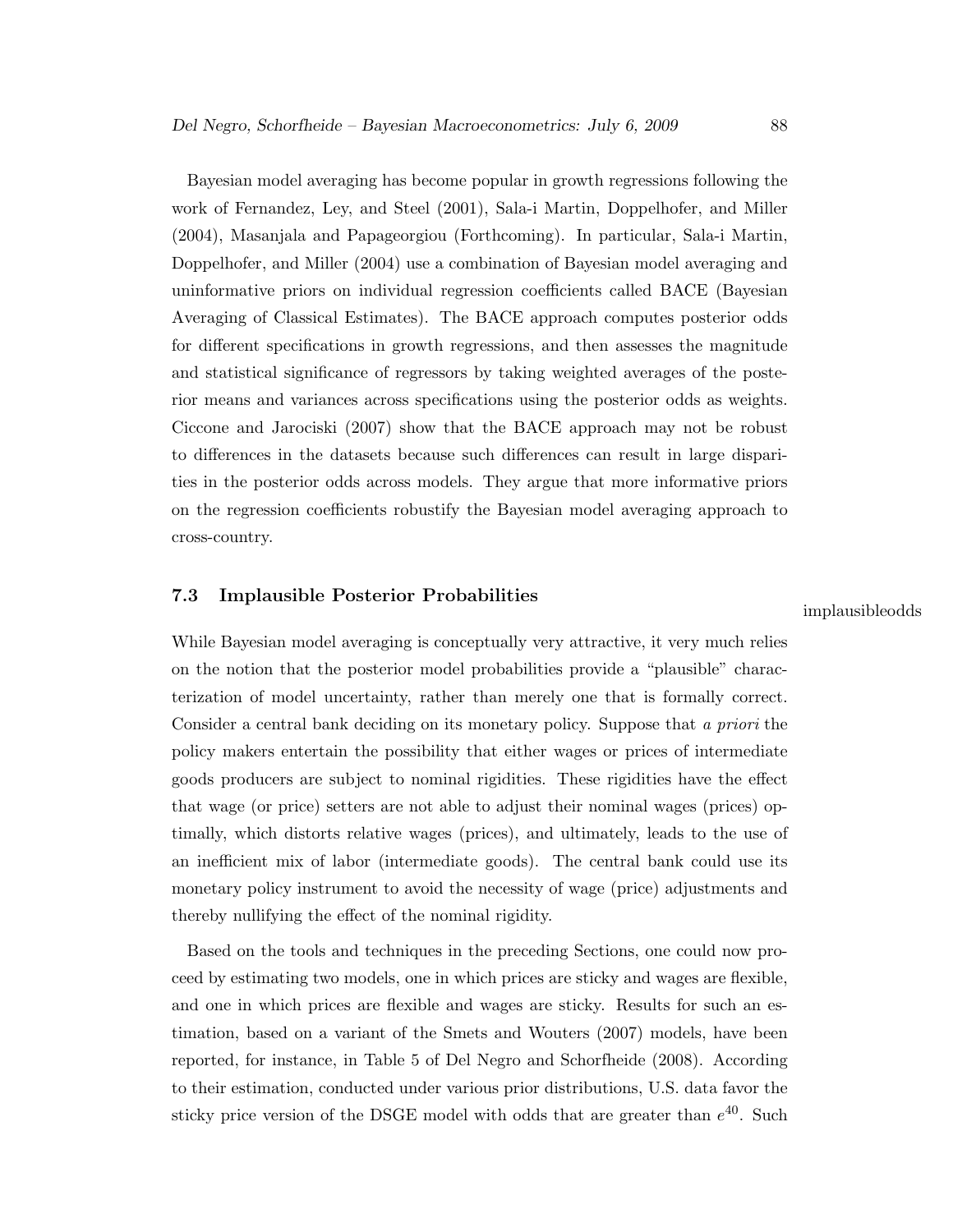odds are not uncommon in the DSGE model literature. If these odds are taken literally, they would imply that we should completely disregard the possibility that wages are sticky. Related, Del Negro, Schorfheide, Smets, and Wouters (2007) compare versions of DSGE models with nominal rigidities in which those households (firms) that are unable to re-optimize their wages (prices) are either indexing their past price by the long-run inflation rate or by last period's inflation rate (dynamic indexation). According to their Figure 4, the odds in favor of the dynamic indexation are greater than  $e^{20}$ , which again seems very decisive.

Schorfheide (2008, ADD) surveys a large number of DSGE model-based estimates of price and wage stickiness and the degree of dynamic indexation. While the papers included in this survey build on the same theoretical framework, variations in some details of the model specification as well as in the choice of observables lead to a significant variation in parameter estimates and model rankings. Thus, posterior model odds from any individual study, even though formally correct, appear to be overly decisive and thereby implausible.

Part of the problem is that each model represents a stylized representation of a particular economic concept, such as wage or price stickiness, augmented by auxiliary mechanisms that are designed to make the model fit the data. By looking across studies one encounters several representations of what is essentially the same basic concept, but each representation leads to a different time series fit and makes posterior probabilities appear fragile across studies. This problem is exacerbated by model misspecification. We shall provide two stylized example. The second example is taken from Sims (2003, ADD).

**Example 1:** Suppose that the world works according to  $y_t \sim \text{iidN}(0, 1)$  and a macroeconomist considers two stylized representations  $\mathcal{M}_i$ :  $y_t \sim iid(\mu_i, \sigma_i^2)$ ,  $i = 1, 2$ , where  $\mu_i$  and  $\sigma_i^2$  are fixed in both models. Assuming that the two models have the same prior probability, the expected log posterior odds ratio is

$$
E\left[\ln \frac{\pi_{1,T}}{\pi_{2,T}}\right] = -\frac{T}{2}\left[\ln \sigma_1^2 + \frac{1}{\sigma_1^2}(1+\mu_1^2)\right] + \frac{T}{2}\left[\ln \sigma_2^2 + \frac{1}{\sigma_2^2}(1+\mu_2^2)\right]
$$
  

$$
\approx -\frac{T}{2}\left[3(\sigma_1^2 - 1)^2 + \mu_1^2 - 2(\sigma_2^2 - 1)^2 - \mu_2^2\right]
$$

The approximation is obtained by a second-order Taylor expansion around the "true" values  $\mu = 0$  and  $\sigma^2 = 1$ . Suppose that the location parameters  $\mu_1$  and  $\mu_2$  capture the key economic concept, such as wage or price stickiness, and the scale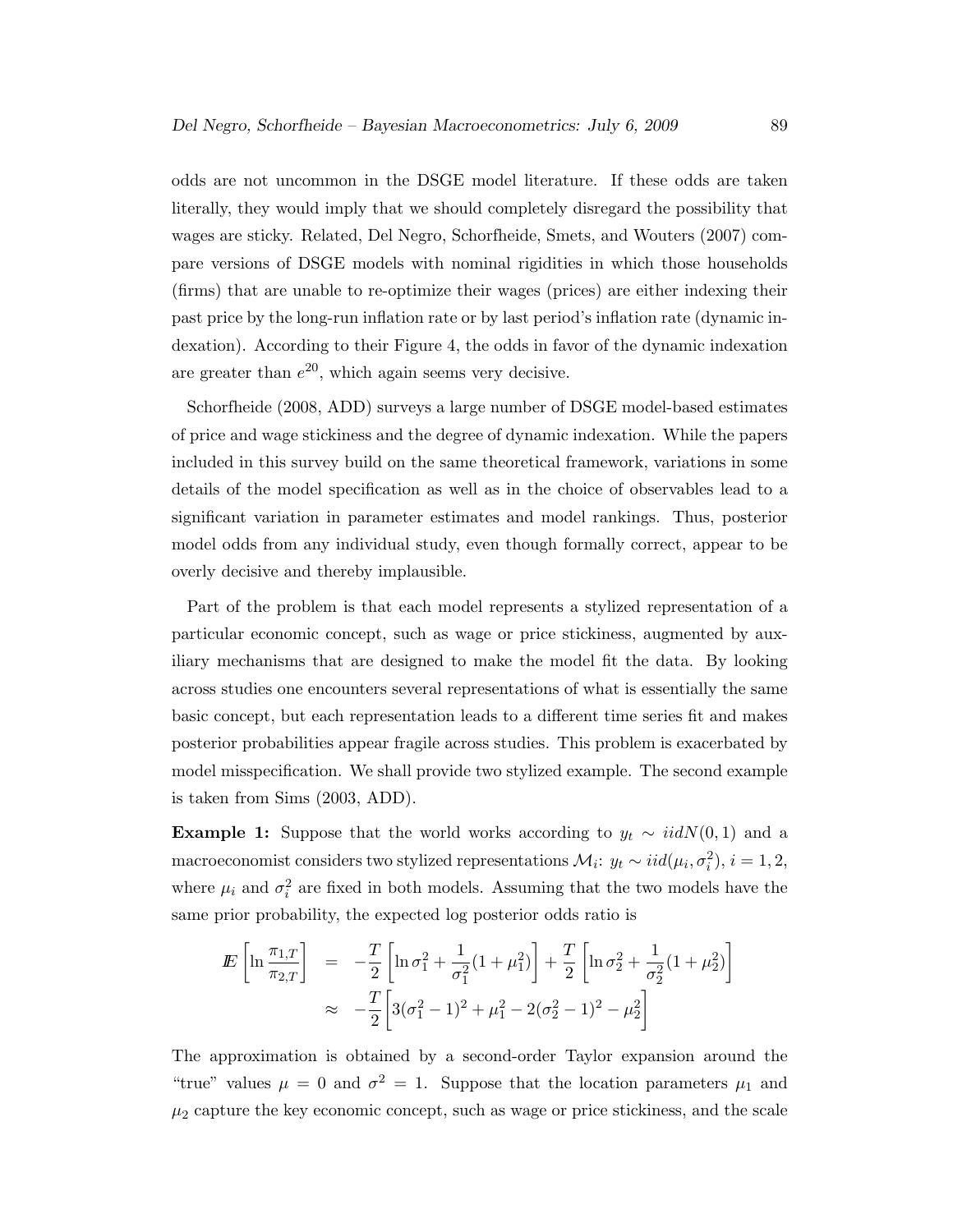parameters are generated through the various auxiliary assumptions that are made to obtain a fully-specified DSGE models. If one of the models is well specified, say  $\mathcal{M}_1$ , in the sense that  $\mu_1 \approx \mu_0$ , then posterior probabilities for  $\mathcal{M}_1$  and  $\mathcal{M}_2$  would favor  $\mathcal{M}_1$ , possibly in a decisive manner, even if auxiliary assumptions lead to some distortions  $\sigma_1^2 \neq \sigma_0^2$ . These odds would be fairly robust to changes in the auxiliary assumptions (from  $\sigma_i^2$  to  $\tilde{\sigma}_i^2$ ). However, if it turns out that both  $\mu_1$  and  $\mu_2$  are quite different from  $\mu_0$ , then changes in the auxiliary assumptions underlying the model have a much greater effect on the relative odds of the two misspecified models. For instance, if  $\mu_1^2 \approx \mu_2^2$  then the expected log posterior odds depend solely on the  $\sigma_i^2$ 's, that is, the auxiliary assumptions.

Example 2, (Sims, 2003): Suppose that according to model  $\mathcal{M}_1$   $y_t \sim \text{iidN}(0, 0.01)$ and according to model  $M_2$  y<sub>t</sub> ~ iidN(1,0.01) and that the sample size is  $T = 1$ . Based on equal prior probabilities, the log posterior odds in favor of model  $\mathcal{M}_1$  are

$$
\ln \frac{\pi_{1,T}}{\pi_{2,T}} = -\frac{1}{2 \cdot 0.01} [y_1^2 - (y_1 - 1)^2] = 100(y_1 - 1/2)^2.
$$

Thus, for values of  $y_1$  less than 0.45 or greater than 0.55 the posterior odds are greater than 100 in favor of one of the models. But suppose that  $y_1 = 0.6$ . While the posterior odds in favor of  $\mathcal{M}_2$  are decisive, the likelihood to observe a value in the vicinity of 0.6 under either model is very small.

Thus, the key problems in the use of posterior probabilities in the context of DSGE models are that the models often suffer from misspecification, they tend to capture one of many possible representations of a particular economic mechanism which means that one might be able to find versions of these models that are much closer together and deliver less decisive odds. Posterior odds in the magnitude of  $e^{20}$  or  $e^{40}$  are suspicious and often indicate that we should compare a different models. Sims (2003) recommends to introduce continuous parameters such that different sub-model specifications can be nested in a larger encompassing model. The downside of creating these encompassing models is that it is potentially difficult to properly characterize multi-modal posterior distributions in high-dimensional parameter spaces. Hence, a proper characterization of posterior uncertainty about the strength of various competing decision-relevant economic mechanisms remains elusive.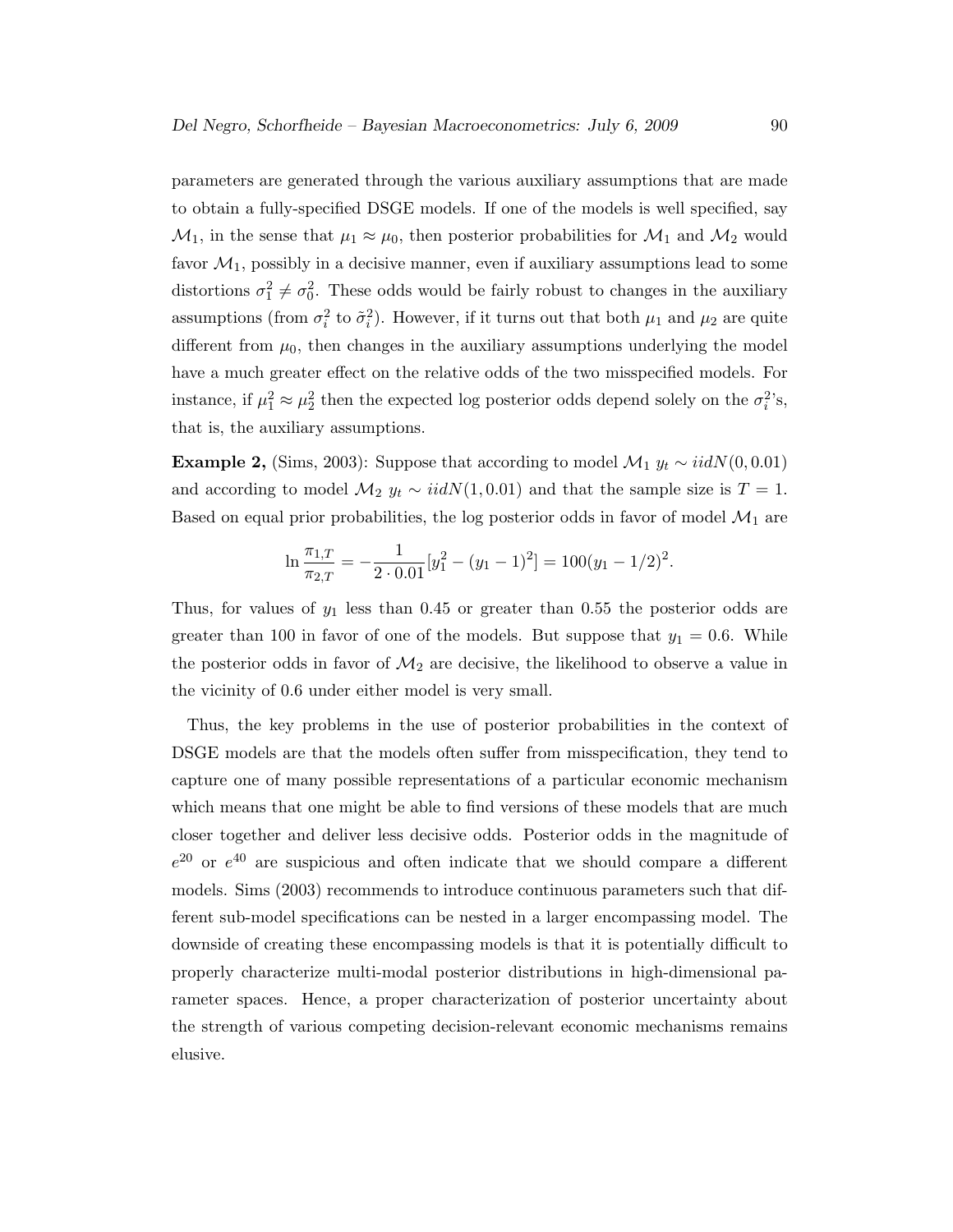# 7.4 Robustness robustness

There is a growing literature in economics that studies the robustness of decision rules to model misspecification, see Hansen and Sargent (Book, ADD). Underlying this robustness is typically a static or dynamic two-person zero-sum game. The decision maker, in our case the central bank choosing a monetary policy indexed by  $\delta$ , is minimizing a loss function while a malevolent fictitious other, "nature", chooses the misspecification to harm the decision maker. We consider a simple illustration in which "nature" distorts the model probabilities subject to a penalty function that is increasing in the size of the distortion. The central bank's decision is robust, if it corresponds to a Nash equilibrium in the two person game.

In our Bayesian framework the risk-sensitivity that is inherent in a robust control approach can be introduced as follows by the following fictitious game between "nature" and the policy maker:

$$
\min_{\delta} \max_{q \in [0, 1/\pi_{1,T}]} \quad q\pi_{1,T} L(\mathcal{M}_1, \delta) + (1 - q\pi_{1,T}) L(\mathcal{M}_2, \delta) \tag{130}
$$
\n
$$
+ \frac{1}{\tau} \bigg[ \pi_{1,T} \ln(q\pi_{1,T}) + (1 - \pi_{1,T}) \ln(1 - q\pi_{1,T}) \bigg].
$$

Here "nature" uses q to distort the posterior model probability of model  $\mathcal{M}_1$ . This distortion may reflect concerns about the plausible updating of model odds in light of the data (see Section 7.3). To ensure that the distorted probability of  $\mathcal{M}_1$  lies in the unit interval the domain of q is restricted to  $[0, 1/\pi_{1,T}]$ . The second term in (130) is a penalizes the distortion as a function of the Kullback-Leibler divergence between the undistorted and distorted probabilities. If  $\tau$  is equal to zero, then the penalty is infinite and "nature" will not distort  $\pi_{1,T}$ . If on the other hand  $\tau = \infty$ , then conditional on a particular  $\delta$  "nature" will set  $q = 1/\pi_{1,T}$  if  $L(\mathcal{M}_1, \delta) > L(\mathcal{M}_2, \delta)$ and  $q = 0$  otherwise. For selected values of  $\tau$  the Nash equilibrium is summarized in Table 4. In our example  $L(\mathcal{M}_1, \delta) > L(\mathcal{M}_2, \delta)$  in the relevant region for  $\delta$ . Thus, nature has an incentive to increase the probability of  $\mathcal{M}_1$  and in response the policy maker reduces (in absolute terms) her response  $\delta$  to a supply shock.

### Insert Table Here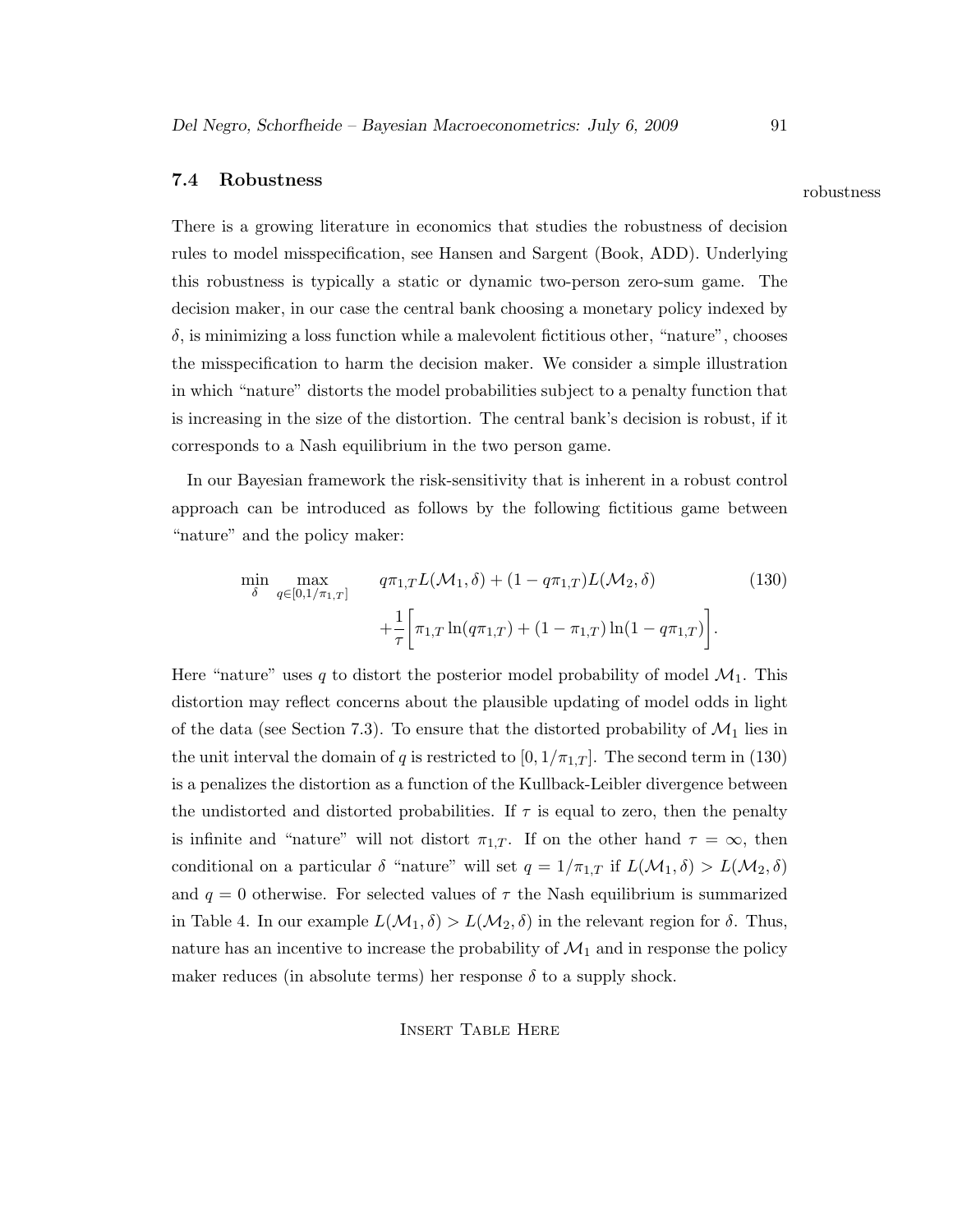# 8 Concluding Remarks

conclusion

The Bayesian paradigm provides a rich framework for inference and decision making with modern macroeconometric models such as DSGE models and VARs.<sup>c1</sup> The econometric methods can be tailored to cope with the challenges in this literature: potential model misspecification and a trade-off between theoretical coherence and empirical fit, identification problems, and estimation of models with many parameters based on relatively few observations. Advances in Bayesian computations let the researcher efficiently deal with numerical complications that arise in models with latent state variables, such as regime-switching models, or nonlinear state-space models.

 $\mathrm{^{c1}fs:}$  To be edited.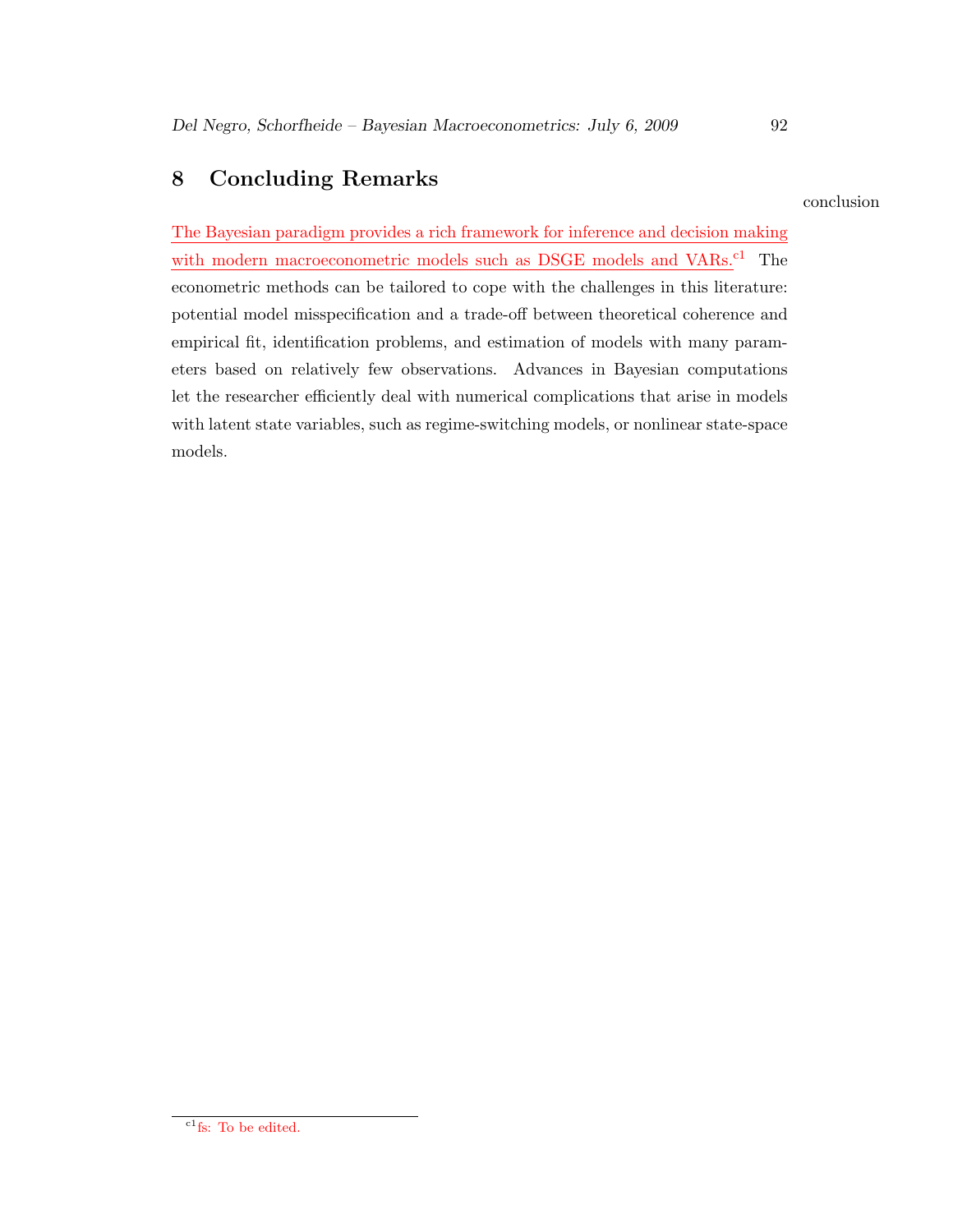# References

- Adolfson, M., M. K. Andersson, J. Lind, M. Villani, and A. Vredin (2007): "Modern Forecasting Models in Action: Improving Macroeconomic Analyses at Central Banks," International Journal of Central Banking, 3(4), 111–144.
- Adolfson, M., S. Laseen, J. Linde, and M. Villani (2007): "Bayesian estimation of an open economy DSGE model with incomplete pass-through," Journal of International Economics,  $72(2)$ ,  $481 - 511$ .
- Adolfson, M., S. Lasen, J. Lind, and M. Villani (2008): "Empirical Properties Of Closed- And Open-Economy Dsge Models Of The Euro Area," Macroeconomic Dynamics, 12, 2–19.
- Adolfson, M., J. Lind, and M. Villani (2007): "Forecasting Performance of an Open Economy Dynamic Stochastic General Equilibrium Model," Econometric Reviews, 26, 289–328.
- Adolfson, M., J. Linde, S. Laseen, and M. Villiani (2005): "The Role of Sticky Prices in an Open Economy DSGE Model," Journal of the European Economic Association,  $3(2-3)$ ,  $444 - 457$ .
- Aldofson, M., S. Laseen, J. Linde, and M. Villani (2008): "Evaluating an estimated new Keynesian small open economy model," Journal of Economic *Dynamics and Control,*  $32(4)$ ,  $2690 - 2721$ .
- An, S., and F. Schorfheide (2007): "Bayesian Analysis of DSGE Models– Rejoinder," Econometric Reviews, 26, 211 – 219.
- Banbura, M., D. Giannone, and L. Reichlin (2008): "Large Bayesian VARs," ECB Working Paper.
- Belviso, F., and F. Milani (2006): "Structural Factor-Augmented VARs (SFAVARs) and the Effects of Monetary Policy," Topics in Macroeconomics, 6(3).
- BENATI, L. (2008a): "The Great Moderation in the United Kingdom," Journal of Money, Credit, and Banking,  $40(1)$ ,  $121 - 147$ .

(2008b): "Investigating Inflation Persistence Across Monetary Regimes," Quarterly Journal of Economics,  $123(3)$ ,  $1005 - 1060$ .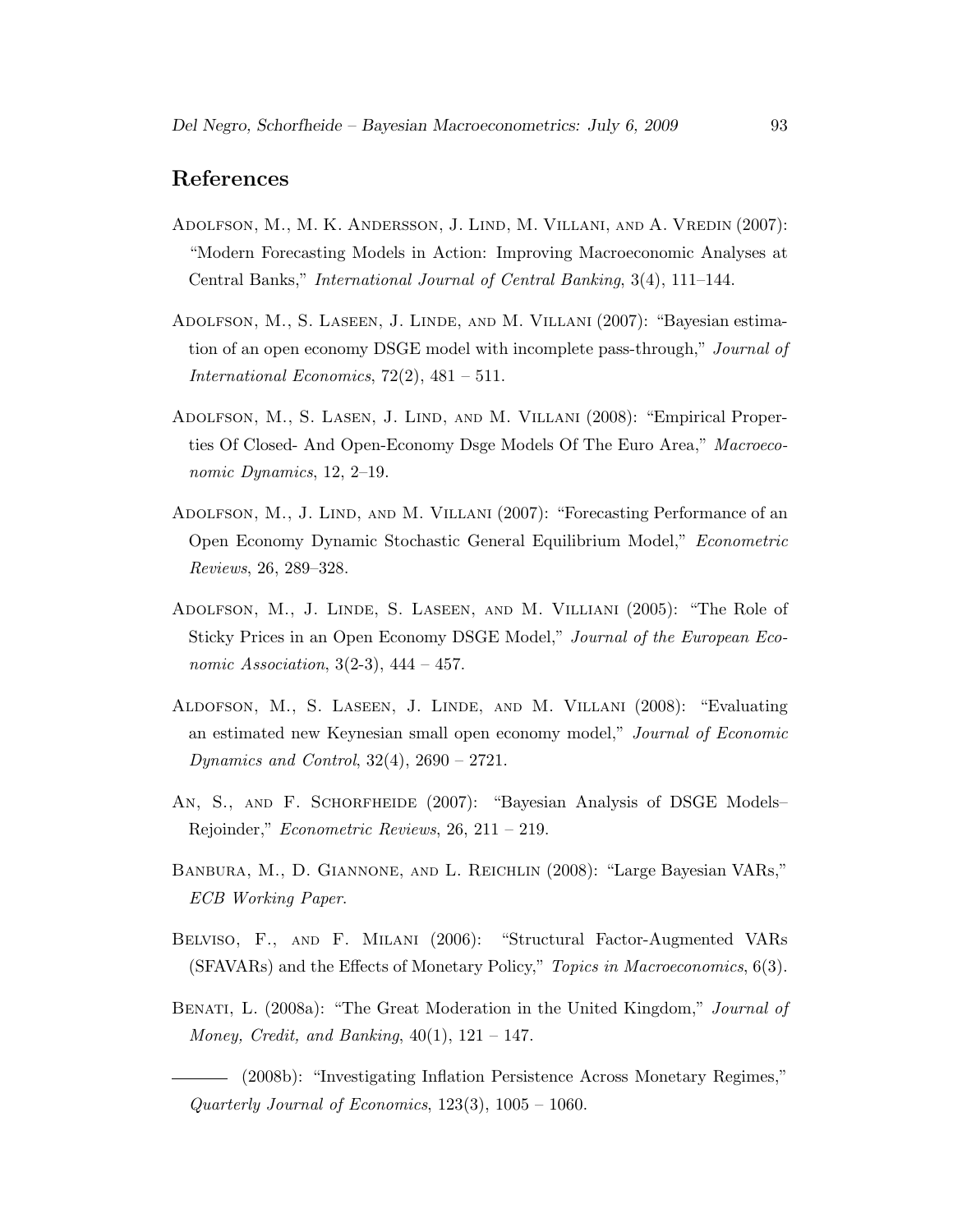- Benati, L., and P. Surico (2008): "Evolving US Monetary Policy and the Decline of Inflation Predictability," Journal of the European Economic Association, 6(2-  $3)$ ,  $634 - 646$ .
- (forthcoming): "VAR Analysis and the Great Moderation," American Economic Review.
- Bernanke, B. S., J. Boivin, and P. Eliasz (2005): "Measuring the Effects of Monetary Policy," Quarterly Journal of Economics, 120(1), 387 – 422.
- BLANCHARD, O. J., AND D. QUAH (1989): "The Dynamic Effects of Aggregate Demand and Supply Disturbances," American Economeic Review, 79(4), 655– 673.
- Boivin, J., and M. P. Giannoni (2006): "DSGE Models in a Data Rich Enviroment," Working Paper.

- (2008): "Optimal Monetary Policy in a Data-rich Enviroment," Working Paper.

- Canova, F. (2005): "The Transmission of US Shocks to Latin American," Journal of Applied Econometrics, 20, 229–251.
- Canova, F., and M. Ciccarelli (forthcoming): "Estimating Multi-country VAR Models," International Economic Review.
- CANOVA, F., M. CICCARELLI, AND E. ORTEGA (2007): "Similarities and Convergence in G-7 Cycles," Journal of Monetary Economics,  $54(3)$ ,  $850 - 878$ .
- CANOVA, F., AND L. GAMBETTI (forthcoming): "Structural changes in the US economy: is there a role for monetary policy?," Journal of Economic Dynamics and Control.
- Canova, F., and G. D. Nicolo (2002): "Monetary Disturbances Matter for Business Fluctuations in the G-7," Journal of Monetary Economics, 49(4), 1131–1159.
- CARTER, C., AND R. KOHN (1994): "On Gibbs sampling for state space models," *Biometrika*,  $81(3)$ ,  $541 - 553$ .
- Chamberlain, G., and M. Rothschild (1983): "Arbitrage, Factor Structure, and Mean-Variance Analysis on Large Asset Markets," Econometrica, 51 (5), 1281–1304.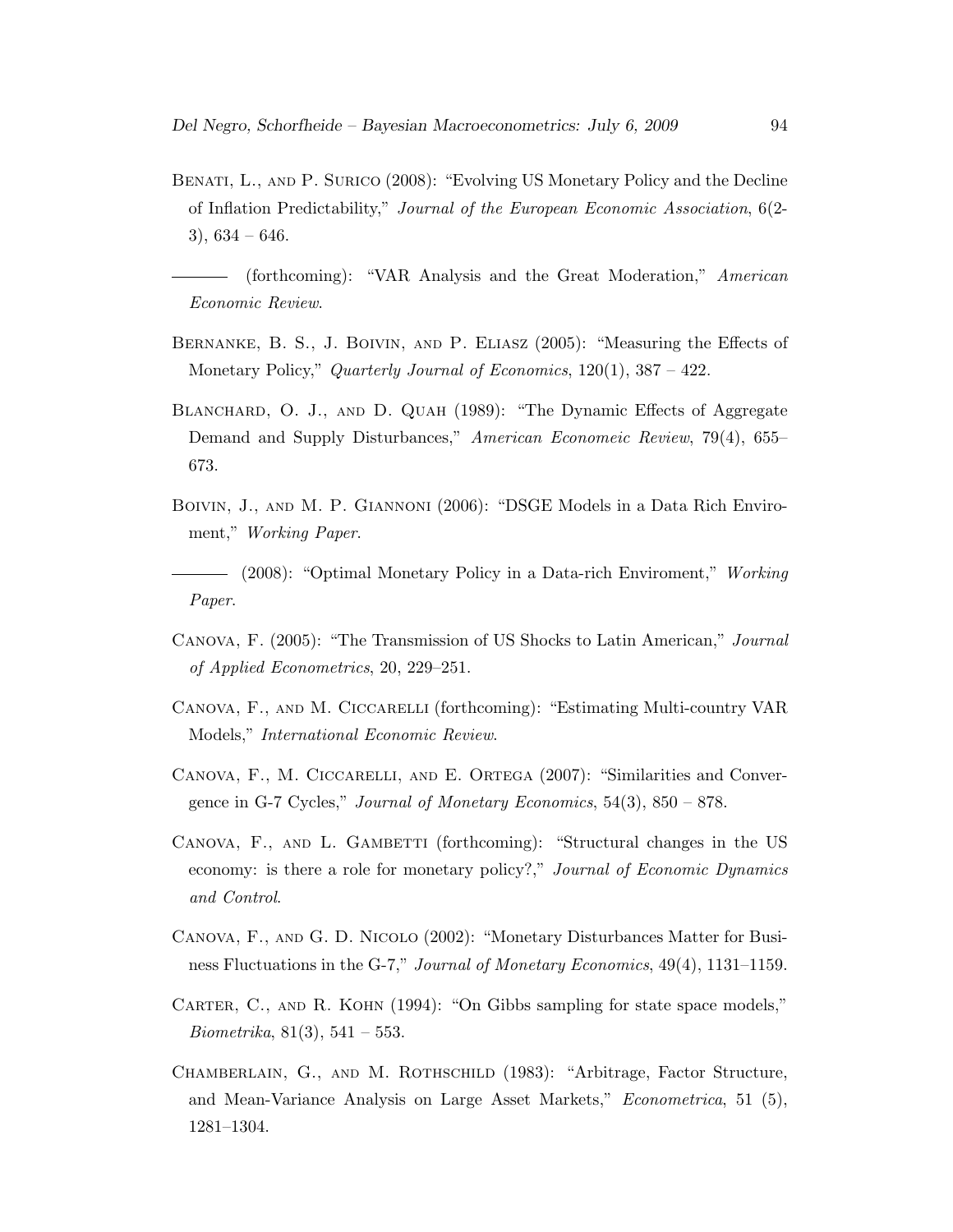- Chang, Y., T. Doh, and F. Schorfheide (2007): "Non-stationary Hours in a DSGE Model," Journal of Money, Credit, and Banking, 39(6), 1357 – 1373.
- Chib, S., and E. Greenberg (1994): "Bayes Inference in Regression Models with ARMA ( p, q) Errors," Journal of Econometrics, 64, 183–206.
- CHOPIN, N., AND F. PELGRIN (2004): "Bayesian inference and state number determination for hidden Markov models: an application to the information content of the yield curve about inflation," *Journal of Econometrics*,  $123(2)$ ,  $327 - 244$ .
- Ciccone, A., and M. Jarociski (2007): "Determinants of Economic Growth: Will Data Tell?," CEPR Discussion Paper, 6544.
- Cochrane, J. H. (1994): "Shocks," Carnegie Rochester Conference Series on Pub $lic \, Policy, \, 41(4), \, 295-364.$
- Cogley, T., S. Morozov, and T. Sargent (2005): "Bayesian Fan Charts for U.K. Inflation: Forecasting Sources of Uncertainty in an Evolving Monetary System," Journal of Economic Dynamics and Control, 29(11), 1893 – 1925.
- COGLEY, T., G. E. PRIMICERI, AND T. J. SARGET (2008): "Inflation-gap Persistence in the U.S.," Working Paper.
- Cogley, T., and T. J. Sargent (2001): "Evolving Post-World War II U.S. Inflation Dynamics," NBER Macroeconomics Annual, 16, 331–73, Cambridge and London: MIT Press.
- (2005): "Drifts and Volatilities: Monetary Policies and Outcomes in the Post-WWII US," Review of Economic Dynamics, 8(2), 262 – 302.
- COGLEY, T., AND A. M. SBORDONE (forthcoming): "Trend inflation and inflation persistence in the New Keynesian Phillips Curve," American Economeic Review.
- Cristadoro, R., A. Gerali, S. Neri, and M. Pisani (2008): "Real Exchange-Rate Volatility and Disconnect: An Empirical Investigation," Bank of Italy Working Paper, (660).
- Crucini, M. J., M. A. Kose, and C. Otrok (2008): "What are the Driving Forces of International Business Cycles?," Working Paper.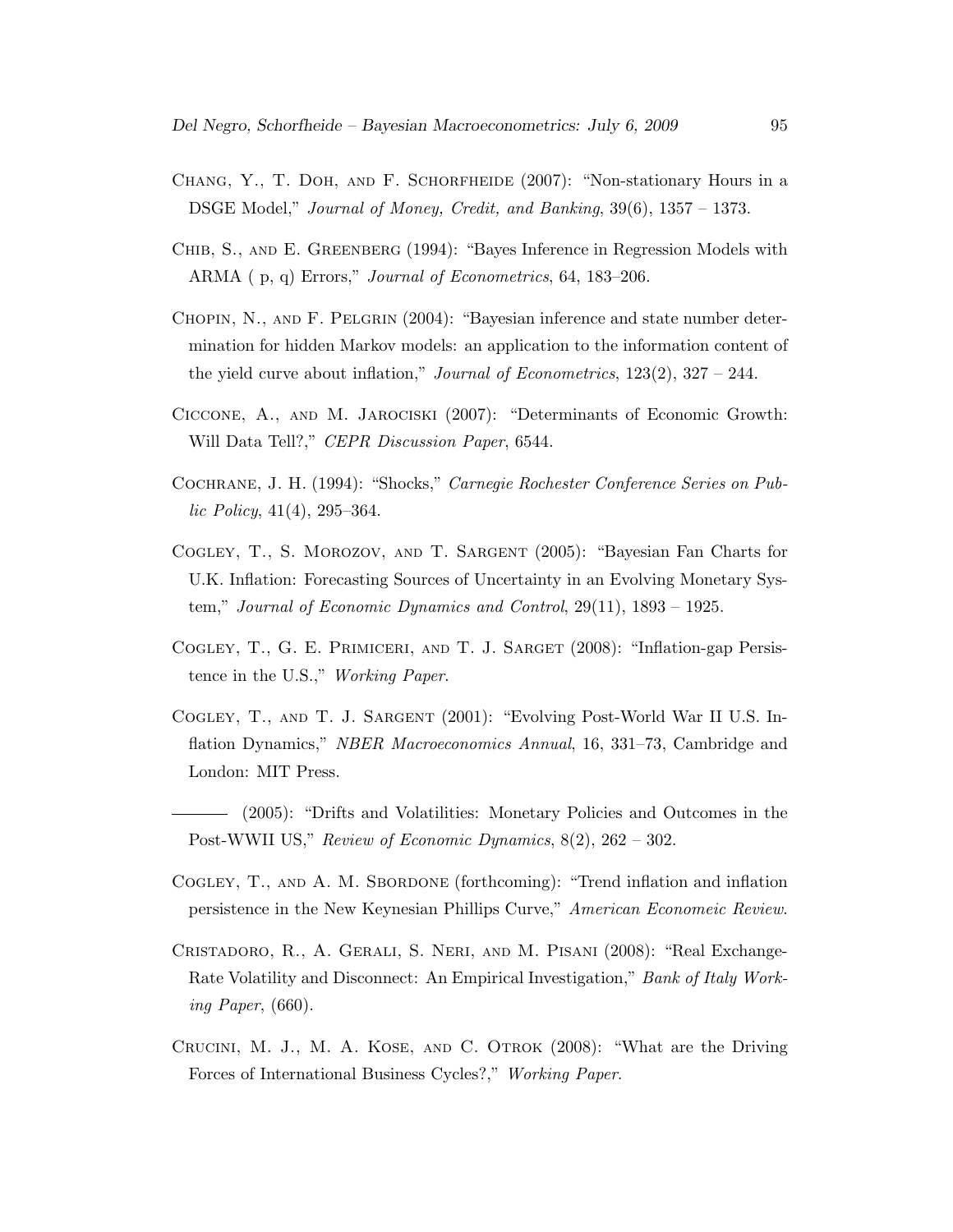- DE MOL, C., D. GIANNONE, AND L. REICHLIN (2008): "Forecasting using a large number of predictors: Is Bayesian shrinkage a valid alternative to principal components?," Journal of Econometrics,  $146(2)$ ,  $318 - 328$ , Honoring the research contributions of Charles R. Nelson.
- DeJong, D., B. ingram, and C. Whiteman (1996): "A Bayesian Approach to Calibration," Journal of Business Economics and Statistics, 14(4), 1–9.
- DeJong, D. N., B. F. Ingram, and C. H. Whiteman (2000): "A Bayesian Approach to Dynamic Macroeconomic," Journal of Econometrics, 98(2), 203 – 223.
- DEL NEGRO, M. (2003): "Discussion of Cogley and Sargent's "Drifts and Volatilities: Monetary Policy and Outcomes in the Post WWII U.S."," FRB Atlanta Working Paper, 2003-06.
- Del Negro, M., and C. Otrok (2007): "99 Luftballoons: Monetary Policy and the House Price Boom Across the United States," Journal of Monetary Economics,  $54(7)$ ,  $1962 - 1985$ .
- (2008): "Dynamic Factor Models with Time-Varying Parameters. Measuring Changes in International Business Cycles.," FRBNY Staff Report Number 325.
- DEL NEGRO, M., AND F. SCHORFHEIDE (2004): "Priors from General Equilibrium Models for VARs," International Economic Review, 45(2), 643 – 673.
- (2008): "Forming priors for DSGE models (and how it affects the assessment of nominal rigidities)," Journal of Monetary Economics, 55(7), 1191 – 1208.
- (forthcoming): "Monetary Policy with Potentially Misspecified Models," American Economic Review.
- Del Negro, M., F. Schorfheide, F. Smets, and R. Wouters (2007): "On the Fit of New Keynesian Models," Journal of Business and Economic Statistics,  $25(2)$ ,  $123 - 162$ .
- DOAN, T., R. LITTERMAN, AND C. A. SIMS (1984): "Forecasting and Conditional Projections Using Realistic Prior Distributions," Econometric Reviews, 3(4), 1– 100.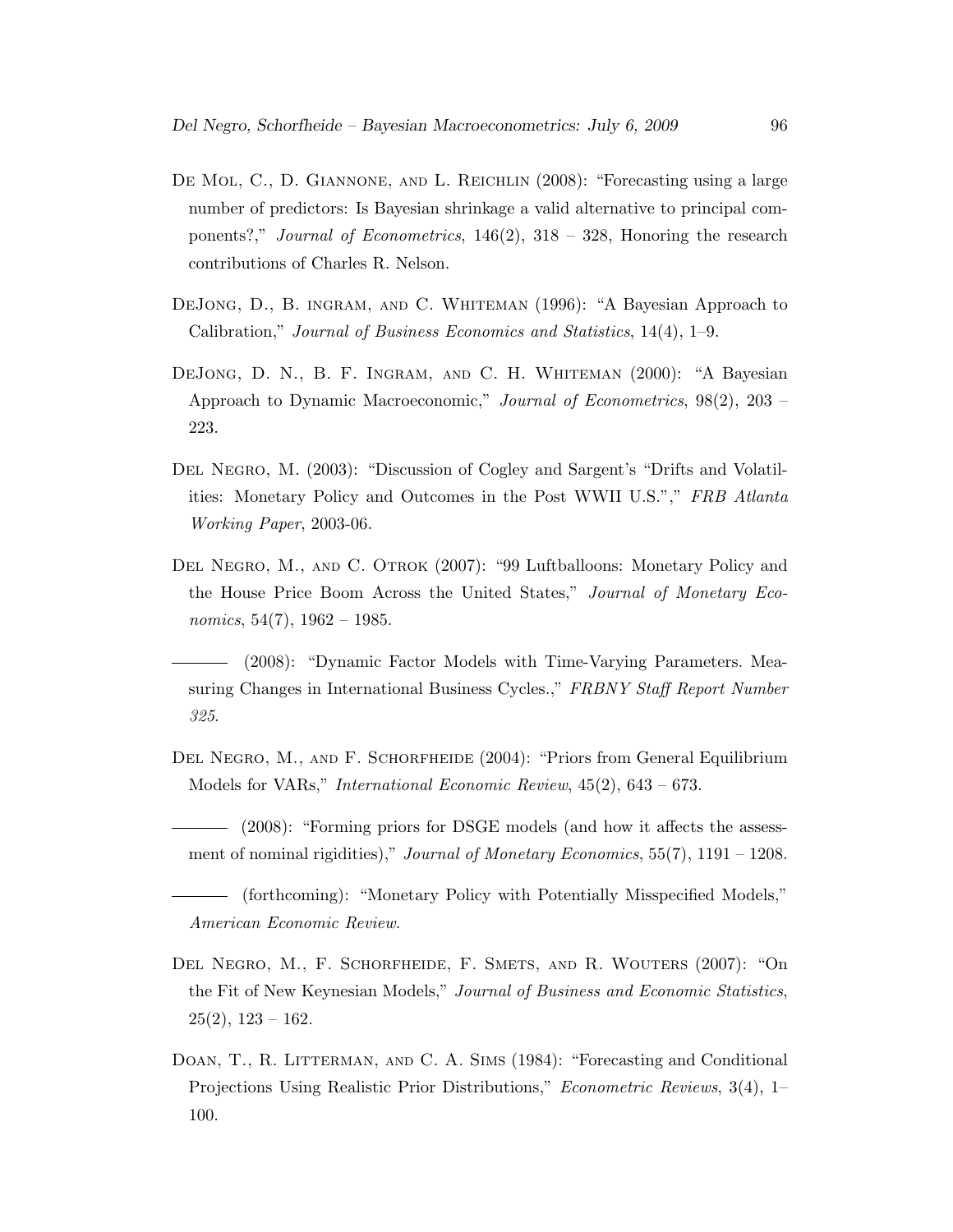- Doh, T. (2007): "What does the Yield Curve Tell Us About the Federal Reserve's Implicit Inflation Target?," Federal Reserve Bank of Kansas Research Working Paper, (07-10).
- Doz, C., D. Giannone, and L. Reichlin (2008): "A Quasi Maximum Likelihood Approach for Large Approximate Dynamic Factor Models," CEPR Discussion Papers 5724.
- DURBIN, J., AND S. J. KOOPMAN (2001): Time Series Analysis by State Space Methods. Oxford University Press.
- Faust, J. (1998): "The Robustness of identified VAR Conclusions about Money," Carnegie Rochester Conference Series on Public Policy, 49(4), 207–244.
- FERNANDEZ, C., E. LEY, AND M. F. J. STEEL (2001): "Model uncertainty in cross-country growth regressions," Journal of Applied Econometrics,  $16(5)$ ,  $563$  – 576.
- Fernandez-Villaverde, J., and J. F. Rubio-Ramirez (2004): "Comparing dynamic equilibrium models to data: a Bayesian approach," Journal of Econometrics,  $123(1)$ ,  $153 - 187$ .

(2007a): "Estimating Macroeconomic Models: A Likelihood Approach," Review of Economic Studies, 74, 1059 – 1087.

- (2007b): "How Structural are Structural Parameters?," NBER Macroeconomics Annual.
- George, E. I., S. Ni, and D. Sun (2008): "Bayesian Stochastic Search for VAR Model Restrictions," Journal of Econometrics, 142(1), 553 – 580.
- Gertler, M., L. Sala, and A. Trigari (forthcoming): "An Estimated Monetary DSGE Model with Unemployment and Staggered Nominal Wage Bargaining," Journal of Money, Credit, and Banking.
- Geweke, J. (1977): "The Dynamic Factor Analysis of Economic Time Series," in D.J. Aigner and A.S. Goldberger eds. "Latent variables in socio-economic models", Amsterdam, North-Holland Publishing, Ch. 19.
- (2007): "Models, Computational Expirements, and Reality," Working Paper.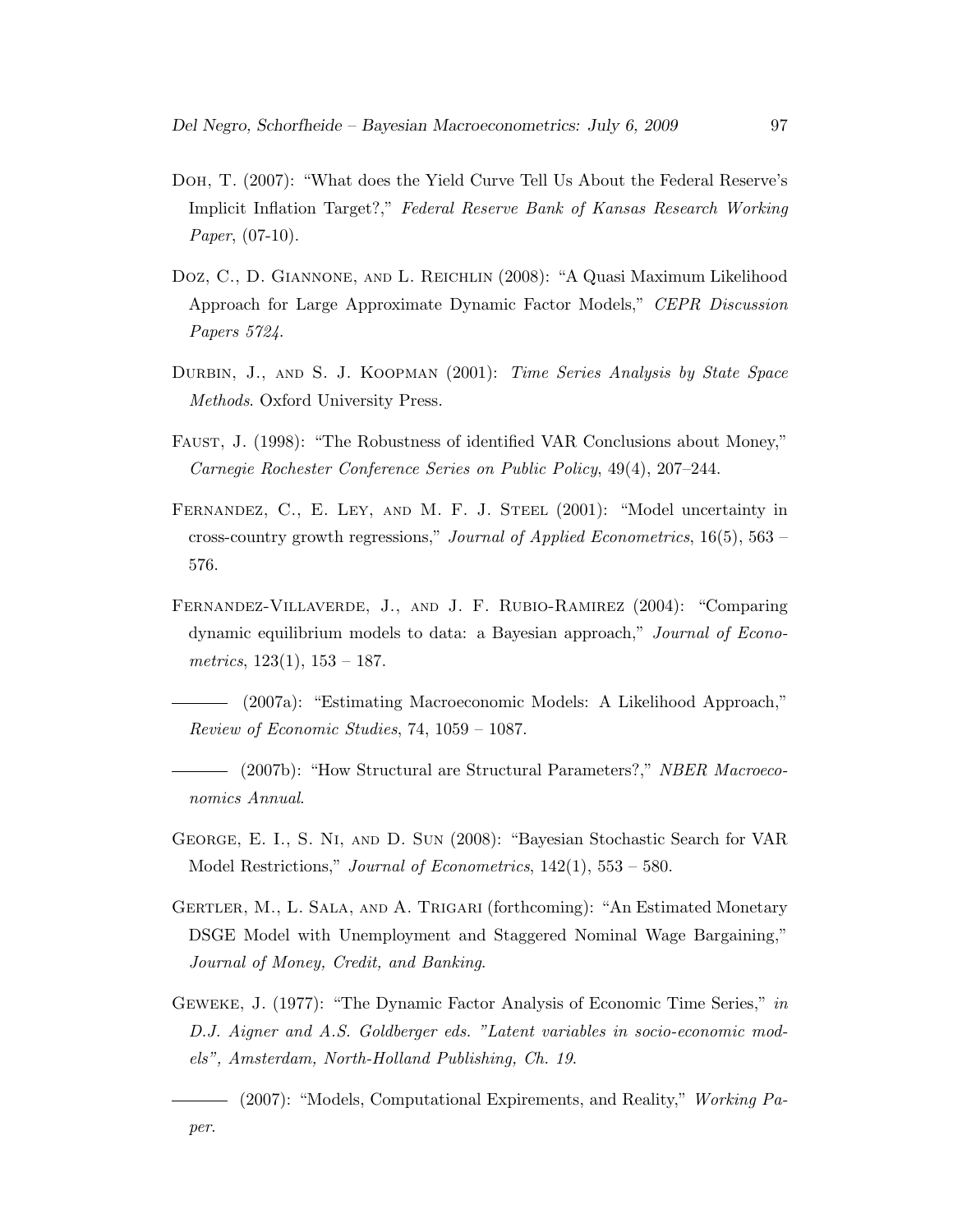- Hamilton, J. D. (1989): "A New Approach to the Economic Analysis of Nonstationary Time Series and the Business Cycle," *Econemetrica*,  $57(2)$ ,  $357 - 384$ .
- Hamilton, J. D., and T. Waggoner, Daniel F.and Zha (2007): "Normalization in Econometrics," Econemetric Reviews,  $26(2-4)$ ,  $221 - 252$ .
- Iacoviello, M., and S. Neri (2008): "Housing Market Spillovers: Evidence from an Estimated DSGE Model," Working Paper.
- Ingram, B., and C. Whiteman (1994): "Supplanting the Minnesota Prior- Forecasting Macroeconomic Time Series Using Real Business Cycle Model Priors," Journal of Monetary Economics, 49(4), 1131–1159.
- Jacquier, E., N. G. Polson, and P. E. Rossi (1994): "Bayesian Analysis of Stochastic Volatility Models," Journal of Business andconomic Statistics, 12(4), 371–389.
- Justiniano, A., and B. Preston (2006): "Can Structural Small Open Economy Models Account for Foreign Disturbances?," Working Paper.
- (forthcoming): "Monetary Policy and Uncertainty in an Empirical Small Open Economy Model," Journal of Applied Econometrics.
- Justiniano, A., and G. Primiceri (2008): "The Time-Varying Volatility of Macroeconomic Fluctuations," American Economic Review, 98(3), 604 – 641.
- JUSTINIANO, A., G. E. PRIMICERI, AND A. TAMBALOTTI (2008): "Investment Shocks and Business Cycles," Working Paper, (6739).
- Kim, C., and C. R. Nelson (1999a): "Has the U.S. Economy Become More Stable? A Bayesian Approach Based on a Markov-Switching Model of the Business Cycle," Review of Economics and Statistics, 81(4), 608 – 618.
- Kim, C.-J., and C. Nelson (1999b): State-Space Models with Regime Switching. MIT Press.
- KIM, C.-J., AND C. R. NELSON (1999c): State-Space Models with Regime Switching. MIT Press.
- Kim, S., N. Shephard, and S. Chib (1998): "Stochastic volatility: Likelihood inference and comparison with ARCH models," Review of Economic Studies, 6, 361–393.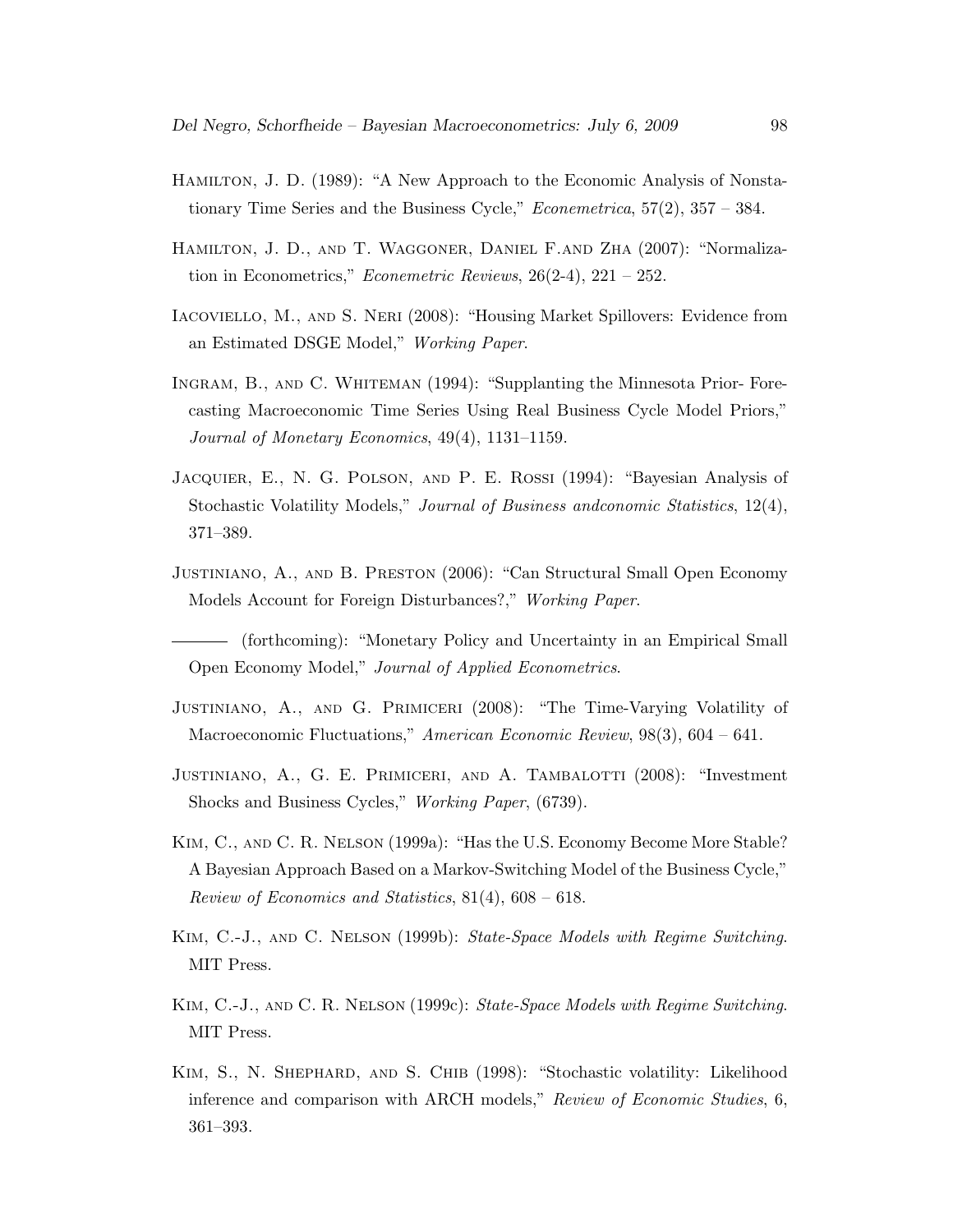- Kleibergen, F., and R. Paap (2002): "Priors, posteriors and bayes factors for a Bayesian analysis of cointegration," Journal of Econometrics,  $111(2)$ ,  $223 - 249$ .
- Koop, G., R. Leon-Gonzalez, and R. Strachan (2008): "Bayesian Inference in the Time Varying Cointegration Model," Working Paper.

(FC): "Efficient Posterior Simulation for Cointegrated Models with Priors On the Cointegration Space," Econometric Reviews.

KOOP, G., AND S. POTTER (2008): "Time-varying VARs with Inequality Restrictions," Working Paper.

(FC): "Prior Elicitation in Multiple Change-point Models," International Economic Review.

- KOOP, G., AND S. M. POTTER (2007): "Estimation and Forecasting in Models with Multiple Breaks," Review of Economic Studies, 74, 763 – 789.
- Koop, G., R. Strachan, H. van Dijk, and M. Villani (2004): "Bayesian Approaches to Cointegration," Working Paper.
- Kose, M. A., C. Otrok, and P. Eswar (2008): "Global Business Cycles: Convergence or Decoupling," Working Paper.
- Kose, M. A., C. Otrok, and C. H. Whiteman (2003): "International Business Cycles: World, Region, and Country-Specific Factors," American Economeic Review, 93(4), 1216–1239.
- (2008): "Understanding the evolution of world business cycles," *Journal* of International Economics,  $75(1)$ ,  $110 - 130$ .
- Krause, M. U., D. Lopez-Salido, and T. Lubik (forthcoming): "Inflation Dynamics with Search Frictions: A Structural Econometric Approach," Journal of Monetary Economics.
- Krause, M. U., and T. A. Lubik (2007): "Aggregate Hours Adjustment in Frictional Labor Markets," Working Paper.
- Kryshko, M., F. Schorfheide, and K. Sill (2008): "DSGE Model-based Forecasts of Non-modelled Variables," Philadelphia Fed. Working Paper, 08-17.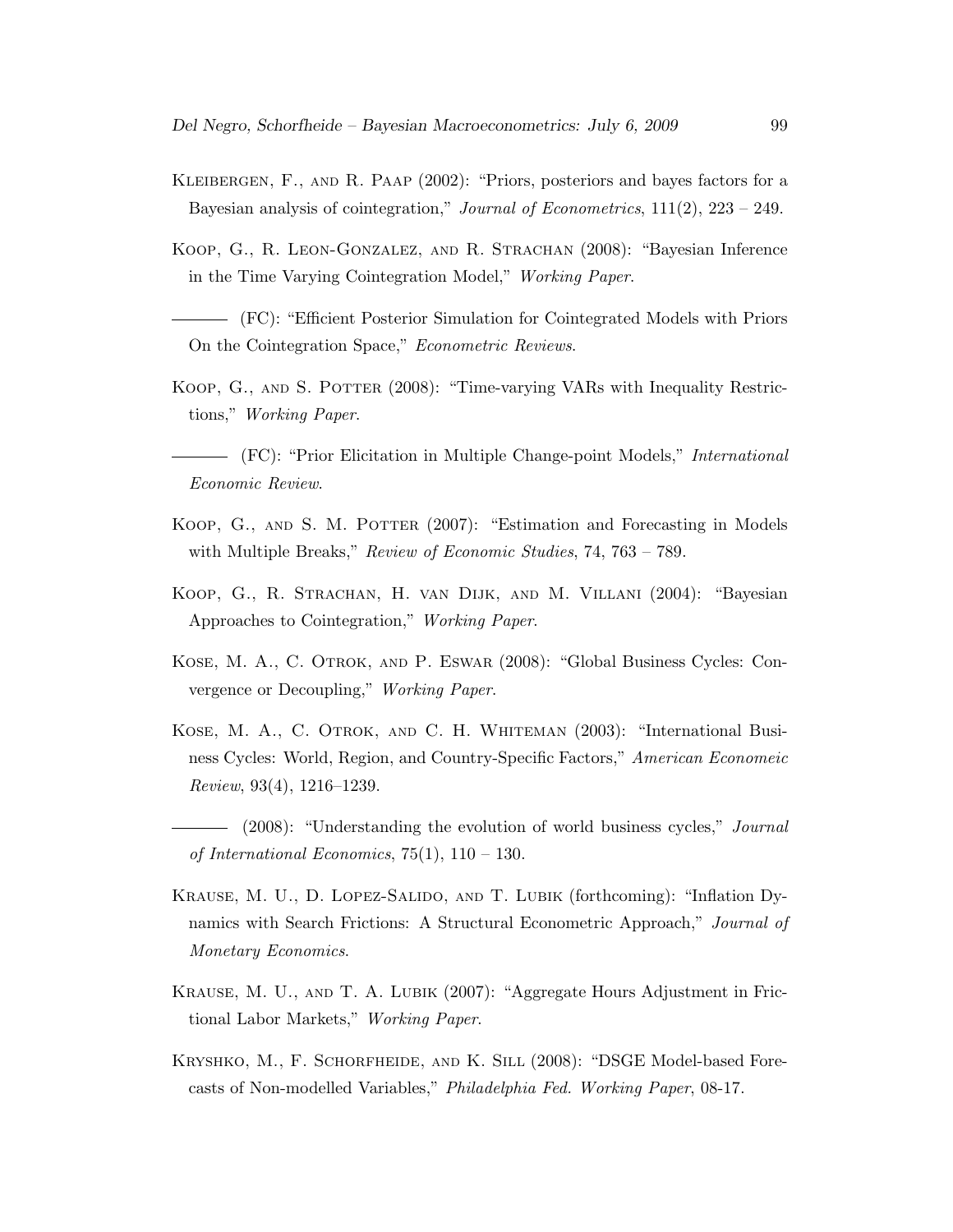- KYDLAND, F. E., AND E. C. PRESCOTT (1982): "Time to Build and Aggregate Fluctuations," Econometrica, 50(6), 1345–70.
- LAFORTE, J.-P. (2007): "Pricing Models: A Bayesian DSGE Approach for the US Economy," Journal of Money, Credit, and Banking,  $39(1)$ ,  $127 - 154$ .
- Levin, A., A. Onatski, J. C. Williams, and N. Williams (2005): "Monetary Policy Under Uncertainty in Micro-founded Macroeconometric Models," NBER Macroeconomics Annual, pp. 229 – 289.
- LUBIK, T. A., AND F. SCHORFHEIDE (2004): "Testing for Indeterminancy: An Application to U.S. Monetary Policy," American Economic Review, 94(1), 190 – 217.
- (2007): "Do Central Banks Respond to Exchange Rate Movements? A Structural Investigation," Journal of Monetary Economics, 54(4), 1069 – 1087.
- Ludvigson, S. C., and S. Ng (2008): "A Factor Analysis of Bond Premia," Working Paper.
- Mankiw, N. G., and R. Reis (2007): "Sticky Information in General Equilibrium," Journal of the European Economic Association,  $5(2-3)$ ,  $603 - 613$ .
- Masanjala, W. H., and C. Papageorgiou (Forthcoming): "Rough and Lonely Road to Prosperity: A Reexamination of the Sources of Growth in Africa Using Bayesian Model Averaging," Journal of Applied Econometrics.
- McConnell, M. M., and G. Perez-Quiros (2000): "Output Fluctuations in the United States: What Has Changed since the Early 1980's?," American Economic Review, 90, 1464–76.
- Milani, F. (2006): "A Bayesian DSGE Model with Infinite-Horizon Learning: Do "Mechanical" Sources of Persistence Become Superfluous?," International Journal of Central Banking, 6.

(2007): "Expectations, Learning, and Macroeconomic Persistance," Journal of Monetary Economics,  $54(7)$ ,  $2065 - 2082$ .

(2008): "Learning, Monetary Policy Rules, and Macroeconomic Stability," Journal of Economic Dynamics and Control, 32(10), 3148 – 3165.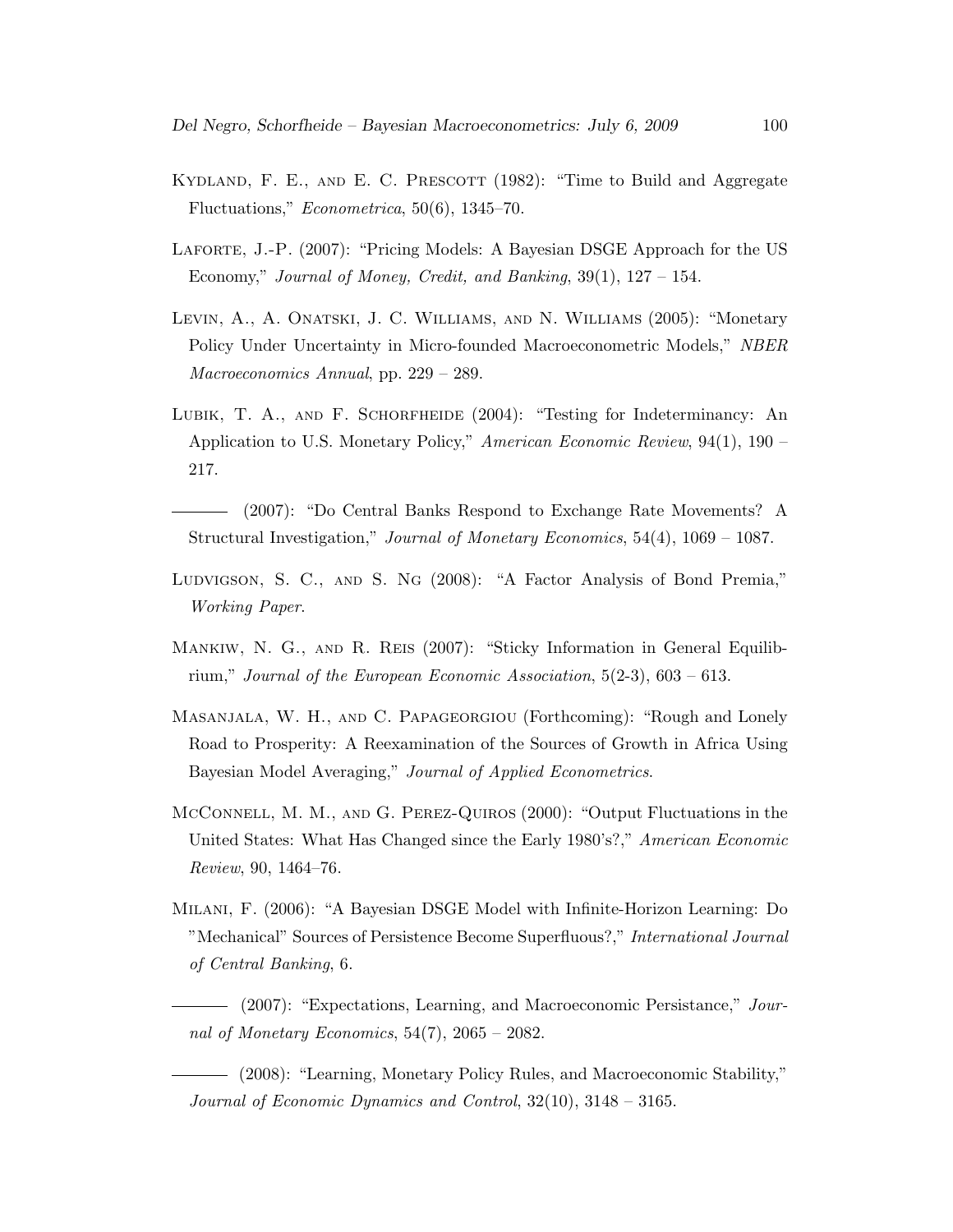- Monti, F., D. Giannone, and L. Reichlin (2008): "Incorporating Conjunctural Analysis into Structural Models," Working Paper.
- Mumtaz, H., and P. Surico (2008): "Evolving International Inflation Dynamics: World and Country Specific Factors," Working Paper.
- NG, S., E. MOENCH, AND S. POTTER (2008): "Dynamic Hierarchical Factor Models," Working Paper.
- Ni, S., and D. Sun (2003): "Noninformative priors and frequentist risks of bayesian estimators of vector-autoregressive models," Journal of Econometrics, 115(1), 159 – 197.
- OTROK, C. (2001): "On Measuring the Welfare Costs of Business Cycles," *Journal* of Monetary Economics,  $45(1)$ ,  $61 - 92$ .
- Otrok, C., and C. H. Whiteman (1998): "Bayesian Leading Indicators: Measuring and Predicting Economic Conditions in Iowa," International Economic Review, 39(4).
- Paap, R., and H. K. Van Dijk (2003): "Bayes Estimates of Markov Trends in Possibly Cointegrated Series: An Application to U.S. Consumption and Income," Journal of Business Economics and Statistics, 21(4), 547 – 563.
- Pelloni, G., and W. Polasek (2003): "Macroeconomic Effects of Sectoral Shocks in Germany, The U.K. and, The U.S.: A VAR-GARCH-M Approach," Computational Economics,  $21(1)$ ,  $65-85$ .
- PHILLIPS, P. C. B., AND W. PLOBERGER (1996): "An Asymptotic Theory of Bayesian Inference for Time Series," *Econometrica*,  $64(2)$ ,  $318 - 412$ .
- PIVETTA, F., AND R. REIS (2007): "The Persistence of Inflation in the United States," Journal of Economic Dynamics and Control, 31(4), 1326 – 1358.
- PRIMICERI, G. E. (2005): "Time Varying VARs and Monetary Policy," Review of Economic Studies, 72, 821 – 852.
- Quah, D., and T. J. Sargent (1992): "A Dynamic Index Model for Large Cross Sections," Discussion Paper, Institute for Empirical Macroeconomics, Federal Reserve Bank of Minneapolis, 77.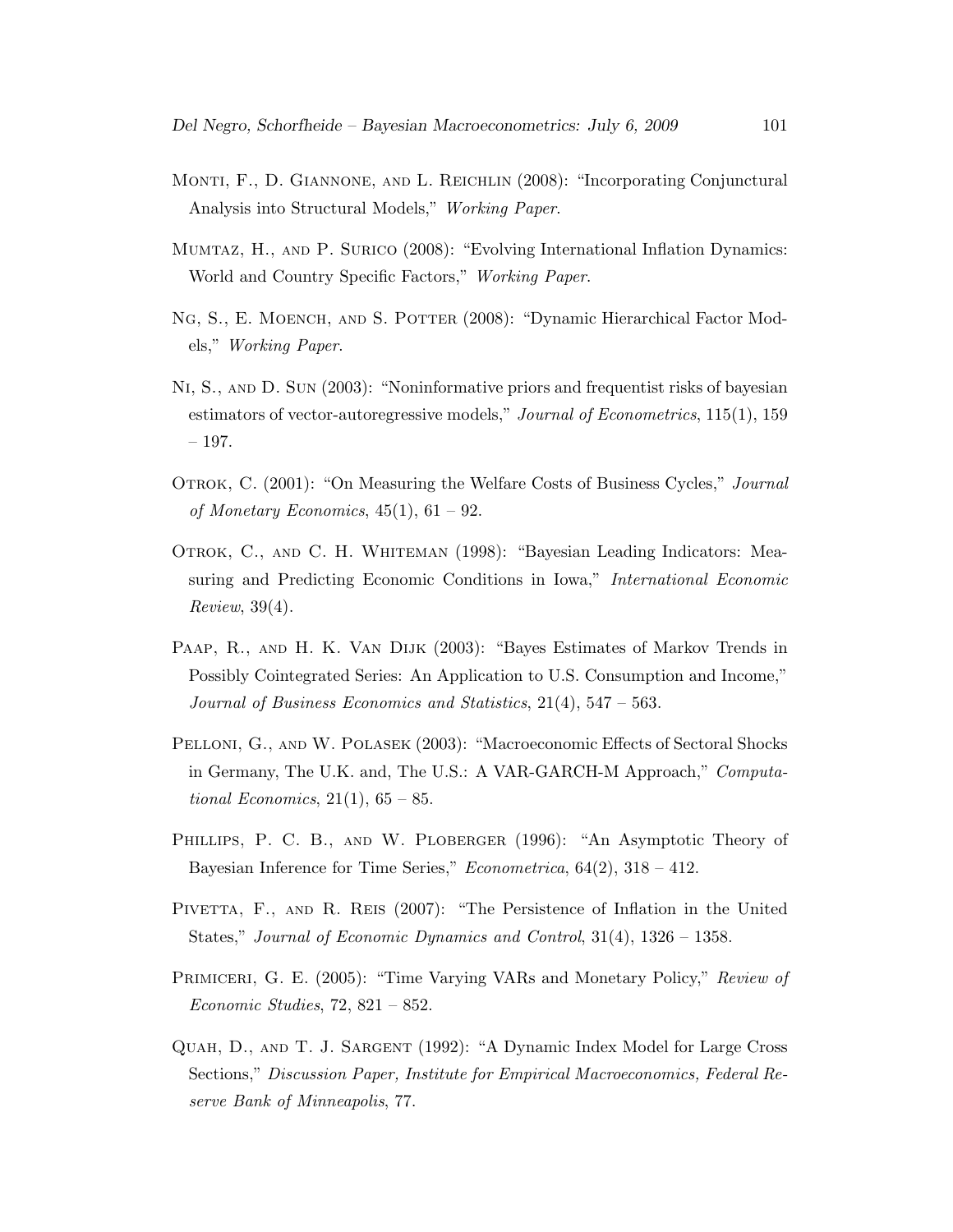- Rabanal, P. (2007): "Does Inflation Increase After a Monetary Policy Tightening? Answers Based on an Estimated DSGE," Journal of Economic Dynamics and Control,  $31(3)$ ,  $903 - 937$ .
- Rabanal, P., and J. F. Rubio-Ramirez (2005): "Comparing New Keynesian Models of the Business Cycle: A Bayesian Approach," Journal of Monetary Economics,  $52(6)$ ,  $1151 - 1166$ .
- Reis, R. (2008a): "Optimal Monetary Policy Rules in an Estimated Sticky-Information Model," Working Paper.
- (2008b): "A Sticky-Information General-Equilibrium Model for Policy Analysis," Working Paper.
- Rubio-Ramrez, J. F., D. Waggoner, and T. Zha (2008): "Structural Vector Autoregressions: Theory of Identification and Algorithms for Inference," Atlanta Fed Working Paper, 2008-18.
- SALA, L., U. SDERSTRM, AND A. TRIGARI (2008): "Monetary policy under uncertainty in an estimated model with labor market frictions," Journal of Monetary Economics, 55(5), 983– – 1006, Carnegie-Rochester Conference Series on Public Policy: Labor Markets, Macroeconomic Fluctuations, and Monetary Policy November 9-10, 2007.
- Sala-i Martin, X., G. Doppelhofer, and R. I. Miller (2004): "Determinants of Long-term Growth: A Bayesian Averaging of Classical Estimates (BACE) Approach," American Economic Review, 94(4), 813 – 835.
- SARGENT, T. J. (1999): The Conquest of American Inflation. Princeton University Press, Princeton, New Jersey.
- Sargent, T. J., and C. A. Sims (1977): "Business Cycle Modeling Without Pretending To Have Too Much A Priori Economic Theory," in Christopher A. Sims et al., "New Methods in Business Cycle Research", Minneapolis, Federal Reserve Bank of Minneapolis.
- SCHORFHEIDE, F. (2000): "Loss Function-based Evaluation of DSGE Model," Journal of Applied Econometrics,  $15(6)$ ,  $645 - 670$ .

<sup>(2005): &</sup>quot;Learning and Monetary Policy Shifts," Review of Economic Dynamics,  $8(2)$ ,  $392 - 419$ .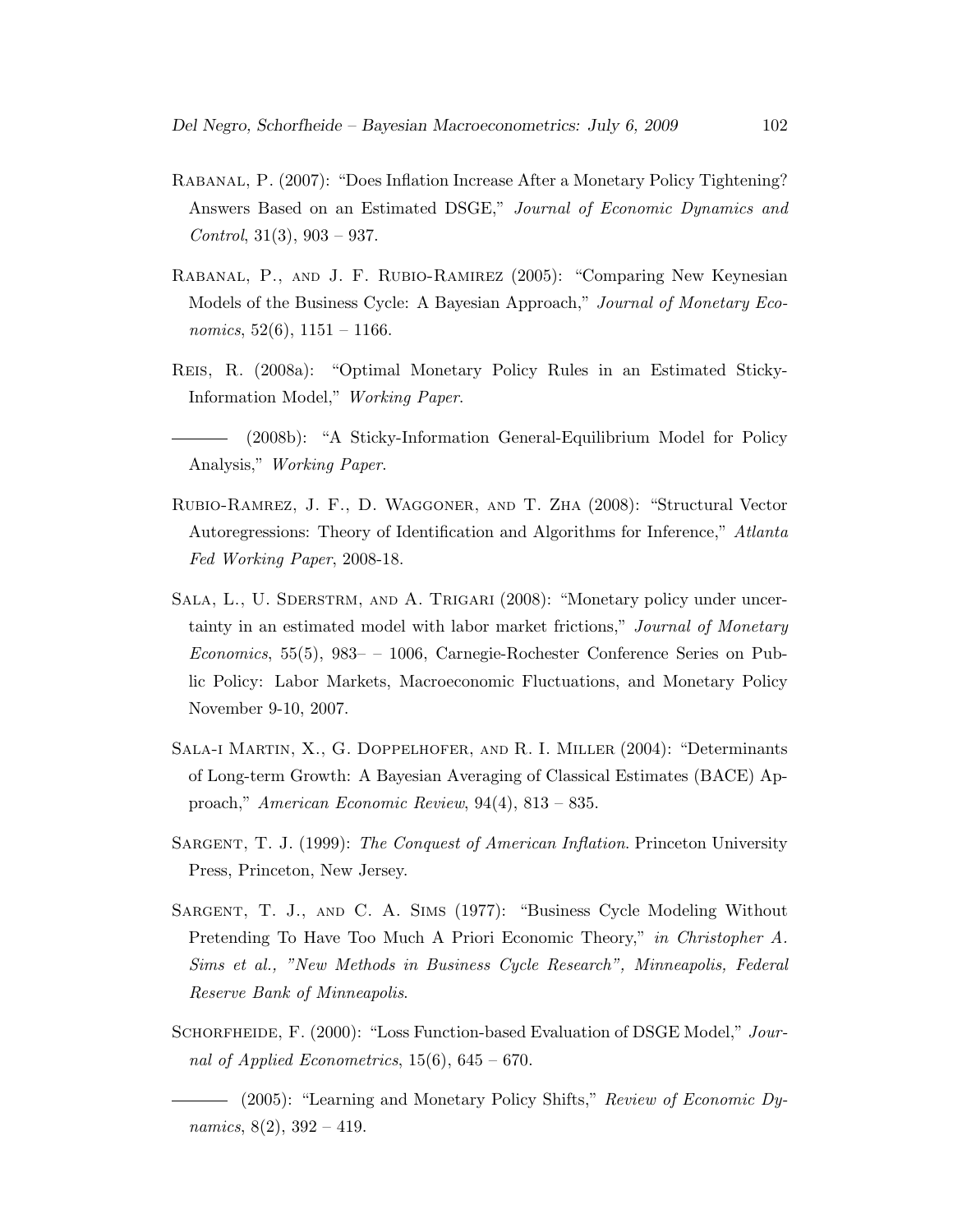Sims, C. (1980): "Macroeconomics and Reality," Econometrica, 48(4), 1–48.

- Sims, C., and T. Zha (1998): "Bayesian Methods for Dynamic Multivariate Models," International Economic Review, 39(4), 949 – 968.
- (1999): "Error Bands for Impulse Responses," Econometrica, 67(5), 1113  $-1155.$
- Sims, C. A. (1993): "A 9 Variable Probabilistic Macroeconomic Forecasting Model," Business Cycles, Indicators and Forecasting, NBER Studies in Business Cycles, 28, 179–214, J.H. Stock and M.W. Watson (eds).
- (2001): "Comment on Cogley and Sargent's 'Evolving post World War II U.S. inflation dynamics.' ," NBER macroeconomics Annual, 16.
- Sims, C. A., D. F. Waggoner, and T. Zha (2006): "Methods for Inference in Large Multiple-Equation Markov-Switching Models," Atlanta Fed Working Paper, 2006-22.
- Sims, C. A., and T. Zha (2006): "Were There Regime Switches in U.S. Monetary Policy?," American Economeic Review,  $96(1)$ ,  $54 - 81$ .
- SMETS, F., AND R. WOUTERS (2003): "An Estimated Dynamic Stochastic General Equilibrium Model of the Euro Area," Journal of the European Economic Association,  $1(5)$ ,  $1123 - 1175$ .
- (2005a): "Bayesian New Neoclassical Synthesis (NNS) Models: Modern Tools for Central Banks," Journal of the European Economic Association, 3(2-3), 422 – 433.
- SMETS, F., AND R. WOUTERS (2005b): "Comparing Shocks and Frictions in US and Euro Area Business Cycles," Journal of Applied Econometrics,  $20(2)$ ,  $161$  – 183.
- Smets, F., and R. Wouters (2007): "Shocks and Frictions in US Business Cycles: A Bayesian DSGE Approach," American Economic Review, 97(3), 586 – 606.
- Stock, J. J., and M. W. Watson (1989): "New Indices of Coincident and Leading Economic Indicators," NBER Macroeconomics Annual, 4, 351–394.
	- (1999): "Forecasting Inflation," Journal of Monetary Economics, 44(2), 293 – 335.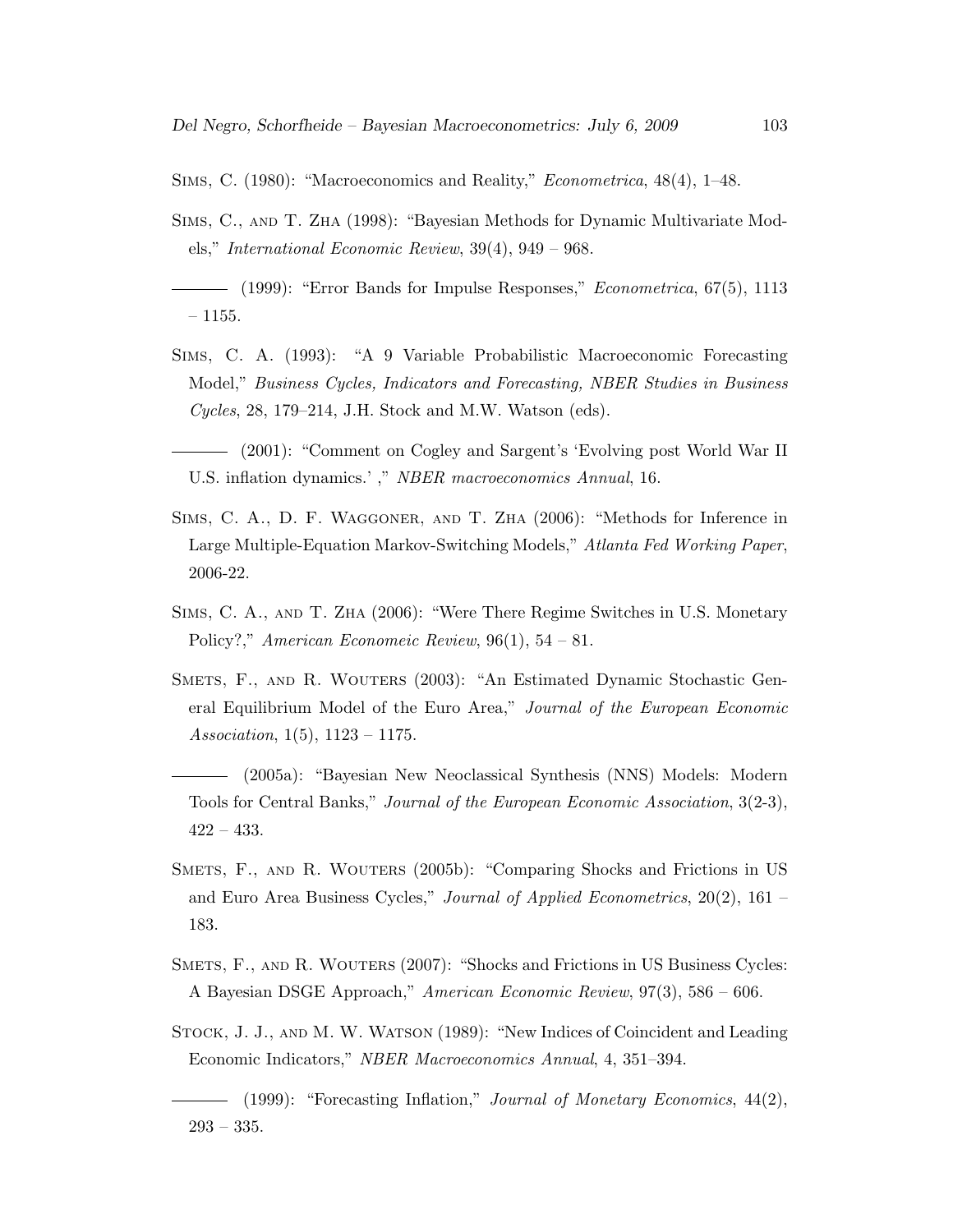$\frac{1}{2001}$ : "Vector Autoregressions," Journal of Economic Perspectives, 15(4), 101–115.

- (2002): "Macroeconomic Forecasting Using Diffusion Indexes," *Journal of* Business and Economic Statistics,  $20(2)$ ,  $147 - 162$ .

(2005): "Understanding Changes In International Business Cycle Dynamics," Journal of the European Economic Association, 3(5), 968 – 1006.

- Strachan, R. a. (2003): "Valid Bayesian Estimation of the Cointegrating Error Correction Model," Journal of Business and Economic Statistics, 21(1), 185 – 195.
- STRACHAN, R. W., AND H. VAN DIJK (2006): "Model Uncertainty and Bayesian Model Averaging in Vector Autoregressive Processes," Working Paper.
- Uhlig, H. (2005): "What are the effects of monetary policy on output? Results from an agnostic identification procedurestar, open," Journal of Monetary Economics,  $52(2)$ ,  $381 - 419$ .
- Villani, M. (2001): "Fractional Bayesian Lag Length Inference in Multivariate Autoregressive Processes," Journal of Time Series Analysis, 22(1), 67 – 86.
- (2005): "Bayesian Reference Analysis of Cointegration," Econometric The- $\textit{ory}, 21, 326 - 357.$
- (2008): "Steady State Priors for Vector Autoregressions," Journal of Applied Econometrics, forthcoming.
- Waggoner, D. F., and T. Zha (1999): "Conditional Forecasts In Dynamic Multivariate Models," Review of Economics and Statistics, 81(4), 639 – 651.
- (2003): "A Gibb's Sampler for Structural VARs," Journal of Economic Dynamics and Control,  $28(2)$ ,  $349 - 366$ .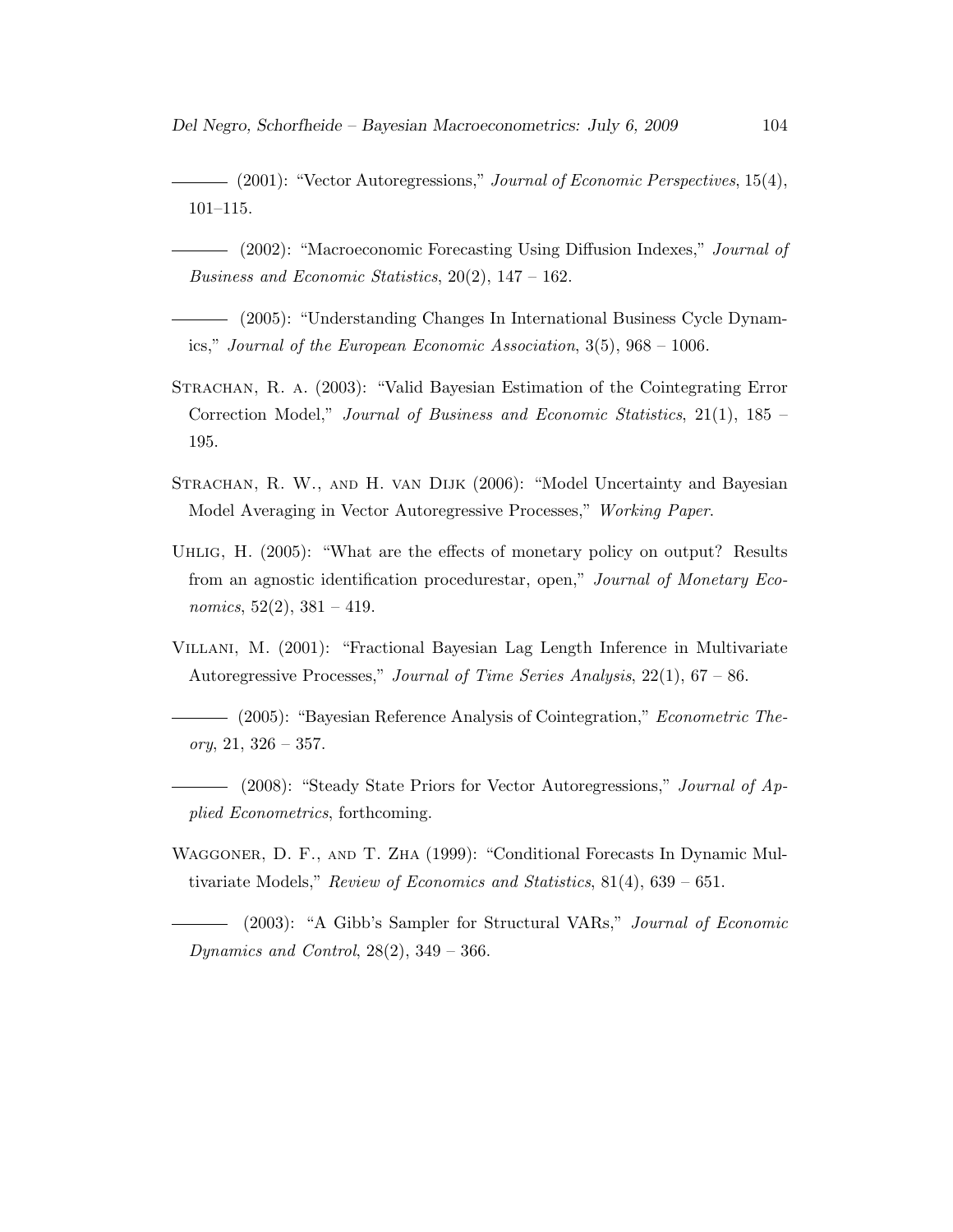



Notes: The figure depicts U.S. data from 1964:Q1 to 2006:Q4. Output is depicted in percentage deviations from a linear deterministic trend.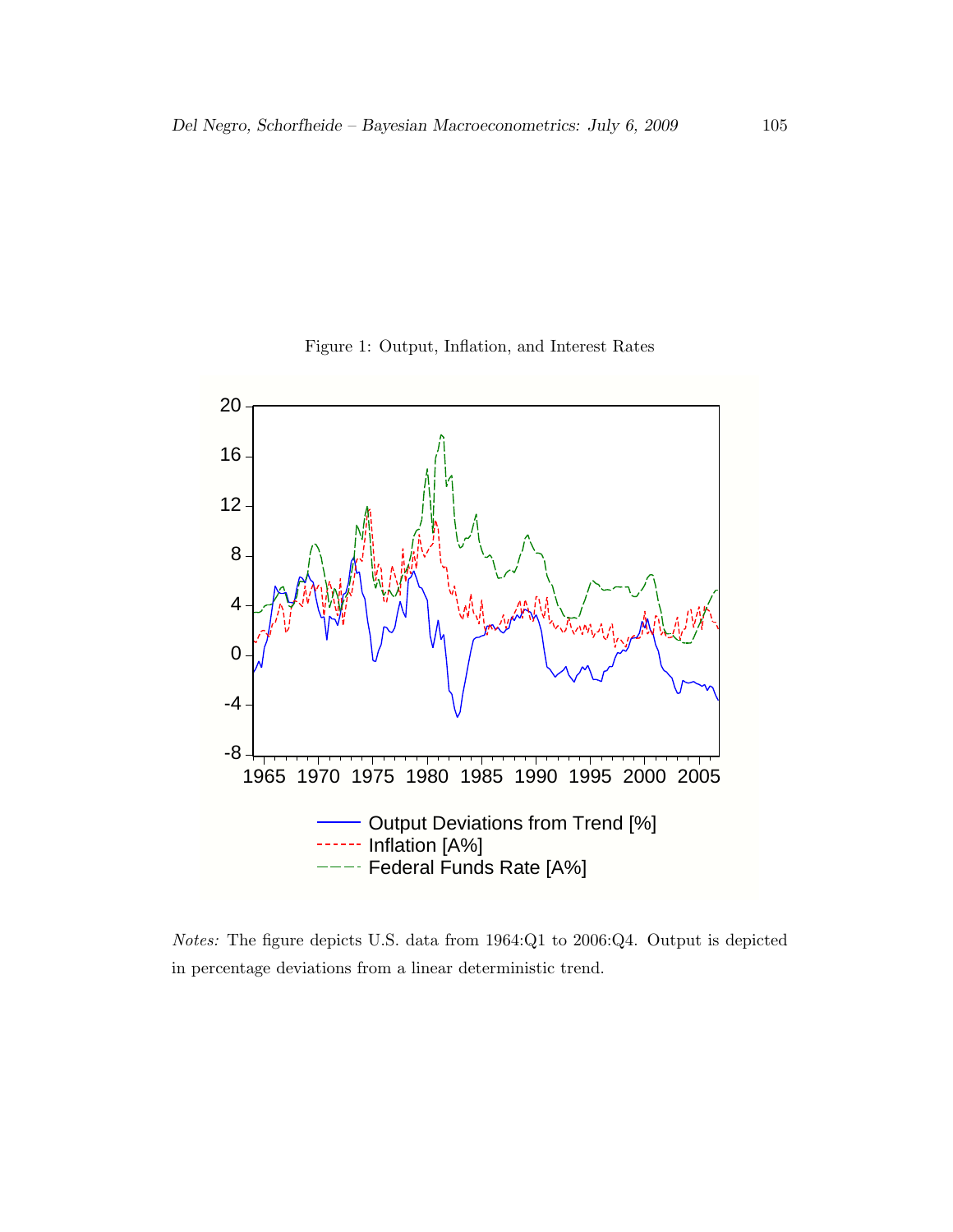



Notes: The figure depicts 90% credible bands and posterior mean responses for a VAR(4) to a one-standard deviation monetary policy shock.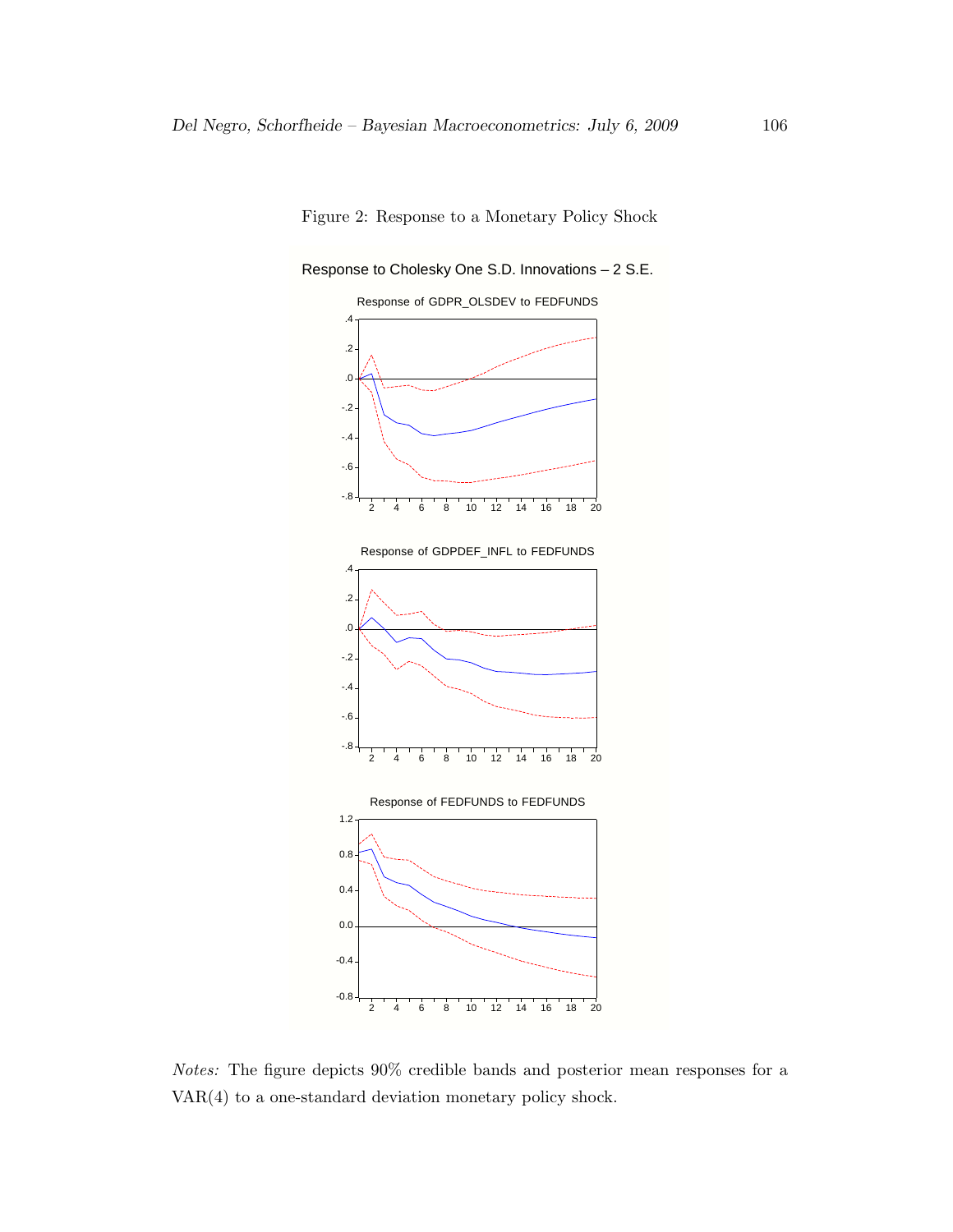|            | Inform | MP               |              | MD Prod Prod Prod |              |              |
|------------|--------|------------------|--------------|-------------------|--------------|--------------|
| Pcom       | X      | $\left( \right)$ | $\mathbf{0}$ | $\theta$          | $\mathbf{0}$ |              |
| M2         | X      | $\boldsymbol{X}$ | X            | 0                 | 0            | $\mathbf{0}$ |
| R          | X      | $\boldsymbol{X}$ | X            | $\Omega$          | 0            | $\theta$     |
| Y          | X      | 0                | X            | X                 | X            | X            |
| <b>CPI</b> | X      | 0                | X            | 0                 | X            | X            |
|            | X      | O                | $\mathbf{0}$ | $\left( \right)$  | 0            | X            |

Table 1: Identification Restrictions for  $\mathcal{A}_0$ 

Notes: A zero entry denotes a coefficient restriction.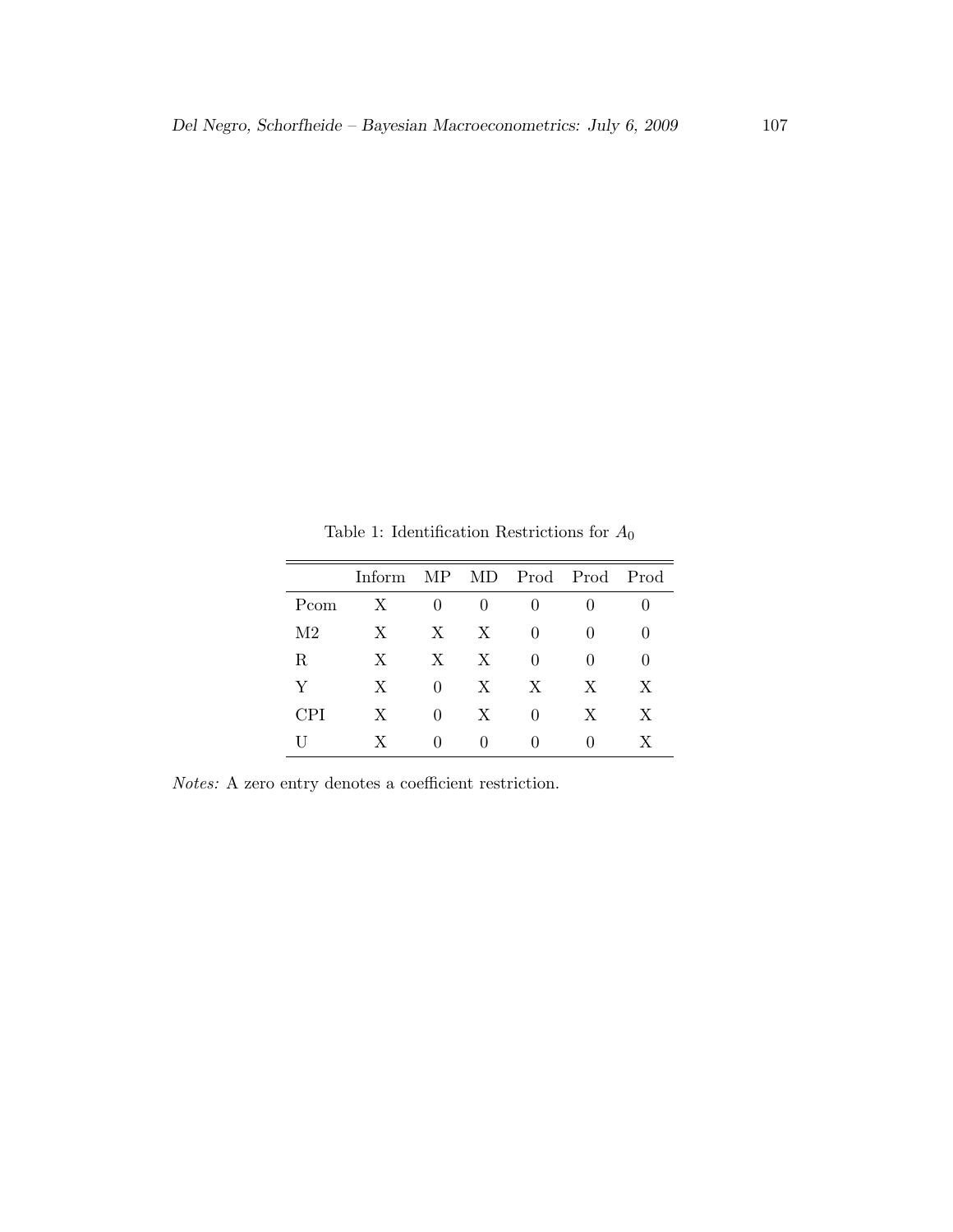Figure 3: Nominal Output and Investment



Notes: The figure depicts U.S. data from 1964:Q1 to 2006:Q4.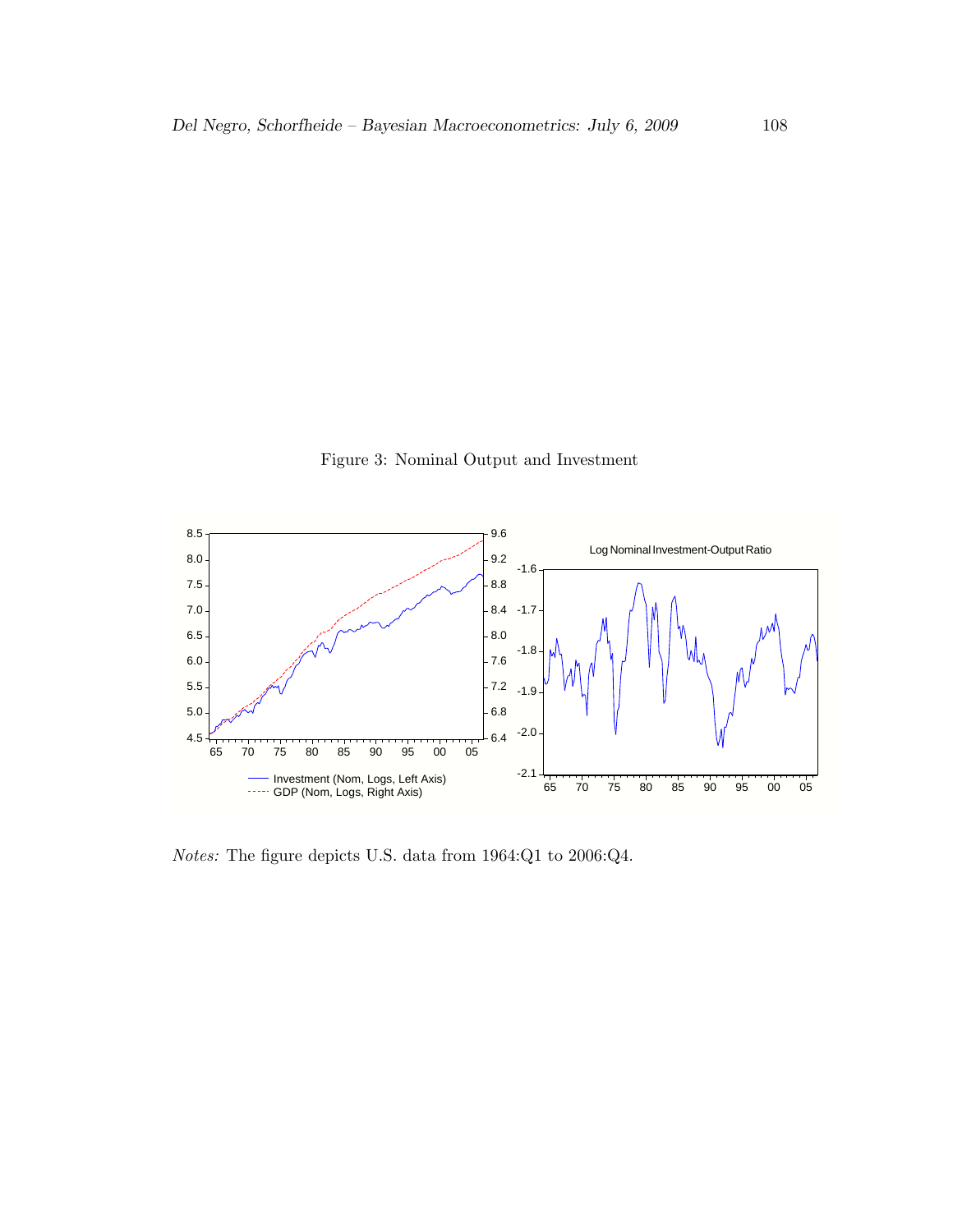Figure 4: Prior and Posterior Cointegration Parameter

Notes: TBA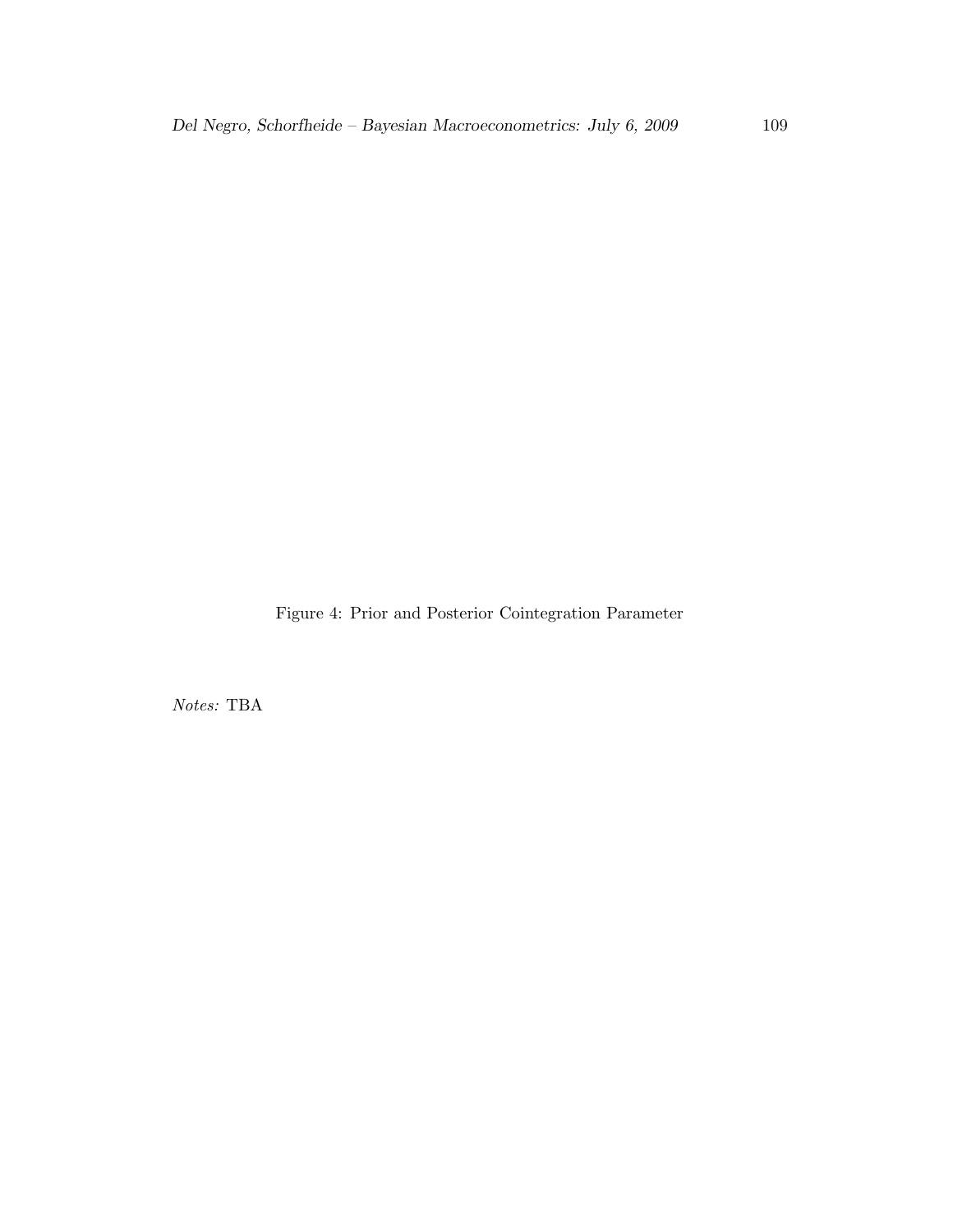



Notes: Output and labor productivity are depicted in percentage deviations from a deterministic trend, and hours are depicted in deviations from its mean. Sample period is 1955:Q1 to 2006:Q4.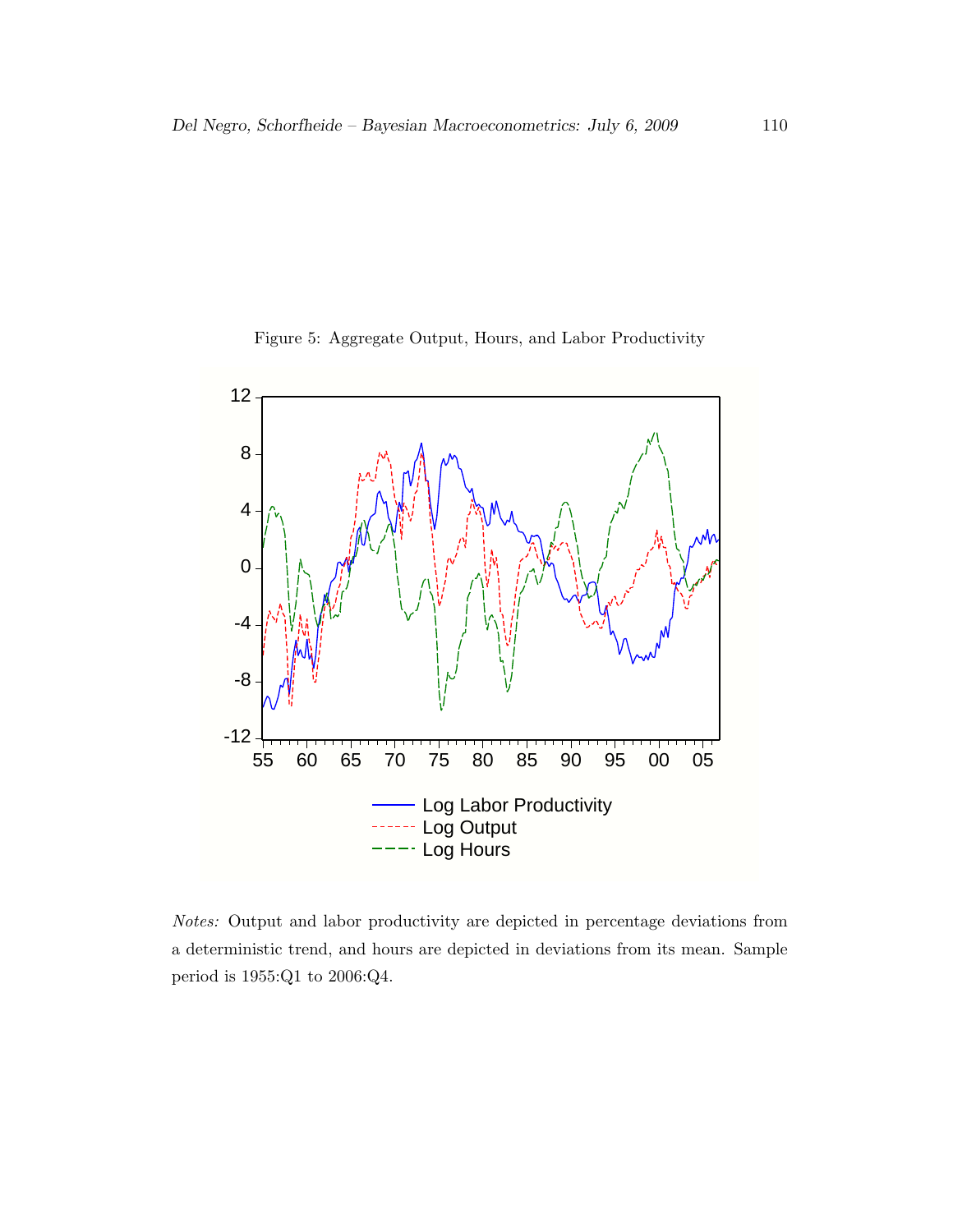|           |              | $90\%$ Intv.          | [0.31, 0.37] | [0.27, 1.08] | [001, 003]             |              | [.006, .008] | [0.96, 0.99] | [010, 014]       | $[-0.07, 0.02]$ | [7.80, 8.74]  |
|-----------|--------------|-----------------------|--------------|--------------|------------------------|--------------|--------------|--------------|------------------|-----------------|---------------|
|           | Stoch. Trend |                       |              |              |                        |              |              |              |                  |                 |               |
| Posterior |              | Mean                  | 0.34         | 0.69         | .002                   | 1.00         | <b>LOO</b> . | 0.98         | 012              | $-0.03$         | 8.24          |
|           |              | $90\%$ Intv.          | [0.31, 0.38] | [0.20, 0.70] | [.001, .003]           | [0.95, 0.99] | [.006, .008] | 0.96, 0.99]  | [.009, .012]     | $[-0.08, 0.00]$ | [8.55, 8.92]  |
|           | Det. Trend   |                       |              |              |                        |              |              |              |                  |                 |               |
|           |              | Mean                  | 0.35         | 0.44         | .002                   | 0.07         | 700.         | 0.07         | $\overline{011}$ | $-0.04$         | 8.73          |
|           |              |                       | 0.02         | 1.00         | 0.10                   | 0.02         | $4.00$       | 0.10         | 4.00             | 10.0            | 100           |
| Prior     |              | Para $(1)$ Para $(2)$ | 0.34         | 2.00         | 0.00                   | 0.95         | 0.01         | 0.80         | 0.01             | 0.00            | 0.00          |
|           |              | Density               | Beta         | Gamma        | Normal                 | Beta         | InvGamma     | Beta         | InvGamma         | Normal          | Normal        |
|           |              | Domain                | $[0,1)$      | $I\!\!R^+$   | $\mathbb{R}$           | $R^+$        | $I\!\!R^+$   | $I\!\!R^+$   | $I\!\!R^+$       | $\mathbb{R}$    | $\mathbb {R}$ |
|           |              | Name                  |              |              | $\widetilde{\gamma}_a$ | $\rho_a$     | $\sigma_a$   | $\rho_b$     | $\sigma_b$       | $\ln H_*$       | $\ln Y_0$     |

Notes: Para (1) and Para (2) list the means and the standard deviations for Beta, Gamma, and Normal distributions; the upper Notes: Para (1) and Para (2) list the means and the standard deviations for Beta, Gamma, and Normal distributions; the upper  $\beta = 0.99$  and  $\delta = 0.013$  $p_{\mathcal{I}\mathcal{G}}(\sigma|\nu, s) \propto$  for the Inverse Gamma distribution, where  $\varnothing$  $\rho_a = 1$ . The parameters . To estimate the stochastic growth version of the model we set νand lower bound of the support for the Uniform distribution; s and  $2/2\sigma^2$  $\sigma^{-\nu-1}e^{-\nu s}$ are fixed.

Table 2: Prior and Posterior Distribution for DSGE Model Parameters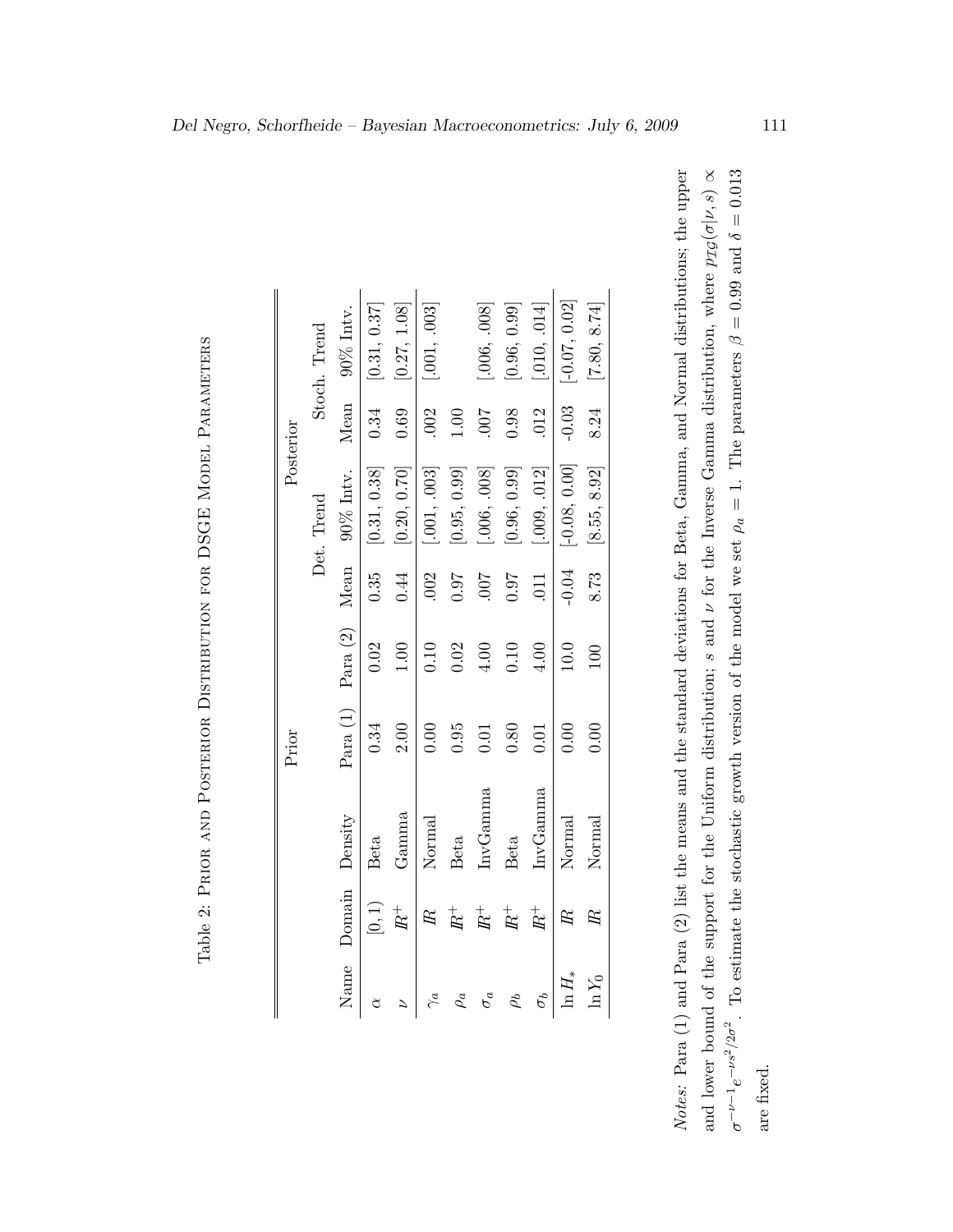



Notes: Inflation is measured as quarter-to-quarter changes in the log GDP deflator, scaled by 400 to convert it into annualized percentages. The sample ranges from 1960:Q1 to 2005:Q4.